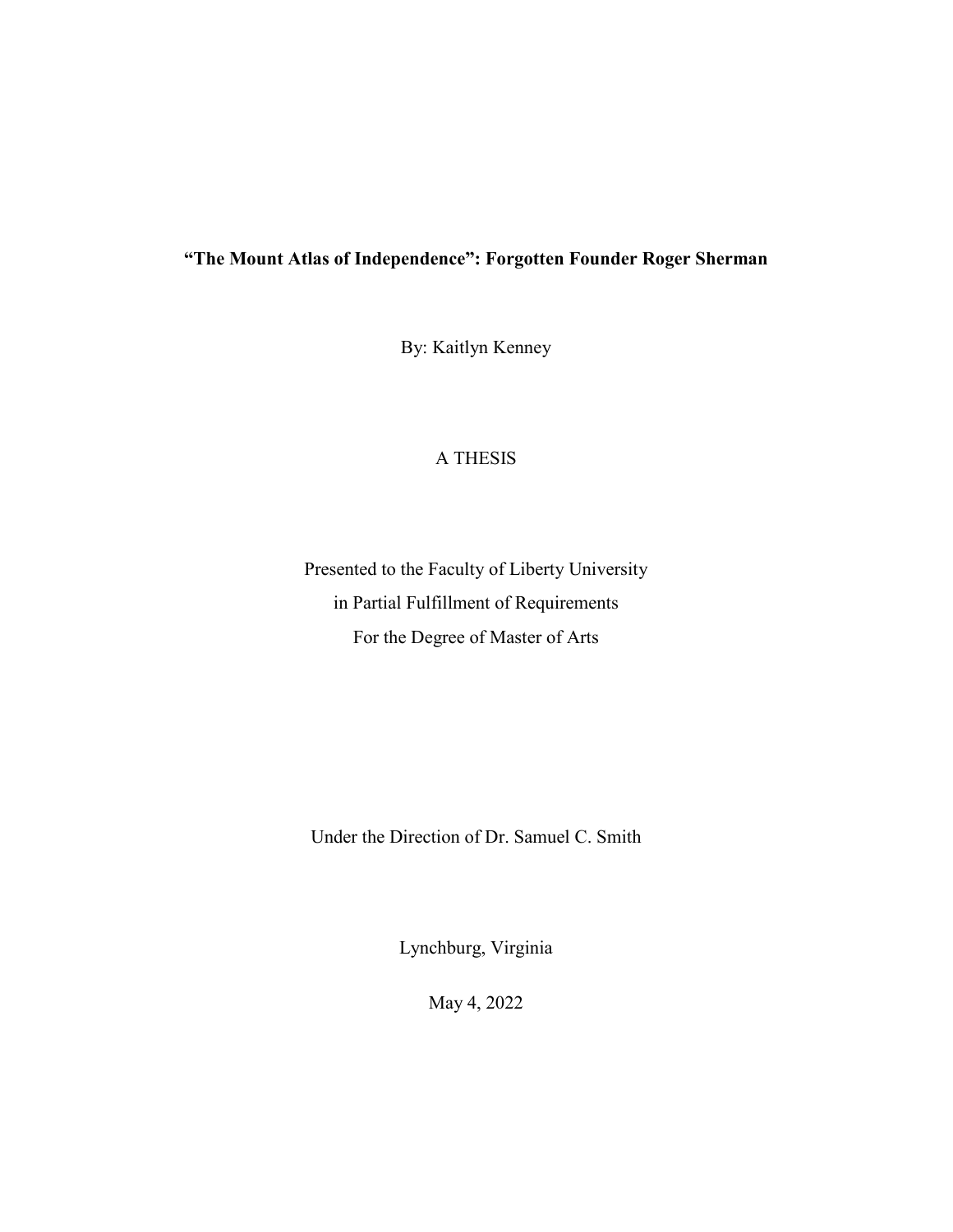# **Table of Contents**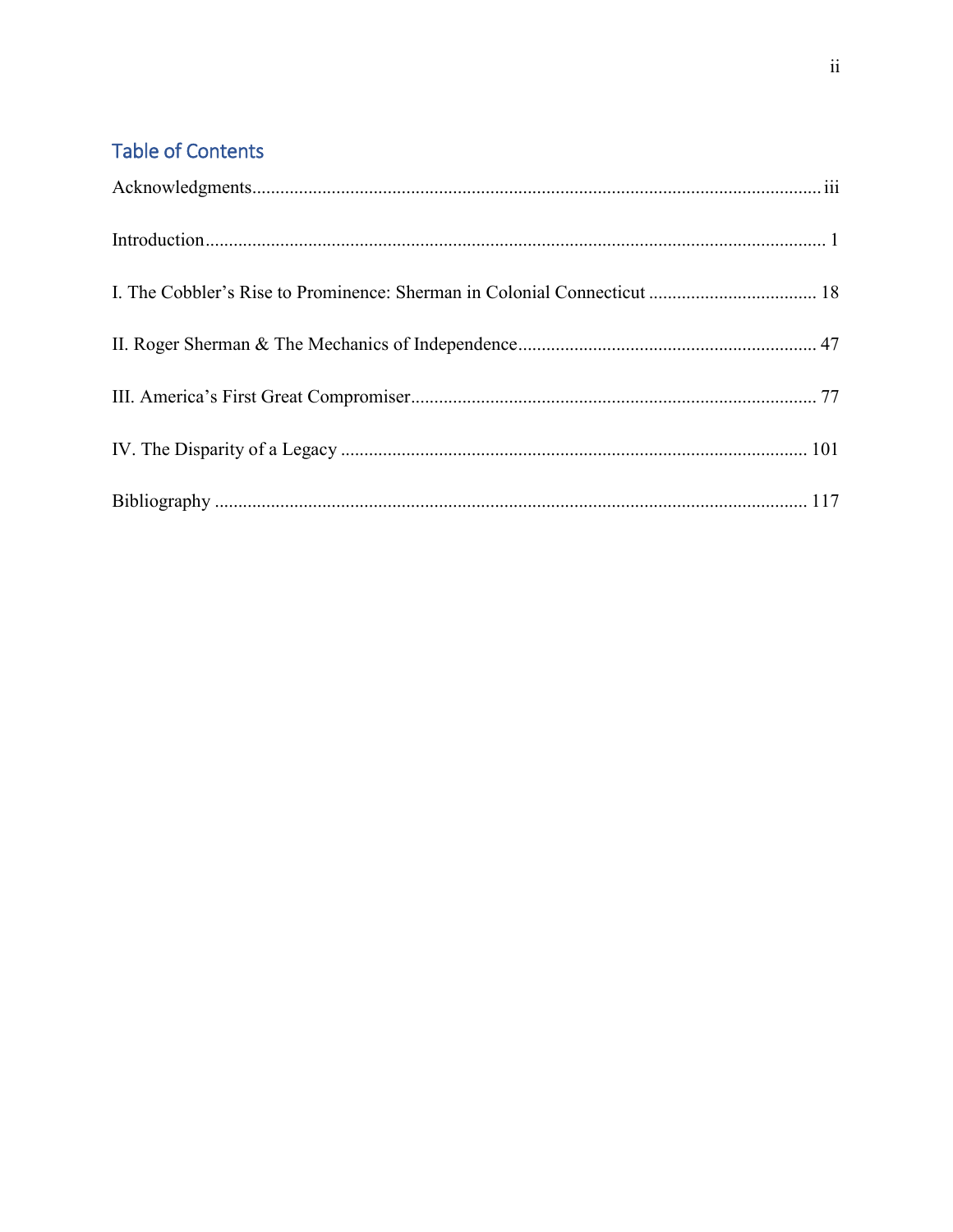#### **Acknowledgments**

<span id="page-2-0"></span>To begin with, I want to thank God for His love, strength, and provision that allowed me to complete this work. I am constantly reminded of His goodness via my family and my history department family at Liberty. I owe many thanks to my parents for supporting my education and raising me to love history. I also want to thank my fellow graduate students who continually offer suggestions and encouragement for my scholastic pursuits.

I would like to express my sincere gratitude to Dr. Samuel C. Smith for his guidance and enthusiastic support of this thesis. This paper and corresponding research, as well as my graduate student career, would not have been possible without his direction and dedication to serve his students selflessly, patiently, and joyfully. Dr. Smith's expertise and source material recommendations greatly improved my investigation and writing, and he always offered his time and attention to edit and advise during the drafting process. The Liberty University history department faculty have shown me what a true academic community can look like by offering hospitality, edifying critique, and open dialogue. Throughout my collegiate experience, Dr. David Snead, Dr. Christopher Jones, Dr. Benjamin Esswein, and Dr. Christopher Smith also provided me with their wisdom, time, and compassion more times than I can count.

Finally, I want to thank the scholars at the Connecticut Archives whom I visited for this research. Mr. Ed Surato of the New Haven Museum and Library spent many hours looking through related sources to help me find information on Sherman and was incredibly generous in offering his time over email this past year. Mr. John Jenner of the Sherman Historical Society also shared his time, energy, and knowledge with me as I studied from his collected research and presentations on Sherman and toured Sherman's homesteads. It was an honor and privilege to work with these scholars who extended to me not only their insight but their friendship.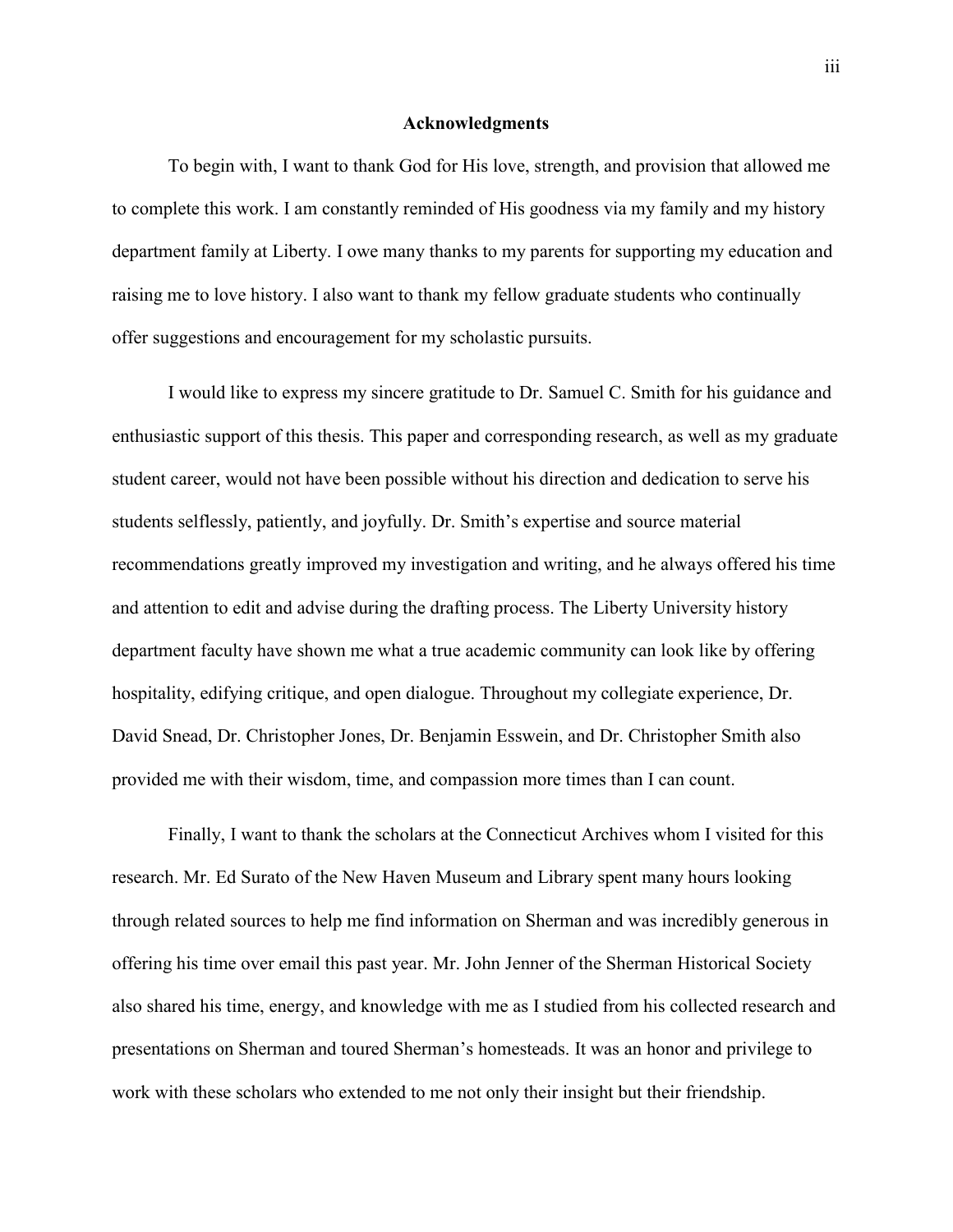#### **Introduction**

<span id="page-3-0"></span>Roger Sherman is an incredibly important, if not the most important, forgotten founder of the United States. He devoted his life to public service and sought not only to demonstrate his faith personally but also represent Connecticut and America through his spiritually grounded beliefs on patriotic duty. Sherman was the only man to sign all four founding documents: the Articles of Association, Declaration of Independence, Articles of Confederation, and the Constitution. He was also the only one to serve on the three major boards of the Revolution: The Board of War and those drafting the Declaration and Articles. He came from one of the humblest backgrounds of any founder and yet rose to hold a plethora of state offices and Congressional committees. Sherman is best known for creating the Connecticut/Great/Sherman Compromise which established America's bicameral legislature with equal representation in the Senate and proportional representation in the House of Representatives (reconciling both the New Jersey and Virginia Plans respectively). However, Sherman's influence in Connecticut and the founding was one far greater than a single achievement. His unique quality of being independently analytical and biblically minded makes him difficult to categorize into party or faction, but his story is fundamental to understanding the American process. Roger Sherman deserves greater recognition and study for his influence on Connecticut's laws and governance, the American founding documents, culture, and for his personal life story and philosophy.

A self-taught man, Sherman came from a humble background of shoemaking and farming, working with his father William. Upon his father's death when Sherman was eighteen, he took care of his widowed mother and siblings. Two years later, Roger and his family moved from Newton, Massachusetts to New Milford, Connecticut, where his older brother William had moved. There, likely with his minister, Reverend Samuel Dunbar, Sherman studied sophisticated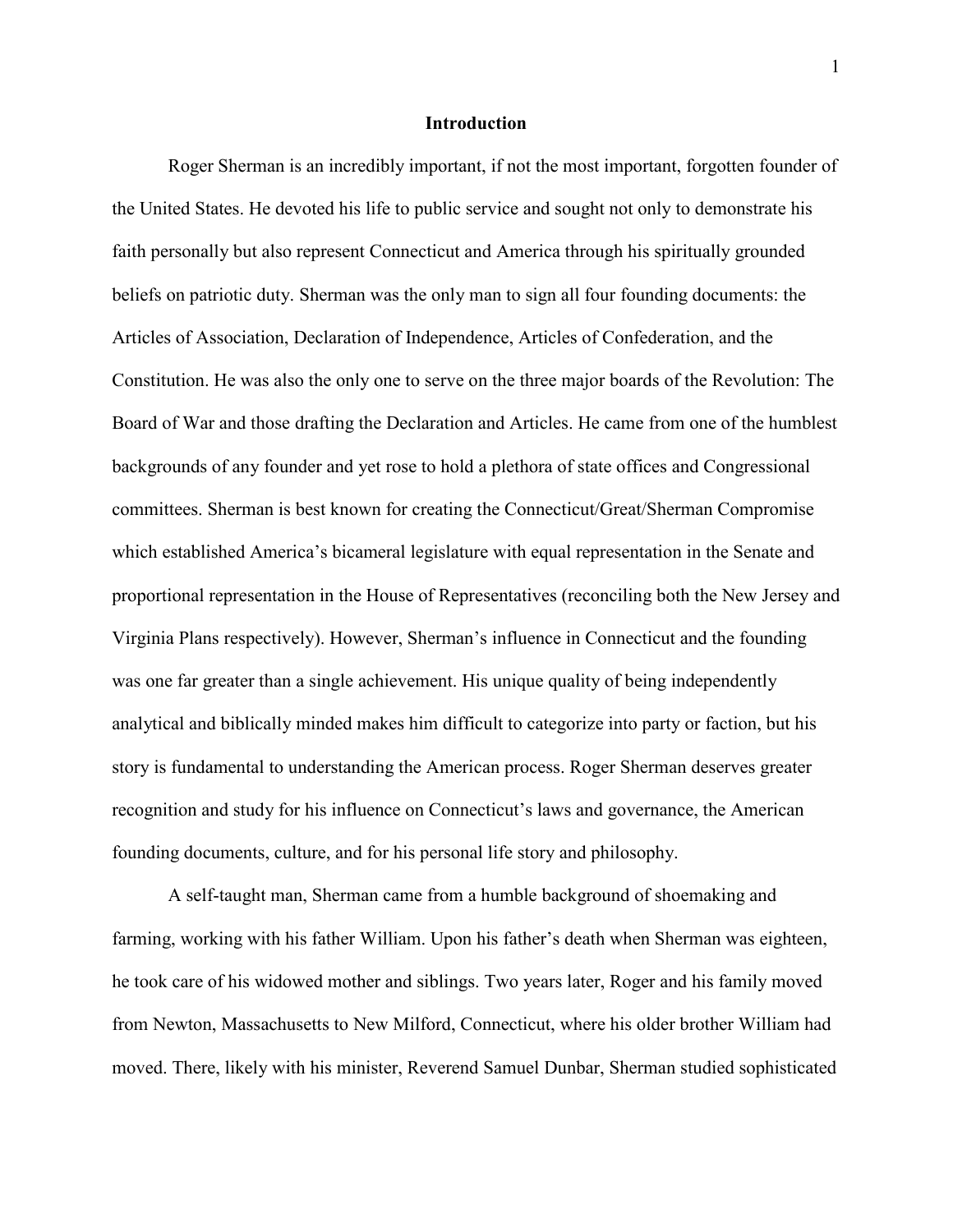books on spiritual and literary topics.<sup>[1](#page-4-0)</sup> In 1745, at twenty years of age, the General Assembly of Connecticut appointed Roger surveyor for Litchfield County (which was the largest county in the state at the time).<sup>[2](#page-4-1)</sup> Gaining a greater attachment to the people and geographic composition of his home state, this position also helped the young cobbler attain wealth and recognition.

A repeated theme in Sherman's life was being called up to serve. Sherman personally felt a civic duty and responsibility to his neighbor, writing on the idea of biblical self-love that "true self love and social" (acting for the benefit of one's neighbor/community) "are the same."<sup>[3](#page-4-2)</sup> His passion for public service was well satisfied with this office as Sherman was called by many in his community to various positions he had not even sought after. By 1750, having taught himself advanced mathematics and science to such a degree that his community started to rely on his calculations for the weather and planting, and thus "at the Desire of many of my Friends and Acquaintance," Sherman began publishing an almanac for the next eleven years.<sup>[4](#page-4-3)</sup> These works were culturally significant, and Sherman's quips and words of wisdom sprinkled throughout add to his repertoire of societal influence.

His writing would take on a more direct purpose of changing Connecticut practices with his 1752 work, "A Caveat Against Injustice." He wrote this circulated pamphlet under the pseudonym "Phileunomos," meaning "lover of good law." Defending his fellow Connecticut

<span id="page-4-0"></span> <sup>1</sup> "Roger Sherman (1721-1793)," in *The Encyclopedia of The Continental Congresses*, ed. Mark Grossman (Amenia, NY: Grey House Publishing, 2015).

http://ezproxy.liberty.edu/login?url=https://search.credoreference.com/content/entry/greycc/roger\_sherman\_1721\_1 793/0?institutionId=5072. Samuel Dunbar most likely gave Sherman access to his personal library, but even if he did not, Dunbar was Sherman's minister, and the young cobbler would have listened to many sermons and lessons from the Harvard-educated clergyman. Formally, Sherman was only educated up to the sixth grade.

<span id="page-4-1"></span><sup>&</sup>lt;sup>2</sup> Edward R. Lambert, *History of the Colony of New Haven: Before and After the Union with Connecticut* (New Haven, CT: Hitchcock & Stafford, 1838),

<span id="page-4-2"></span>https://www.cga.ct.gov/hco/books/History\_of\_the\_Colony\_of\_New\_Haven.pdf.

<sup>3</sup> Roger Sherman and Samuel Hopkins, *Correspondence between Roger Sherman and Samuel Hopkins <sup>1889</sup>*, ed. Andrew Peabody (Worcester, MA: Charles Hamilton Press, 1889), 7. 4 Roger Sherman, *The Almanacs of Roger Sherman, 1650-1761,* Victor Hugo Paltsits, ed. (Worcester,

<span id="page-4-3"></span>Massachusetts: The Davis Press, 1907), 5.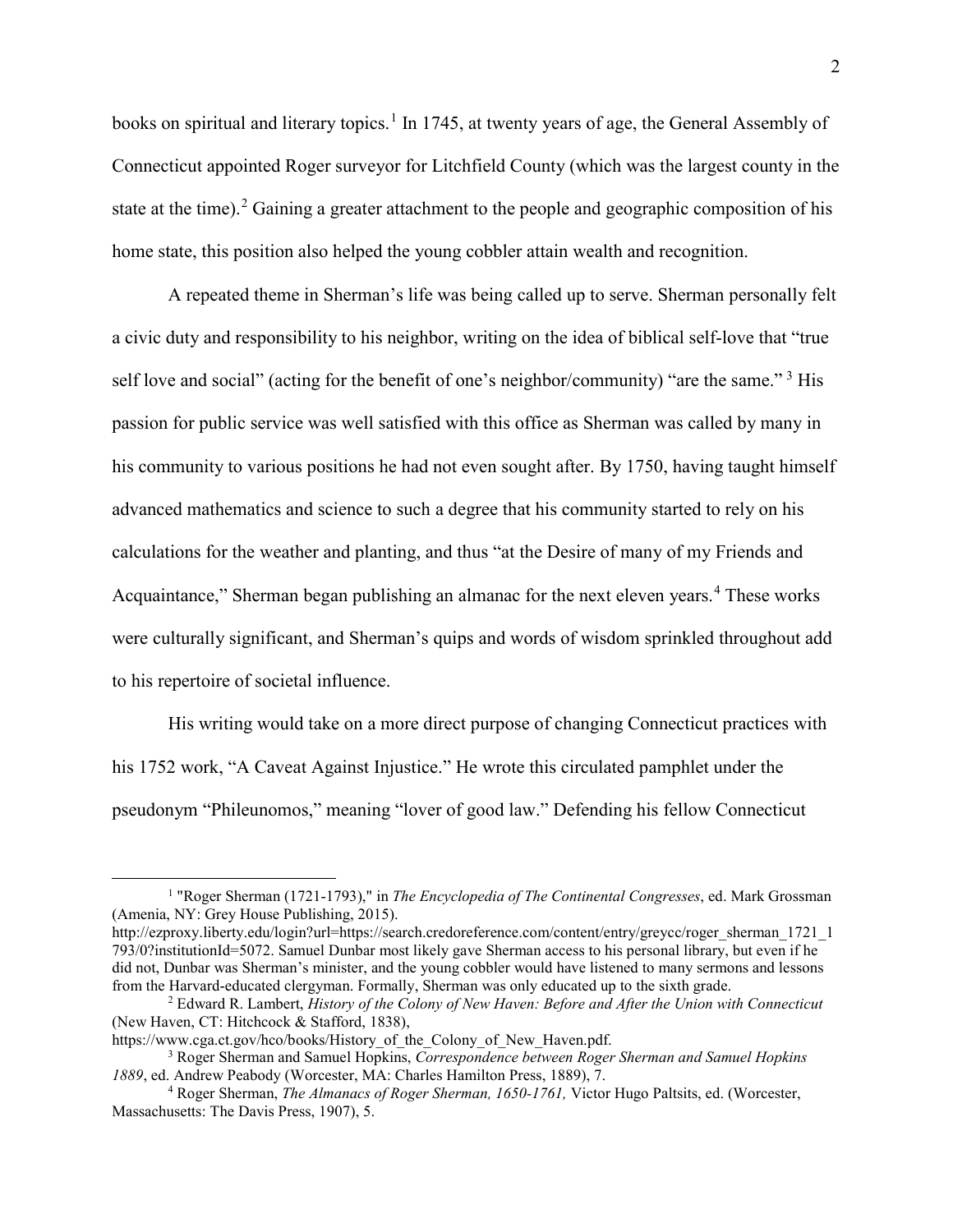citizens and his own business interests as a shopkeeper, he spoke out against the currency crisis of Rhode Island and New Hampshire's depreciated bills circulating in Connecticut and hurting local business and Connecticuters at large.<sup>[5](#page-5-0)</sup> This would be a repeating pattern of Sherman's career: taking to the pen on issues of finance and politics in which he saw deeper, spiritual harm.

Though driven to help the public, his ambition was minor compared to the demand of others wanting him to serve in public roles. Sherman's entry into law came at the suggestion of a local barrister. Sherman was called in by a neighbor to present a petition to a lawyer at the New Haven county seat, and when the attorney examined Sherman's notes to present his neighbor's claim, the lawyer was stunned at its sophistication and said, much to young Roger's shock, "My friend, you should fit yourself to be a lawyer."[6](#page-5-1) Others seconded this exhortation, and once he passed the Litchfield bar in 1754 (through his own studies), Sherman represented and assisted many neighbors, friends, and community members. In his first year alone, he represented his townspeople in 142 cases.<sup>[7](#page-5-2)</sup> With this reputation, he was called "Squire Sherman" by many in his locality.<sup>[8](#page-5-3)</sup>

In May 1754, he was also appointed justice of the peace for Litchfield County by the General Assembly (a post he held until his move to New Haven). A large part of this job was fining and dealing with those who broke blue laws representative of Sherman's Puritan Connecticut.<sup>[9](#page-5-4)</sup> That same month Sherman was elected to the General Assembly for six months,

<span id="page-5-0"></span> <sup>5</sup> Roger Sherman, "A Caveat Against Injustice, by Philoeunomos," 1752, in *Collected Works of Roger Sherman*, ed. Mark David Hall (Indianapolis: Liberty Fund, 2016), 39-49.

<span id="page-5-1"></span><sup>6</sup> Roger Sherman Boardman, *Roger Sherman, Signer and Statesman* (New York, NY: Da Capo Press,

<span id="page-5-4"></span><span id="page-5-3"></span><span id="page-5-2"></span> $\frac{7}{1}$  Ibid., 54-55. It is also suggested that Sherman may have influenced his state's perceptions towards a more positive view of lawyers: In 1697 lawyers were "legislated against along with drunkards," demonstrating the distrust of a frontier community against legal bureaucracy, and in 1730-1731 a law was passed capping the number of lawyers in Connecticut to eleven. 8 Ibid., 55.

<sup>9</sup> Boardman, *Signer and Statesman,* 57.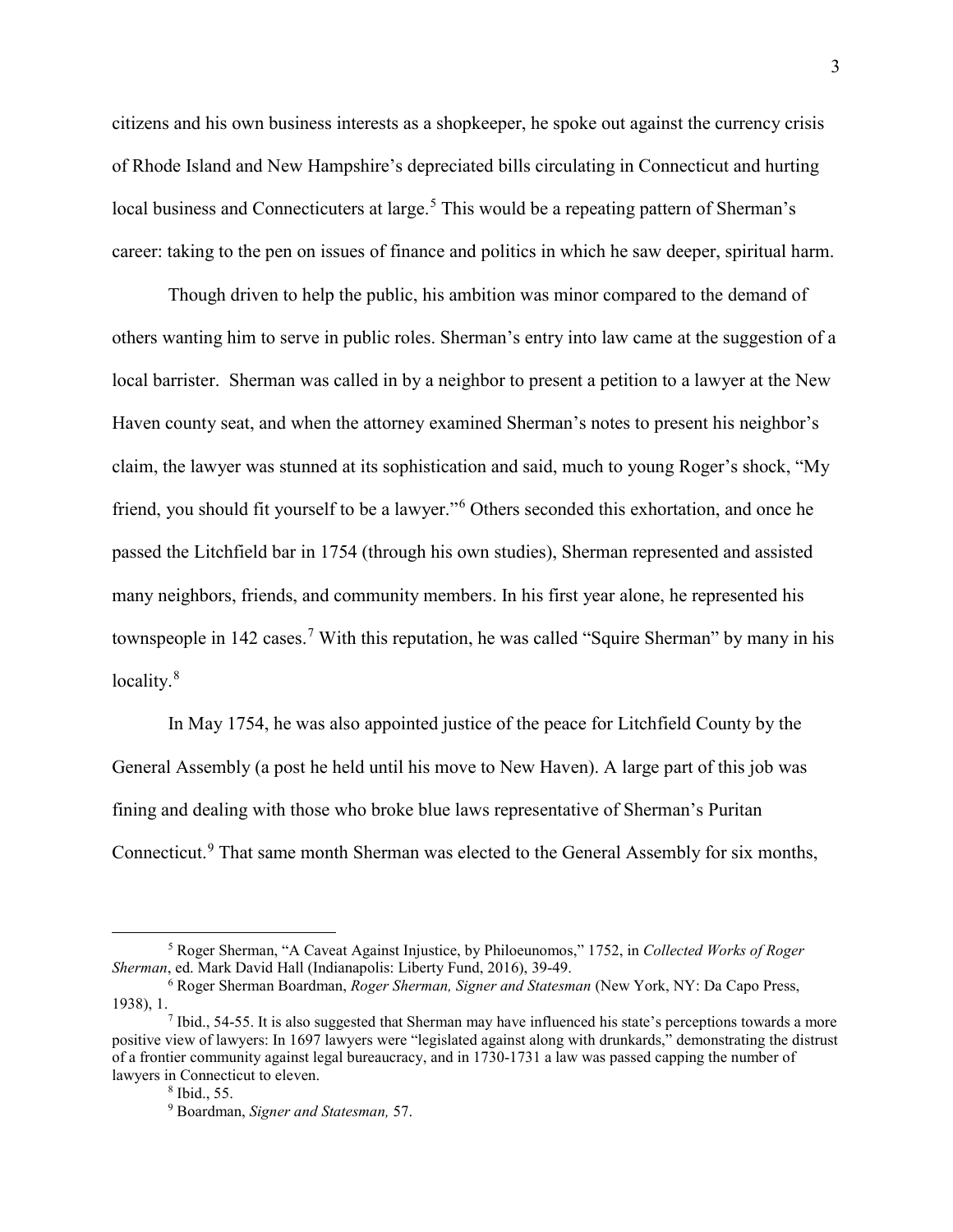reelected in the fall, and two years later elected again. Following, he was "semiannually reelected" for the Assembly's sixth-month terms until he left the town in  $1761$ .<sup>[10](#page-6-0)</sup> When Sherman moved his family to New Haven in 1761, more appointments were waiting for him.

Upon entering New Haven life, Sherman started shopkeeping at two stores, one in New Haven and the other about 14 miles north in Wallingford, Connecticut.<sup>[11](#page-6-1)</sup> Right across the street from the former business stood Yale University, which allowed Sherman to make friendships and connections with the intellectual community of Connecticut. New Light radical Thomas Clap would become a good friend of Sherman. Within this environment of discourse and politics, Sherman moved from his Old Light congregation to a New Light church.<sup>[12](#page-6-2)</sup> His writings also reflect a personal conviction that individual conversion was a fundamental part of church membership and taking part in the sacrament of Communion. Sherman was planted in the epicenter of Connecticut matters, and his representative religious, economic, and political attitudes propelled him to high places.

Becoming one of New Haven's foremost citizens, Sherman was again elected to the lower house of the General Assembly in 1764. He embraced three main legislative issues during this period, becoming an impassioned, vocal debater on depreciation, the Susquehannah controversy, and religious liberty. From 1766-1789, Sherman was also appointed Judge on Connecticut's Superior Court in which many of his cases dealt with matters of Christian ethics that were part of Connecticut's legal code.<sup>[13](#page-6-3)</sup>

 <sup>10</sup> Ibid.

<span id="page-6-1"></span><span id="page-6-0"></span><sup>11</sup> Mark David Hall, *Roger Sherman and the Creation of the American Republic* (New York: Oxford University Press, 2013), 46.

<span id="page-6-3"></span><span id="page-6-2"></span> $12$  This is a nebulous topic in the literature as Christopher Collier deems this more of an opportunistic switch; others attest that Sherman came to believe in New Light doctrine based on personal conversion, and it may also be argued that Sherman was simply more open-minded than most Puritans and needed to belong to a church in his new town, most of which were New Light.<br><sup>13</sup> Ibid., 47. "Judge Sherman."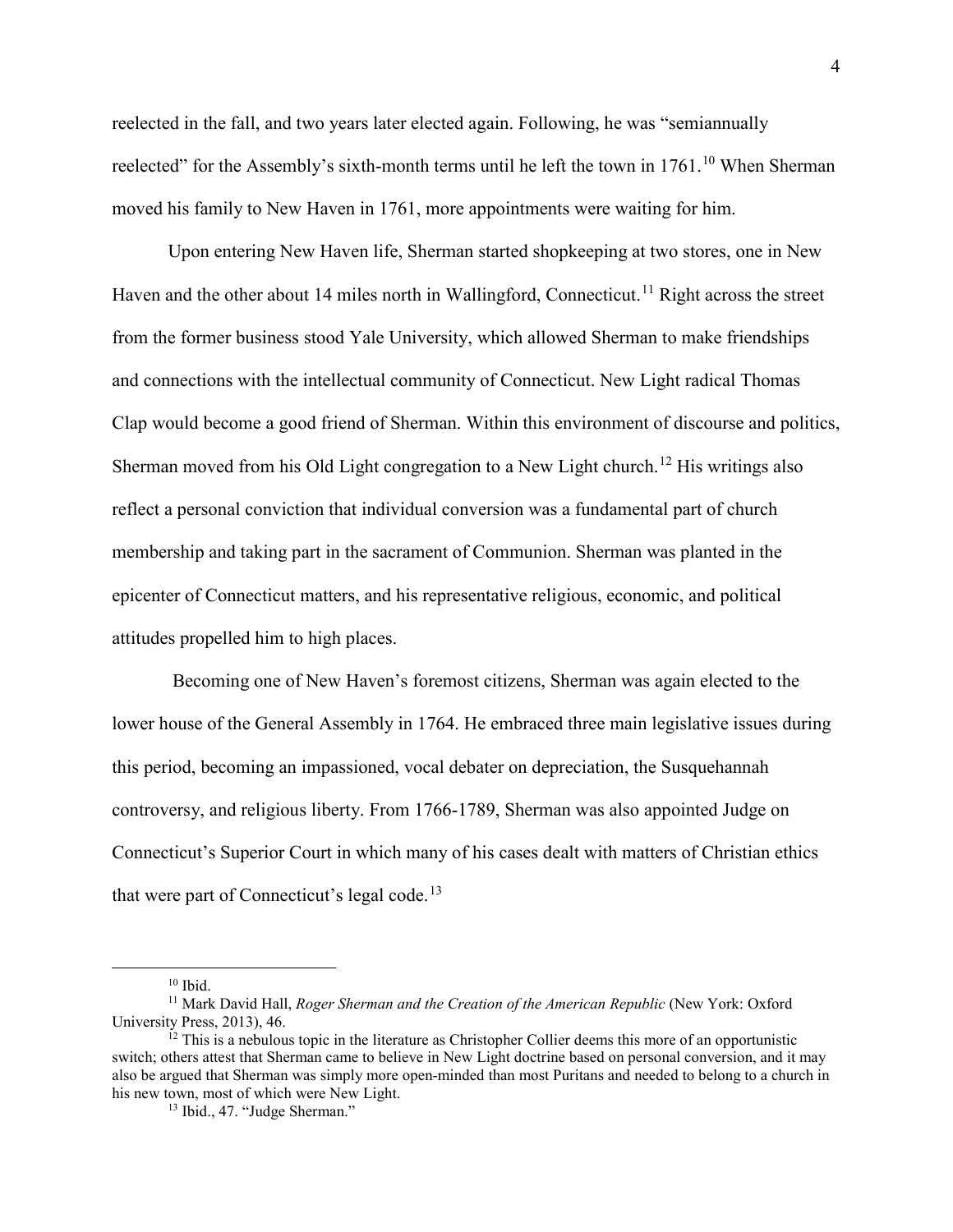His motivations of seeking to protect his population from both physical and spiritual harm falls into a long tradition of Puritan philosophy on government, and these concerns about moral leadership are plentiful throughout Sherman's writings. His goals of protecting Connecticut citizens' religion can be seen in his fear of an established state church and bishopry in America. Sherman wrote on this issue and later drafted statutes on religious toleration in his rewriting of Connecticut's legal code with Richard Law in 1784. The same year he began as Judge (1766), Sherman was simultaneously moved to the Upper House of the General Assembly, in part due to his outspoken advocacy against the Stamp Act.<sup>[14](#page-7-0)</sup>

This pious Puritan/Congregationalist with a heavy sense of duty and reverence for authority, would become an advocate of independence before pivotal founders like John Adams or Thomas Jefferson. Sherman and many like-minded colonists saw direct taxation from Parliament as inherently unconstitutional. Viewing themselves as citizens of Britain, entitled to all the rights of the British constitution, it was unthinkable that the Parliament (not the King) would levy taxes against them without giving them representation. Sherman led a New Haven meeting which made a petition to the King insisting on their rights as Englishmen and was a the forefront of Connecticut civil and economic protests.[15](#page-7-1)

Sherman encouraged boycotts within Connecticut, even personally wearing homespun clothes, which he continued to do throughout his service in national offices.<sup>[16](#page-7-2)</sup> Sherman led boycott efforts in New Haven with committees of merchants seeking to enforce non-importation in their business-driven town. At a Hartford meeting for that purpose in February 1770, Sherman

<span id="page-7-1"></span><span id="page-7-0"></span><sup>&</sup>lt;sup>14</sup> Ibid., 46.<br><sup>15</sup> Hall, *Sherman and the Creation of the American Republic*, 49. He would not partake in the riotous actions of the Sons of Liberty, however.

<span id="page-7-2"></span><sup>&</sup>lt;sup>16</sup> Christopher Collier, *Roger Sherman's Connecticut: Yankee Politics and the American Revolution* (Middletown, CT: Wesleyan University Press, 1971)*,* 71.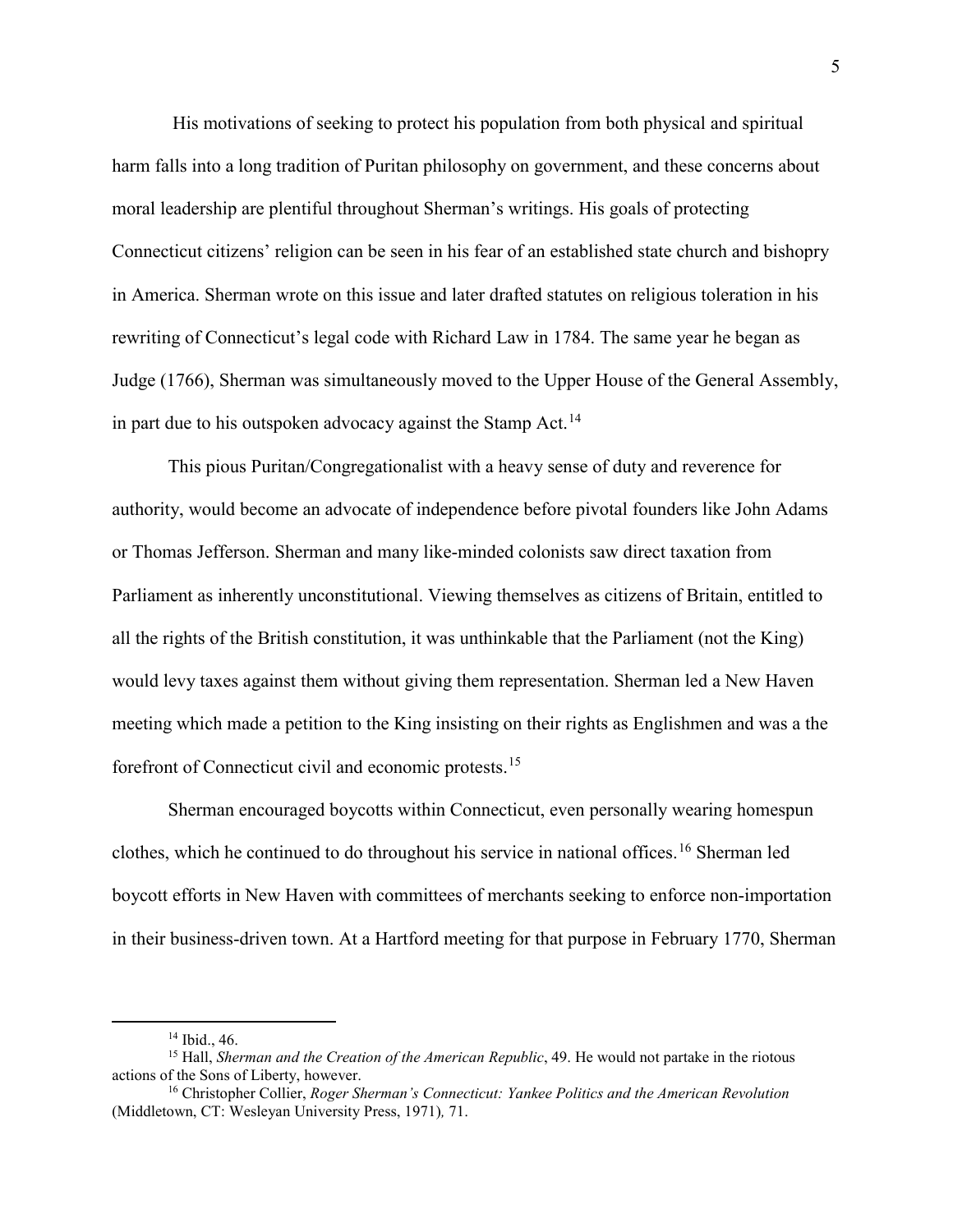supported non-importation very strongly and was gaining a reputation in other colonies for being an "anti-Parliament leader."[17](#page-8-0) He also advised merchants in the area "not to forsake the cause of liberty for the prospect of a little wealth."<sup>[18](#page-8-1)</sup> Various letters to fellow representatives reveal Sherman's revolutionary sentiment and conclusion that independence was a necessity about a decade before the Continental Congress.

The three Connecticut men sent to the First Continental Congress were Roger Sherman, Eliphalet Dyer, and Silas Deane.<sup>[19](#page-8-2)</sup> In the delegations, Sherman and Dyer voted with the radicals while Deane tended towards the conservative side, who were rumored to be seeking him as their choice for Speaker.<sup>[20](#page-8-3)</sup> While Silas Deane would later be thrown out of Congress for a scandal in 1778, Sherman would remain, serving nationally until 1787 and in his state until his death in 1793.[21](#page-8-4) One of Sherman's first comments in the Congress was on the Congress' concession that Parliament had a right to some external regulation of colonial America's trade in their "Declarations of Rights" also known as the "Declaration of Resolves." Sherman, ever the pragmatist, noted that while of course some regulation might occur out of necessity, it was impossible to be constitutionally supported.<sup>[22](#page-8-5)</sup> Besides the Declaration of Resolves, all three

<span id="page-8-1"></span><span id="page-8-0"></span><sup>17</sup> Ibid.<br><sup>18</sup> Julian P. Boyd, "Roger Sherman: Portrait of a Cordwainer Statesman," *The New England Quarterly* 5, no. 2 (1932): 230[. https://doi.org/10.2307/359611.](https://doi.org/10.2307/359611) This occurred in 1770 after the repeal of the Townshend Acts, many merchants were becoming less vigorous in the cause and their dedication to the boycotts.<br><sup>19</sup> J. Hammond. Trumbull, "Eliphalet Dyer." *The Pennsylvania Magazine of History and Biography* 3, no. 2

<span id="page-8-3"></span><span id="page-8-2"></span><sup>(1879): 174.</sup> [http://www.jstor.org/stable/20084395;](http://www.jstor.org/stable/20084395) Collier, 90-93, 130.<br><sup>20</sup> Collier, *Roger Sherman's Connecticut*, 92.<br><sup>21</sup> "L'Affaire Silas Deane" in Collier, *Roger Sherman's Connecticut*, 134-135.<br><sup>22</sup> Christopher Co

<span id="page-8-5"></span><span id="page-8-4"></span>Sherman writes, "'tho' some Regulation of Trade &c. may be necessary for the General Interest of the nation…' there was, nevertheless, 'no constitutional way to establish such regulations so as to be legally binding upon the people of the several distinct Dominions…but by the consent of the Legislature of each Government."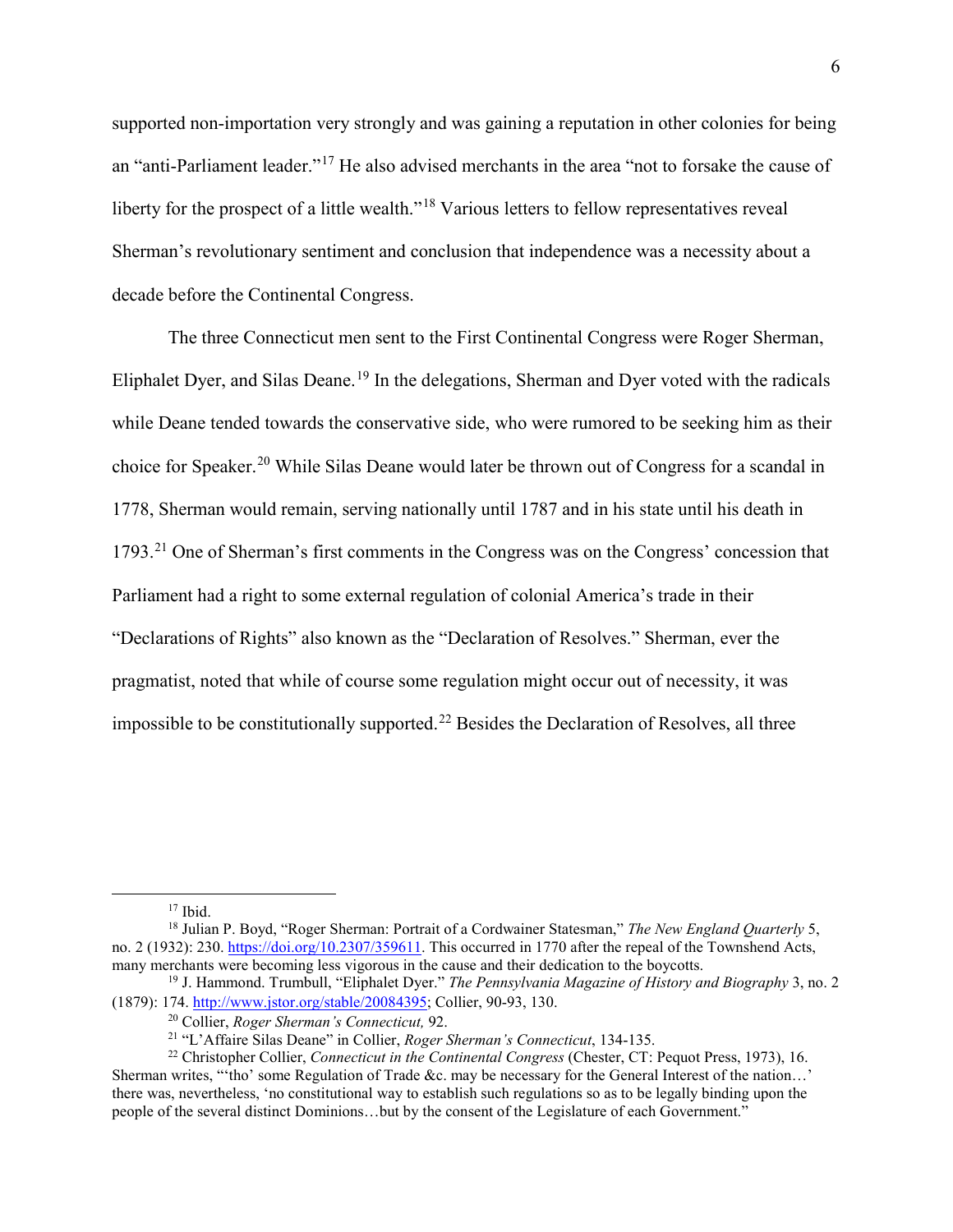Connecticut delegates ensured their support for the Suffolk Resolves and the subsequent Continental Association, upholding a commitment to colonial-wide boycotts of British goods.<sup>[23](#page-9-0)</sup>

Different works classify Sherman's level of radicalism in different terms, perhaps because he was a man who embodied all parts of the seemingly paradoxical phrase 'revolutionary Puritan.' Some works labeled Sherman 'a cautious revolutionary,' a man slow to get to the decision of independence but once on board, in full-throttle pursuit of independence. Others classify Sherman as a moderate who worked with radicals to achieve aims for Connecticut rights and land claims.<sup>[24](#page-9-1)</sup> Research validates a mixture of these terminologies; while Sherman would be considered very conservative in his social views today, he was open-minded and more tolerant to other views, denominations, and propositions than many of his New England cohorts. He was a revolutionary Puritan, unswayed by the pressure of belligerents or popularity, yet willing to negotiate and change. He was fully devoted to the Revolution largely because of his devotion to Congregationalist Christianity and his understanding of justified resistance according to Scripture and the Calvinistic tradition. The Reformed tradition and the Bible itself guided Sherman more than any other work or philosophy (though he was well read in political theory, philosophers of the Enlightenment, Greco-Roman thought and government, history, law, science, and math).<sup>[25](#page-9-2)</sup> His faith anchored his decisions, and while he was considered a radical for independence, Sherman considered himself to simply be following British tradition

<span id="page-9-2"></span><span id="page-9-1"></span><span id="page-9-0"></span> <sup>23</sup> Ibid., 18. While Deane promised Sam Adams that "Connecticut…would 'pray the most sacred regard tot eh resolutions of the Congress'" there were actually pockets of dissent that would keep the General Assembly busy with management and enforcement of nonimportation measures.

<sup>&</sup>lt;sup>24</sup> Collier, *Roger Sherman's Connecticut*, 85. <br><sup>25</sup> Daniel Dreisbach, *Reading the Bible with the Founding Fathers* (New York: Oxford University Press, 2017), 86, 92.; Roger Sherman, "A Short Sermon on the Duty of Self-Examination: Preparatory to Receive the Lord's Supper," 1789, in *Collected Works of Roger Sherman*, 747-760.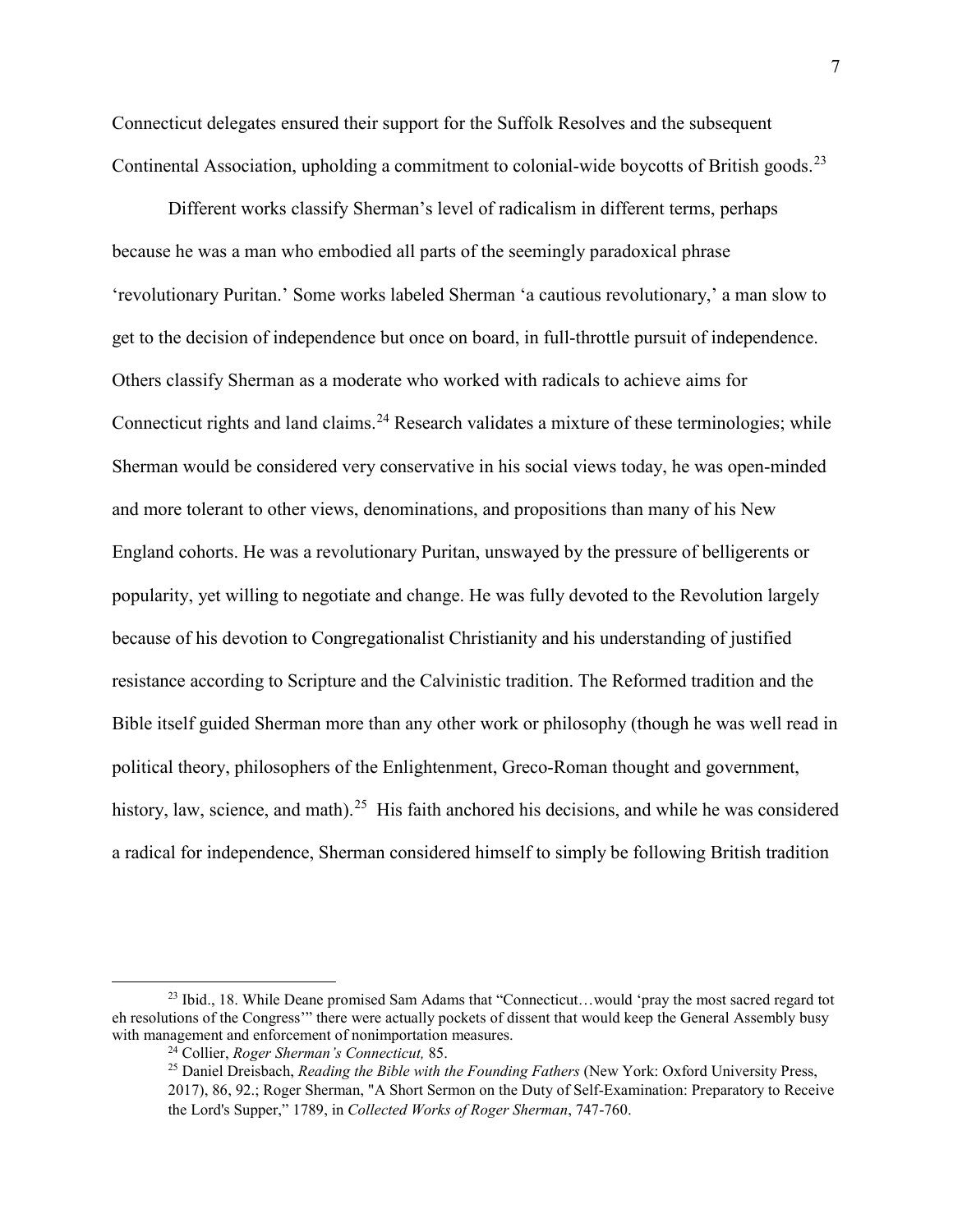and demanding the rights guaranteed to Englishmen. The breaking of this covenant and entry into tyranny convinced Sherman of the legitimacy and righteous cause.<sup>[26](#page-10-0)</sup>

While the First Continental Congress (September 5 to October 26, 1774) set goals into the next year, by the time the Second Continental Congress came to pass (on the agreed upon 10th of May 1775), blood was already spilt in the first battle of the Revolution, Lexington and Concord.[27](#page-10-1) Bloodshed shifted the tone of the new meeting much further than mere dialogue and economic sanctions. Connecticut, generally a step ahead of the intercolonial consensus, jumped to set up a boycott and train soldiers. Sherman was instrumental in rallying support and sacrifice for the cause by advocating homemade goods, enlistment, and helping in the supply crisis.<sup>[28](#page-10-2)</sup> Already established for a move towards war, Connecticut also had several generals ready to be assigned high ranks by the Continental Congress.

Sherman's connections and involvement in local politics proved his loyalty, almost to a fault. However, his attempts to help friends and advocate for local issues never included insider trading or maneuvers that lined his own pockets. He sought Connecticut's best interest in issues of land claims, Generalships, and finance, but also sacrificed for the country and rallied his fellow Connecticut citizens to the cause. For large measure due to Sherman's efforts, his home would become known as the 'Provisions State,' supplying the entire Revolution with many of its munitions, proportionally giving more troops than any other state.<sup>[29](#page-10-3)</sup> Sherman also related to the

<span id="page-10-0"></span> <sup>26</sup> Sydney Ahlstrom, *A Religious History of the American People* (New Haven: Yale University Press, 1972), 406; Glenn S. Sunshine, "Protestant Resistance Theory" in *Slaying Leviathan: Limited Government and* 

<span id="page-10-1"></span><sup>&</sup>lt;sup>27</sup> "Continental Association, 20 October 1774," Founders Online, NationalArchives.gov. The dates for the 1775 Continental Association agreements were December 1 (nonimportation), March 1 (non-consumption), and

<span id="page-10-3"></span><span id="page-10-2"></span><sup>&</sup>lt;sup>28</sup> Collier, *Roger Sherman's Connecticut*, 109.<br><sup>29</sup> Suzanne Carlson, "The 'Provision State': Connecticut Resources Fed Struggle for Independence," *Hartford Courant,* May 4, 2014. https://www.courant.com/courant-250/moments-in-history/hc-connecticutrevolution-20140503-story.html.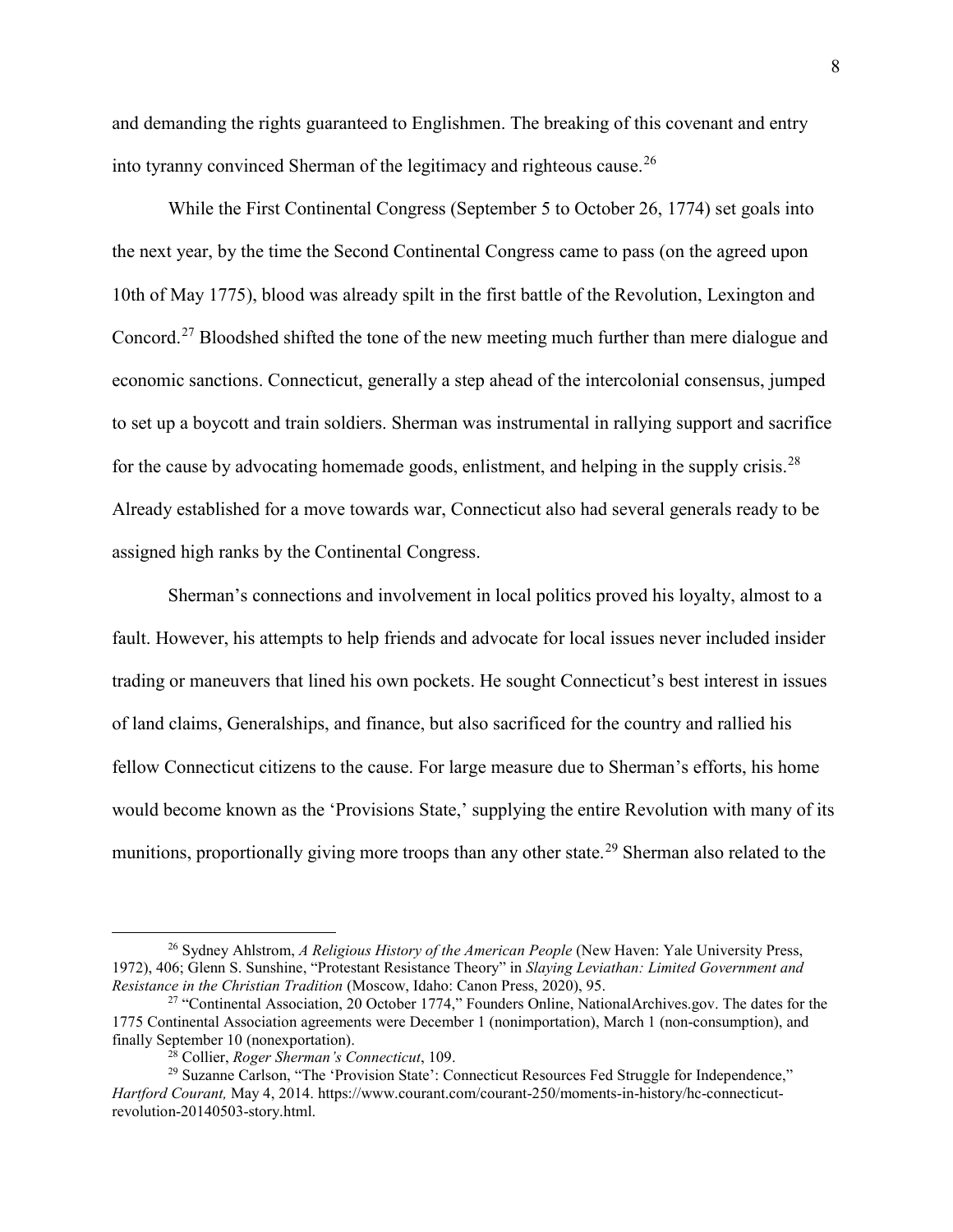Revolution personally with several of his sons serving in the military, giving him an added incentive to work day and night on numerous committees for supplying the army.<sup>[30](#page-11-0)</sup>

In addition to being the only signer of every major founding document, Sherman would also be the only delegate to serve on the Board of War and Committees to draft the Declaration of Independence and Articles of Confederation. Sherman was on many more committees besides these big three, but perhaps his most famous membership was that appointed on June 11, 1776: the Committee of 5 to draft the Declaration of Independence. While Sherman's exact contributions are unclear, because the proceedings and debates on the Declaration in the Continental Congress were not published, he offered his full support to the completed document and undoubtedly put forth edits and comments as part of this committee. $31$ 

On June 12, 1776, one delegate from each state was selected to draft a document for the Confederation of the colonies. Sherman was selected for Connecticut.<sup>[32](#page-11-2)</sup> Again, someone else, this time John Dickinson, was the primary writer of the Articles, but again, much of the Congressional deliberations on this document remain unknown. Sherman's proposal for the legislative, however, is well documented. In the succeeding debate for representation in the Confederation, Sherman proposed an early version of the Connecticut Compromise, once again ahead of the crowd.<sup>[33](#page-11-3)</sup> He would also defend the Articles anonymously in his "Connecticut" Farmer" letters. This issue would be resolved under the new constitution in the Convention of 1787-1789.

<span id="page-11-3"></span><span id="page-11-2"></span><span id="page-11-1"></span><span id="page-11-0"></span><sup>&</sup>lt;sup>30</sup> *Roger Sherman Papers, Sherman's Diary, Connecticut Historical Society, Hartford. Sherman's schedule records a wake-up time of 5am and a work schedule of 7am to 10pm.* 

<sup>&</sup>lt;sup>31</sup> Hall, *Sherman and the Creation of the American Republic*, 54; Boyd "Cordwainer Statesman."<br><sup>32</sup> Hall, *Sherman and the Creation of the American Republic*, 71.<br><sup>33</sup> Ibid., 73.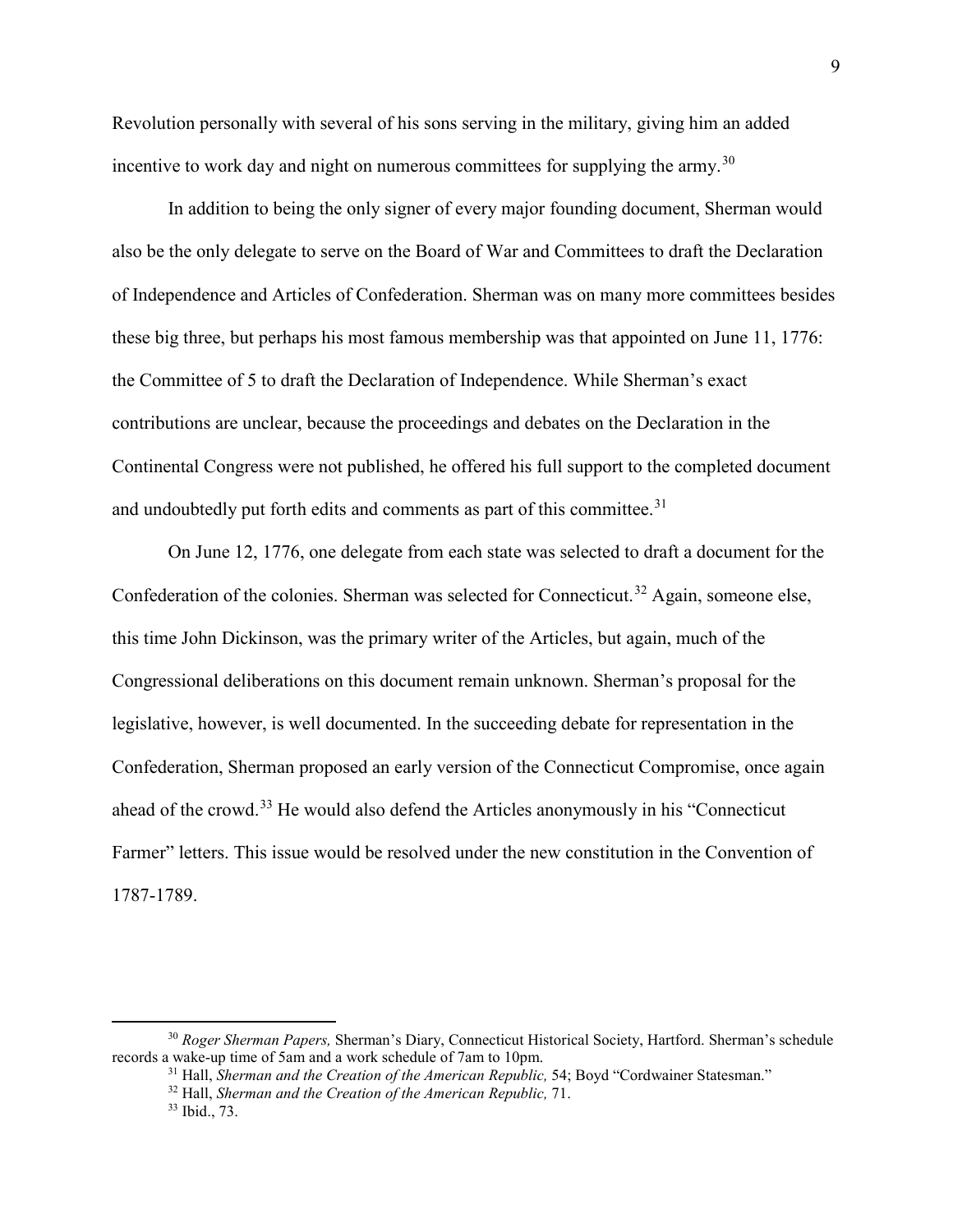Amidst these vital national debates and management of affairs, Roger Sherman continued to take on important roles as a Judge and Legislator in Connecticut. His assignment to revise the entire Connecticut legal code in 1784 proved one of his most vital, legislative acts for the developing state. His laws reflected a reverence for Christian piety while also relaxing some of the harsher penalties for breaking lesser crimes. His record in Connecticut and national legislative debates and propositions also reflect a high regard for the dignity of all peoples: he advocated for policies that held national standards and accountability to United States treaties with Native Americans, and he promoted antislavery measures.<sup>[34](#page-12-0)</sup> Despite this, Sherman sometimes chose pragmatic politics for union over equality for all Americans, and the forming of the national legislative and justice system would become Sherman's strongest legacy.

Upon the 1787 Constitutional Convention, Sherman held a difficult position. He was a federalist, believing in the strength of a national government as the practical solution to the discrepancies of the Confederation. However, he also believed in the sovereignty of the states and sought to ensure the rights of his somewhat isolationist state. The role of elder statesman likewise fell to Sherman, as the second oldest delegate present, after Franklin (81) who was getting to the point where he could not handle as much of a workload as Sherman (66). Additionally, Sherman was simultaneously acting as Connecticut representative, mayor of New Haven and Connecticut Superior Court judge. Sherman's extensive experience lent all the more to his revered reputation for practical wisdom.

Sherman can be considered America's "First Great Compromiser." Forming the new national government, he proposed the Connecticut Compromise and was the main balance and dissent to Madison. The old New Englander advocated for small state representation, a limited

<span id="page-12-0"></span> <sup>34</sup> Ibid., 80-83, 128-130*.*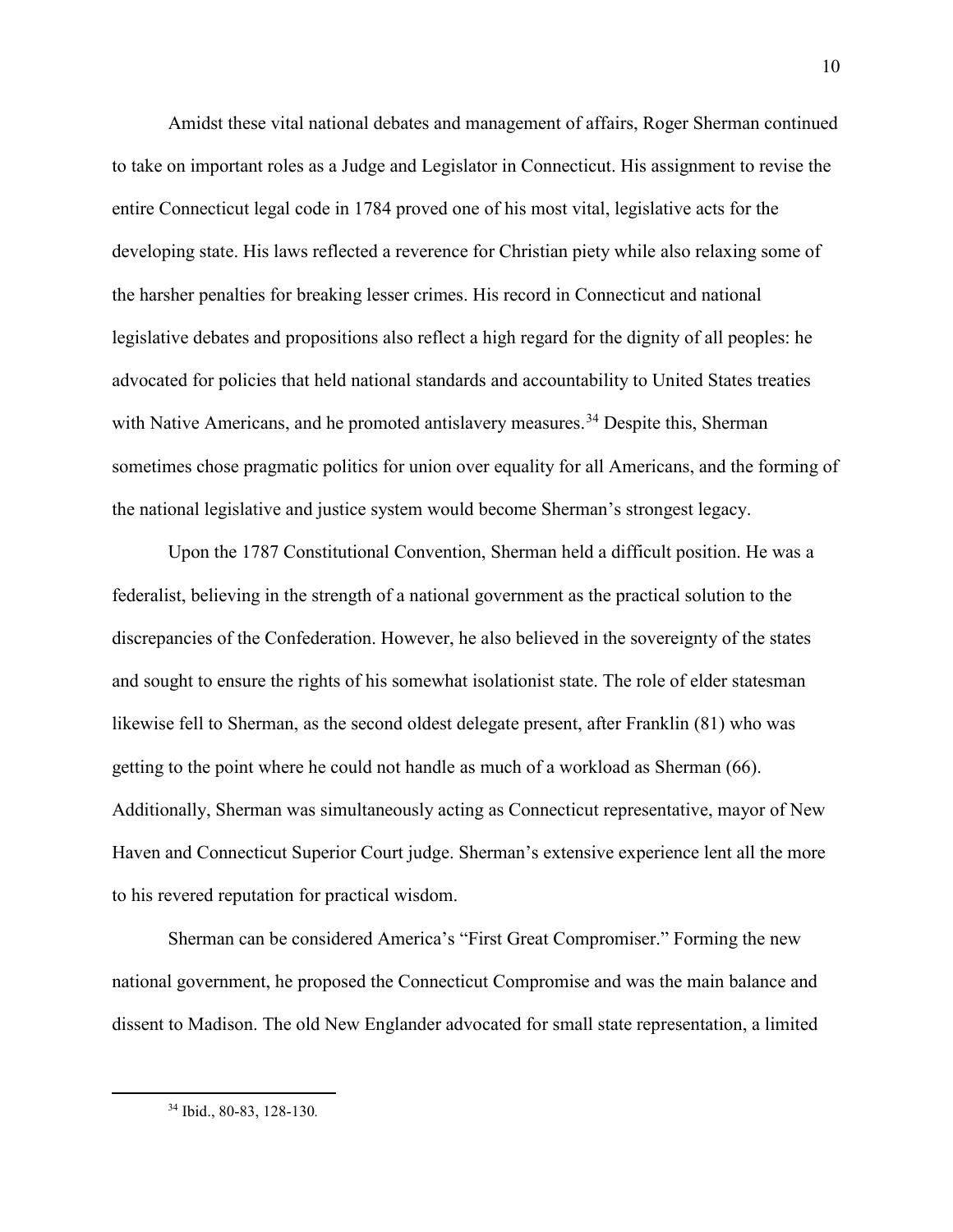executive, and continually sought to place the brunt of government operations under the authority of the states. He insisted that the Bill of Rights be added as amendments rather than implemented into the text as Madison advocated.[35](#page-13-0) His *Letters of a Countryman*, published in the *New Haven Gazette,* refuted common attacks on the Constitution and served a similar purpose to the Federalist Papers but specifically crafted for his Connecticut countrymen to gather support for ratification.<sup>[36](#page-13-1)</sup> In his last years, Sherman continued to deal with economic issues in the Convention and first Congress under the Constitution,. He desperately sought to create sound currency, motioning and even pleading to rely on taxation rather than printing money to pay off the nation's debt.<sup>[37](#page-13-2)</sup> Returning to Connecticut on a trip back from his advocacy in the national legislature, Sherman continued to serve in local events as mayor until his death in the spring of 1793.

Sherman represented Connecticut in its culture, intellectual developments, religious Congregationalism, and politically independent-minded persona. His climb up the ladder in Connecticut gave him necessary experiences and connections to serve in a variety of roles on the national level. These humble origins earned Sherman both respect and disdain, which is perhaps common in the life of any great statesman. Sherman was ahead of his time in Revolutionary thought and served in strategic roles to pass compromises over issues that well could have dissolved the union of states. Frequently in a behind-the-scenes capacity or by ineloquent addresses, Sherman seemed to always get his way or predict the course of events correctly. As he

<span id="page-13-0"></span><sup>&</sup>lt;sup>35</sup> Keith L. Dougherty and Jacquelyn C. Heckelman, "A Pivotal Voter from a Pivotal State: Roger Sherman at the Constitutional Convention," *The American Political Science Review* 100, no. 2 (May 2006): 297–302.

<span id="page-13-1"></span><sup>&</sup>lt;sup>36</sup> "Connecticut Ratification," Center for the Study of the American Constitution, University of Wisconsin-Madison, CSAC.history.wisc.edu. https://csac.history.wisc.edu/states-and-ratification/connecticut-2/.

<span id="page-13-2"></span><sup>37</sup> Jack N. Rakove, *Original Meanings: Politics and Ideas in the Making of the Constitution* (New York: A.A. Knopf, 1996), Chapter 11.; Collier, *Roger Sherman's Connecticut*, 174.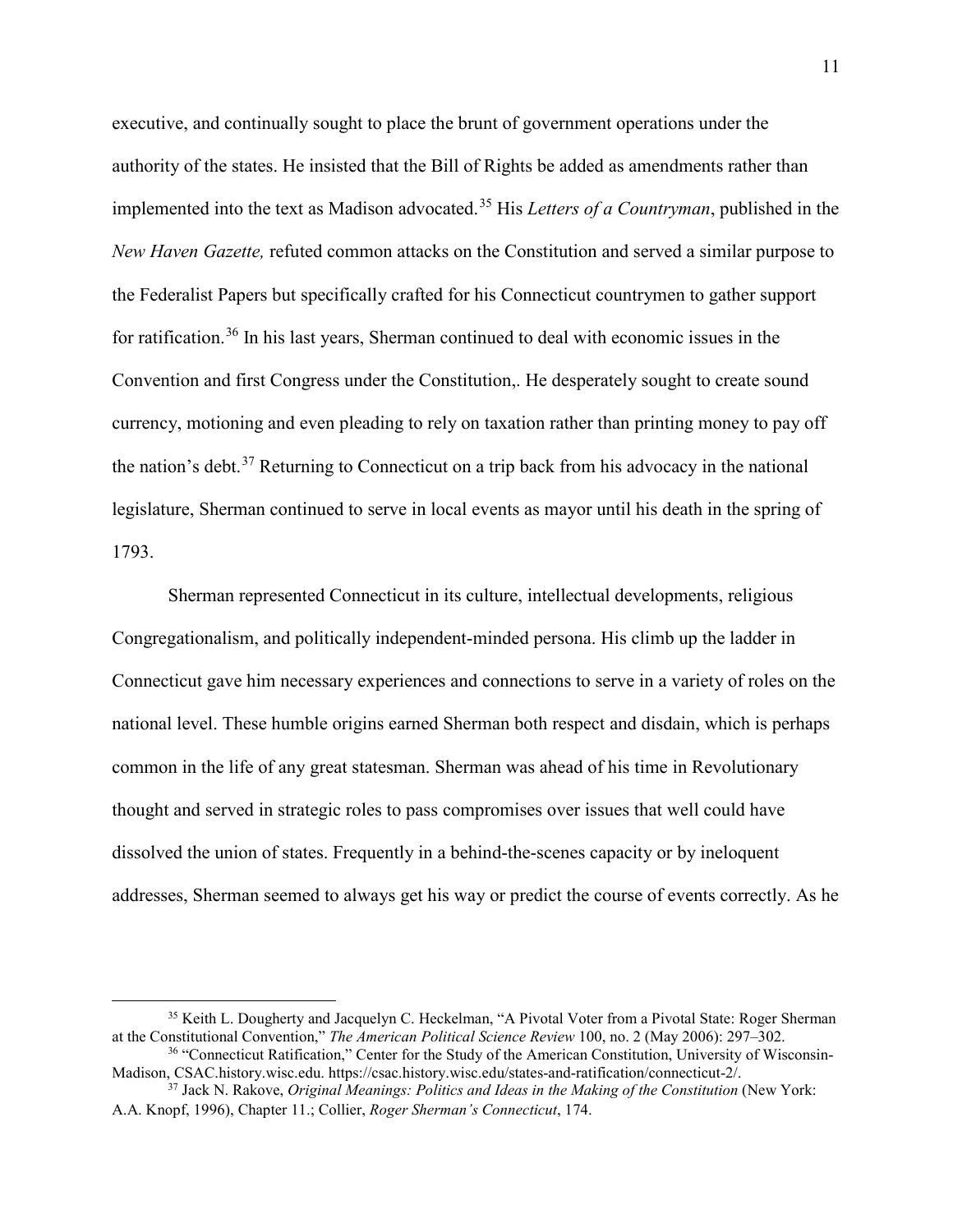is recorded to have told a colleague, "When you are in the minority, talk; when you are in the majority, vote."[38](#page-14-0)

Sherman was a Great Compromiser in the Continental Congresses & Constitutional Convention; his Connecticut Compromise being just one of his great accomplishments there, as he served as a major buffer to Madison's expansion of federal power, while still being a member of the federalists. His practicality and negotiable manner won essential votes to his point of view on many issues, and his reputation as a good and wise man superseded his noticeable ineloquence. Despite his awkward persona, Sherman made incredible waves in the formation and legacy of the American founding. For his contributions and influence in debates that still continue throughout America, Sherman should be remembered, taught, and examined.

A deeper investigation of forgotten founders like Sherman could impact American jurisprudence. The founding fathers remain relevant in the broader issues of national discourse, both as symbols of the American mindset and the balance between the founders' original intentions and an ever more complex world often restless for change. For instance, in Supreme Court Cases interpreting the Establishment Clause, the justices "turned to history" and "referenced Sherman only three times. By way of contrast, Thomas Jefferson, a man who played no role in drafting or ratifying the amendment, is referenced 112 times."<sup>[39](#page-14-1)</sup>

Sherman's lack of self-aggrandizement and effort to secure his public legacy are both a reason for why he is forgotten and an argument for why he should not be. Most Americans would think of George Washington, John Adams, and Thomas Jefferson as the key founding fathers, for good reason, but the founders are not limited to presidents. One may counter with

 $\overline{a}$ 

<sup>38</sup> "Silent Hero of Independence," Hartford Courant, July 4, 2001.

<span id="page-14-1"></span><span id="page-14-0"></span>https://www.courant.com/news/connecticut/hc-xpm-2001-07-04-0107040394-story.html. <sup>39</sup> Mark David Hall, "Roger Sherman: An Old Puritan in the New Republic," January 26, 2017,

LawLiberty.org. https://lawliberty.org/roger-sherman-an-old-puritan-in-the-new-republic/.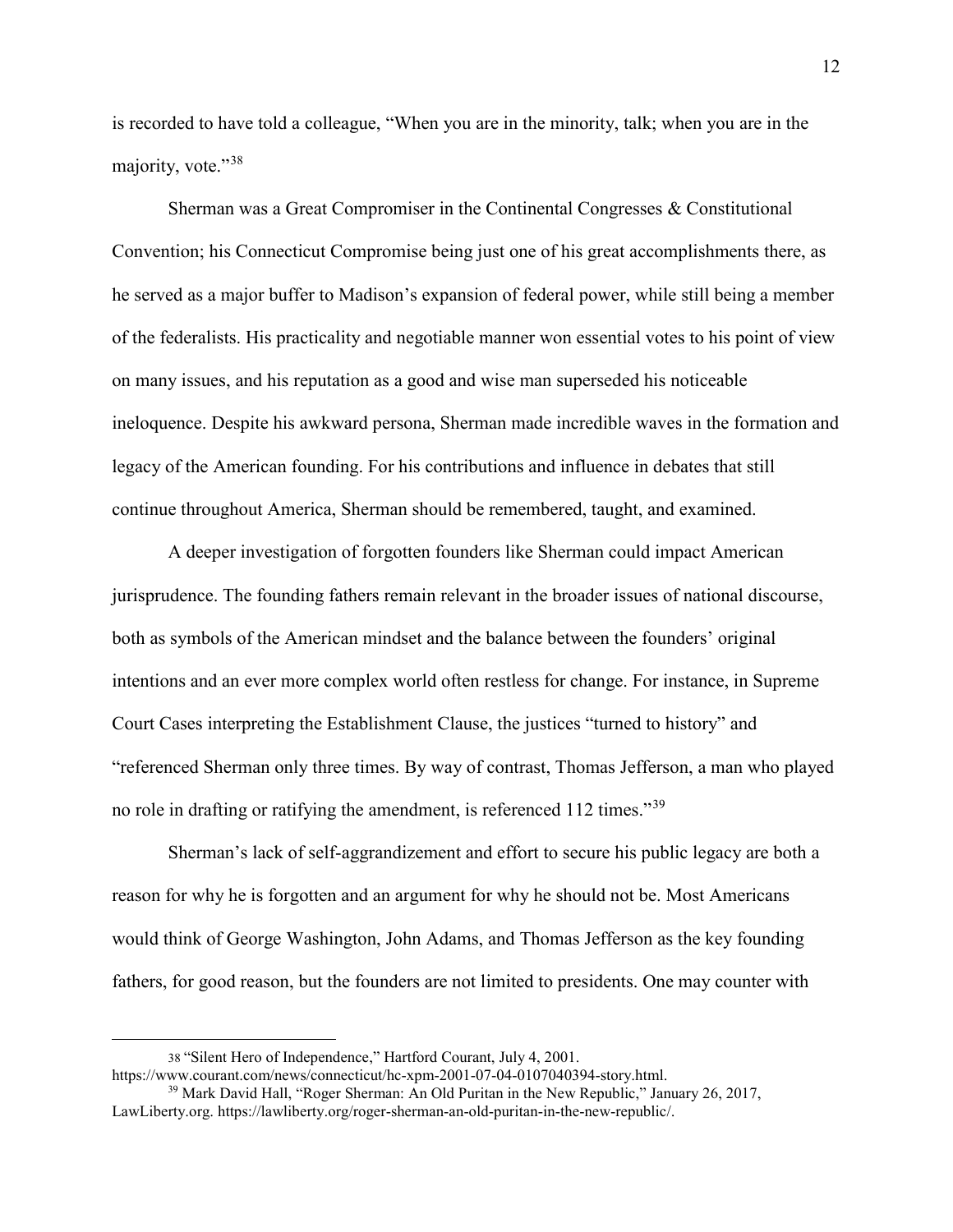Benjamin Franklin, but he also was a man noted for a larger-than-life persona, a jovial and witty intellect with a spirit for revelry. Many other men vital to the fledgling democracy served in the founding deliberations. Some died before the nation's independence (in military sacrifice or from other causes), and those who did not hold a high office later or capture attention on the national stage were also essential to the founding and creation of the democratic process. These were the men hashing out ideas and representing different state interests without which the nation could have been quickly disbarred by regional and factious grievances. Sherman was one of these men; very prominent, though humble and quiet, he served in a variety of roles both countering and compromising with men like James Madison and representatives of the Southern states.

When one looks at the numbers of signers of the Declaration and Constitution (56 and 39) respectively), it becomes clear that limiting the scope of America's founders to a noteworthy few negatively impacts our historic understanding of the American Revolution and the formative period which carried it through. If a nation only remembers those who seek to be remembered, rather than those who sought to effect the most change, national memory can easily turn to the loudest voices rather than the most impactful. Likewise, founders holding the pinnacle of wealth and power such as the presidency, while very important to our history, may be less reflective of the founders as a whole in their philosophy and perspectives. Studying Sherman and other framers and founders sheds further light on many who identified as committed Christians rather than the Deists' perspective generally attributed to prevail at this time. Such individuals hold a larger part of the American story than current trends of historiography reveal. It is thus important to reimagine our understanding of the founders, adding more founders' voices to the conversation, before truncating their beliefs writ large based on three to five men.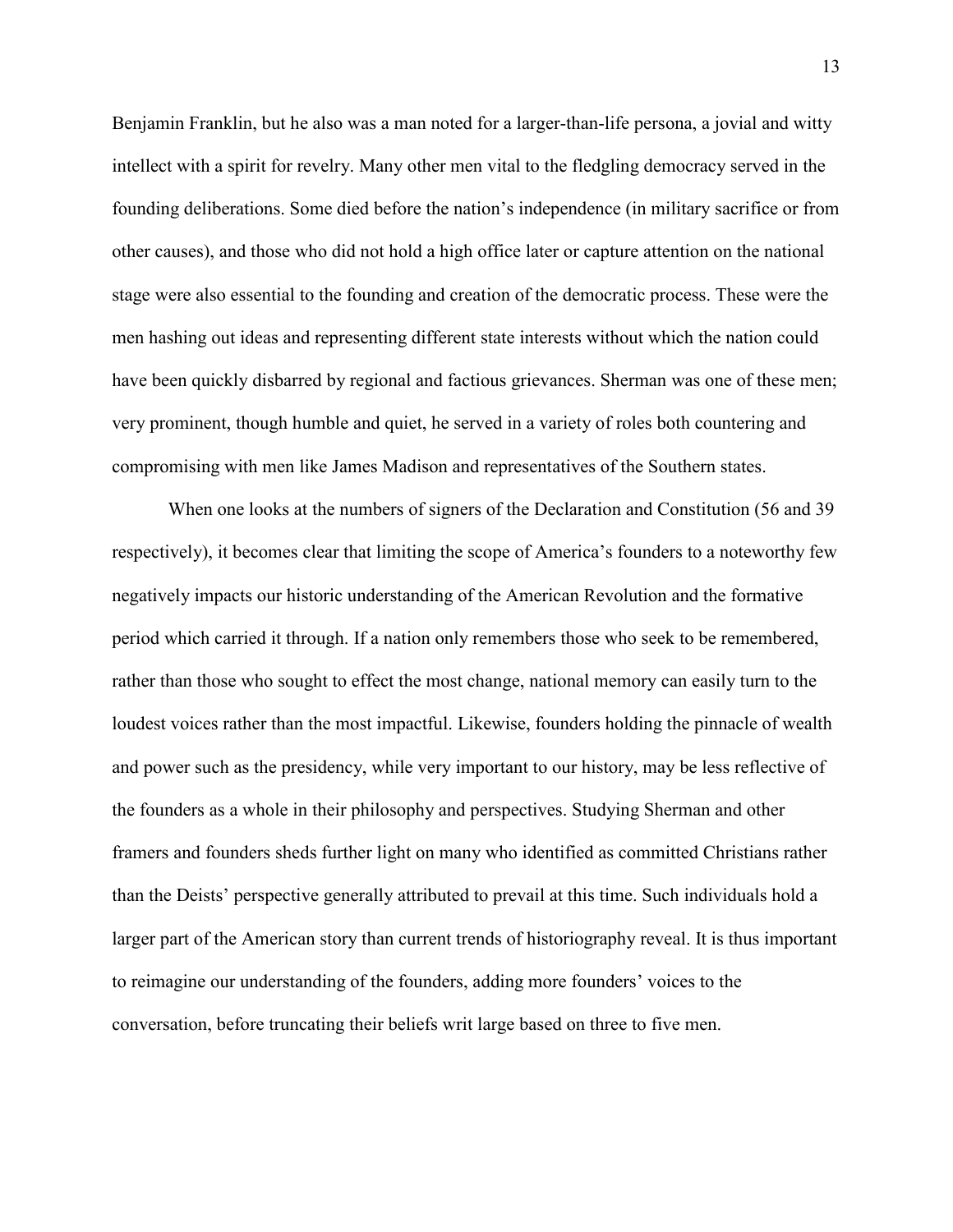Source material on Sherman is primarily found in excerpts and references of

Revolutionary-era literature. The four monographs written on Sherman specifically are somewhat limited to about one author per century since his lifetime. Eighteenth-century sources are primarily those written by Sherman himself, including his almanacs, writings on depreciation ("A Caveat against Injustice") and ratification (his "Countryman" letters).  $40$  Sherman's letters and the diaries of his contemporaries also provide many examples of his interpersonal relationships, character, and reputation.

Many men left long statements in the historical record about Sherman which exceed, in length and praise, anything Sherman wrote about himself. John Adams' *Collected Works* in particular highlight Sherman's statements and contributions, and Adams frequently highlighted his personal warmth and friendship. Founders including Thomas Jefferson, Fisher Ames, Patrick Henry, Benjamin Rush, and Jonathan Edwards. Jr. also stated various notes on Sherman's wisdom, character, and contributions to the country that help weave together a modern understanding of Sherman's reputation and influence during his lifetime.

On his Connecticut life, Sherman's reflection of Connecticut society can best be seen through his own writings as well as Connecticut histories. His almanacs reflect his connection to and impact on Connecticut culture; not only Sherman's intellectual connections to Yale and men of learning, but also his prose on God, man, and country. His sermon on the taking of communion with a right heart is another very valuable source in investigating his devotion to the church and his faith.[41](#page-16-1) Many journal articles on colonial history, Connecticut law, and notable

<span id="page-16-0"></span> <sup>40</sup> Sherman, *Almanacs*; Roger Sherman, "A Caveat Against Injustice, by Philoeunomos" 1752, in *Collected Works of Roger Sherman,* 39-50; Roger Sherman, "Letters of a Countryman," 1787,

<span id="page-16-1"></span>https://en.wikisource.org/wiki/Letters\_of\_A\_Countryman. The latter two were both published under a pseudonym. <sup>41</sup> Roger Sherman, "A Short Sermon on the Duty of Self-Examination: Preparatory to Receive the Lord's Supper," 1789, in *Collected Works of Roger Sherman*, 747-760.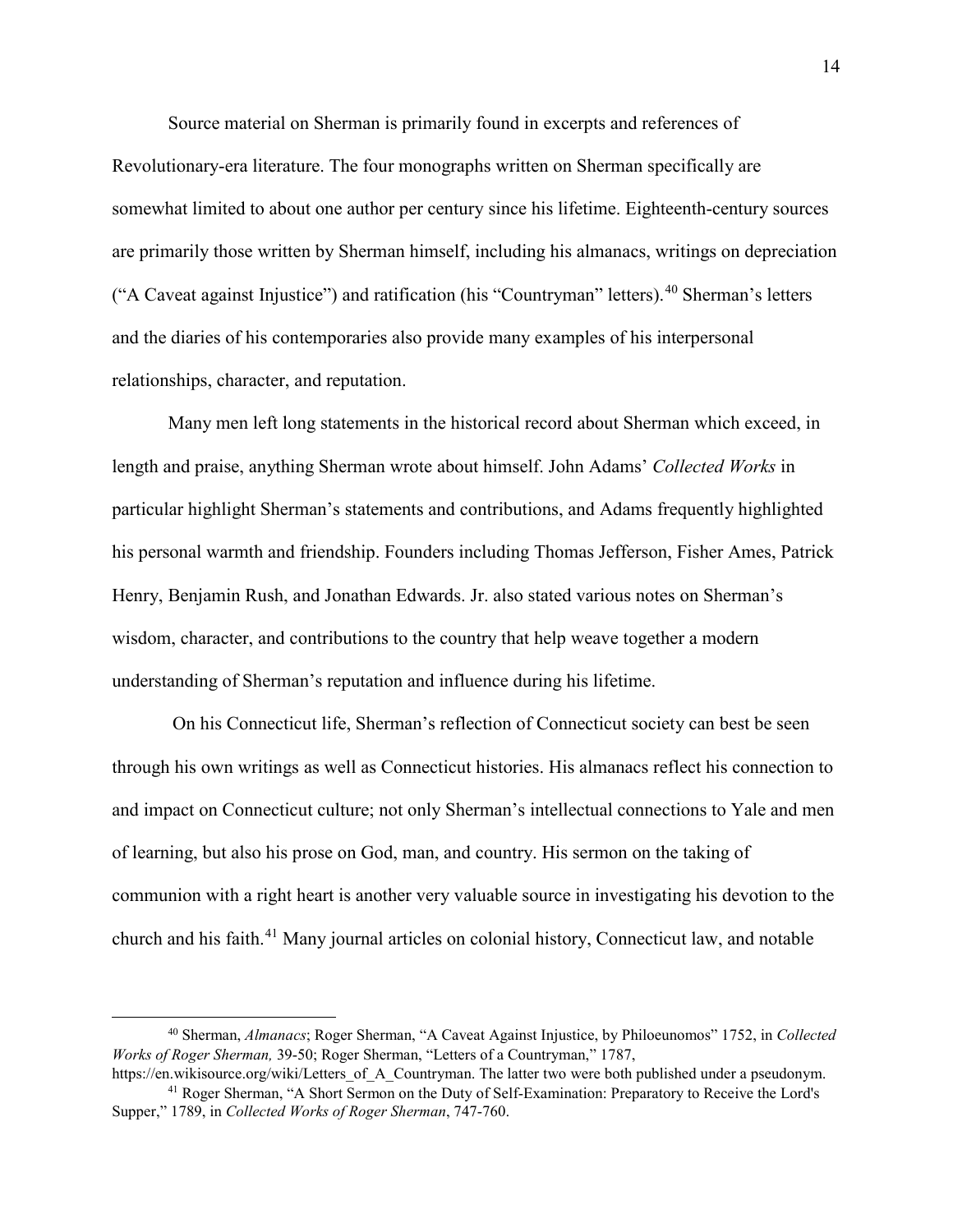sermons contribute a deeper understanding of Sherman's life and times. Sherman's colonial writings are the focus of this paper with his "Caveat Against Injustice" on depreciation, his almanacs, and his articles and statements on land disputes and the Intolerable Acts serving as the lens for studying his relationship to Connecticut culture.

To research how he represented his colony and later state, the Connecticut Bicentennial Histories, published in Hartford in the 1970s, are very helpful in understanding colonial and revolutionary Connecticut's culture and contributions to the nation. Richard Bushman's *Puritan to Yankee* is a seminal work on Connecticut's identity and development from first settlers to its more industrious, Yankee character. While not discussed in detail in this work, Sherman fits into the narrative of Connecticut identity almost exactly. A work that bridges this gap is *Roger Sherman's Connecticut.* The scholarship of Christopher Collier, who served as the official Connecticut State Historian from 1984 to 2004 and professor of history emeritus at the University of Connecticut, is fundamental reading to students of Sherman. In his 1971 book, *Roger Sherman's Connecticut: Yankee Politics and the American Revolution, he not only* provides a detailed account of Sherman's life, but also a narrative of Connecticut and New England politics.[42](#page-17-0) His other related works include *Decision in Philadelphia,* and *All Politics is Local* on the Constitutional Convention, in which Sherman is highlighted significantly.<sup>[43](#page-17-1)</sup>

Coalescing smoothly with primary documents, Henry Lewis Boutell's 1896 biography is a source-driven work that provides many of the letters between and about Sherman and his colleagues from his early years to the end of his life.<sup>[44](#page-17-2)</sup> The founding documents themselves are

 <sup>42</sup> Collier, *Roger Sherman's Connecticut,* xiii-386.

<span id="page-17-2"></span><span id="page-17-1"></span><span id="page-17-0"></span><sup>43</sup> Christopher Collier, *All Politics is Local: Family, Friends, and Provincial Interests in the Creation of the Constitution* (Hanover, N.H.: University Press of New England, 2003); Christopher and James Lincoln Collier, Decision in Philadelphia: The Constitutional Convention of 1787 (New York: Random House Publishing, 1986).

<sup>44</sup> Boutell, *Life of Roger Sherman*, ix-361.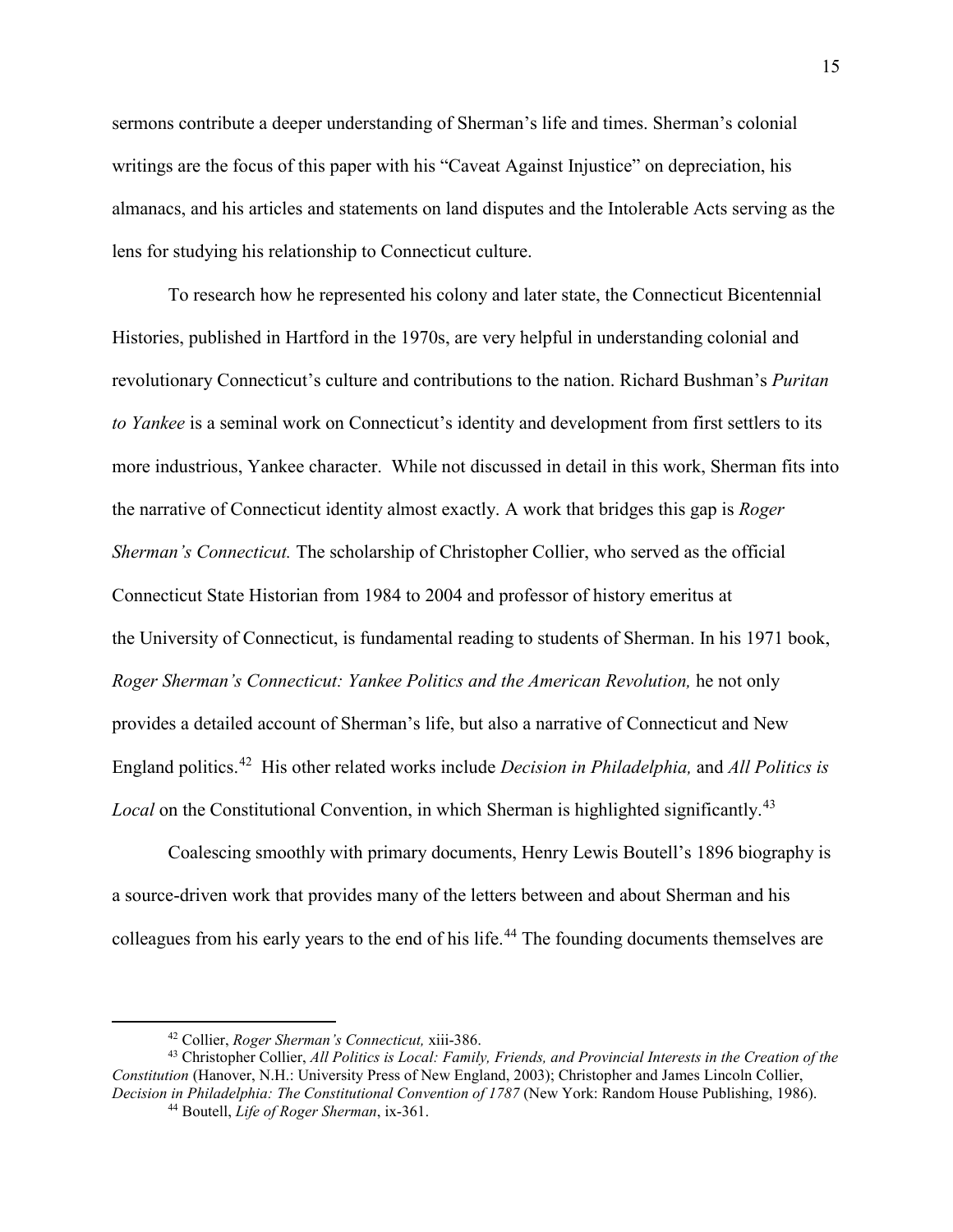useful in analyzing Sherman's contributions as are Congressional proceedings from the Continental Congress (when available) to the Constitutional Convention. In these notes and statements, one can see the repeated theme of Sherman presenting ideas much before their adoption and his proclivity to compromise. Articles including Julian Boyd's "Roger Sherman: Portrait of a Cordwainer Statesman," Scott D. Gerber's "Roger Sherman and the Bill of Rights," and the Constitutional scholarship of Stanford historian Jack N. Rakove further add to the historiography of Sherman's role in creating the national institutions, tradition of debate and discourse, and political heritage of America.<sup>[45](#page-18-0)</sup>

Sherman's personal life and philosophy has largely been analyzed only in more recent works. Roger Sherman Boardman, a descendant and statesman himself, published a 1938 biography which looks more into Sherman's personal life and provides more of a narrative, with discussion of his friends, family, and finances.<sup>[46](#page-18-1)</sup> Though Sherman was well-known to be a pious man by contemporaries, it was not until Mark David Hall's 2013 *Roger Sherman and the Creation of the American Republic* that much ink has been spent on Sherman's religious life. In this insightful, intellectual history of Sherman's life and faith, Hall detailed the impact of Sherman's and his contemporaries' Reformed theology on the founding, specifically via Sherman and his sense of duty to serve in public roles. Hall also shed light on numerous other forgotten founders, noting the vast gap in the historiographical selection of which framers have received acclaim.[47](#page-18-2)

<span id="page-18-2"></span><span id="page-18-1"></span><span id="page-18-0"></span> <sup>45</sup> Boyd, "Cordwainer Statesman," 221–36; Scott D. Gerber, "Roger Sherman and the Bill of Rights." *Polity* 28, no. 4 (1996): 521–40; Jack N. Rakove, "The Great Compromise: Ideas, Interests, and the Politics of Constitution Making," *The William and Mary Quarterly* 44, no. 3 (1987): 424–57; Jack N. Rakove, *Original Meanings: Politics and Ideas in the Making of the Constitution* (New York: A.A. Knopf, 1996); Jack Rakove, *Revolutionaries: A New History of the Invention of America* (Boston: HarperCollins Publishers, 2011).

<sup>46</sup> Boardman, *Signer and Statesman*, v-396.

<sup>47</sup> Hall, *Sherman and the Creation of the American Republic*, ix-219.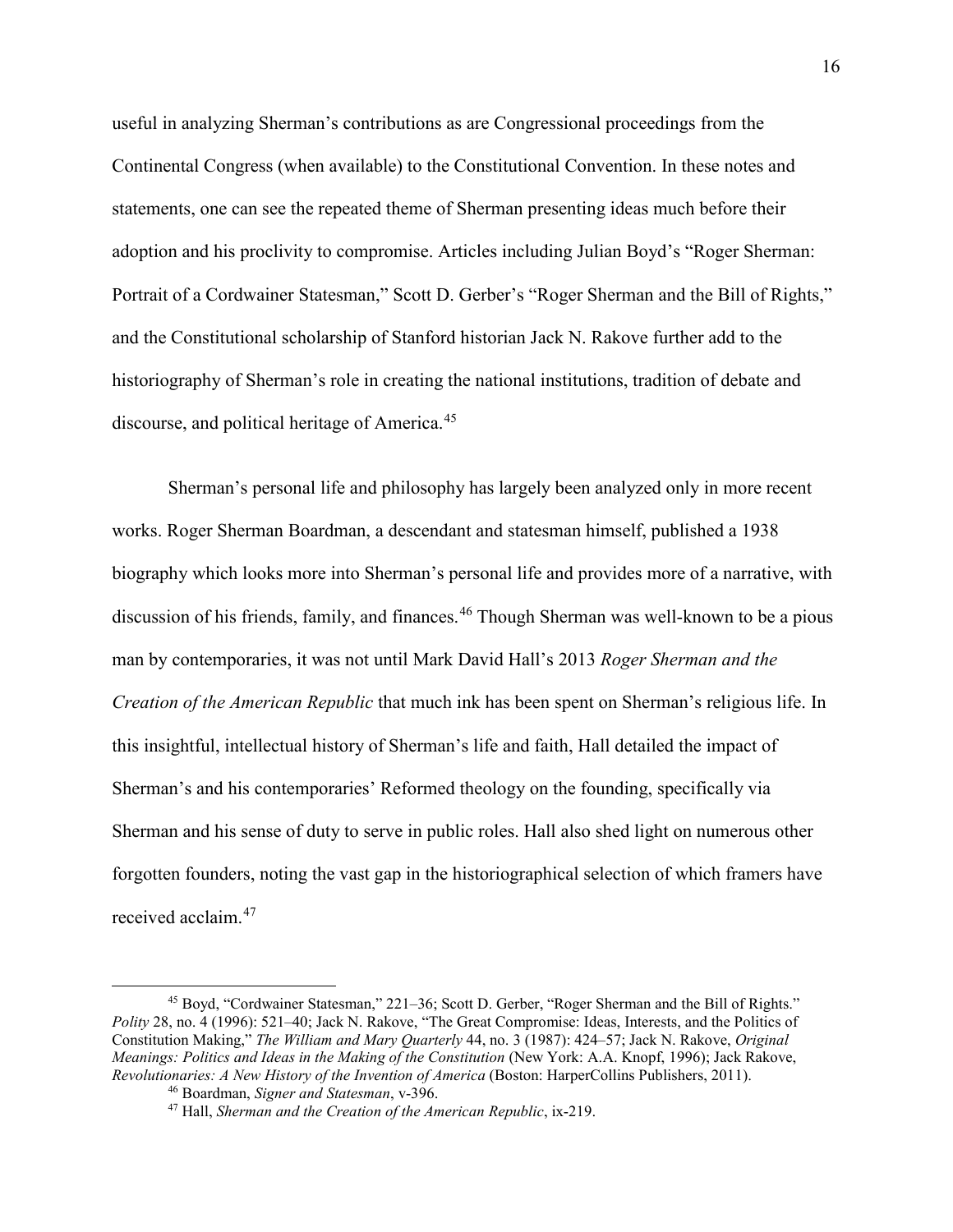In 2016, Hall published Sherman's *Collected Works* which remains the only accumulated source of Sherman's writings, highlighting his most notable letters, laws, and proposals. Even seemingly small contributions of Sherman's include drafting and passing America's first copyright law, an act that led to Connecticut's complete abolition of slavery, and statutes on religious liberty. This collection along with the sources at the New Haven, New Milford, Sherman, and Hartford archives in Connecticut lend valuable documentary support in analyzing Sherman's state service, national offices, and remembrance.

Roger Sherman encapsulates a forgotten segment of the league of founders, men whose role is so obvious it is almost seen through, rather than analyzed on its own merit. Sherman served like the mortar between bricks, his participation was not flashy or eloquent, but his simple wisdom and tried experience allowed him to keep Congress together and moving towards an independent, efficient, and limited government. His reputation was renowned among other leaders and statesmen, his opinions and ideas were often ahead of their time, and his service in forming and working towards every major founding document of the United States makes Sherman, by definition, an essential founder. Perhaps for these reasons Adams deemed the simple cobbler and Old Puritan, Roger Sherman "The Mount Atlas of Independence."<sup>[48](#page-19-0)</sup>

<span id="page-19-0"></span> <sup>48</sup> *Proceedings of the American Antiquarian Society: Connecticut's Ratification of Federal Constitution*  (Worcester, MA: American Antiquarian Society), 25 (April 1915): 82-83.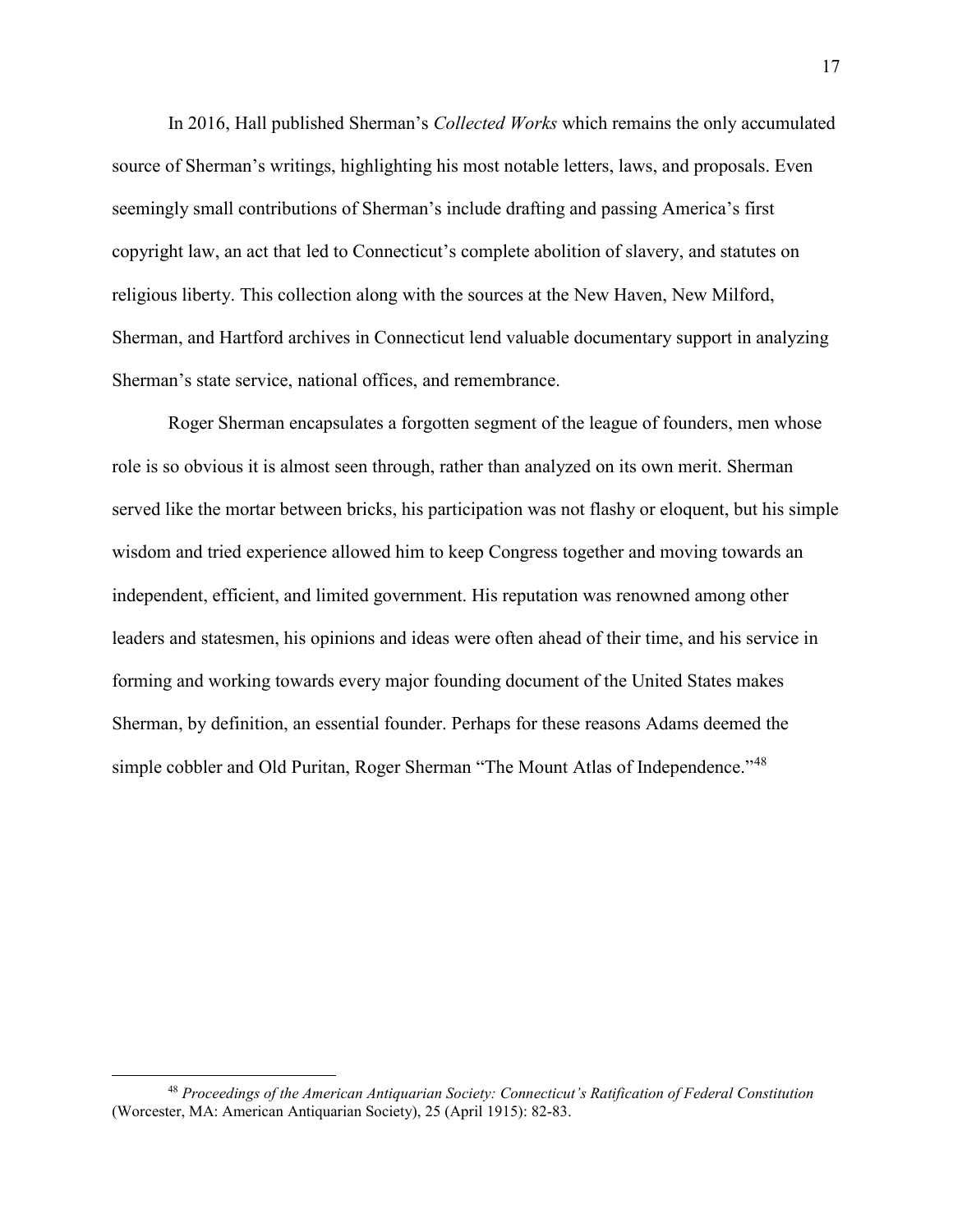#### **I. The Cobbler's Rise to Prominence: Sherman in Colonial Connecticut**

<span id="page-20-0"></span>Roger Sherman held a wide array of jobs in his life before serving in the Continental Congress. A "cautious revolutionary," Sherman resisted rebellion until he believed there was ample evidence to justify detachment from the Crown.<sup>[1](#page-20-1)</sup> Steeped in the Puritan Congregational culture of Connecticut, Sherman was a deeply pious man who brought his Protestant work ethic and biblical foundation for life into his civic service. With public support and a stated will to seek justice, Sherman took on issues of interstate economics before and during his role as a state official, and in his other roles he sought to advocate for the common welfare in Connecticut.<sup>[2](#page-20-2)</sup> He was adeptly able to connect pragmatic issues of state to man's moral responsibility. Roger Sherman's foundations in the state helped form his views on the founding of the United States, and his commitment to public and private wellbeing of his constituents echoes his ideological and geographical roots. Sherman connected to Connecticut culture through his involvement in many different civil service posts, his writings, and religion. He embodied a holdover from the stricter times of Puritanism while also embodying the Yankee and Patriot cause. Through his civil service and writings in Colonial Connecticut, Sherman reflected his colony in both its Puritan underpinnings and a stirring turn towards an independent, Yankee personality.

#### Early Life

Roger learned the trade of shoemaking from his father, William, and they worked together on their farm in Newton, Massachusetts through Roger's teen years. Sherman's pastor, Reverend Samuel Dunbar, provided access to his library, and Sherman's education consisted of

<span id="page-20-1"></span><sup>&</sup>lt;sup>1</sup> Joseph J. Ellis, *American Creation: Triumphs and Tragedies in the Founding of the Republic (New York:* A.A. Knopf, 2007), 1-5. Ellis defines Sherman as one of a number of cautious revolutionaries.<br><sup>2</sup> James D. German, "The Social Utility of Wicked Self-Love: Calvinism, Capitalism, and Public Policy in

<span id="page-20-2"></span>Revolutionary New England," *The Journal of American History* 82, no. 3 (1995): 970-971. https://doi.org/10.2307/2945108.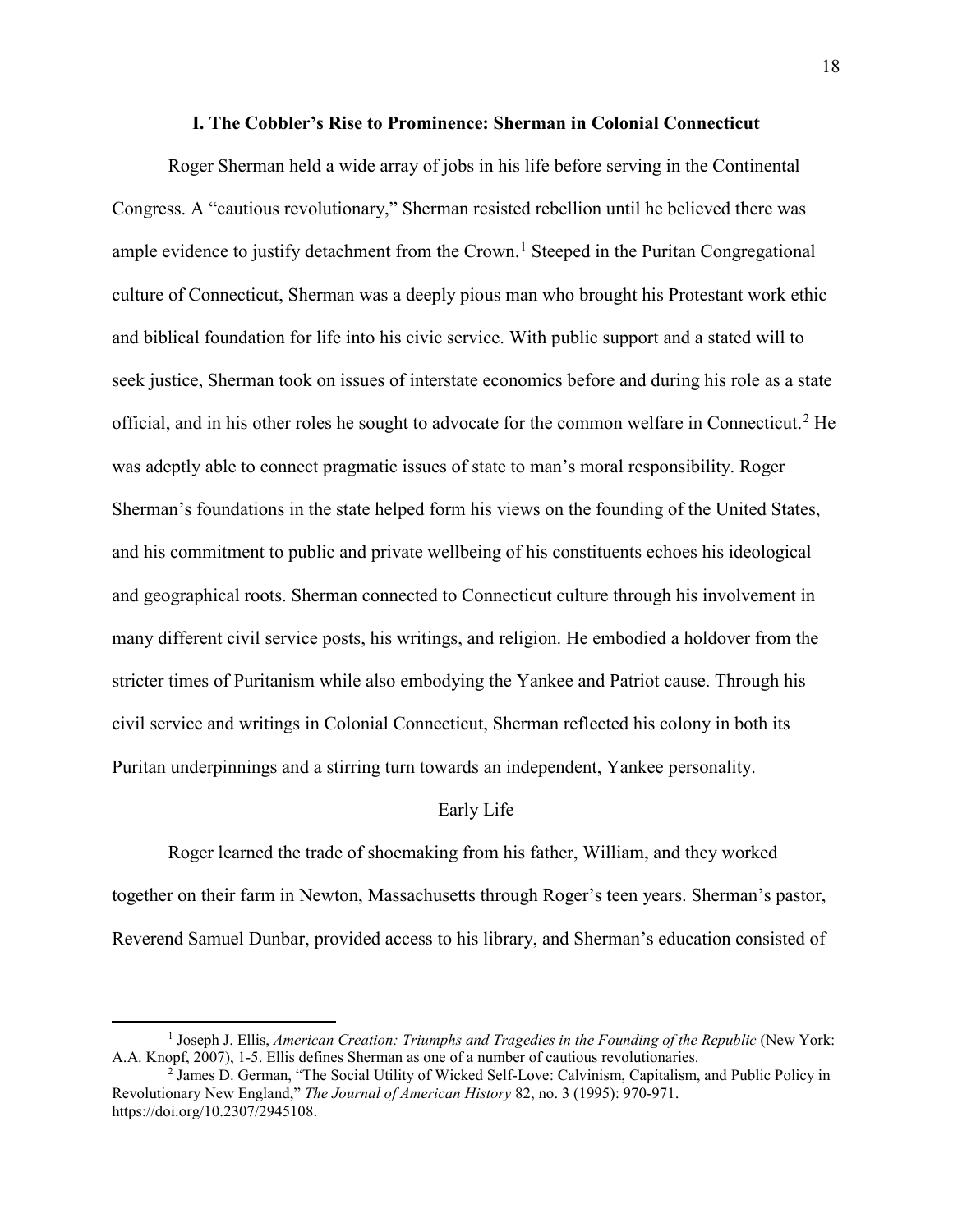"common country schools" and Dunbar's mentorship. $3$  From there, he taught himself sciences, history, philosophy, theology, and law, and a bit of Latin primarily to aid him and his "love of Bible study."[4](#page-21-1) Upon the death of his father, Roger moved with his family to New Milford, Connecticut where his shoemaking work prospered, and he was appointed as county surveyor for New Haven from 174[5](#page-21-2) to his resignation in  $1758<sup>5</sup>$ . This profitable work was his first appointment to an official civic position and helped him gain considerable wealth.<sup>[6](#page-21-3)</sup>

His surveyorship was a lucrative business, and he invested both time and money into the region. Investing and purchasing several hundred acres of land in the county, he bought tracts for his brother, William, and turned his attention to serving the community. Sherman "filled all sorts of town offices" including "grand juryman, list-taker, leather sealer, fence viewer, selectman [town executive authority and committee leader], gauger, treasurer for a new meeting-house, clerk pro tern," and he handled boundary disputes, frequently going to the site of inquiry himself and appealing to the General Assembly if discrepancies arose.<sup>[7](#page-21-4)</sup>

Sherman maintained a constant presence in the churches he attended. Due to his relocation, Sherman was "dismissed" from his Stoughton church two months after leaving the area and "recommended to the church in New Milford." This is an important aspect of Sherman's move, since church membership was a commodity granted to those with ample evidence of salvation and discipline, and church absenteeism was a notable crisis in many a Connecticut church. Laws and custom prevented long-term membership at a church that was not near the member (to ensure steadfast participation), and Solomon Stoddard had opined that men

<span id="page-21-4"></span><span id="page-21-3"></span><span id="page-21-2"></span><span id="page-21-1"></span><span id="page-21-0"></span> <sup>3</sup> Lewis Henry Boutell, "Chapter II: Life in Stoughton" in *The Life of Roger Sherman* (Chicago, A. C. McClurg and Company, 1896), 19.

<sup>4</sup> Ibid.

<sup>5</sup> Ibid., Chapter III: New Milford Period (1743-1761), 24-26.

<sup>6</sup> Ibid.

 $<sup>7</sup>$  Ibid.</sup>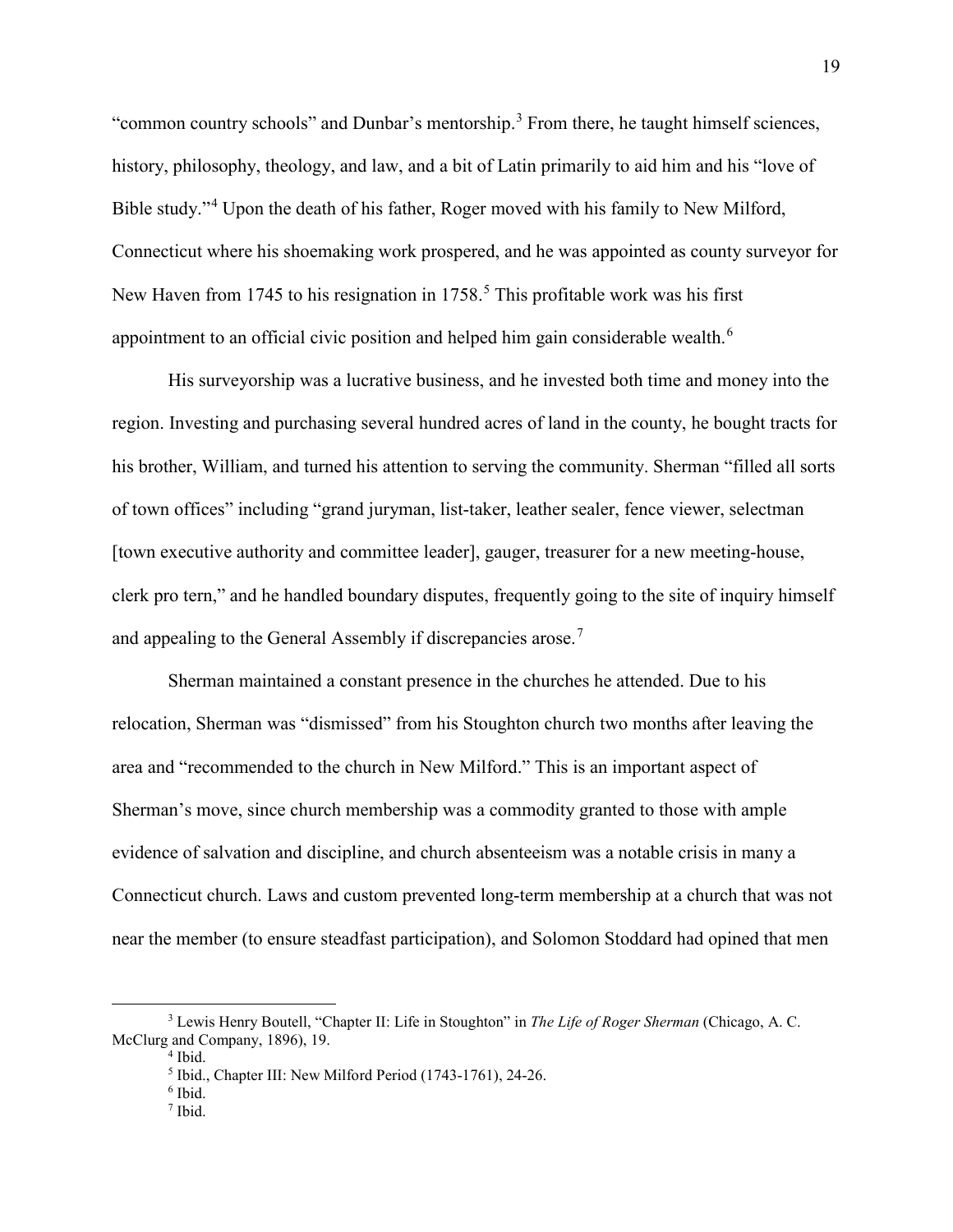should only move to a new plantation if "obtaining the Ordinances" (finding a local church) would occur in a short amount of time, noting "it is quite Unwarrantable, where there is no such prospect."[8](#page-22-0)

Shortly after joining the New Milford congregation, Sherman became clerk of the Ecclesiastical Society (a role he served in until he moved to New Haven). He also served on the "School Committee," disciplined a Reverend Nathaniel Taylor for being absent too frequently, and also became a deacon in  $1757<sup>9</sup>$  $1757<sup>9</sup>$  $1757<sup>9</sup>$  Sherman was frequently called upon to complete these tasks due to his high regard in the congregation and town. In addition to this mass of committee work (something Sherman would again be a major actor in during his time in Congress), Sherman used his connections to become more of an entrepreneur.

#### Economics: Depreciating Justice

Opening the first store building in New Milford with his brother, Sherman came face to face with an issue he would write frequently on: depreciation. It was at this time Sherman took up the pen in his fight against economic injustice and social change. Since the British followed a mercantile policy, they wanted to have more specie and precious metals than the colonies.<sup>[10](#page-22-2)</sup> With this shortage of hard money backed currency, each colony issued paper bills which led to inequity of exchange rates from one colony to the next. As each colony circulated these notes, they occasionally entered intercolonial trade. New England, however, had closer economic interconnections than the rest of the colonies and Connecticut, Massachusetts, New Hampshire, and Rhode Island circulated their notes "to such an extent that they constituted a single money

<span id="page-22-0"></span> <sup>8</sup> Solomon Stoddard, "An answer to some cases of conscience respecting the country. By Solomon Stoddard, A.M. Pastor in Northampton, 1643-1729." Evans Early American Imprint Collection: University of Michigan, https://quod.lib.umich.edu/e/evans/N02009.0001.001/1:1?rgn=div1;view=fulltext.

<span id="page-22-2"></span><span id="page-22-1"></span><sup>&</sup>lt;sup>10</sup> Specie, or "hard money" refers to a currency based on an item with inherent value such as gold or silver coins. Fiat money, or currency based on external value (like the present-day U.S. dollar) was a major source of contention for Sherman and his contemporaries.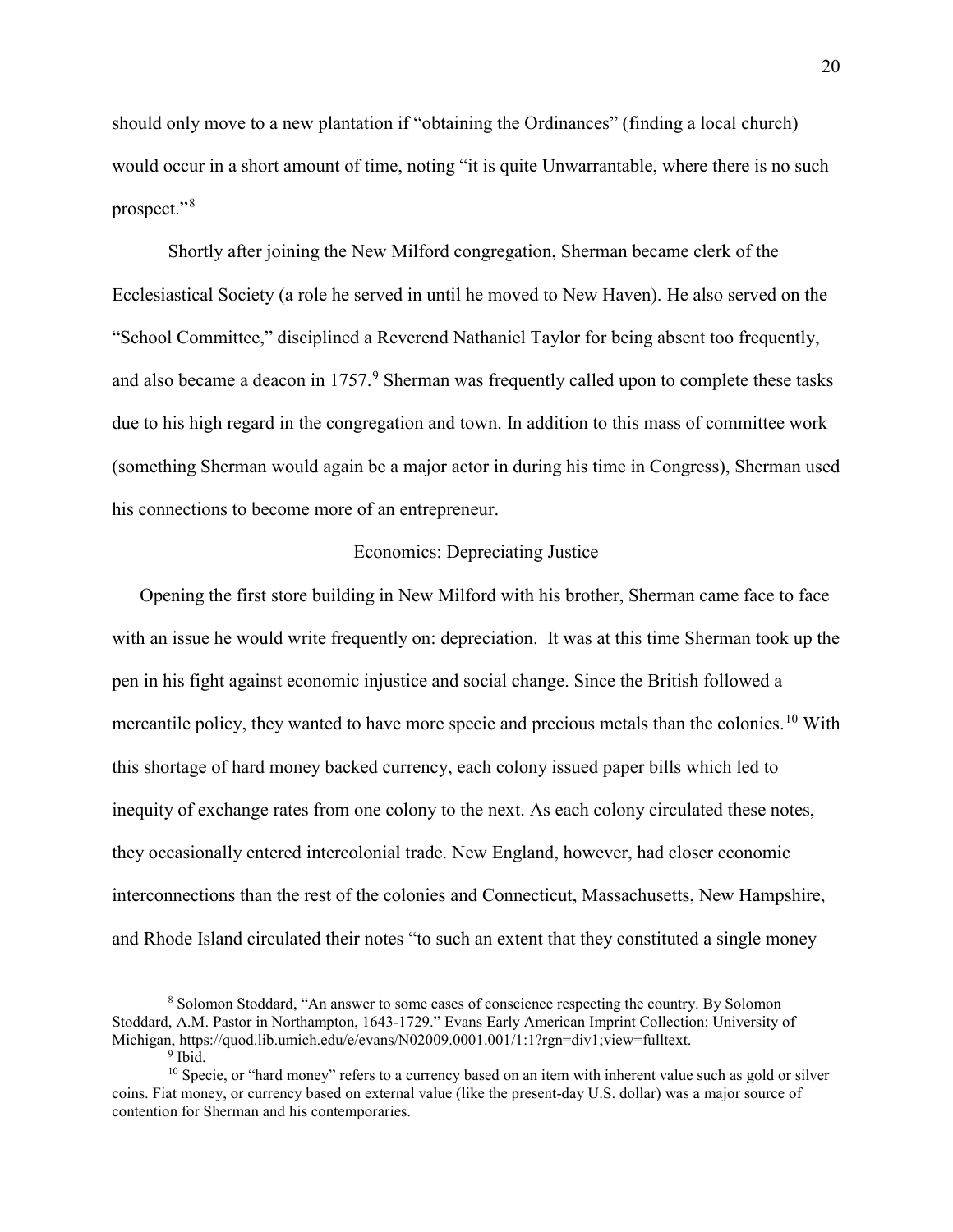stock."<sup>[11](#page-23-0)</sup> Rhode Island and New Hampshire's bills of credit were even more depreciated than other colonial bills, and there was no set standard for monetary value. Writing under the pseudonym, Phileunomos (meaning "lover of good law"), Sherman wrote about the problems of the varying New England currencies.

In his 1752 "A Caveat against Injustice," Sherman stated that some have been "so far prejudiced in Favour of a sinking Medium" while others are ignorant of the "true State of the Case," not realizing that the currencies of Rhode Island and New Hampshire flood into Connecticut businesses and cause a serious injustice. In a legal manner, he put forth the arguments of the plaintiff/creditor versus the debtor (in this case, supposing one was paying back a loan from Connecticut in depreciated Rhode Island currency). The treatise described feeling betrayed that his government (Connecticut) was not protecting property by their law, but enabled "fraud at the Pleasure of other Governments who have no Right of Jurisdiction over us" now controlled men's livelihoods.[12](#page-23-1) Within one specific and brief economic work, Sherman revealed his character and the philosophy of Connecticut's founders by implementing Puritan Congregational morality, specifying the blessing of their unique geography and character, and demonstrating a desire for government to serve like a protecting father.<sup>[13](#page-23-2)</sup>

<span id="page-23-2"></span><sup>13</sup> "Religion and the Founding of the American Republic," Library of Congress, https://www.loc.gov/exhibits/religion/rel05.html. "The responsibilities of the state were understood in an early work

<span id="page-23-0"></span><sup>&</sup>lt;sup>11</sup> Ron Michener, "Money in the American Colonies," Economic History Association, https://eh.net/encyclopedia/money-in-the-american-colonies/.

<span id="page-23-1"></span><sup>12</sup> Roger Sherman, "A Caveat Against Injustice, by Philoeunomos," 1752, in *Collected Works of Roger Sherman*, 47.

like Bishop John Jewel's Apologie of the Church of England (1562) to be comprehensive, including imposing the church's doctrine on society. The term "nursing father" was used in all American colonies with established churches. It appeared in the Cambridge Platform of 1648, the "creed" of New England Congregationalism; in numerous Anglican writings; and in the Presbyterian Westminster Confession. By the time of the American Revolution, the government was no longer expected to maintain religious uniformity in its jurisdiction, but it was expected to use its resources for the church's benefit."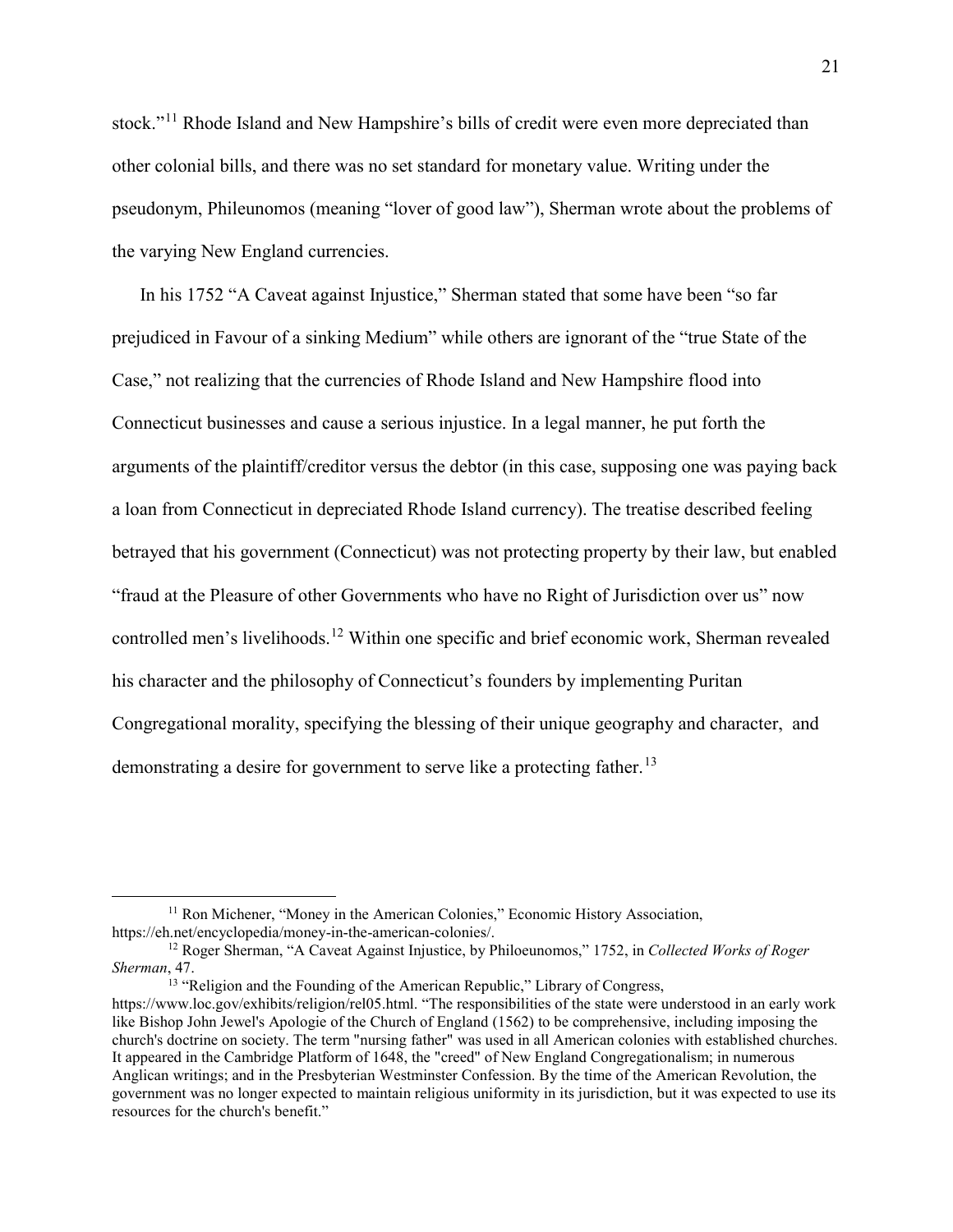Sherman concluded that the state should ban Rhode Island and New Hampshire bills of currency from circulating in the state after setting a quick period of time to phase the other bills out of Connecticut circulation, and Sherman argued that the state should heavily tax alcohol as another means to protect Connecticut prosperity. To those who say the state could not survive with restricted currency, Sherman wrote with revolutionary flair,

To this I answer, that if that were indeed the Case we had better die in a good Cause than live in a bad one. But I apprehend that the case in fact is quite the reverse, for we in the colony are seated on a very fruitful soil, the product whereof with our labor and industry, and the divine blessing thereon, would sufficiently furnish us with and procure us all the necessaries of life, and as good a medium of exchange as any people in the world have or can desire.[14](#page-24-0)

Sherman noted that hard-working Connecticut tradesmen were being robbed by the injustice of depreciating bills. He emphasized Connecticut's unique role according to Divine Providence and God's allowance for their welfare. Sherman reminded readers that fair practices would continue God's blessing on them, allowing Connecticut to prosper in righteousness and subsequent blessing. Here, Sherman partook in the Puritan, intellectual tradition surrounding New England geography.

Puritan rhetoric regarding settlement in the New England wilderness frequently identified purpose with the Israelites in the desert, on a mission to the promised land. If America was "not the New Eden," it was at least "a potential paradise," and a fresh start.<sup>[15](#page-24-1)</sup> This possible haven could only be transformed by the heavy burden of Christian responsibility. A duty to be holy was both to serve as a shining "city on a hill…and more also" to the world and for self-

<span id="page-24-2"></span><span id="page-24-1"></span><span id="page-24-0"></span><sup>&</sup>lt;sup>14</sup> Sherman, "Caveat," 48.<br><sup>15</sup> Peter N. Carroll, *Puritanism and the Wilderness: The Intellectual Significance of the New England Frontier 1629-1700* (New York: Columbia University Press, 1969), 15.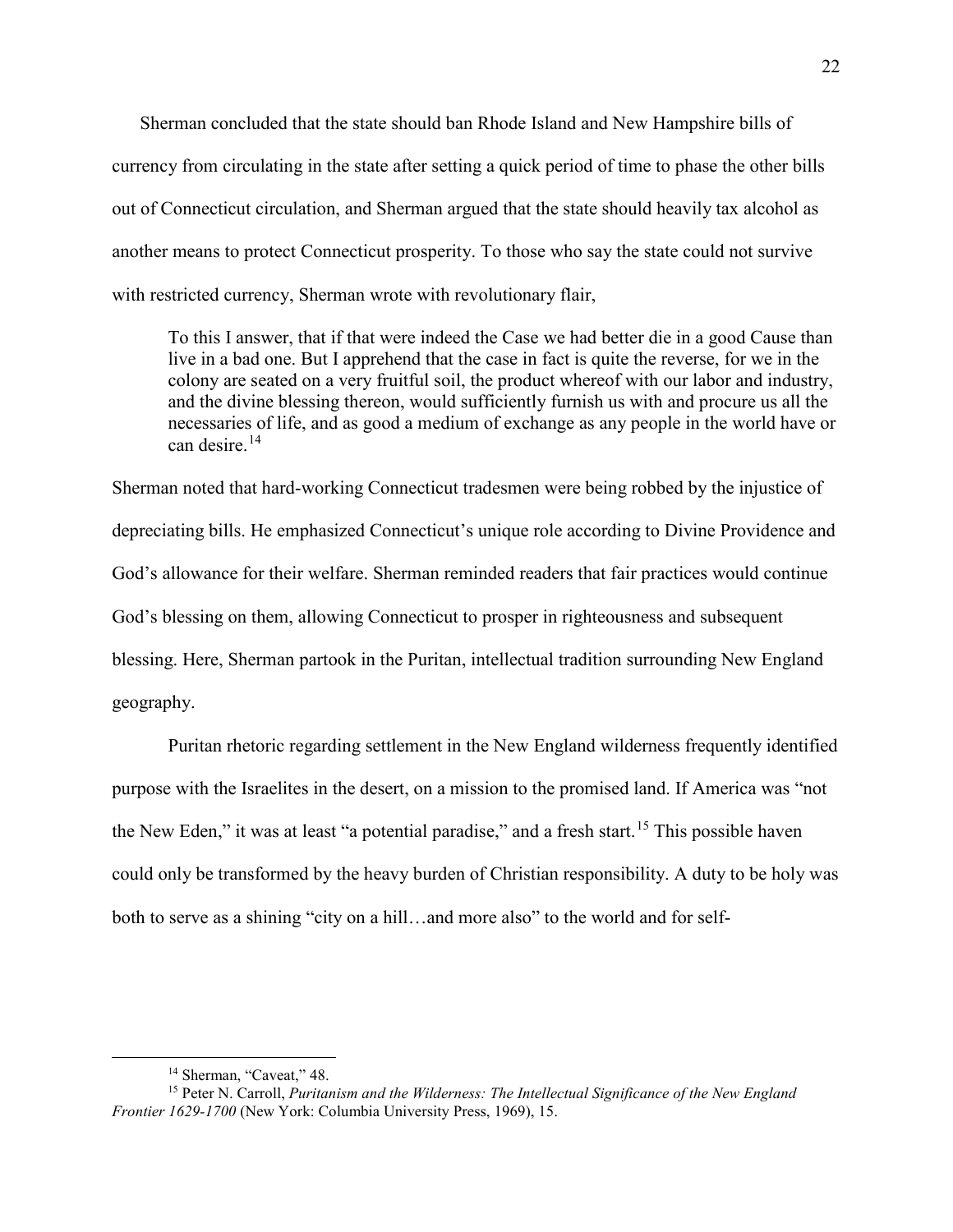preservation.<sup>[16](#page-24-2)</sup> Reverend John White noted that "piety and godlinesse" could emerge from the struggle, unlike morally corrupt England with "riche soile," by "hard labour and industry."<sup>[17](#page-25-0)</sup>

Christian morality in labor and trade was something deeply intwined in Sherman's culture. Connecticut officials sought to keep their constituents from sin, they thus viewed their role as protectors of public and private virtue. Indeed, the first legal code in Connecticut sought to order their governance based on Scripture, borrowing "heavily from the Massachusetts Bay's Body of Liberties of 1641" and from "Mosaic law and English civil and ecclesiastical law—all modified to meet the needs of the wilderness."[18](#page-25-1) Related to Sherman's point on alcohol, the 1643-1647 Order of the General Court stated that vendors were responsible not to sell to anyone above a reasonable amount. Sellers had to be prepared to testify in court that the served amount was not enough to cause their customer to sin.<sup>[19](#page-25-2)</sup> By the legal code of 1650-1784, if someone lied about the amount of alcohol he or she consumed, that individual could be fined and publicly whipped. With Sherman and Richard Law's reworking of the legal code in 1784, they adapted the punishment to solely a fine of "eight shillings and the stocks."[20](#page-25-3) The General Court order which remained until 1784 stated that no one should stay in a "common victualing house…above

<sup>&</sup>lt;sup>16</sup> John Winthrop, "A Modell of Christian Charity," 1630, Collections of the Massachusetts Historical Society: Hanover Texts Collection, https://history.hanover.edu/texts/winthmod.html.

<span id="page-25-0"></span><sup>17</sup> John White, *Planter's Plea Or The grounds of Plantations Examined, and Usuall Objections Answered Together with a Manifestation of the Causes Moving Such as Have Lately Undertaken a Plantation in New-England: for the Satisfaction of Those that Question the Lawfulnesse of the Action*," Early English Books Online:<br>University of Michigan, 32. https://quod.lib.umich.edu/e/eebo/A15097.0001.001?rgn=main;view=fulltext.

<span id="page-25-1"></span><sup>&</sup>lt;sup>18</sup> Scott D. Gerber, "Law and Religion in Colonial Connecticut." *The American Journal of Legal History* 55, no. 2 (2015): 156. http://www.jstor.org/stable/24465906.

<sup>19</sup> Lawrence Henry Gibson, "Criminal Codes of Connecticut," *Journal of Criminal Law and Criminology* 6,

<span id="page-25-3"></span><span id="page-25-2"></span>no. 2 (1915): 188. https://scholarlycommons.law.northwestern.edu/cgi/viewcontent.cgi?article=1362&context=jclc. <sup>20</sup> Ibid., 185, 188.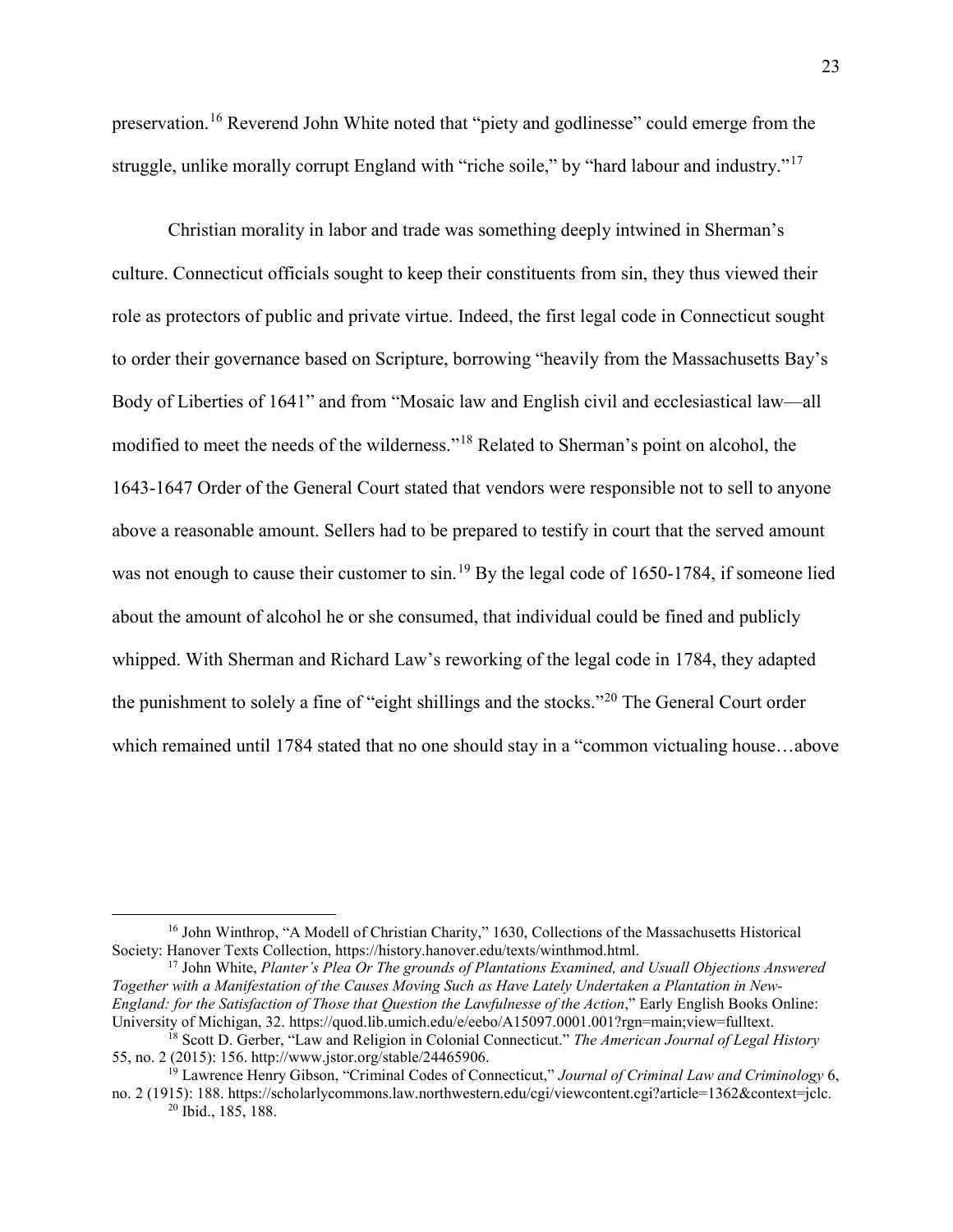half an hour at a time in drinking wine, beer, or hot waters."<sup>21</sup> Law and custom warned against leisurely time and corrupt idleness.

The sin of idleness led to drunkenness, selfish ambition, and a host of other snares, but "labor and industry" with righteousness brought forth blessing, and unjust weights and measures were punished by the law of God and men.<sup>22</sup> Sherman lumped drunkenness along with depreciation as the main plagues of his society, as he continued in his "Caveat Against Injustice," saying that laying a heavy excise on "all Rum imported into this Colony or distilled herein" would save morals, wealth, and even lives. He noted that defeating this "growing Evil among us" that is "leading to almost all other Vices," was a similar effort for the public good, concluding that "I doubt not but that if those two great Evils…were restrained we should soon see better Times."<sup>[23](#page-26-2)</sup>

The Code of 1650 lists idleness as a crime that should be met with "a suitable punishment by the court" as a root of other evils.<sup>[24](#page-26-3)</sup> Time was seen as something of inherent value and a moral responsibility to God and others. Historian Paul B. Hensley argues that the Puritan "time discipline," was firmly in place before industrialization (when this sense of the ordered day, shift work, and communal rhythms greatly developed in many other states). Part of Puritan's strict management of time came from a firm belief in God's Providential timing and purposes in their trades and occupations. Since God had "led men to their callings, hard work and a wise use of

<span id="page-26-0"></span> <sup>21</sup> *The True Blue Laws of Connecticut and New Haven and the False Blue-Laws Invented by the Reverence Samuel Peters to Which are Added Specimens of the Laws and Judicial Proceedings of Other Colonies and Some Blue-Laws of England in the Reign of James I,* ed. J. Hammond Trumbull (Hartford, CT: American Publishing Co., 1876), 155. 22 Sherman, "Caveat," 44.

<span id="page-26-3"></span><span id="page-26-2"></span><span id="page-26-1"></span><sup>23</sup> Sherman, "Caveat," 49; Hall, *Sherman and the Creation of the American* Republic, 45. In 1755, his goal from "Caveat" passed, and Rhode Island and New Hampshire bills of credit printed from December 6, 1749 onward were banned from use in Connecticut; Sherman moved on to other moral and religious ills he saw in society. The second substantial piece of legislation passed in this session of Congress met Sherman's other goal as Phileunomos: heavier taxes on alcohol.<br><sup>24</sup> Gibson, "Criminal Codes," 180.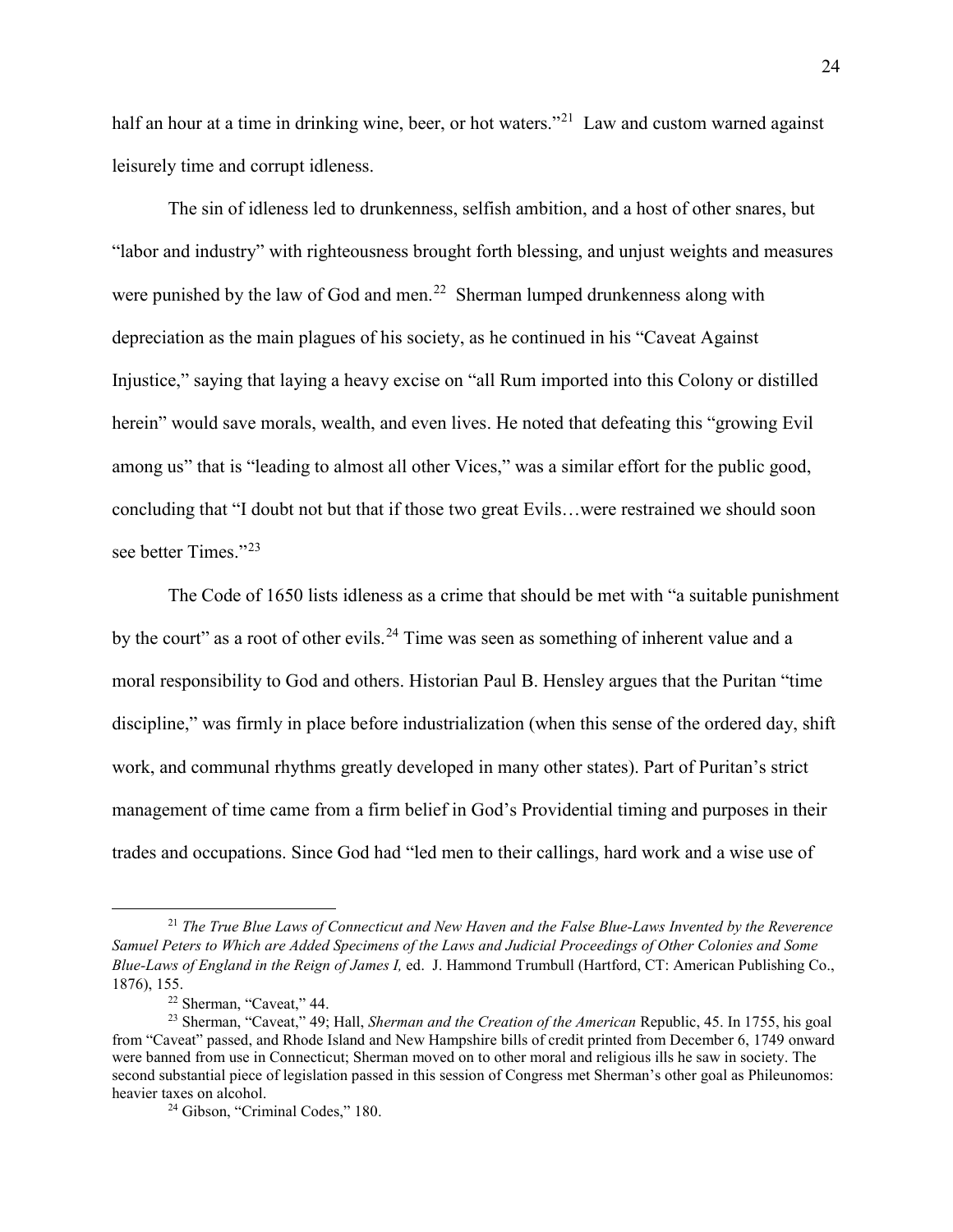time were nothing less than expressions of Christian duty" and "arduous labor was instrumental to the entire conversion process."<sup>25</sup> Working with efficiency unto one's calling, rising early to dedicate time to devotion, and ordering holidays to remind them of their roots all combined to make time holy and reinforce the community's sense of duty.<sup>[26](#page-27-1)</sup> As the Puritans sought to follow Philippians 2:12 and "work out their salvation," they had to keep in step with God's calling to use time wisely and justly.

To New England Puritans, the wilderness symbolized lessons on the unregenerate soul, but the enclosed lands of Connecticut (and the rest of New England) was a reminder of the protection of God, the "hedge of Grace" lost to immoral England and now bestowed upon the Puritans.<sup>[27](#page-27-2)</sup> Indeed, on their mission as the "last citadel of doctrinal purity," settlers and later Connecticut Congregationalists alike saw wonder, blessing, and religious purpose in the New World. On the other hand, the struggles of an unknown geography contributed to their sanctification and affirmed that they were still God's children, being chastened for a purpose.<sup>[28](#page-27-3)</sup> It is for this reason Sherman saw the special duty of Connecticut to regulate the trade, for the success of this people and the continuing of their role in God's plan. He wrote that depreciation and the foreign bills of credit give "no Profit" but rather are a "Cheat, Vexation, and Snare to us" causing injustice and moral depravity.[29](#page-27-4) Connecticut leadership sought to promote God's will amongst the settlers to avoid God's wrath and foster obedience that would lead to blessing, and so this close-knit group focused on image and survival regulated public and private life.

<span id="page-27-0"></span> <sup>25</sup> Paul B. Hensley, "Time, Work, and Social Context in New England." *The New England Quarterly* 65, no. 4 (1992): 535. https://doi.org/10.2307/365821.

<span id="page-27-4"></span><span id="page-27-3"></span><span id="page-27-2"></span><span id="page-27-1"></span><sup>26</sup> David Hackett Fischer, *Albion's Seed*: *Four British Folkways in America* (New York: Oxford University Press, 1989), 164-166. See Fischer's commentary on the Puritan ideas of "improving the time," working in the most efficient manner, and "numbering the days," ordering schedules and being mindful of man's limited lifespan. 27 Carroll, *Puritanism and the Wilderness,* 114, 94-95. 28 Ibid.*,* 117.

<sup>&</sup>lt;sup>29</sup> Sherman, "Caveat," 48.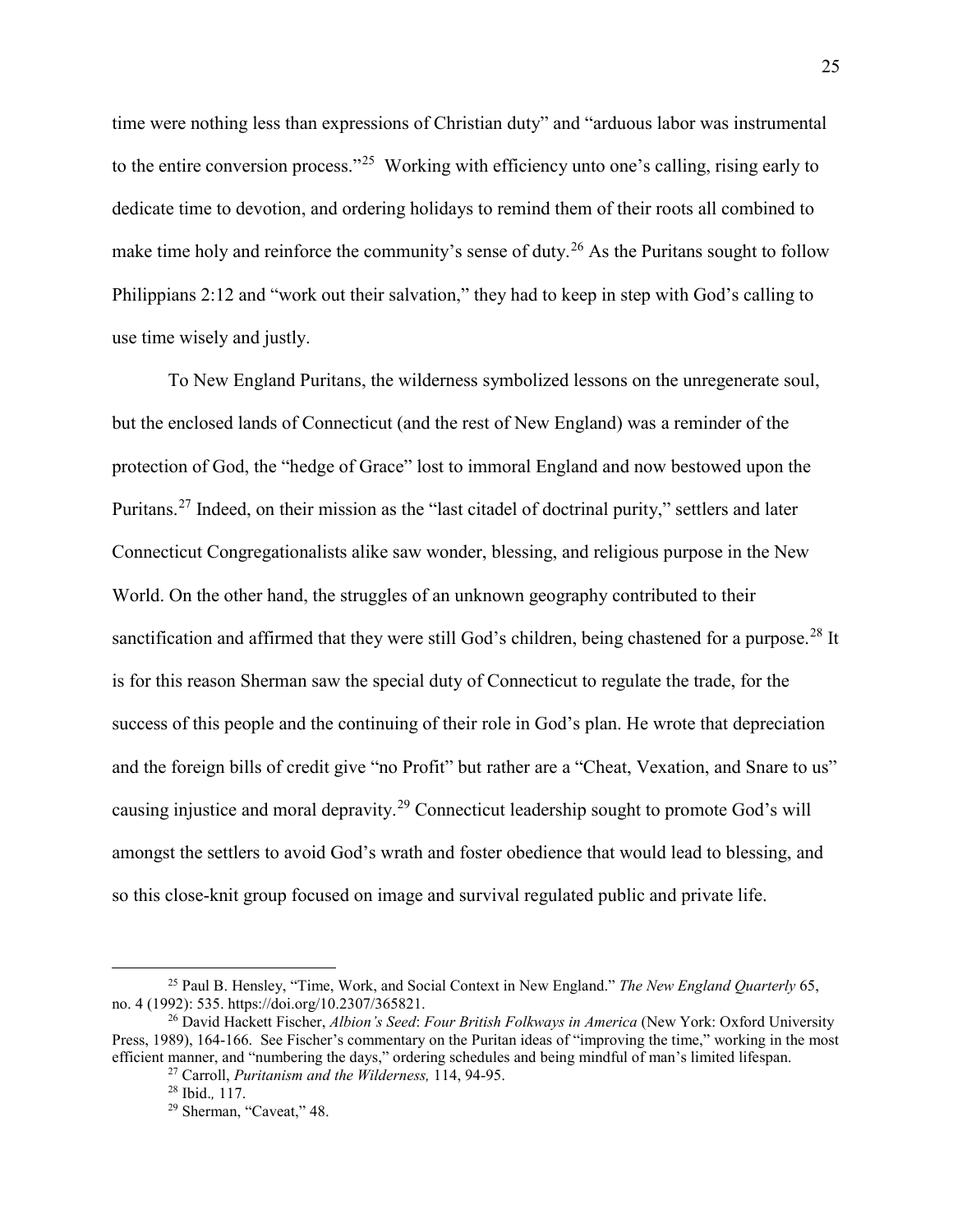Connecticut Puritans viewed their government as akin to a protective father, keeping their children/populace from harm, including their own sins. Richard Bushman notes that "The hedge of laws thus both contained and protected each individual" much like the Puritan characterization of the wilderness.[30](#page-28-0) There was thus a high standard for magistrates and civil leaders. To promote the "Civil and sacred order," the public good was to be interpreted by wise leaders.<sup>[31](#page-28-1)</sup> Just as the father was the leader of the household, officials were the protecting leaders for the people. As colonial scholar J. William Frost noted, Americans, specifically New Englanders, "were thankful that they could perceive the difference between creeping authoritarianism and necessary order."<sup>[32](#page-28-2)</sup> Both domestic and civil authority was to be loving yet firm; the opposite of obedience to these powers was chaos. $33$ 

Freedom from religious persecution in England bred a love of open practice of purity and submission to godly authority, not rugged individualism. Sherman illustrates this notion as he urged the government to protect its people, not letting them succumb to suffering and sin. He noted that the Assembly has failed in this role as he described that they themselves "don't Esteem such *Bills of Credit* as Money" and "have made Provision how they shall be paid exclusive of such Bills" but yet have not undertaken to prevent their circulation among the common people.[34](#page-28-4) Sherman's understanding of government's role in economic issues was deeply related to the Puritan mindset, and he sought to further the public good by eliminating both ignorance and callousness on the issue of depreciation.

Cloudy Morality: Social Consciousness in Sherman's Almanacs

<span id="page-28-4"></span><span id="page-28-3"></span><span id="page-28-2"></span><span id="page-28-1"></span><span id="page-28-0"></span> <sup>30</sup> Richard L. Bushman, *From Puritan to Yankee: Character and the Social Order in Connecticut, 1690- 1765* (Cambridge, MA: Harvard University Press, 1967), 7. <sup>31</sup> Ibid., 9.

<sup>32</sup> J. William Frost, *Connecticut Education in the Revolutionary* Era (Chester, CT: Pequot Press, 1974), 4.

<sup>33</sup> Bushman, *From Puritan to Yankee*, 5, 13.

<sup>34</sup> Sherman, "Caveat," 46-47.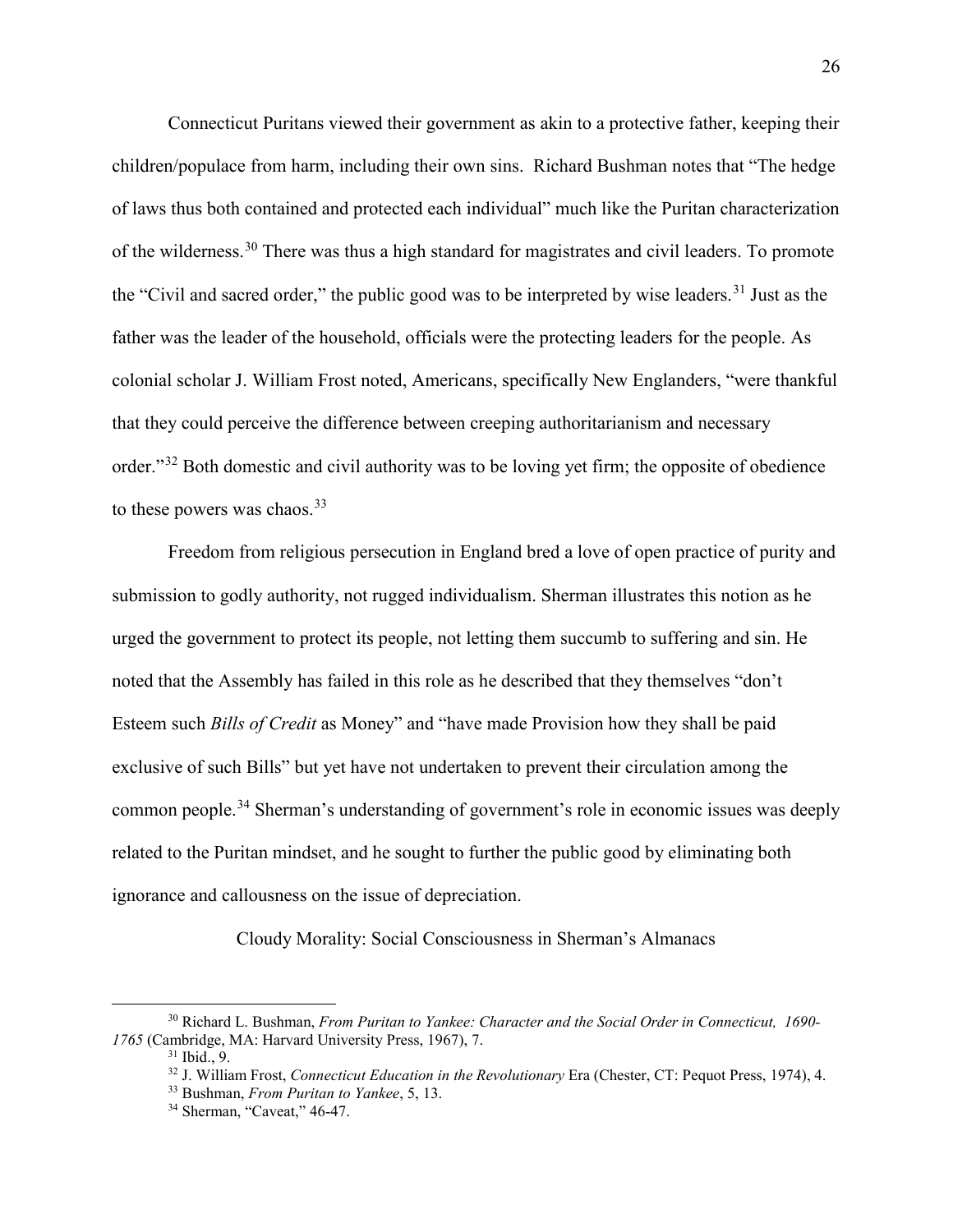Many of the ideas in Sherman's "Caveat" were also echoed in the moral and political writings of his almanacs. Sherman connected his self-education to the Connecticut culture when "at the Desire of many" of his "Friends and Acquaintance" he was "induced" to publish his first almanac.<sup>[35](#page-29-0)</sup> Almanacs were fundamental to colonial culture. They informally educated many Americans, and "next to the Bible, the almanac was the most widely read literary production in Colonial America."[36](#page-29-1) While Benjamin Franklin's *Poor Richard's Almanac* is widely regarded as the seminal work for colonists to find wit and wisdom, Nathaniel Ames was actually the most successful almanac writer of the time.<sup>[37](#page-29-2)</sup> Massachusetts printer, Isaiah Thomas "the leading publisher of his day,'" notable for printing over one hundred children's books (and "tens of thousands of copies" of them), also published almanacs and his own history of the colonies.<sup>[38](#page-29-3)</sup> He wrote in his *History of Printing* that Ames' almanacs exceeded Franklin's publication numbers six fold. $39$ 

Ames and Franklin were both noteworthy for forming a greater sense of the "American" patriotic identity and developing a common culture.<sup>[40](#page-29-5)</sup> Roger Sherman corresponded with Ames and even contributed mathematical calculations to Ames' 1753 almanac.<sup>[41](#page-29-6)</sup> Ames, Sherman, and

<span id="page-29-1"></span><span id="page-29-0"></span><sup>&</sup>lt;sup>35</sup> Roger Sherman, *Almanacs*, 5.<br><sup>36</sup> Robert T. Sidwell, "'Writers, Thinkers and Fox Hunters:' Educational Theory in the Almanacs of Eighteenth-Century Colonial America." History of Education Quarterly 8, no. 3 (1968): 275, 286. https://doi.org/10.2307/367428.

<span id="page-29-2"></span><sup>&</sup>lt;sup>37</sup> James Ciment, *Colonial America an Encyclopedia of Social, Political, Cultural, and Economic History* (Armonk, NY: Sharpe Reference, 2006), 1209.

<span id="page-29-3"></span><sup>&</sup>lt;sup>38</sup> "Isaiah Thomas, The Baskerville of America," Graphic Arts Collection: Special Collections, Firestone Library, Princeton University, https://graphicarts.princeton.edu/2013/09/09/isaiah-thomas-the-baskerville-of-

<span id="page-29-4"></span><sup>&</sup>lt;sup>39</sup> Chester E. Jorgenson, "Almanacs of Ames and Franklin," *New England Quarterly* 8, no. 1 (1935): 555, [http://ezproxy.liberty.edu/login?qurl=https%3A%2F%2Fwww.proquest.com%2Fscholarly-journals%2Falmanacs](http://ezproxy.liberty.edu/login?qurl=https%3A%2F%2Fwww.proquest.com%2Fscholarly-journals%2Falmanacs-ames-franklin%2Fdocview%2F1290823886%2Fse-2%3Faccountid%3D12085)[ames-franklin%2Fdocview%2F1290823886%2Fse-2%3Faccountid%3D12085.](http://ezproxy.liberty.edu/login?qurl=https%3A%2F%2Fwww.proquest.com%2Fscholarly-journals%2Falmanacs-ames-franklin%2Fdocview%2F1290823886%2Fse-2%3Faccountid%3D12085) While Benjamin Franklin published 10,000 editions annually (from 1732 to 1757), Thomas argues that 60,000 Ames' almanacs were circulated yearly.

<span id="page-29-5"></span><sup>40</sup> Marion Barber Stowell, "The Influence of Nathaniel Ames on the Literary Taste of His Time," *Early American Literature* 18, no. 2 (Fall, 1983): 143.

http://ezproxy.liberty.edu/login?qurl=https%3A%2F%2Fwww.proquest.com%2Fscholarly-journals%2Finfluencenathaniel-ames-on-literary-taste-his%2Fdocview%2F1299935088%2Fse-2%3Faccountid%3D12085.

<span id="page-29-6"></span><sup>41</sup> "Roger Sherman to Nathaniel Ames, July 14, 1753," in Margherita Arlina Hamm's *Builders of the Republic: Some Great Americans Who Have Aided in the Making of the Nation* (New York: J. Pott, 1902), 153.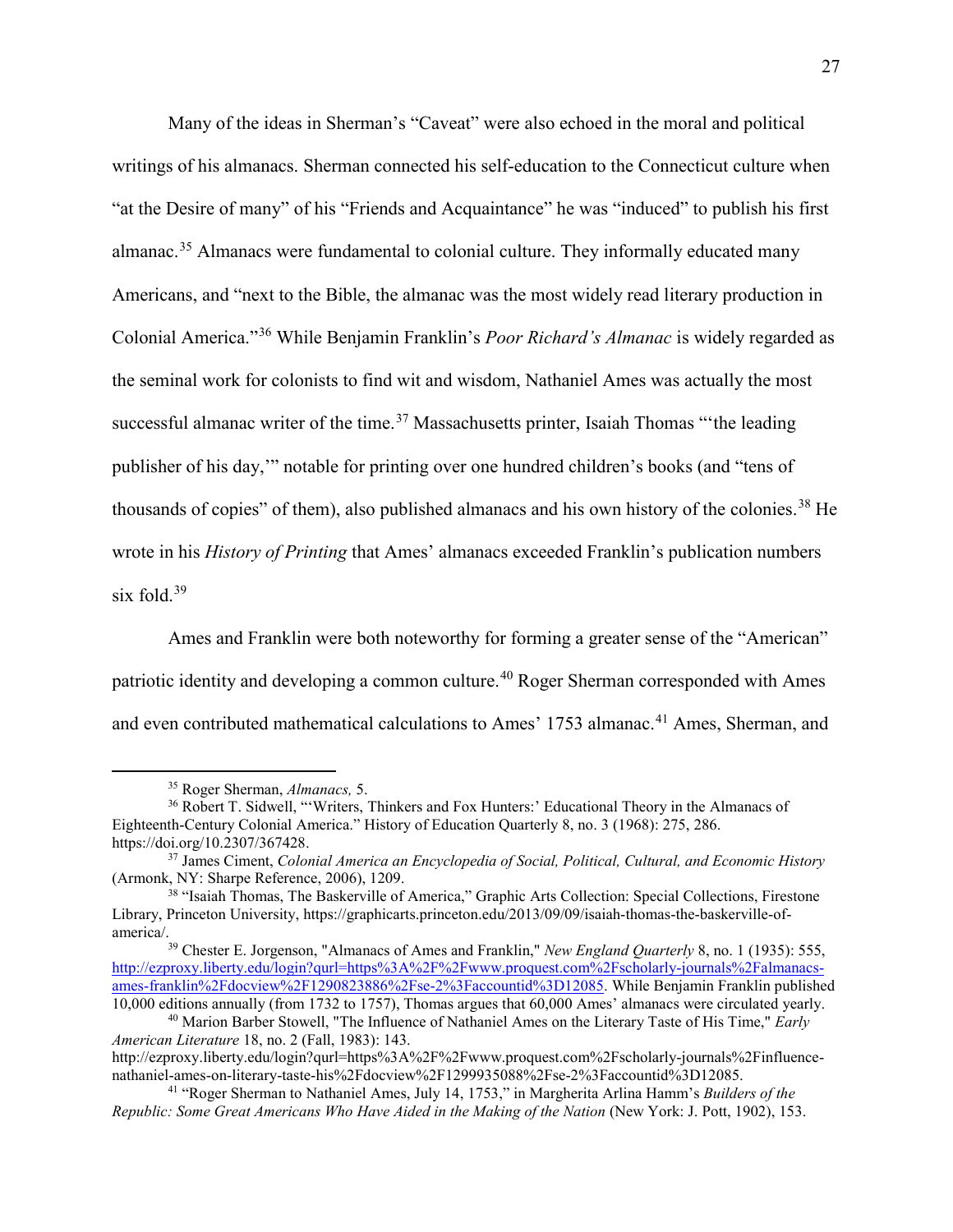Thomas Clap (first president of Yale College) all corresponded on lunar observations and comets, adding to Sherman's repertoire of contacts among intellectual and social influencers. Within this context, Sherman very humbly introduces his mathematic and farming calculations as something he started doing as a hobby. In his almanacs, published from 1750 to 1761, Sherman connects to his Puritan culture throughout as he focuses on the value of honesty, temperance, and delves into current events facing Connecticut at the time.

One matter involving Sherman's deep regard for honesty has to do with the Almanac's printing. Henry DeForeest was Sherman's publisher in New York for his first four perennial publications. Sherman was in a rush to send his copy to DeForeest to meet a publishing deadline for the 1750 edition, and thus gave his printer the liberty to make changes/additions that he found necessary. However, Sherman was appalled at DeForeest's observations added before Sherman's monthly calculations. DeForeest wrote quips and fanciful comparisons mixing both moralism and scandalous description. For the January section, DeForeest describes "suspicious weather" like a sour mistress catching a husband and maid stealing kisses behind closed doors and the "turbulent weather" making the house hot just as the wife berates her unfaithful husband and servant.<sup>[42](#page-30-0)</sup> While he does include several moral comments on avoiding the love of money, laziness, and empty flattery, his comments on women in particular strike a discord with the Puritan mind and sexual ethic.<sup>[43](#page-30-1)</sup> Sherman saw this as a matter of public deception and dishonesty to attribute this to his name.

<span id="page-30-0"></span> <sup>42</sup> Sherman, *Almanacs*, 7. DeForeest and Sherman had worked well in the printing of "Caveat" in 1752 as well. The turn in this relationship is highlighted since, pivotally, DeForeest writes in the first person in these passages, making the reader assume these parts in particular were also of Sherman's hand. 43 Ibid., 8-10. DeForeest writes to avoid marrying "whores" and "sluts," descries the fickleness and

<span id="page-30-1"></span>inconsistency of Women's minds, and describes that satisfying one's physical hunger in harvest is better than the satisfaction of being able "to kiss the fairest lady in the whole universe." Needless to say, even in a society less cautious about gender discrimination and derogatory remarks about women, the Puritan Sherman did not want this language on infidelity and women of ill repute attributed to him.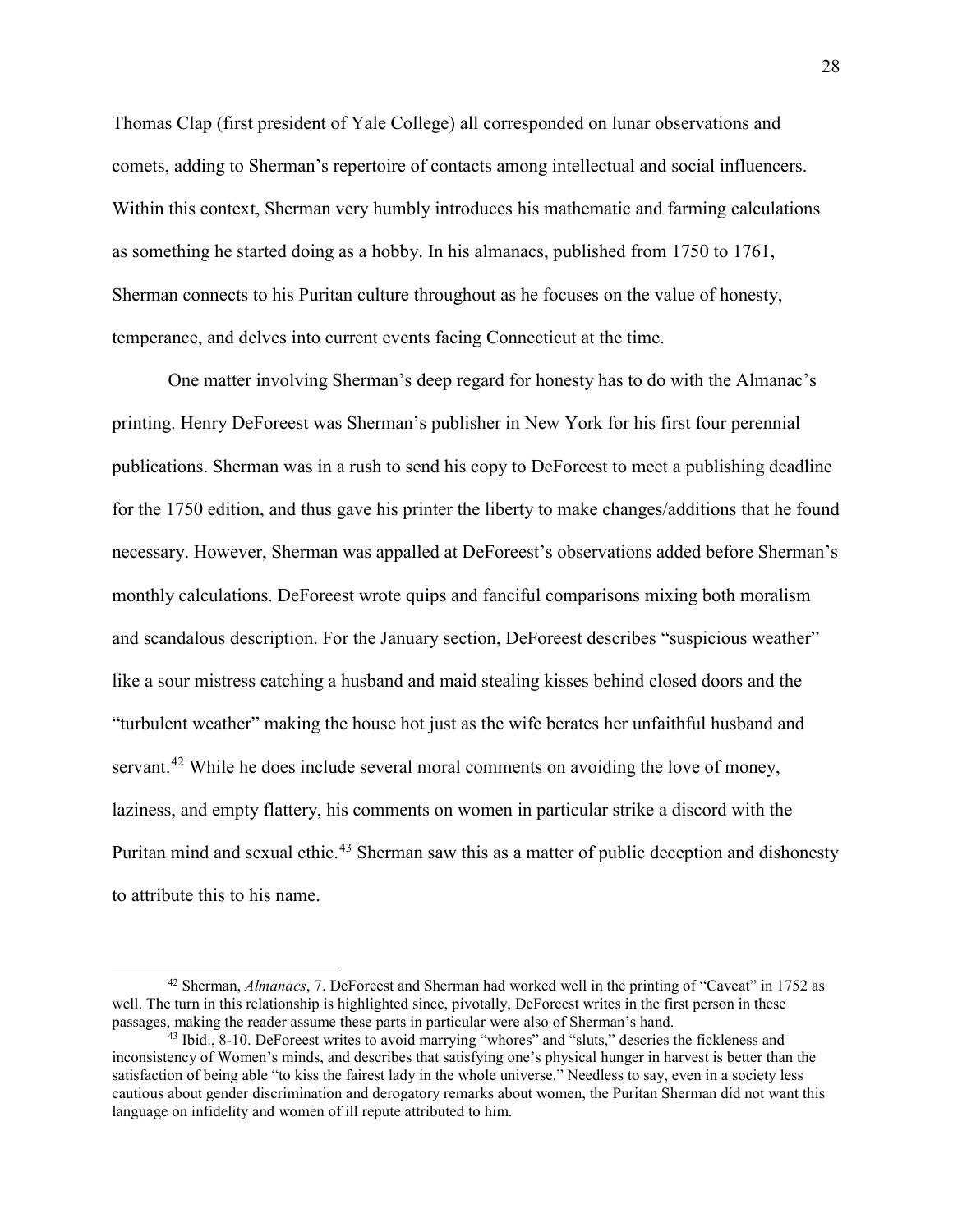Evidently, DeForeest's attempt to spice up Sherman's writings was unappreciated; a 1907 introduction to the collected *Almanacs* states that "the Dutch printer had different standards of taste than the Puritan author of Connecticut."[44](#page-31-0) Sherman wrote a statement to the *New York Gazette* noting that DeForeest dishonestly attributed several "Progniferous Observations" to his name when he meant for DeForeest to add some specific dates like "Courts, Fairs, and Quaker's meetings."[45](#page-31-1) DeForeest responded with a note in the *New York Evening Post* one week later quoting Scripture about the dangers of slander, the biblical basis of which was surely meant to strike Sherman.<sup>[46](#page-31-2)</sup> In 1754, there was another instance where Sherman wrote to the public that his printer, Timothy Green of Boston, made a mistake in its publishing. Perhaps due to the commonplace occurrence of almanacs being republished without due credit or compensation to the writer and these instances of printing mistakes, Sherman co-wrote the first copyright law in America in 1783.<sup>[47](#page-31-3)</sup> Clearly, honesty and public regard were important to Sherman, something the Puritan society that had evolved in mid-eighteenth-century Connecticut found fundamental to public leaders. A budding force in Connecticut state politics and law, Sherman would be held to a similarly high standard of integrity and religious purity. Indeed, this is reflected in the prose Sherman wrote in his almanacs. The connection of physical issues and spiritual meanings is similar to Sherman's writings on depreciation, and "Caveat" was published within Sherman's almanacs as well as independently in papers. His poetical extracts reveal his concerns on spiritual and political matters, something he saw as intertwined.

<span id="page-31-1"></span><span id="page-31-0"></span><sup>44</sup> Ibid., 7. 45 Roger Sherman, *New York Gazette,* January 22, 1750, in *Almanacs*, 12. He also notes that DeForeest cut some of his calculations on the Moon. 46 Henry DeForeest, *New York Evening Post,* 245, January 29, 1750, in *Almanacs*, 13.

<span id="page-31-3"></span><span id="page-31-2"></span><sup>47</sup> Roger Sherman, "An Act for the Encouragement of Literature and Genius," in *Collected Works of Roger Sherman,* 96.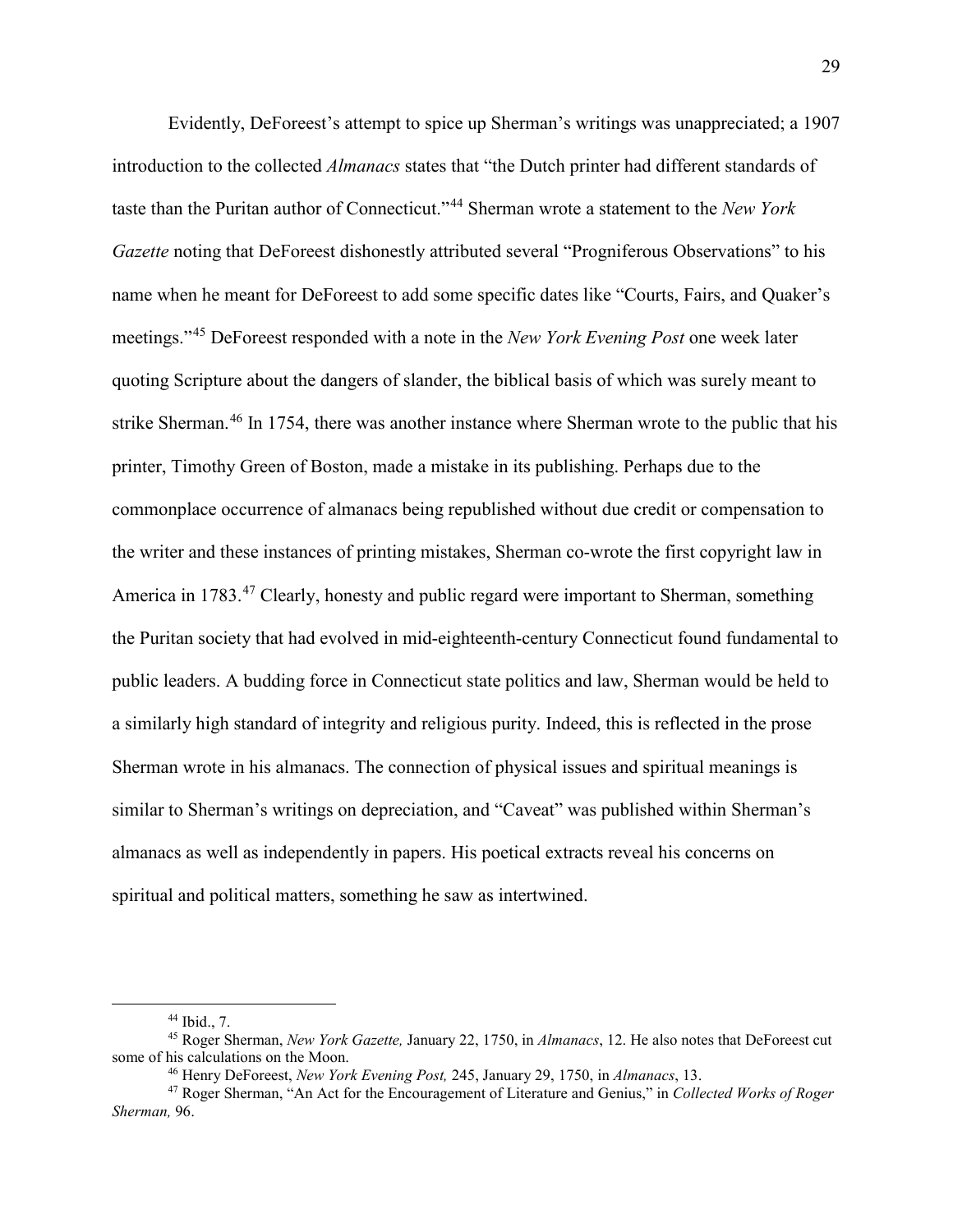In addition to spiritual matters, Sherman used the Almanac to reach his audience politically in support of their French and Indian War soldiers. Puritan belief held that duty to God also meant service to the Commonwealth. Sherman relates to this loyal, Connecticut culture as he writes in epic, heroic language on the brave generals advancing with "dauntless Courage" and unity to "Turn the war, and tell *Aggressing* France, How *Britain's* and *New-England's* Sons can Fight."[48](#page-32-0) It is curious that even here, Sherman separates the two identities. However, he believes and praises religious unity and fatherly protection from "most gracious King" George, "both Great and Good," who saved them from "the En'my's barb'rous Hands" who "are against the Prot'stant Cause combin'd."[49](#page-32-1) He repeatedly calls upon God to bless their cause, noting that one day war will end, but today good citizens should praise their leaders and chiefly God to whom they "owe the Triumphs of the Day."<sup>[50](#page-32-2)</sup>

In these proverbial sayings and short essays, Sherman discusses how the second coming of Christ, "the great Judge," is closer with each passing year and that Providence, prophecy, and God's nature are revealed in the patterns of the seasons. He echoes Augustine's writing on contentment in God as Sherman writes in his description for July:

He that true Peace and Happiness would find In every Scene of Life must be resign'd Unto the Will of God in Providence, And that with full compleat Acquiescence.<sup>51</sup>

Sherman's strong regard for God's providence is rooted in Calvinist theology and the Reformed tradition, commonplace among and spearheaded in America by the Puritans. To be cognizant of

 <sup>48</sup> Ibid., 37.

<sup>49</sup>Sherman, *Almanacs*, March and April 1760 Notes, 38.

<sup>50</sup> Ibid., 39.

<span id="page-32-3"></span><span id="page-32-2"></span><span id="page-32-1"></span><span id="page-32-0"></span><sup>51</sup> Roger Sherman, "A Poem on Drunkenness," in Sherman, *Almanacs*, 34. Augustine famously wrote in his *Confessions* that "You have made us for yourself, O Lord, and our heart is restless until it rests in you."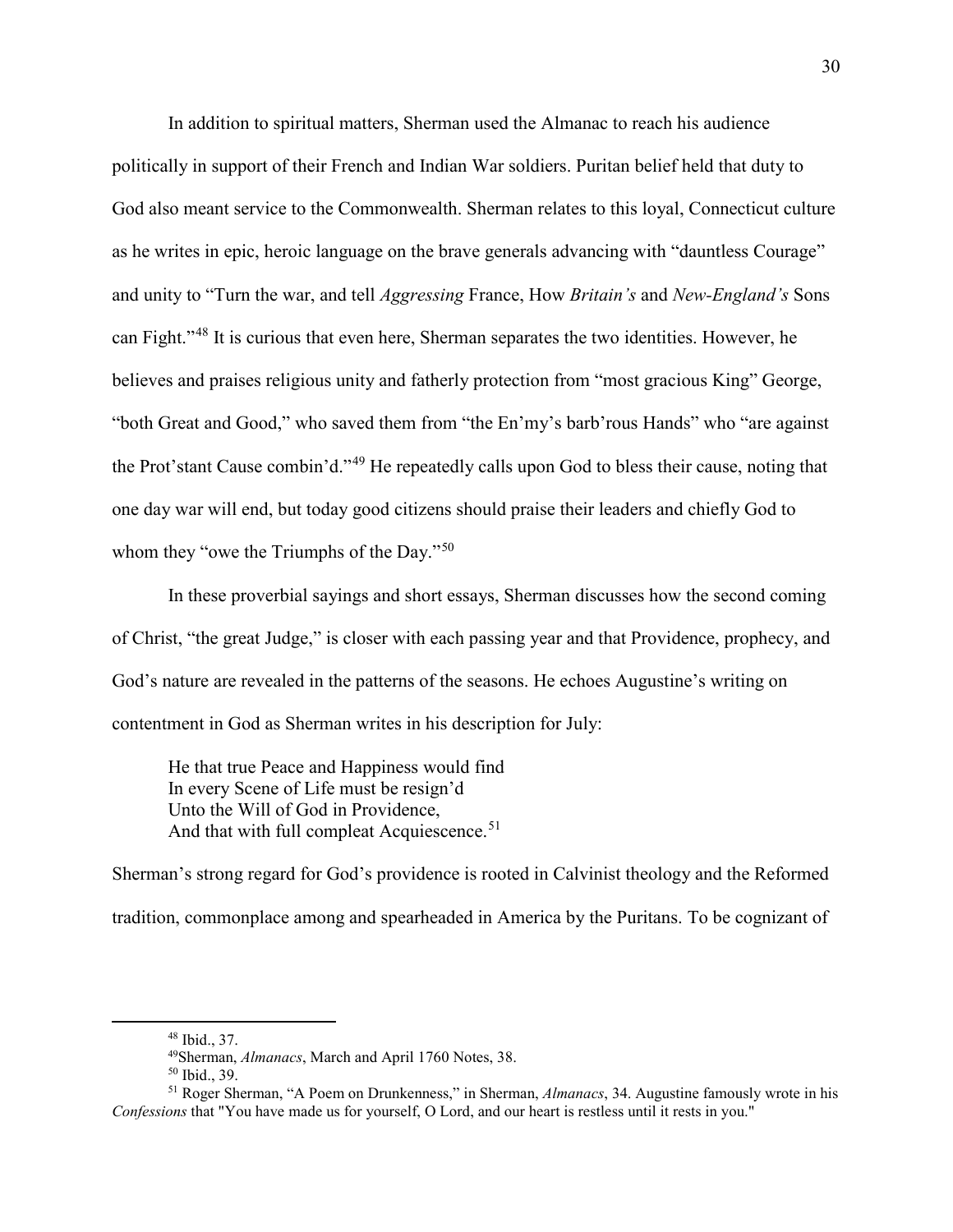God's role as both Provider and Judge, was to live with rightmindedness, with focus on this God revealed in the order of nature.

Shunning the things of earth is a repeated theme in Sherman's "Poem on Drunkenness" published at the end of his 1755 Almanac. The poem reveals Sherman's high regard for temperance. He writes that man "wholly turns a Beast" when "Circeoan Cups thy mind's possest," which wrecks one's soul and "infect[s] the heart," mind, and various organs. If one continues in drunkenness, he or she will be "To Foes a Laughter, to thy Friends a Shame" and "if thou dost not from this Vice refrain," it will "prove thy Ruin and eternal Bane."[52](#page-33-0) Sherman did drink wine, and many Puritans drank and produced alcohol, but they were opposed to drunkenness and wild excess.<sup>[53](#page-33-1)</sup> Sin's control was something harmful to both the physical and the spiritual body, a dishonor to oneself, one's neighbors, and a willful devolution into something against their position as creatures made in the image of God.

Excerpts in the appendix of Sherman's almanacs describe his Puritan fear of a covetous and licentious populace. Sherman warns that "A poor Spirit's worse than a poor purse"<sup>[54](#page-33-2)</sup> and that "Profaness Intemperance & Injustice presage Calamitious Times."<sup>[55](#page-33-3)</sup> Yet again, one sees Sherman's Congregationalist eye as he viewed his society, and an increased pursuit of worldly treasures over heavenly ones, to be an indicator of disastrous times for his colony. The connection between private morality and the public good was considered to be so vast that it could predict the preservation of order and existence for the colony. Historian Jack Greene writes that the Puritan governments limited and sometimes revoked privacy to quell individual

 <sup>52</sup> Sherman, *Almanacs,* 36-37.

<span id="page-33-3"></span><span id="page-33-2"></span><span id="page-33-1"></span><span id="page-33-0"></span><sup>53</sup> Sherman's ledger and finance notes while in Philadelphia specifically record him paying back a Mary for "my share of the wine."

<sup>54</sup> Ibid., 45.

<sup>&</sup>lt;sup>55</sup> Ibid., Appendix.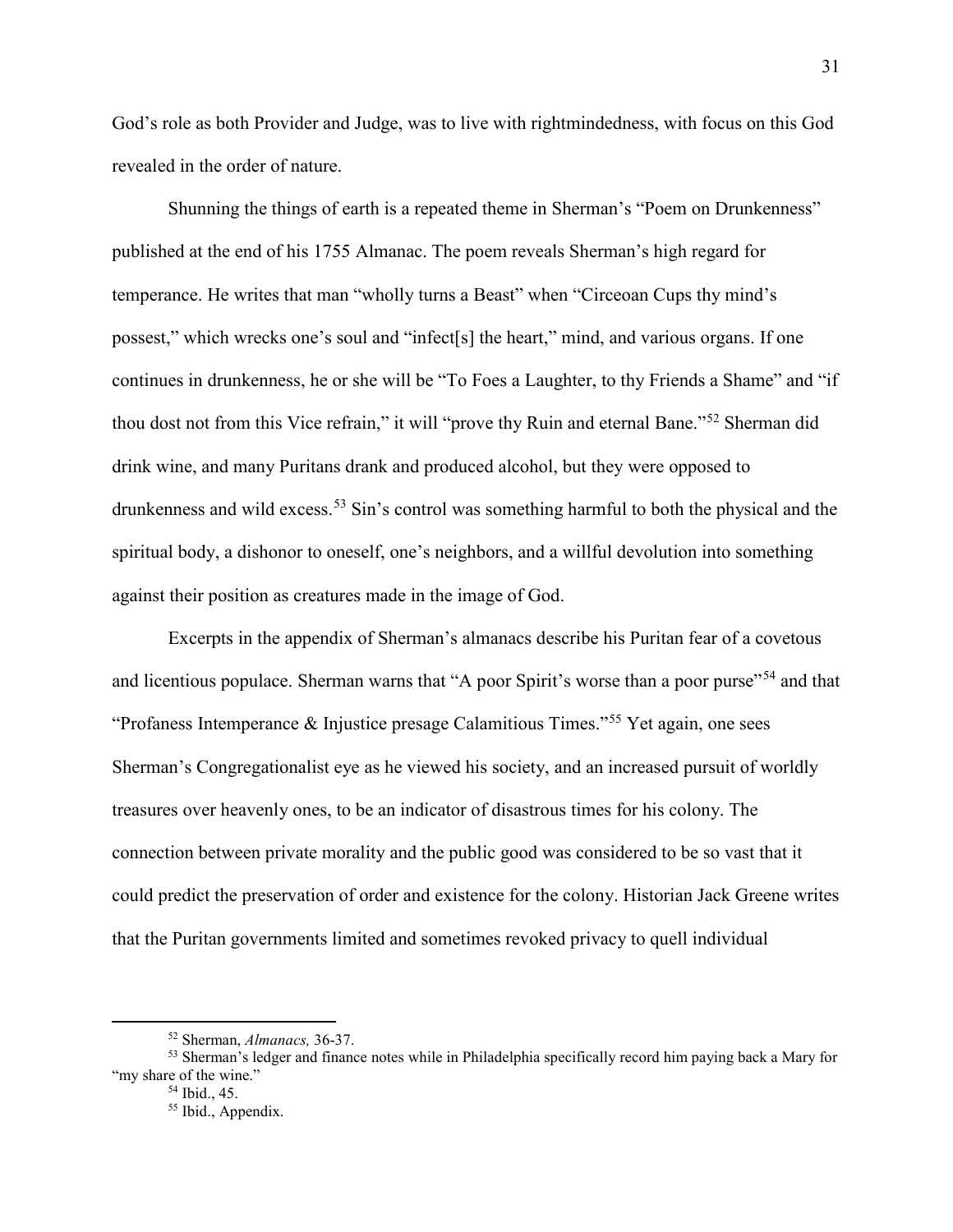wrongdoing, maintain control on the "unruly forces of the market," (lessening covetousness and indulgence), and to "achieve a degree of communal unity virtually unknown in the fluctuating world of early modern England."<sup>[56](#page-34-0)</sup> The economic expansion of the late seventeenth and entire eighteenth centuries caused moral-spiritual crises among Congregationalists who saw the pursuit of wealth supersede godly concerns. These feelings of "spiritual inadequacy" led to a social and personal tension caught in between these pursuits.[57](#page-34-1) Avoiding entanglements with the love of money meant that the society could become more efficient and seek the good of each other's neighbor.

Other independent proverbial phrases in Sherman's almanacs note the good of the people, in both spiritual and temporal means. Sherman describes that "Reason & passion answer one great Aim, and true self love  $\&$  social are the same."<sup>[58](#page-34-2)</sup> This point is echoed in his letters on selflove to Samuel Hopkins (something he saw as the golden rule, and thus love for one's neighbor and society).<sup>[59](#page-34-3)</sup> He notes that the good of the people, their "Health and Welfare" is "the chiefest law," and that such motivations should undergird the order of society. Civic service and involvement as a duty is thus an extension of this idea, believing that good men are required to seek justice and Christian purity in their society.

During Sherman's service in the General Assembly's lower house (in 1755 and 1758- 1761), he sought the public good by supporting colonial defense in the French & Indian War. In his 30s at the time, Sherman was vigorous in the cause of colonial defense. In his almanacs, Sherman published prose on the glorious capture of Quebec. He highlighted the various generals

<span id="page-34-0"></span> <sup>56</sup> Jack P. Greene, *Pursuits of Happiness: The Social Development of Early Modern British Colonies and* 

<span id="page-34-3"></span><span id="page-34-2"></span><span id="page-34-1"></span><sup>&</sup>lt;sup>57</sup> Richard Bushman, "The Great Awakening in Connecticut," in *Colonial America: Essays in Politics and Social Development,* 3rd ed. eds. Stanley N. Katz and John M. Murrin (New York: Alfred A. Knopf, 1983), 487. 58 Sherman, *Almanacs*, 45.

<sup>59</sup> "Roger Sherman to Samuel Hopkins, New York, June 28, 1790," in *Collected Works of Roger Sherman*,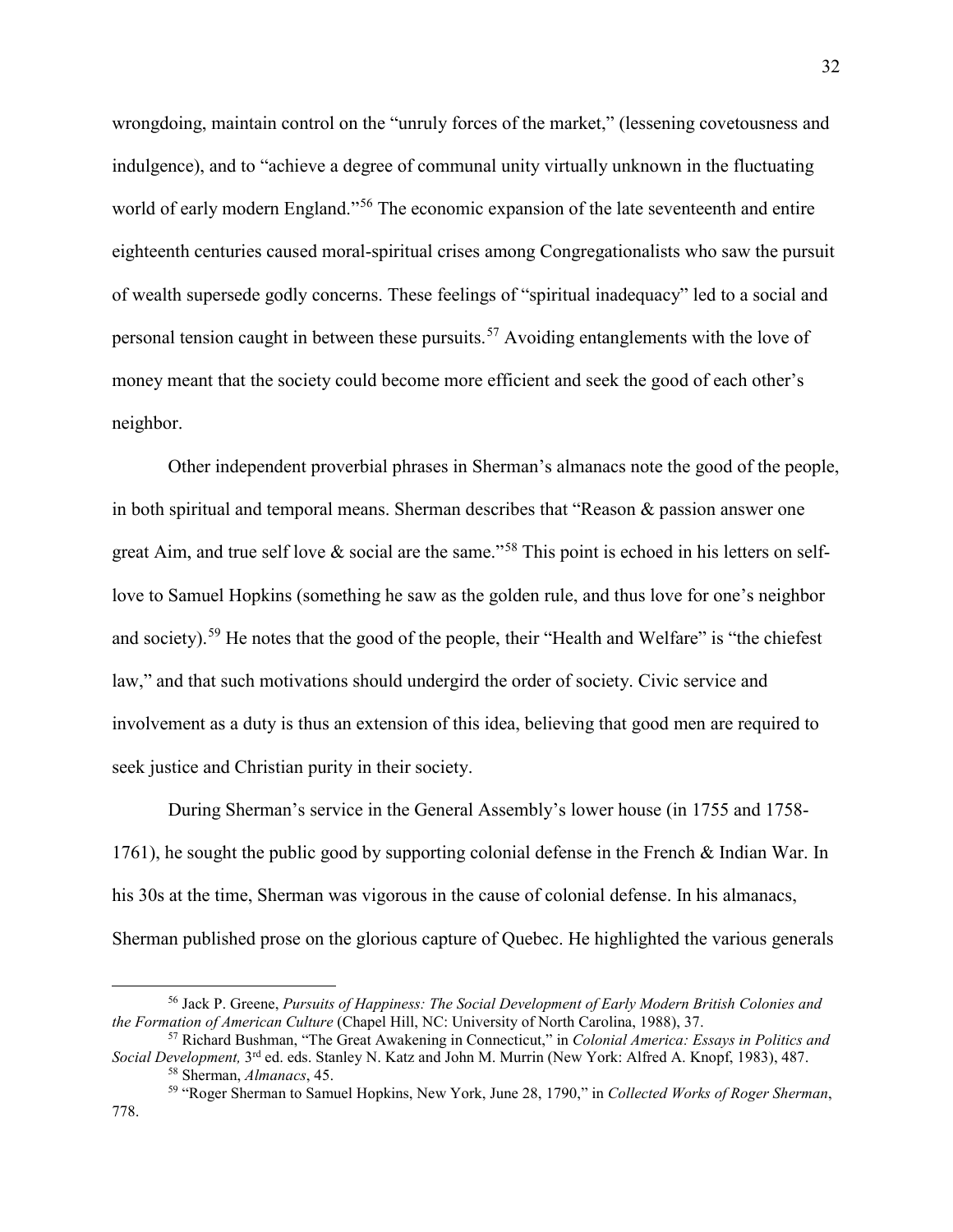but repeatedly referred to a sense of distinctly American identity by stating "The Troups lying on their Arms all Night…we secured the Bridge of Boats…we broke Ground…we had every Thing prepared."[60](#page-35-0) Sherman went on praising General Wolfe but primarily the greatly outnumbered Connecticut and New England men who fought all the "more glorious" by being outnumbered with 12,000 French forces to 4,500 of their men.<sup>[61](#page-35-1)</sup> Though he did not fight himself, he took his role as legislator and leader to rally the means and morale needed. Efforts to support the British war forces while also preserving English rights for Connecticut was a hard line to walk. The Connecticut General Assembly passed legislation raising and quartering troops and later called for a day of Thanksgiving unto God for the war's victory. However, Connecticut noted as they raised revenue and troops for the war a "desire to be reimbursed by the Crown for the expense."<sup>[62](#page-35-2)</sup> This balance of loyalty and a growing "testy" and "passionate" independence defined the Connecticut Yankee spirit, and Sherman individually, by 1765.<sup>[63](#page-35-3)</sup>

#### Knowledge and Civilization of the Heart

As Noah Webster later remarked, "Knowledge alone" was "less important than civilization of the heart."[64](#page-35-4) Instructing Connecticuters in religion and the law of their colony was essential to good order and blessing from the Lord. The General Assembly revised Connecticut's laws on education in 1750, insisting that everyone be literate so they would know capital laws. This also mandated that children and all citizens be able to at least comprehend the catechism and answer questions about it. This was a liberalizing of a previous law that instated weekly cate children and servants.<sup>[65](#page-35-5)</sup> Rather than a harsh ruling sentenced from the elite, each

<span id="page-35-1"></span><span id="page-35-0"></span><sup>60</sup> Sherman, *Almanacs,* 30-31. 61 Ibid.

<span id="page-35-2"></span><sup>62</sup> Hall, *Sherman and the Creation of the American* Republic, 45.

<span id="page-35-3"></span><sup>63</sup> Bushman, *From Puritan to Yankee,* 287.

<span id="page-35-4"></span><sup>64</sup> Frost, *Connecticut Education,* 12.

<span id="page-35-5"></span><sup>65</sup> Ibid., 13.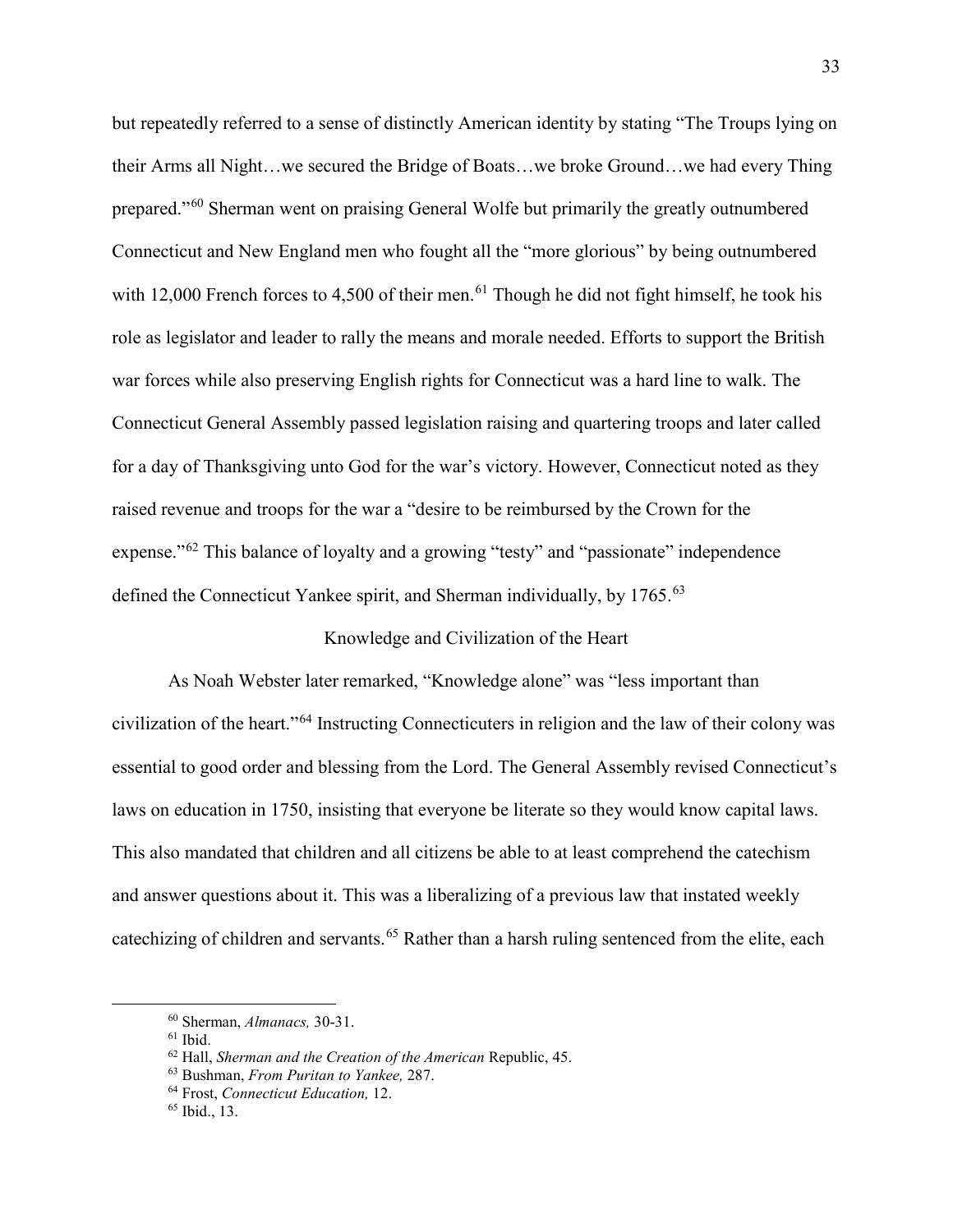community enforced these laws with social pressure and validating the importance of young moral and civil instruction. Within this framework, education was seen not as a privilege of the elite, but as a necessity for order, morality, and thus, survival.

Of profound notoriety and personal connection to Sherman stood the famous Yale university. Founded in 1701, Yale heightened the caliber of Connecticut education, specifically in theology. Roger Sherman's personal connection to Connecticut education began with his move to New Haven in 1761. The then President of Yale, Thomas Clap, was in a predicament in which most Old Lights were scheming against him, calling for his resignation and the closure of the school due to grievances against Congregationalists and his supposed mishandling of rowdy students and meetings.<sup>[66](#page-36-0)</sup> Clap decided to ally himself with the more prominent New Light faction in New Haven. Sherman, a strong mind in a new area, took kindly to many in the New Light camp (and undoubtedly shared their views on true conversion over the Half-Way Covenant).[67](#page-36-1) Clap's favor granted Sherman the position of Yale Treasurer in 1765, a position Sherman continued in through 1776.<sup>[68](#page-36-2)</sup> Sherman's home and store was also conveniently located

 <sup>66</sup> George C. Groce, "Benjamin Gale," *The New England Quarterly* 10, no. 4 (1937): 700.

<span id="page-36-0"></span>[https://doi.org/10.2307/359933.](https://doi.org/10.2307/359933) Benjamin Gale, a physician with contempt for the Calvinist Congregationalists, saw Clap as the embodiment of hypocritical and vile doctrine. Gale attempted to have Yale entrusted to the General Assembly's jurisdiction rather than Calvinist leaders like Clap. With New Lights attacking "heresies of such Old Lights as Gale," Gale was angered to the point of attacking Yale's board members and president. Gale viewed Clap as a tyrannical man seeking to merge his power over every fundamental component of Connecticut: religion, education, and civil society. Gale and Clap engaged in pamphlet wars on this matter and the management of Yale. Gale used his power in the Assembly to pass legislation denying appropriations to the college for the duration of Clap's presidency (Clap served in this role from o1745 to three months before his death in 1766, appropriations were withheld from 1755-1766). However, Clap was not completely defeated: Yale continued to be a

<span id="page-36-1"></span>Congregationalist institution, and Clap had allied himself with powerful, up-and-coming minds. 67 Collier, *Roger Sherman's Connecticut,* 33, 37. Sherman even defended his New Milford Old Light pastor (Nathaniel Taylor), serving on a committee to investigate the New Light rabblerousers. Seemingly with a change of heart, Sherman joined the New Lights in New Haven. Though authors like Christopher Collier claims this was a move of realpolitik, it is likely that Sherman saw influential leaders and intellectuals less likely to subvert moral order than the divisions in his former church. Sherman's sermon written in his later years reflected his concern for being in a right state before taking communion; in this work he highlighted the necessity of introspection and prayer to see if one is truly saved and repentant. 68 "Yale Officers: Treasurers," Yale University Library,

<span id="page-36-2"></span>[https://guides.library.yale.edu/c.php?g=296064&p=1973568.](https://guides.library.yale.edu/c.php?g=296064&p=1973568) Sherman was the fifth treasurer of Yale.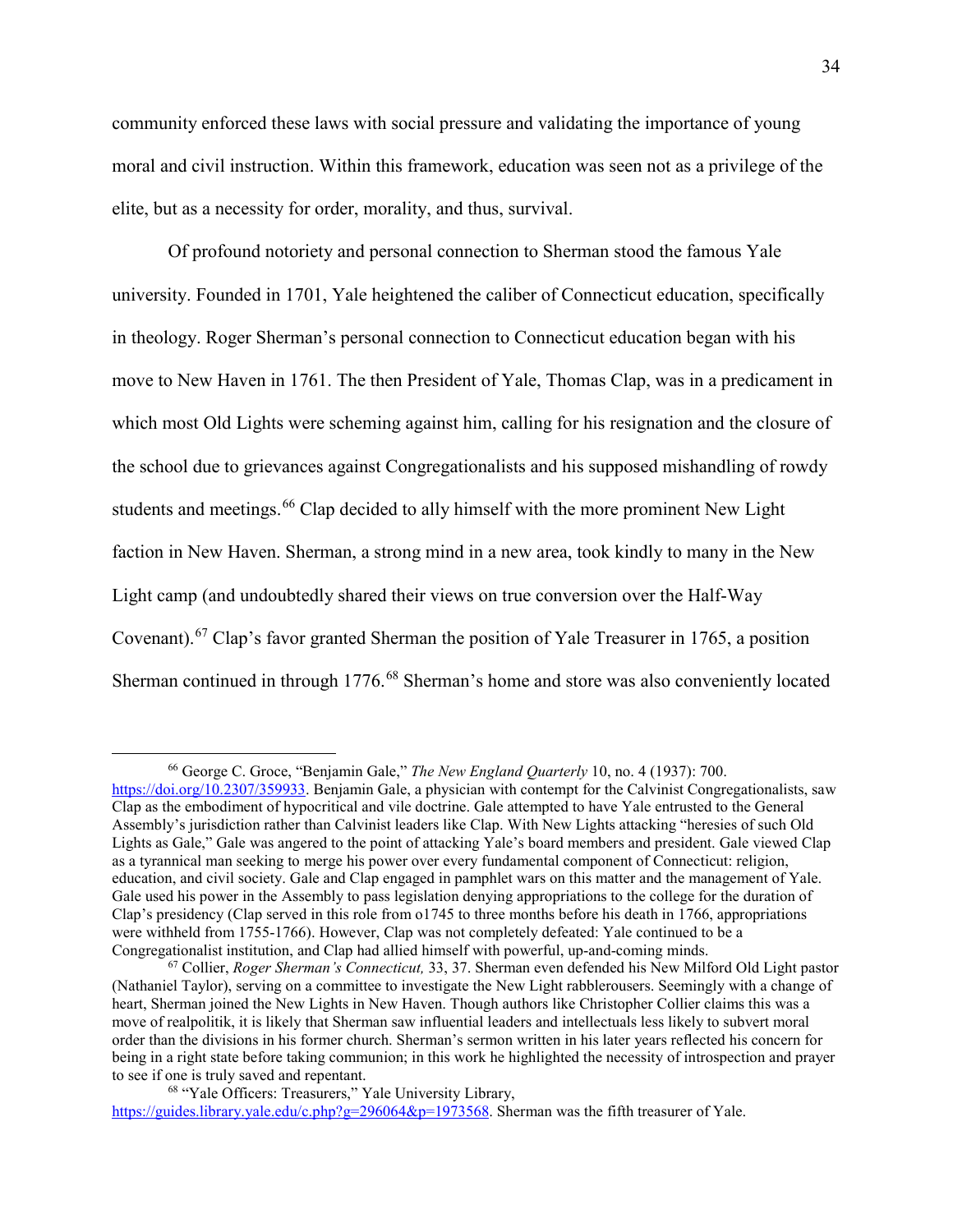a stone's throw from Yale, and this positioning helped him rub elbows with students and other intellectuals. In this atmosphere, Sherman read up on the latest scientific, political, and theological works. He also contributed and petitioned for the construction of Yale's chapel, earned an honorary Master's Degree from Yale in 1768 and remained a benefactor of the school throughout his life. Sherman supported two of his brothers and several other relatives to study to become ministers at the college. Prior to the Revolution, Yale served as a hub of patriot thought, Congregationalist theology, and other intellectual debates. Sherman's involvement at Yale and move to New Haven in general paved the way for him to have an immense impact among Connecticut leaders.

### Law & Order: Sherman's Early Legal and Judicial Career

Roger Sherman was elected to the General Assembly in May 1755, and this position would further mesh his role as Congregationalist and public servant. Anti-Catholicism and moral issues reinforcing a Reformed Protestant worldview were some of the most distinctive hallmarks of Sherman's legal and judicial careers. Often, these responses were already established precedents in Connecticut culture and law rather than new initiatives. Sherman as a judge frequently dealt with cases of morality including limiting divorce to cases of cruelty, adultery, and abandonment, and cases of defamation against the respected clergy.<sup>[69](#page-37-0)</sup> Religious means, yet again, were the basis of law and legal action.

While more toleration was granted to separatists in the later 1760s, Catholics were never granted such leniency. The 1766 legislature meeting even adopted an oath requiring members to swear:

I do from my heart abhor, detest and adjure, as impious and heretical, that damnable doctrine and position, that princes excommunicated or deprived by the Pope, or any

<span id="page-37-0"></span> <sup>69</sup> Hall, *Sherman and the Creation of the American Republic,* 47-48. In this case, a "Mr. P" was charged with being an Arminian, a serious slander in Sherman's Connecticut.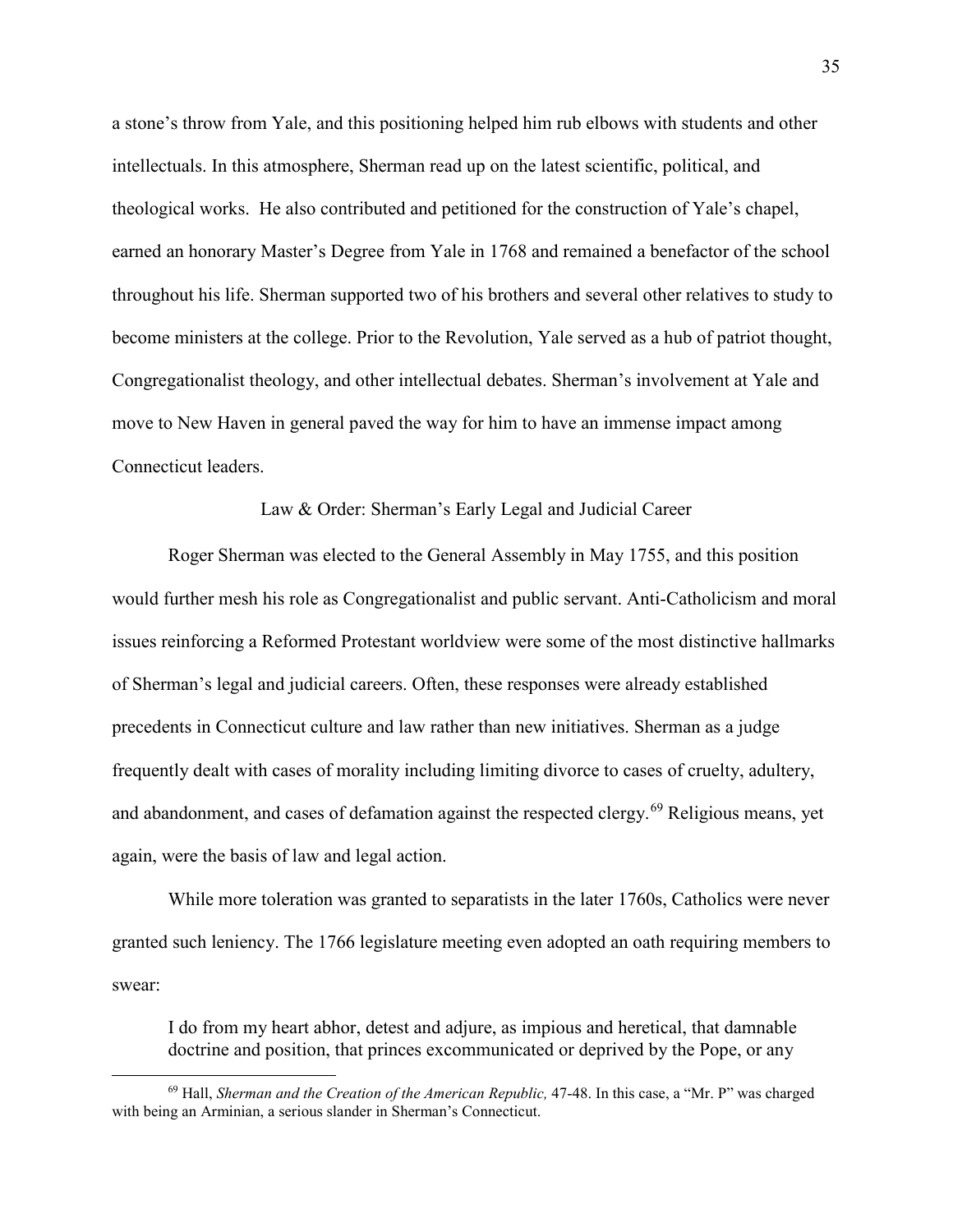authority of the See of Rome, may be deposed or murthered by their subjects…I do believe that in the sacrament of the Lord's Supper there is not any transubstantiation of the elements of bread and wine into the body and blood of Christ.<sup>[70](#page-38-0)</sup>

This loyalty oath to Protestant propositions was rooted in historical and political fears as well as concerns for orthodoxy.

Sherman and other Congregationalists feared state religion, whether from Catholics or other Protestant denominations. He opposed an Episcopal bishop being instituted in the colonies, which could enact state religion. This position also concerned many New Englanders because of the history of Bishop's Courts in England, many of which persecuted the Puritans and led to their fleeing to America. There was fear of bishops inheriting a similar form of governance in the colonies and potentially even enacting Catholic church governance if a Catholic monarch should take the throne. On this issue, Sherman wrote to his close friend and fellow Connecticut representative, William Samuel Johnson, "we are not of intolerant principles." Indeed, Sherman wrote the most religiously tolerant laws in Connecticut up to that time in 1784 when rewriting the state's legal code, and he also received flak from his readers for including Quaker and Anglican holiday dates in his almanacs. Yet, Sherman continued in this letter to state that if the Episcopalians receive a Bishop from England, without his authority checked by Parliament, they may establish deeper governance. He referenced the "tyranny of Bishops' Courts" in which many of his fellow New Englanders escaped to America.<sup>[71](#page-38-1)</sup> Sherman wrote William Samuel Johnson:

Will the numerous Colonies who came here for the sake of freedom from ecclesiastical oppression, and by whose toil a great increase of dominion and commerce hath arisen to the mother country bear to find themselves divested of the equality and liberty they have

<span id="page-38-0"></span> <sup>70</sup> "Religious Oath of the Connecticut General Assembly, 1766," in Hall, *Sherman and the Creation of the American Republic,* 46.

<span id="page-38-1"></span><sup>71</sup> Boutell, *Life of Roger Sherman,* 30. He specifically references Archbishop Laud who served as Charles I's Archbishop of Canterbury. He was later arrested and executed for treason by the London Parliament of 1640 in the leadup to the English Civil War.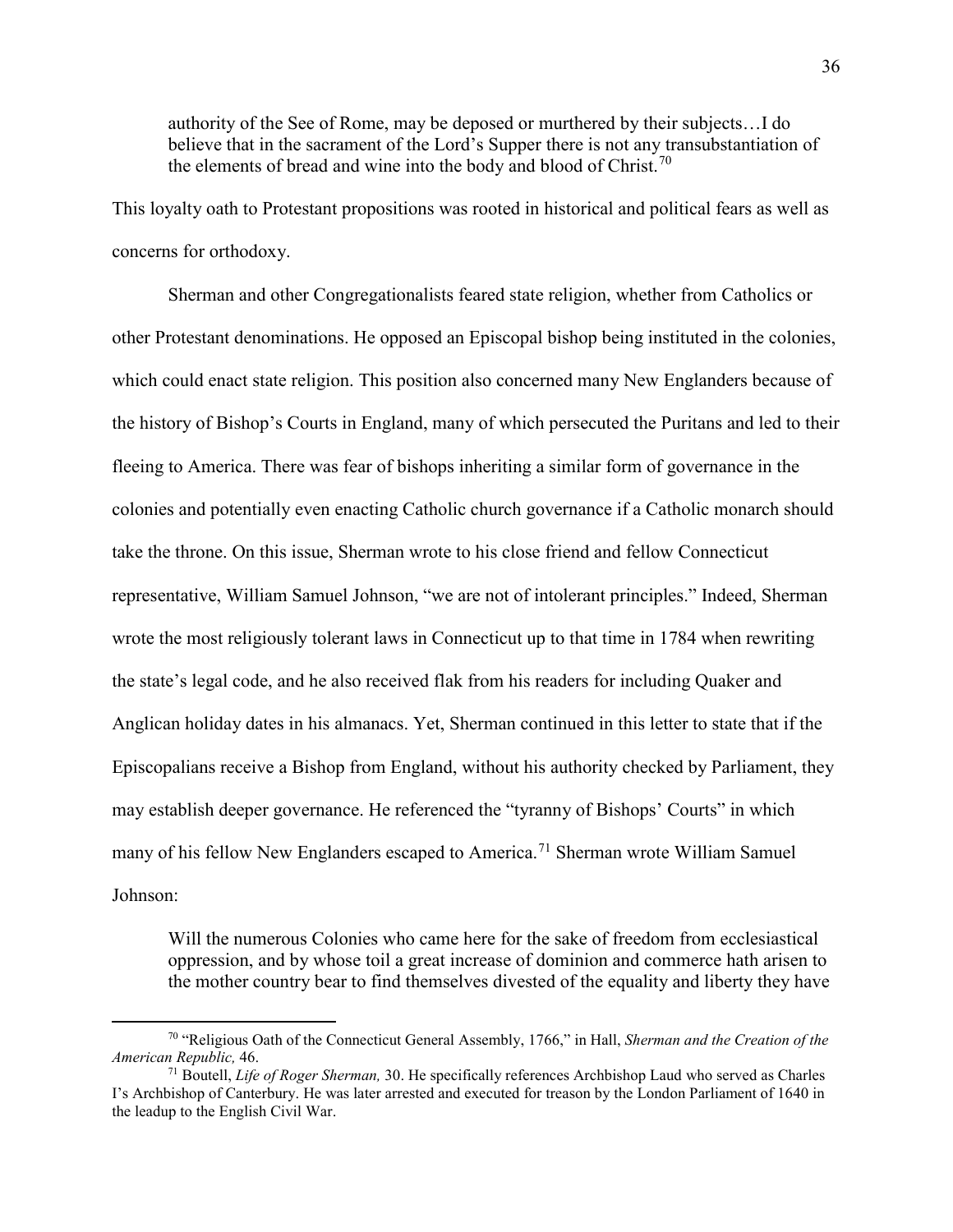so long enjoyed and brought under the power of a particular denomination and see them monopolize all important places of trust in order to secure that power?...<sup>[72](#page-39-0)</sup> Free practice of Congregationalism and the open allowance for other denominations kept Connecticut's peaceful coexistence of religious sects. This freedom was the reason that many of New England's first settlers came to America, and the colonies have contributed so much to Great Britain and submitted to their authority, that there is no justification to revoke or threaten their highest pursuit. Thus, religious liberty was always stirring in the back of Sherman's mind as the ultimate right to be protected at all costs.

Sherman even personally launched a "minor propaganda campaign" against an Episcopal Bishop, printing and circulating pamphlets with sermons by Congregational ministers Charles Chauncey of Boston and Noah Welles of Stamford.[73](#page-39-1) Perhaps partly due to Sherman's efforts and the voices from the Connecticut General Assembly, Connecticut forestalled any such action of Parliament installing a bishop.<sup>[74](#page-39-2)</sup> It was a theme of the generally softspoken man to take action when cultural tides were shifting that might endanger his home church and congregation, and it can be argued that Sherman even saw his town and state as akin to his congregation and spiritual community entrusted to him. Fear of Catholic rule and tyranny were deeply ingrained in the Puritan populace, especially in the legislative bodies. Religious concerns remained in the back of the public mind, but territorial disputes would soon come to a head.

<span id="page-39-0"></span> <sup>72</sup> "Roger Sherman to William Samuel Johnson, 1768" in Boardman, *Signer and Statesman* (Philadelphia: University of Pennsylvania Press, 1939), 104.

<span id="page-39-1"></span><sup>73</sup> Lindsay Bellack, "Charles Chauncy (1705-1787)," SMU.edu; John S. Oakes and David D. Hall. "Mayhew, Chauncy, and Revolutionary Change." In *Conservative Revolutionaries: Transformation and Tradition in the Religious and Political Thought of Charles Chauncy and Jonathan Mayhew*, 1st ed. (The Lutterworth Press, 2016), 239. https://doi.org/10.2307/j.ctvj4sww0.14. Chauncy would later become a unitarian believing in universal salvation. Perhaps his Arminian streak influenced him towards questioning civil society as well as embracing heterodoxy religiously. Regardless, he was a strong voice for religious and civil liberty. "Noah Welles 1718–1776," Stamford Historical Society, https://www.stamfordhistory.org/dav\_welles.htm. In Welles' "Patriotism Described and Recommended" (an election sermon he delivered before the Connecticut General Assembly in 1764), he advocated for confrontation between the nations to defend American rights. He also would minister to British POWs and died from an illness he contracted in those prisons. 74 Collier, *Roger Sherman's Connecticut*, 73.

<span id="page-39-2"></span>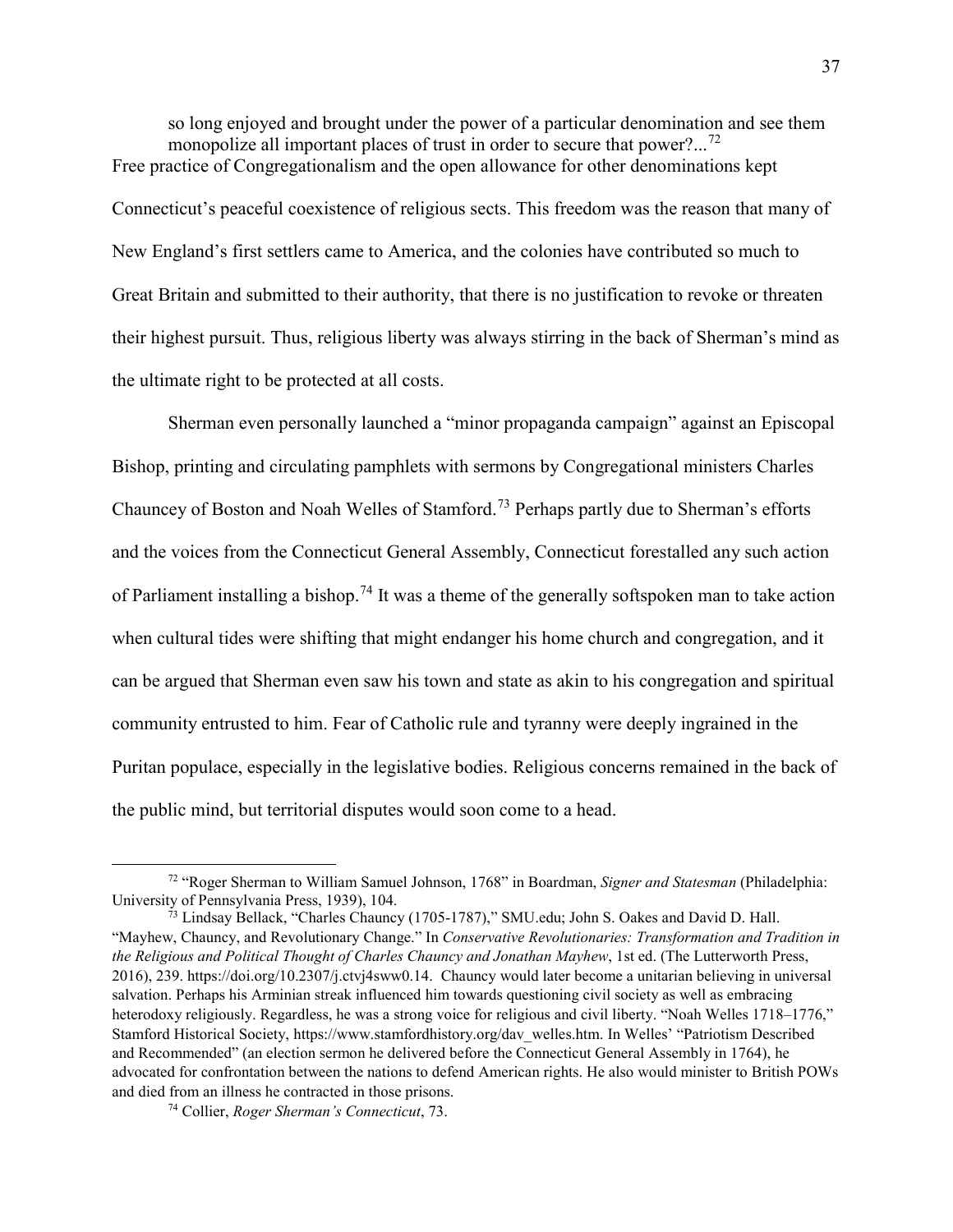### Politics: Territory & Tyranny

In 1774, Sherman involved himself in another Connecticut debate known as the Wyoming/Susquehanna Controversy. Since 1753, settlers and political officials debated and wrestled over if Pennsylvania or Connecticut had the right to settle in the Wyoming Territory, near the Susquehanna River, as Charles II had given charters to both colonies that included this region.<sup>[75](#page-40-0)</sup> When settlers from Connecticut's Susquehanna Company bought land from the inhabiting Native Americans there, increasing numbers of Connecticut citizens began to establish themselves in that area. Notably, the Susquehanna Company was not legally chartered, but was rather a "'shareholders democracy'" in which members voted on all issues, tempered only by a standing committee which handled much of the logistical end of the company's ventures.<sup>[76](#page-40-1)</sup> This added to the feeling of it being a battle for the common man, but Pennsylvania saw this strife as an intercolonial conflict, with trespassers encroaching, perhaps to take over more of their land.

In 1753, Richard Peters (the Pennsylvania provincial secretary) described to colony proprietors that Connecticut inhabitants had "made great disturbance among the People" and warned that by the spring they would return "with a Thousand Men and settle those lands."<sup>[77](#page-40-2)</sup> By 1763, Thomas Penn, a Pennsylvania proprietor, "objected to the settlements" and managed to get the Crown to pass an order making all Connecticut settlers leave the Wyoming valley.[78](#page-40-3) More Connecticut settlers settled themselves in the area, which led to vigilante Pennsylvanians fighting

<span id="page-40-0"></span> <sup>75</sup> *Charter of the Colony of Connecticut, 1662* (Hartford, CT: Lockwood & Brainard Company, 1900), 19. https://www.cga.ct.gov/hco/books/Charter\_of\_the\_Colony\_of\_CT\_1662.pdf

<sup>76</sup> Paul B. Moyer, "'Among Quarrelsome Yankees, Insidious Indians, and Lonely Wilds,'" 17.

<span id="page-40-3"></span><span id="page-40-2"></span><span id="page-40-1"></span><sup>77</sup> "Richard Peters to the Pennsylvania Proprietors, Nov. 27, 1753," in Paul B. Moyer, "'Among Quarrelsome Yankees, Insidious Indians, and Lonely Wilds': Natives, Colonists, and the Wyoming Controversy," in *Wild Yankees: The Struggle for Independence along Pennsylvania's Revolutionary Frontier*, 1st ed., 18. Cornell University Press, 2007. [http://www.jstor.org/stable/10.7591/j.ctt7z5p0.8.](http://www.jstor.org/stable/10.7591/j.ctt7z5p0.8) Pennsylvanians also denied the claims of purchases from Native Americans, stating that

<sup>&</sup>lt;sup>78</sup> Hall, *Sherman and the Creation of the American Republic, 46.*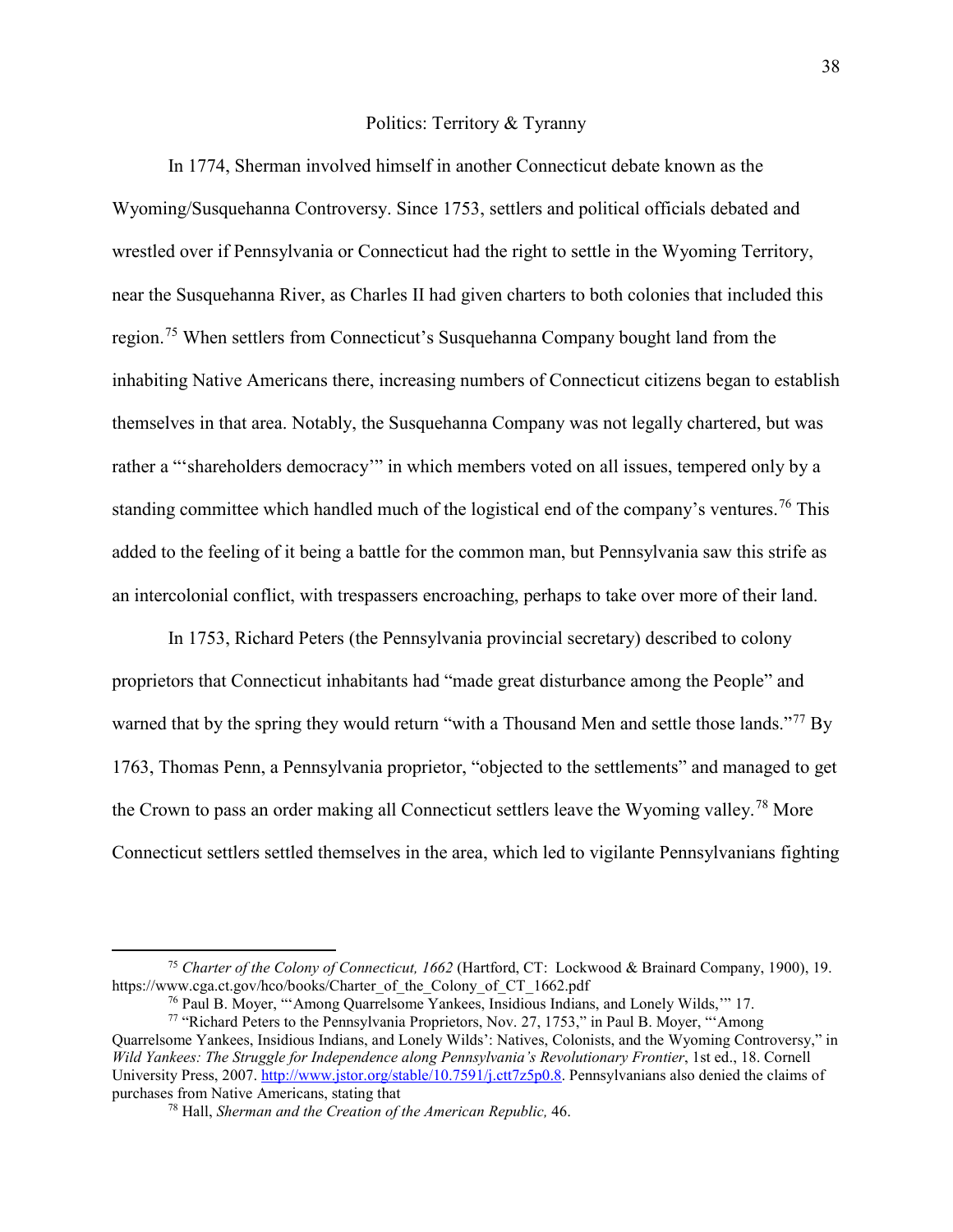the "Connecticans as illegal invaders" in 1769.[79](#page-41-0) Thus the Susquehanna/Wyoming Controversy is also known as the Yankee-Pennamite Wars.  $80$  Ten years after Penn's Royal order securing his side's status, a formal declaration in 1773 supported Connecticut claims to the region. Eventually, the matter fizzled out with the Revolutionary War, but it was a cause of major colony and class division at the time. $81$ 

In April 1784, Sherman wrote an article on the issue for the *Connecticut Journal* about the controversy. In this piece he argued that Connecticut had a legal right to the land based on the Charter. He deemed those who opposed Connecticut's claim to the land as disloyal to the colony and cautioned that "every kingdom divided against itself is brought to desolation."[82](#page-41-3) Unity within the colony was important to Sherman, and he noted the precautions Connecticut took to preserve the welfare of the settlers and their neighbors.

The colony's General Assembly ordered that any new settlers needed special permission to go towards the Wyoming territory.<sup>[83](#page-41-4)</sup> Sherman also noted that Connecticut had a right to govern its people if they were living there, that the Connecticut assembly was seeking the best for the public good, and that making these people leave would lead to poverty and suffering.

Sherman argued that those that would make the Connecticut settlers leave were the forces of monopoly and anti-republicanism, those against the people's welfare. He asserted that "it will

<span id="page-41-0"></span><sup>&</sup>lt;sup>79</sup> "December 28: When Eastern Pennsylvania Belonged to Connecticut," Today in Connecticut History: Office of the State Historian, December 28, 2020, https://todayincthistory.com/2020/12/28/december-28-wheneastern-pennsylvania-belonged-to-connecticut-3/.

 $80$  Ibid.

<span id="page-41-2"></span><span id="page-41-1"></span><sup>&</sup>lt;sup>81</sup> Hall, *Sherman and the Creation of the American Republic*, 47. "In 1782, a court of commissioners established under Article IX of the Article of Confederation resolved the dispute in Pennsylvania's favor. …Connecticut did not give up all of its western land claims until it was compensated with approximately 3. 5 million acres in Ohio—land which was eventually sold to support public education in the state."

<span id="page-41-3"></span><sup>82</sup> Roger Sherman, "Article from *The Connecticut Journal,* April 8, 1774," in *Collected Works of Roger Sherman*, 60. Sherman is quoting Matthew 12:25.

<span id="page-41-4"></span><sup>83 &</sup>quot;The Pennamite Wars," The Society of Colonial Wars in the State of Connecticut, https://www.colonialwarsct.org/1769.htm#:~:text=1769%20%E2%80%94%20SUSQUEHANNA%20COMPANY,p reparations%20were%20made%20for%20development.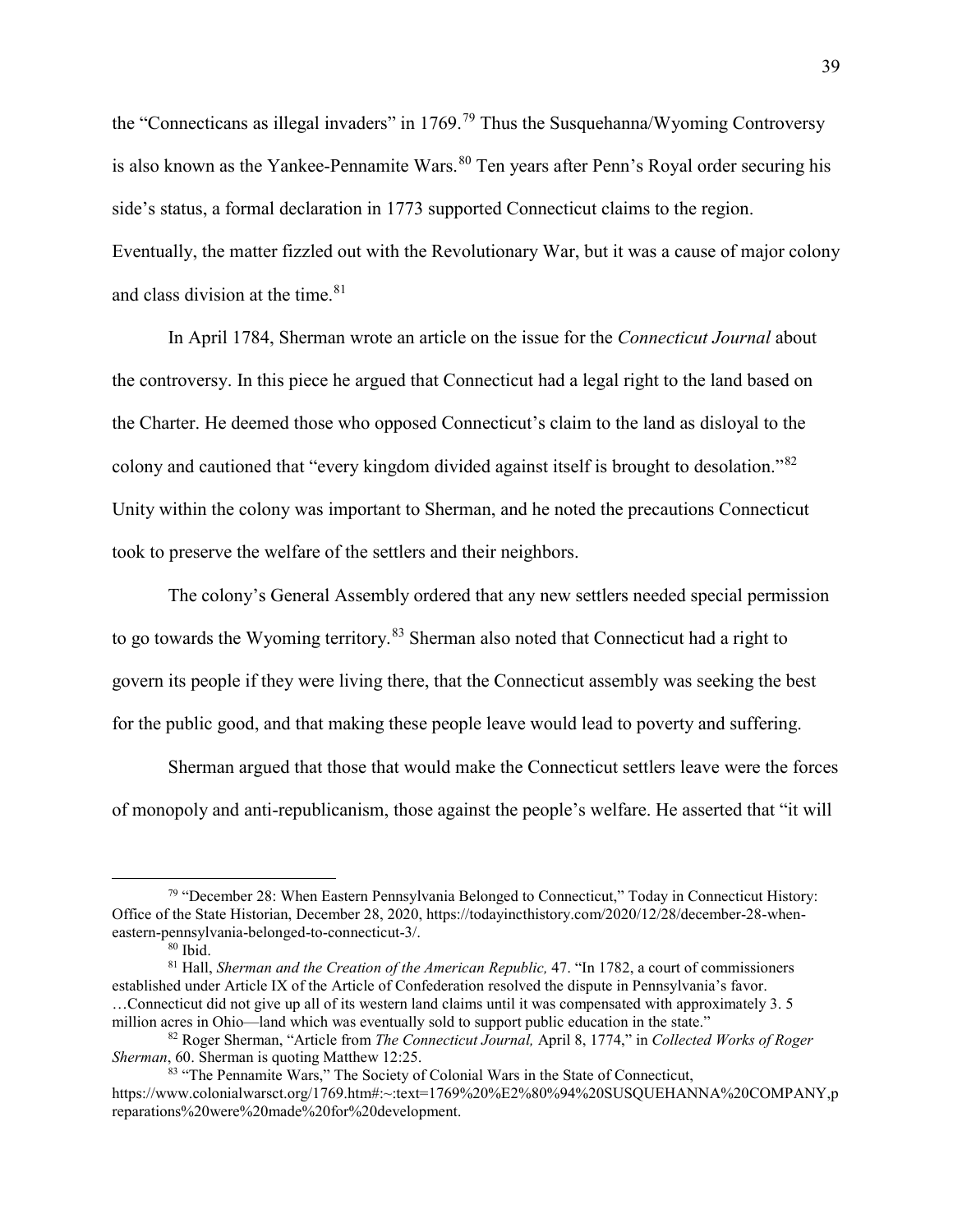not be easy to persuade the people of this colony, who know the value of freedom…that it would be best for them to give up the lands acquired for them by their ancestors, for the privilege of enjoying the same lands as tenants under the proprietaries of Pennsylvania."[84](#page-42-0) His experiences as a surveyor and lawyer allowed Sherman the credibility to comment on the controversy, though he argued based on loyalty as well. This pattern of defending Connecticuter's rights continued as Sherman took to the pen, to the Assembly, and to the people in the cause of defending colonial, constitutional rights.

## Civil Disobedience: The Stamp Act

Shortly after March 22, 1765, with the passing of the Stamp Act, many colonies mobilized politically to defend their rights. The Stamp Act Congress (October 7-October 24, 1765) was the first intercolonial meeting which resulted in protest documents including a Declarations of Rights and Liberties as well as a Petition to the King. Each colony continued in publishing various declarations against the Stamp Act in their respective governing bodies.<sup>[85](#page-42-1)</sup>

On October 25, Connecticut published the "Connecticut Resolves," connecting the work of the Stamp Act Congress to their colony. Passed by the Connecticut House of Representatives, which Sherman was a member of at this time, this document, like other Stamp Act documents, highlights taxation "only by Consent, given in Person or by their Representatives," the claim that the "only legal Representatives" of Connecticut are those elected to serve in the General Assembly, and the entitlement of all colonists to the rights as Englishmen.<sup>[86](#page-42-2)</sup> Its unique

<span id="page-42-1"></span><span id="page-42-0"></span><sup>&</sup>lt;sup>84</sup> Ibid., 63.<br><sup>85</sup> C.A. Weslager, *The Stamp Act Congress* (Newark, DE: University of Delaware Press, 1976), 71, 108. Massachusetts led the call for the colonial gathering, but only 9/13 colonies attended: Massachusetts, Rhode Island, Connecticut, New York, New Jersey, Pennsylvania, Delaware, Maryland, and South Carolina. All delegates were chosen by their state legislature. For Connecticut that was: Eliphalet Dyer, William Samuel Johnson, and David Rowland.86 "The Connecticut Resolves, October 25, 1765," in Edmund S. Morgan, *Prologue to Revolution : Sources* 

<span id="page-42-2"></span>*and Documents on the Stamp Act Crisis, 1764-1766* (Williamsburg, Virginia: University of North Carolina Press, 1959), 54-55.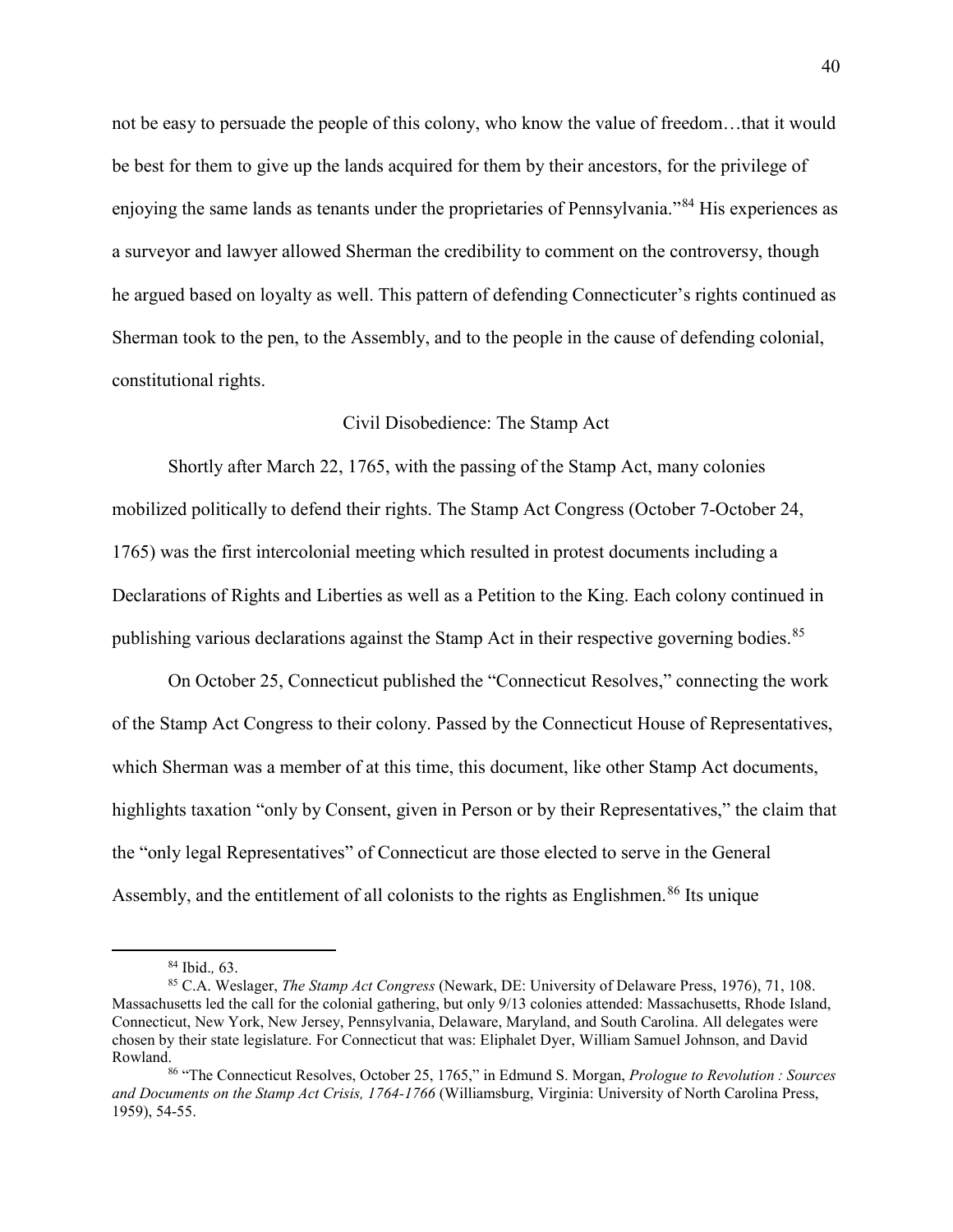Connecticut character shined forth as it defined "the well being and greatest Security" of the colony depending "(under God) on our Connections with Great Britain." The Assembly wrote, "We conceive to stand upon the same Basis with the grand Charters and Fountains of English Liberty" and the Stamp Act "tends…to deprive us of the most interesting, important, and essential of those Rights…"[87](#page-43-0) These documented rights and formerly guarded securities fostered "mutual Prosperity," not "founded on Speculation only" but "verified in Fact, and by long Experience...to promote the best good" and the "real Glory of the grand whole, which constitutes the British Empire."[88](#page-43-1) Sherman helped draft this appeal to the colonists' delineated rights, history of loyalty, and concern for the public good, and he advocated active, but nonviolent, protests as well.

 Sherman sought reconciliation within these heated debates and protests from a firm yet civil form of resistance. He believed Parliament had no right to tax the colonists, and he decided to act and state his mind on the issue. Sherman led a New Haven town meeting instructing delegates to oppose the Stamp Act.<sup>[89](#page-43-2)</sup> In the General Assembly, Sherman served on the committee that made a petition to the king and instructed Connecticut's agent in Great Britain insisting that "the colonists had not forfeited the 'sacred and inviolable' rights of Englishmen, so they could not be taxed without their consent." Only five dissented to this petition in the Connecticut General Assembly.

The Sons of Liberty made it clear that they wanted more than just words and boycotts; they wanted immediate change. A Wallingford division threatened that they would oppose the

 $87$  Ibid.

<sup>88</sup> Ibid.

<span id="page-43-2"></span><span id="page-43-1"></span><span id="page-43-0"></span><sup>89</sup> Hall, *Sherman and the Creation of the American Republic*, 49. Sherman and Samuel Bishop were New Haven's delegates.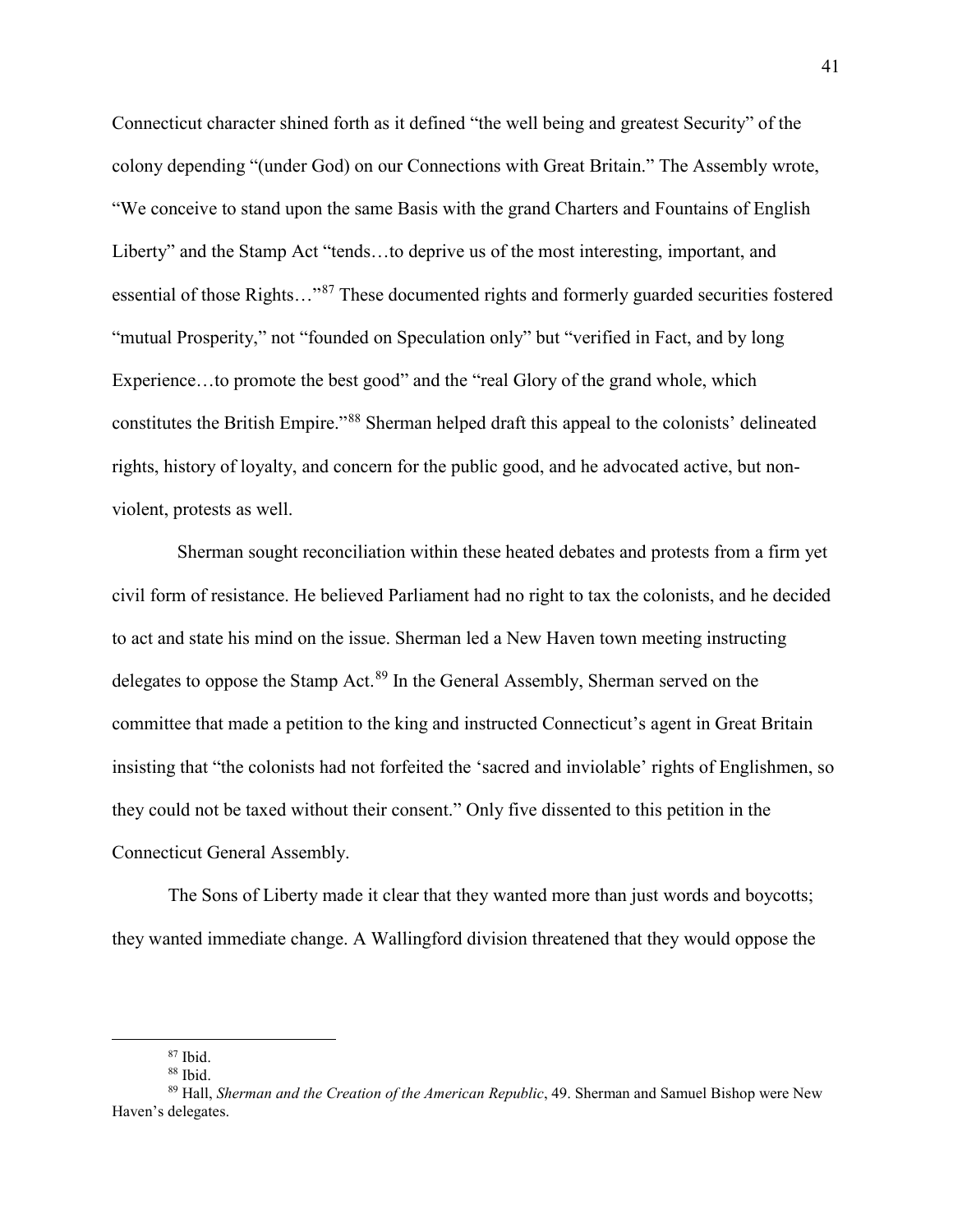act to "the last extremity, even to the field."<sup>[90](#page-44-0)</sup> A New London chapter of the Sons of Liberty even warned fellow Connecticut citizens to encourage protests of all kinds stating, "It is presumed no Person will publickly, in the Pulpit or otherwise, inculcate the Doctrine of passive Obedience or any other Doctrine tending to quiet the Minds of the People in a tame Submission to any unjust Impositions."[91](#page-44-1) The tax on "all records, writs, pleadings, and other proceedings in all courts" and general texts stung lawyers and the religious-intellectual leaders, like Sherman, especially hard.<sup>[92](#page-44-2)</sup> While he was unwilling to compromise on the Stamp Act's legality, believing it to be unconstitutional and unjust, he was not yet advocating taking up arms. If he would, Sherman was one who would favor an organized resistance, with deference to elected authority, over mob rule.

Upon members of the Sons of Liberty continually protesting for the resignation of Jared Ingersoll, Connecticut's Stamp Agent, Sherman tried a reasoned approach to civil disobedience. He wrote fellow Councillor, Matthew Griswold, that "great numbers of people Assemblying and assuming a kind of legislative authority tend to weaken the authority of the government which may lead to disorders and confusion." While he insisted these threats to Connecticut's Standing Order should not be tolerated, he did indicate his agreement with the goals of the protestors writing: "... I have no doubt of the upright intentions of those gentlemen...which I suppose were principally intended to concert measures to prevent the introduction of the Stamp papers, and not in the least to oppose the laws or authority of the government."<sup>[93](#page-44-3)</sup> Though he was for breaking

<span id="page-44-0"></span> <sup>90</sup> "The Sons of Liberty, Wallingford, Connecticut, January 13, 1766," *Connecticut Courant,* February 3, 1766. In Edmund S. Morgan, *Prologue to Revolution: Sources and Documents on the Stamp Act Crisis, 1764-1766* (Williamsburg, Virginia: University of North Carolina Press, 1959), 114-115.

<span id="page-44-1"></span><sup>91</sup> "Sons of Liberty: New London, Connecticut, December 10, 1765." *Connecticut Courant,* December 30, 1765. Ibid., 115.<br><sup>92</sup> "Great Britain: Parliament - The Stamp Act, March 22, 1765," Lillian Goldman Law Library: Avalon

<span id="page-44-2"></span>Project, https://avalon.law.yale.edu/18th\_century/stamp\_act\_1765.asp.

<span id="page-44-3"></span><sup>93</sup> John G. Rommel, *Connecticut's Yankee Patriot: Roger Sherman* (Hartford, CT: The American Revolution Bicentennial Commission of Connecticut, 1979), 15-16.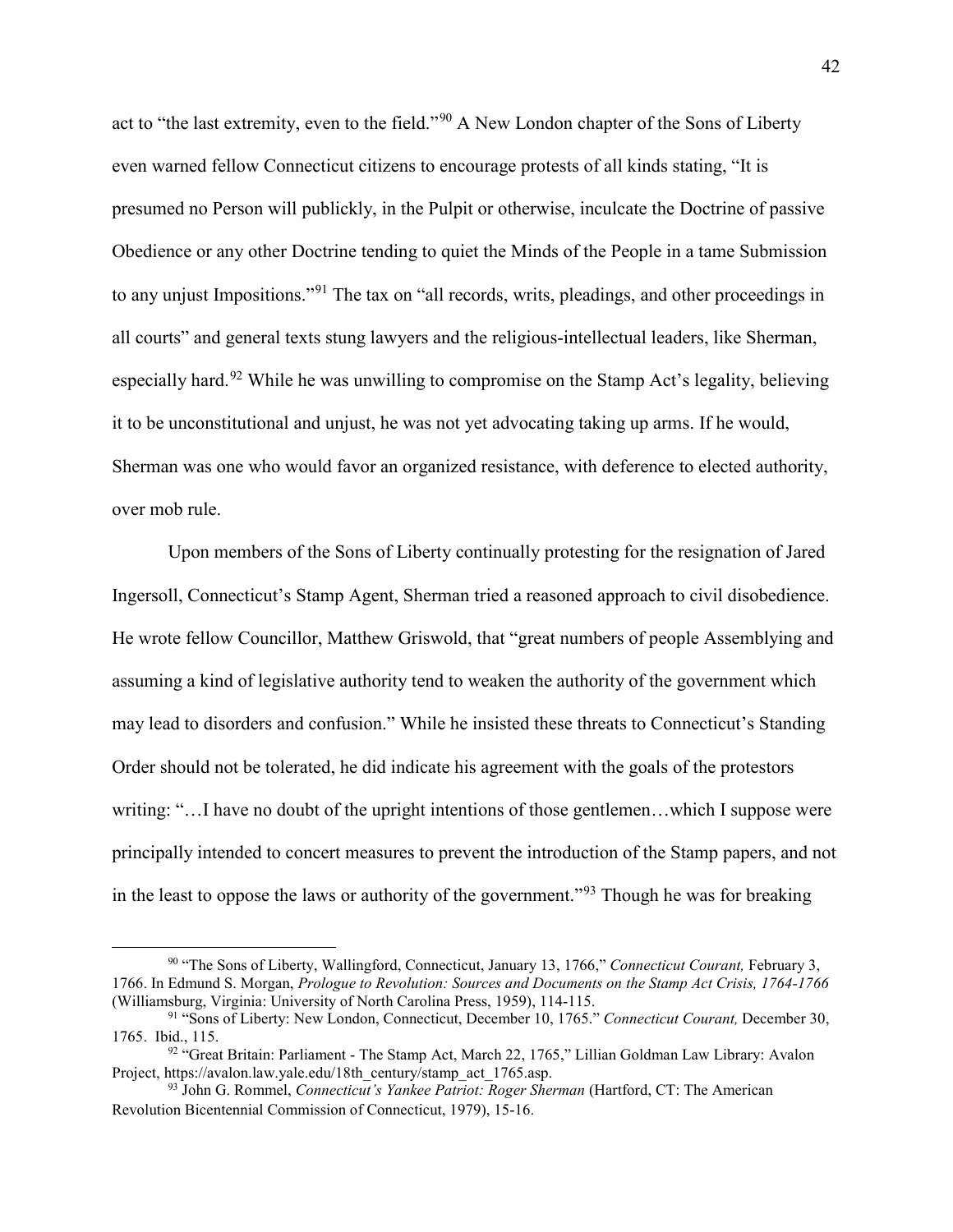with Britain before either John Adams or Thomas Jefferson, he was still ever the Puritan Congregationalist, seeking orderly rebellion.

As Parliament repealed the Stamp Act in March 1766, Whitehall released a flurry of other mandates demanding submission from the unruly colonies. With the Declaratory Act, Quartering Act, and Townshend Acts, Sherman drafted another petition to the king "challenging the legality of the legislation." Writing to his friend and Connecticut's agent in Great Britain, William Samuel Johnson, Sherman stated that no "Colonial Assembly on this continent will ever concede that the Parliament has authority to Tax the colonies."[94](#page-45-0) This was one of the first statements Sherman would make questioning British authority. At this time Sherman not only denied Parliament's power to tax the colonies, but he also believed that any external regulations must be agreed upon by each local legislature. He held this belief well before many more famous figures and eloquent voices caught up with him.[95](#page-45-1) Governor Trumbull agreed with Sherman, noting that Britain and the colonies must "assuredly persue their own" interests, and conservative statesman Benjamin Gale also wrote "The Stamp Act has laid the foundation for Americas being an independent state."[96](#page-45-2)

Meanwhile, individual colonies began nonimportation of British goods. Boston and New York's boycott protests led the way in August 1768 and New Haven followed in July 1769.<sup>[97](#page-45-3)</sup> Though late to adopt the agreement of her New England sisters, Connecticut "would keep it now she was committed." In June 1770, New Haven merchants resolved to also boycott Rhode Island merchants for violating the Non-Importation agreement until they "came to a better mind."<sup>[98](#page-45-4)</sup>

 <sup>94</sup> Hall, *Sherman and the Creation of the American Republic,* 49.

<span id="page-45-1"></span><span id="page-45-0"></span><sup>&</sup>lt;sup>95</sup> Ibid., 50. James Wilson and John Adams would popularize this position much later. See also Sherman's comments to Thomas Cushing on page 50 of this paper.

<span id="page-45-4"></span><span id="page-45-3"></span><span id="page-45-2"></span><sup>&</sup>lt;sup>96</sup> Ezra Stiles, *Literary Diary, I*, (New York: Charles Scribner's Sons, 1901), 393; Collier, *Roger Sherman's Connecticut,* 72.

<sup>&</sup>lt;sup>98</sup> Roger Sherman, "Report to the Merchants, July 26, 1770," in ibid., 108.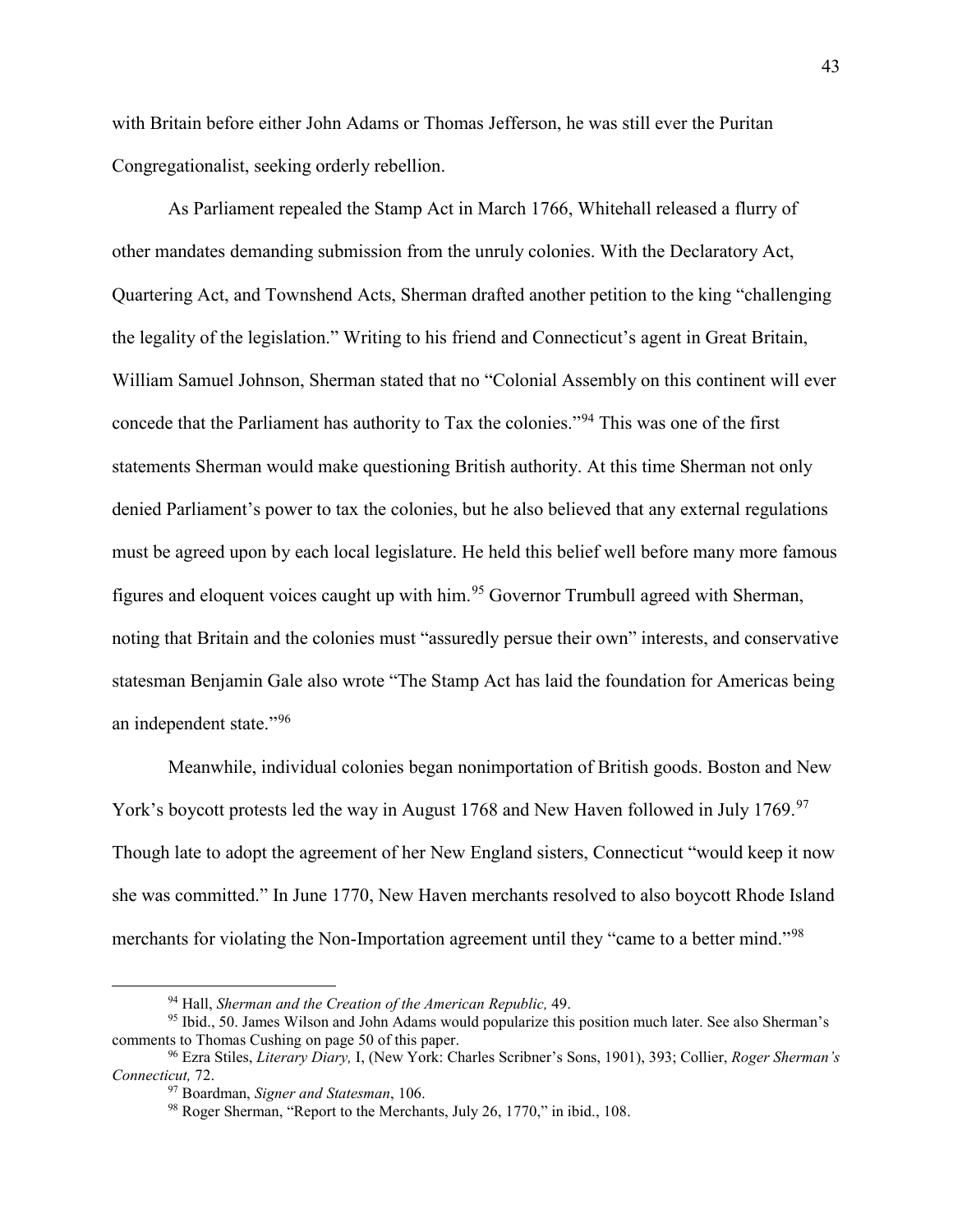Sherman again took to the pen as head of a Connecticut Committee of 6 on the matter, writing to invigorate Connecticut merchants:

It is the cause of our country, it is the cause of liberty, it is the cause of all; and our country betrayed, our liberty sold, and ourselves enslaves, what have we left? With what can New York supply us that we can't be had on equal advantage and perhaps on a more generous footing from our natural friends and neighbors of Boston, whose manly fortitude and persevering measures justly claim our preference.<sup>[99](#page-46-0)</sup>

Sherman urged fellow merchants in Connecticut to stand strong in their colony's boycotts even after the Townshend Acts were repealed in 1770. He wrote to businessmen at Weatherfield and Hartford, imploring them not "to forsake the cause of liberty for 'the prospect of a little wealth."<sup>[100](#page-46-1)</sup> He later joined a Committee of 38 that considered the state of the boycott and the colony's well-being, noting that not enough people were able to be supplied by homespun clothing.[101](#page-46-2) For his part, Sherman wore homespun clothes, and his simple uniform never changed with status. He would also lead and participate in expanded boycotts in the coming years.

Further representing Connecticut's rights, Sherman wrote against what he viewed as tyrannical rule of the Intolerable Acts in 1774. To Sherman, one of the most alarming pieces of legislation was the Quebec Act, which granted religious toleration to Catholics in French Canada. Specifically, Article VII stated that Catholics did not need to take a religious oath, which ran contrary to what many Puritans viewed as a protective measure from subversion and potential religious tyranny.[102](#page-46-3) Likeminded Puritans and many of the Reformed tradition had a

<span id="page-46-1"></span><span id="page-46-0"></span> $99$  Ibid., 108.<br><sup>100</sup> Roger Sherman on New Haven Committee of 6, "Letter to Merchants at Hartford and Weatherfield," in Hall, *Sherman and the Creation of the American Republic*, 49; Collier, *Roger Sherman's Connecticut,* 70. Slightly under the radar, however, Sherman bought a significantly large order for his store and personal needs from New York importers before the boycott went into place (which one can view as self-motivated but perhaps also to add to the numbers and show a sharpened decline).

<span id="page-46-3"></span><span id="page-46-2"></span><sup>&</sup>lt;sup>101</sup> Boardman, *Signer and Statesman*, 109.<br><sup>102</sup> "Parliament - The Quebec Act: October 7, 1774: An Act for making more effectual Provision for the Government of the Province of Quebec in North America," Lillian Goldman Law Library: The Avalon Project, [https://avalon.law.yale.edu/18th\\_century/quebec\\_act\\_1774.asp.](https://avalon.law.yale.edu/18th_century/quebec_act_1774.asp) While the brand of religious freedom that Sherman advocated still included fear of Catholicism, he advocated more religious toleration than almost all of his peers. His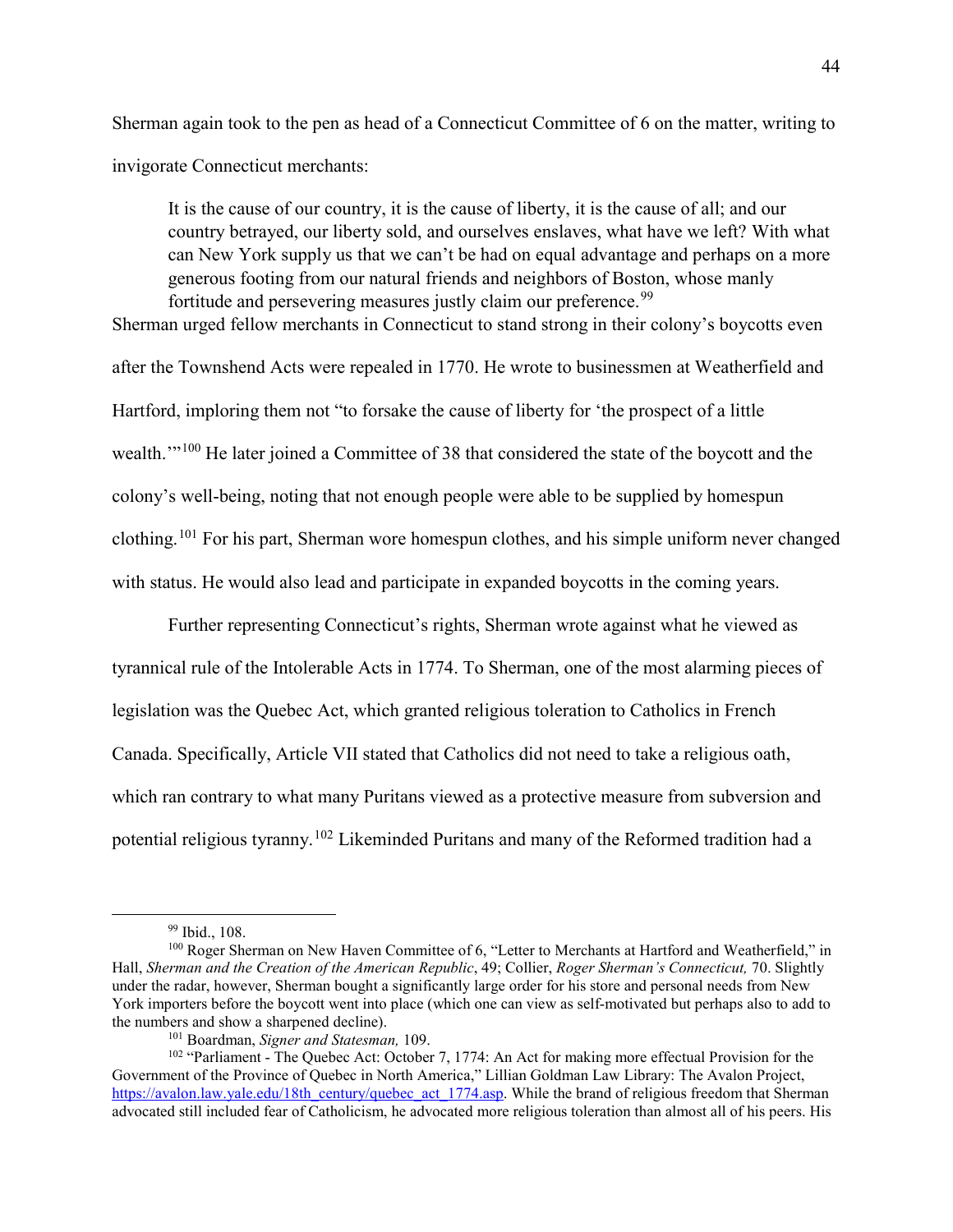strong fear of Catholic tyranny, and worried that England might institute a Catholic Bishop in America or that a Catholic King might bring Catholicism as the state religion. As a member of the lower house, Sherman had already written about his fears for religious freedom in New England, writing: "'But Quere If the Succession according to the present Establishment Should cease for want of an Heir or if the Parliament should alter it and admit a Papist to the Crown would not the Colonies be at Liberty to joyn with Britain or not?"<sup>[103](#page-47-0)</sup> Sherman would match this revolutionary tone as he wrote on the other Intolerable Acts.

Sherman embodies the tension within Richard Bushman's thesis of Connecticut's state identity. Bushman argues that the Connecticut mind was transformed from one of predominantly Puritan concerns of self-denial and communal purity to a more Yankee identity, concerned with "defensive independence," ambition restrained by "regard for the public good," and a "hardheaded rationalism."[104](#page-47-1) Sherman falls within this transition of public attitudes. He was a Puritan without some of the harsh associations, and he argued for moral and religious causes (even of seemingly very tangible issues) throughout his life and in various offices of legislative and political positions. He believed fiercely in the rights of the colonists against tyranny, especially religious tyranny, and yet he praised the protecting nature of the Crown. He wrote and acted in accordance with Connecticut Blue Laws in his time as Judge and in his own life. Sherman honored the Sabbath and would not travel even for political matters anywhere besides church on a Sunday.[105](#page-47-2) He saw moral law and public good as the basis for all government action based on the duty of man to obey God and love one's neighbor as himself. A man of humble

 $\overline{a}$ 

<span id="page-47-2"></span><span id="page-47-1"></span><span id="page-47-0"></span>primary motivation was not to rid the colonies of all Catholics, but a fear of an established state religion common in the Catholic states of Europe.<br><sup>103</sup> Collier, *Roger Sherman's Connecticut*, 76.<br><sup>104</sup> Bushman, *From Puritan to Yankee*, 288.<br><sup>105</sup> Boyd, "Cordwainer Statesman," 230.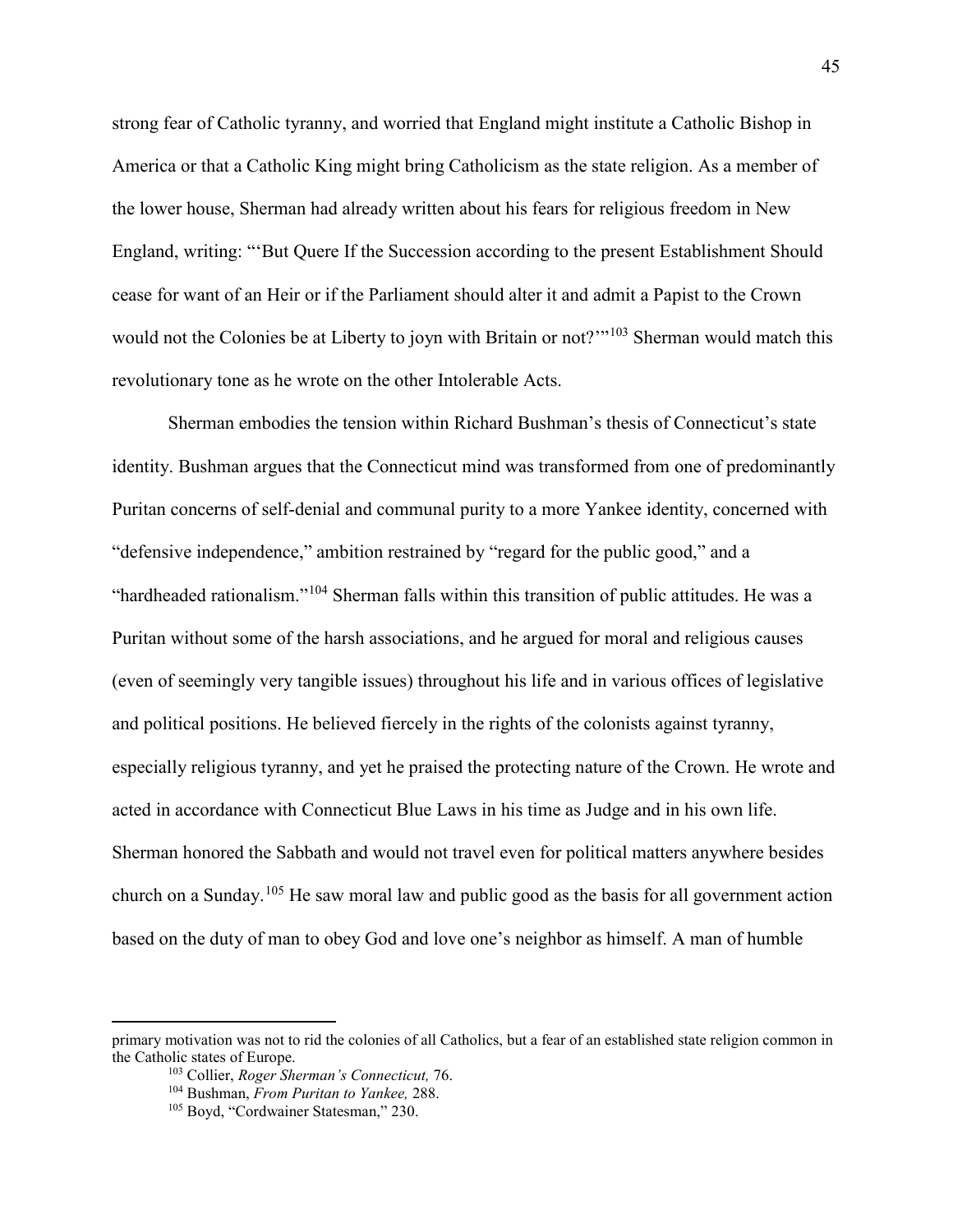origins who grew to succeed in business as well as socio-political status, Sherman's early roots

infiltrated his views on freedom, always a loyal citizen of Connecticut.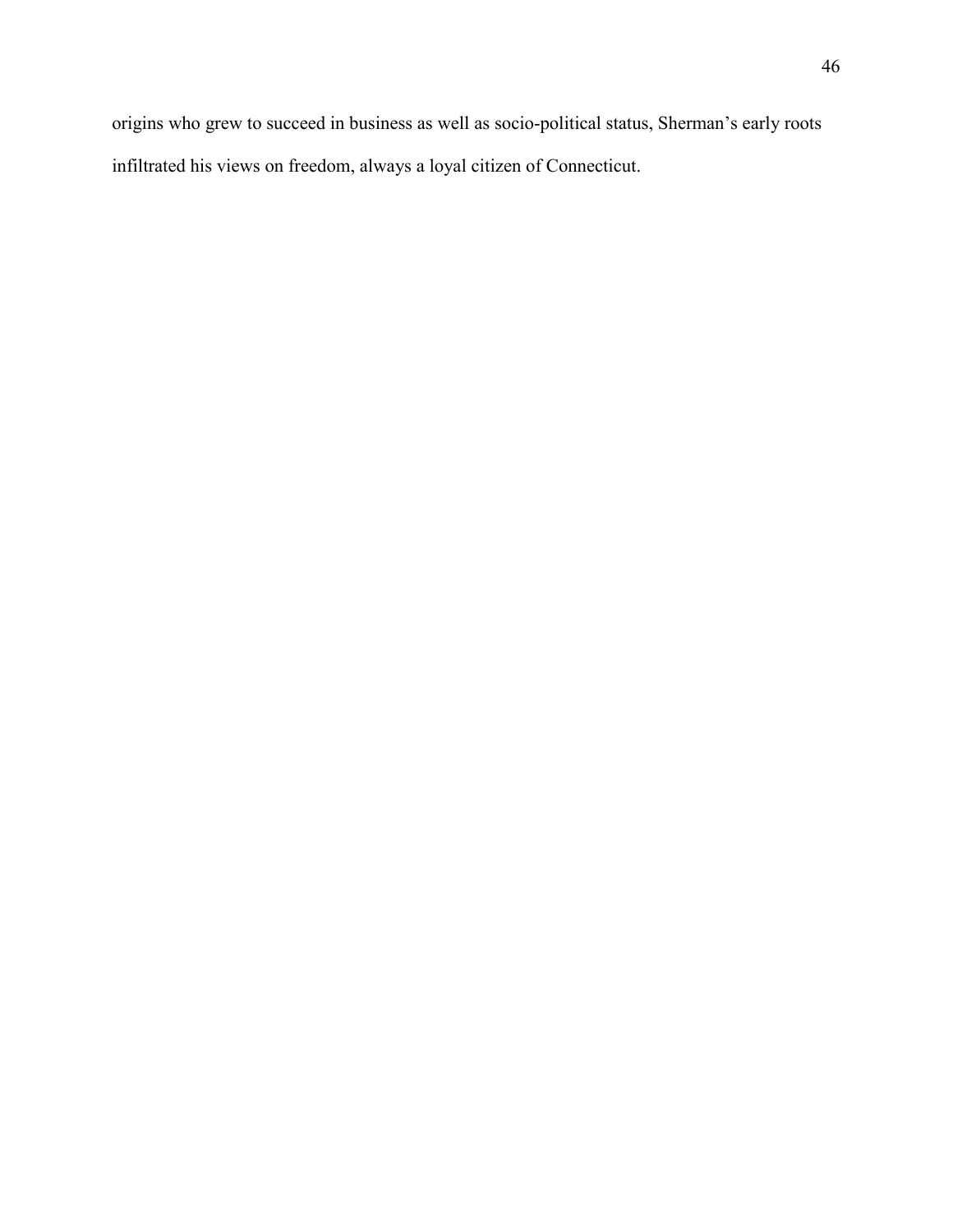#### **II. Roger Sherman & The Mechanics of Independence**

While at first approaching the notion of separation from the mother country with caution, Sherman became one of the strongest patriots, stating before contemporaries such as Jefferson and Adams that reconciliation was no longer an option. Sherman's sense of personal, religious, and political offices aided his position to be able to affect change. Under the mounting taxes and Acts from Whitehall, Sherman increasingly turned to resistance, but not violence. He sought reconciliation and redress of grievances through several petitions but ended up seeing their futility and the need for colonial unity. Sherman's involvement in the Continental Congresses and at home (where he remained a member on the Upper House of the Assembly, Governor's Council, and State Committee of Safety as well as Judge on the Superior Court) was significant. Signer of the Articles of Association, Declaration of Independence, and Articles of Confederation, Sherman was also instrumental in the Revolution itself and was the only representative to serve on the Committee to draft the Declaration, the Board of War and Ordinance, and the Committee to write a new document of governance (what would be the Articles of Confederation). Holding these prestigious and notable roles, he also served on many other committees.

Sherman's prominence in the Continental Congress and Revolution was rooted in his reputation of pragmatism and his devotion to seeing the cause through to completion. His dedication to the cause can be seen in his early turn away from Britain during the Stamp Act Crisis. Increasing the public's confidence in his abilities, he was entrusted with even more responsibility to handle the touchy issues of supply, documents of national governance, finance, territorial conflicts, and representational disputes. His loyalty to individuals, his state, and his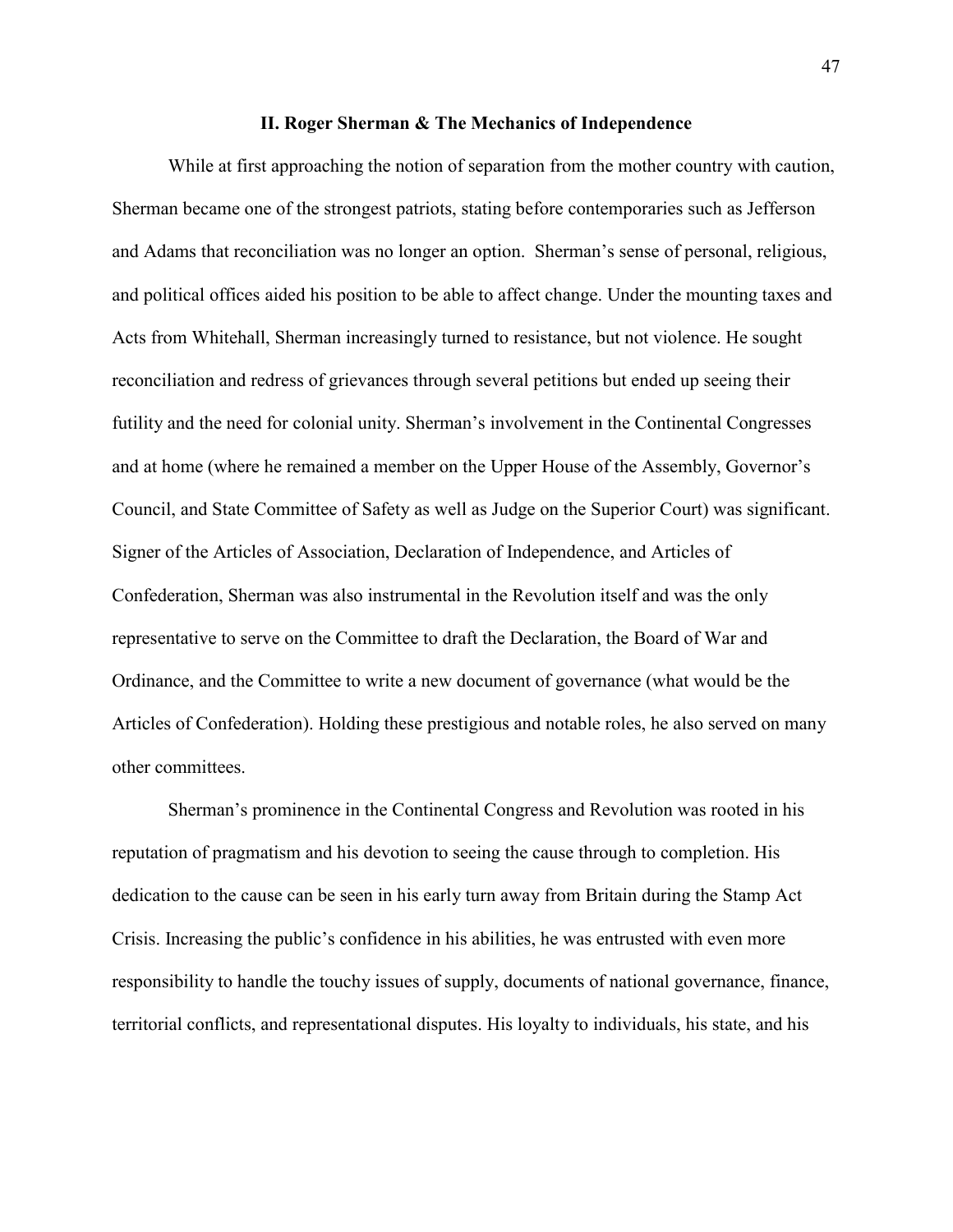nation would come to the forefront in this time of transition, and Sherman's civic duty would help form the young nation.

# Caution & Connecticut

Connecticut was home to few loyalists by the early 1770s. The Sons of Liberty furthered vigilante justice with public displays of tar and feathering, and even the Connecticut government pursued questionable punishments. For instance, the New Gate prison (used specifically for Tories) was an abandoned copper mine in which prisoners were lowered into by rope, into almost complete darkness. The prison gained such a reputation that Massachusetts, New York, and New Jersey sent prominent Tories there.<sup>[1](#page-50-0)</sup>

The Sons of Liberty frequently took matters into their own hands, but many of their members were also in the Assembly and had a large presence there. Sherman, while heartily for the cause, questioned the means and expressed concern about preserving legal conduct within Connecticut.

One of the first and strongest voices behind Connecticut's turn to Revolution, Sherman still saw risk in unbridled hatred for the British. In January 1766, he wrote to Matthew Griswold (a member on the Council of Assistants), warning that the Sons of Liberty should be careful not to discredit the very cause they were fighting for.<sup>[2](#page-50-1)</sup> Sherman continued, telling Griswold that without any restraint on assemblies of large groups, their liberty may turn to license, hurting the

<span id="page-50-0"></span><sup>&</sup>lt;sup>1</sup> Patrick J. Mahoney, "Connecticut's Loyal Subjects: Toryism and the American Revolution," CTHistory.org[, https://connecticuthistory.org/connecticuts-loyal-subjects-toryism-and-the-american-revolution/.](https://connecticuthistory.org/connecticuts-loyal-subjects-toryism-and-the-american-revolution/) "Connecticut consisted of six counties and 72 townships. According to the census of 1774, throughout these counties and townships, there existed some 25,000 males between the ages of 16 and 50, of whom about 2,000 identified themselves as Tories."

<span id="page-50-1"></span><sup>2</sup> "Letter to Matthew Griswold from Roger Sherman, January 11, 1766," in Boardman, *Signer and Statesman,* 91; ["Matthew Griswold," Museum of CT History, museumofcthistory.org.](https://museumofcthistory.org/2015/08/matthew-griswold/) states that "Griswold was a member of the Sons of Liberty and may have been one of the nearly five hundred citizens of Lyme that accompanied the Sons of Liberty when they met Jared Ingersoll, the Royal Stamp Distributor, and demanded he resign his position."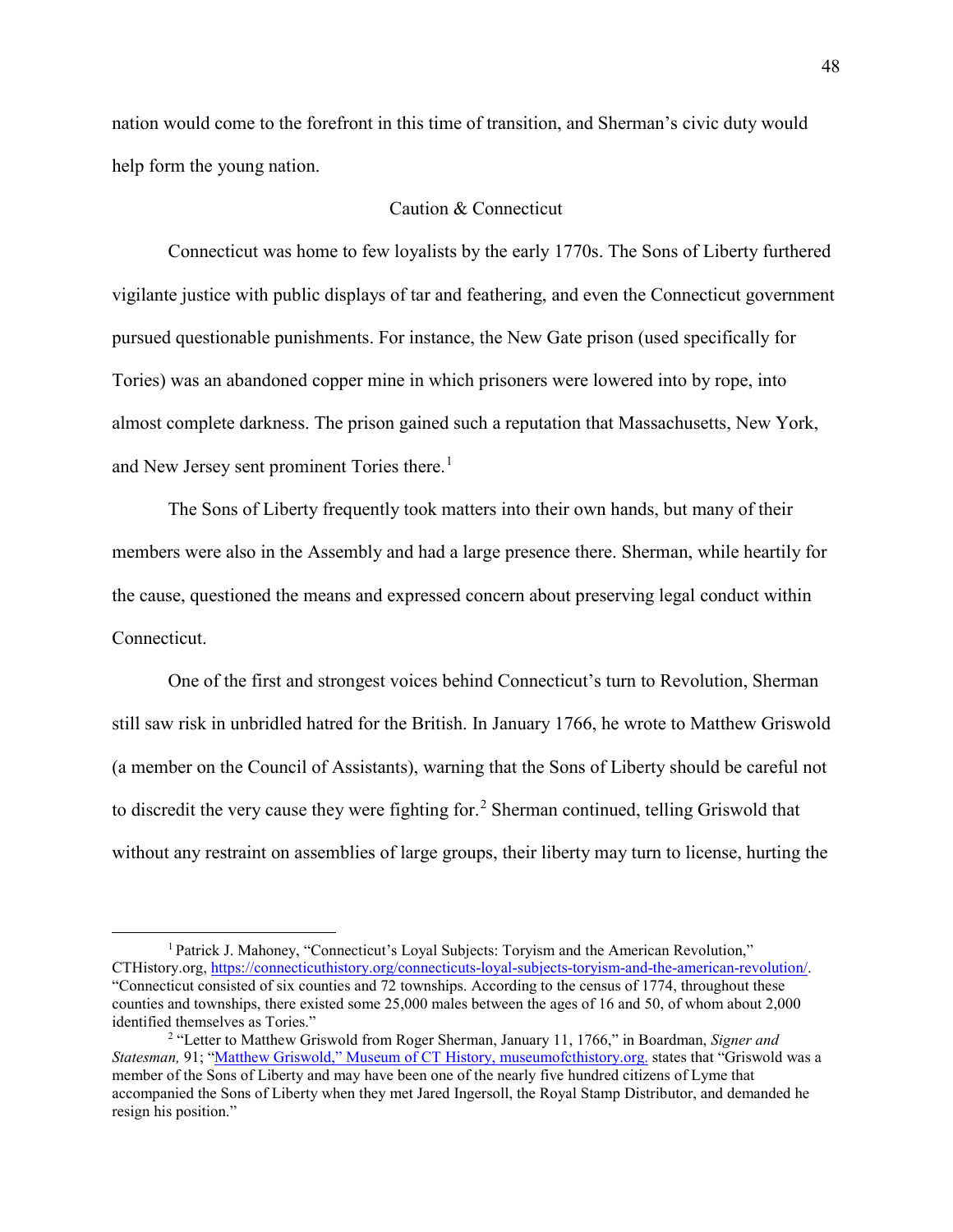community and endangering their freedom. Ever the loyal Puritan, Sherman focused on order and the health, spiritual and physical, of his community. He noted that the people "assuming a kind of legislative authority...tend to weaken the authority of the government and naturally possess the minds of the people with such lax notions of civil authority as may lead to such disorders and confusions as will not be easily suppressed or reformed especially in such a popular government as ours." Essentially, Sherman reminded his fellow patriots that orderly protest alone would signal a true cause to England and keep unity, order and safety within Connecticut. Sherman even invoked the Connecticut Charter to remind Griswold of all that was on the line should they create havoc to the point of anarchy, in which case democracy would fail and a more powerful strong-arm government would prevail.<sup>[3](#page-51-0)</sup>

Another note on the atmosphere of some more trigger-happy Connecticut citizens at this time is embodied through a false report that reached Connecticut of a "bloody encounter" at Boston. In September 1774, Israel Putnam apparently rallied a "considerable force," an estimated twenty thousand men of Connecticut that began to march towards their fellow patriot hub before realizing it was a false alarm. As Sherman's biographer, Roger Sherman Boardman notes, "That colony was in a fighting mood."[4](#page-51-1)

Influenced by this environment to be sure, and having spoken on this growing separation for years, Sherman saw the writing on the wall and held to a firm conviction that a break with the mother country was coming. He believed the Americans were Englishmen and deserved to be treated under the rights listed in the British constitutional system.

<span id="page-51-1"></span><span id="page-51-0"></span> <sup>3</sup> "Letter to Matthew Griswold from Roger Sherman," in Boutell, *Life of Roger Sherman,* 22-23; Boardman, *Signer and Statesman*, 91. 4 Boardman, *Signer and Statesman,* 113.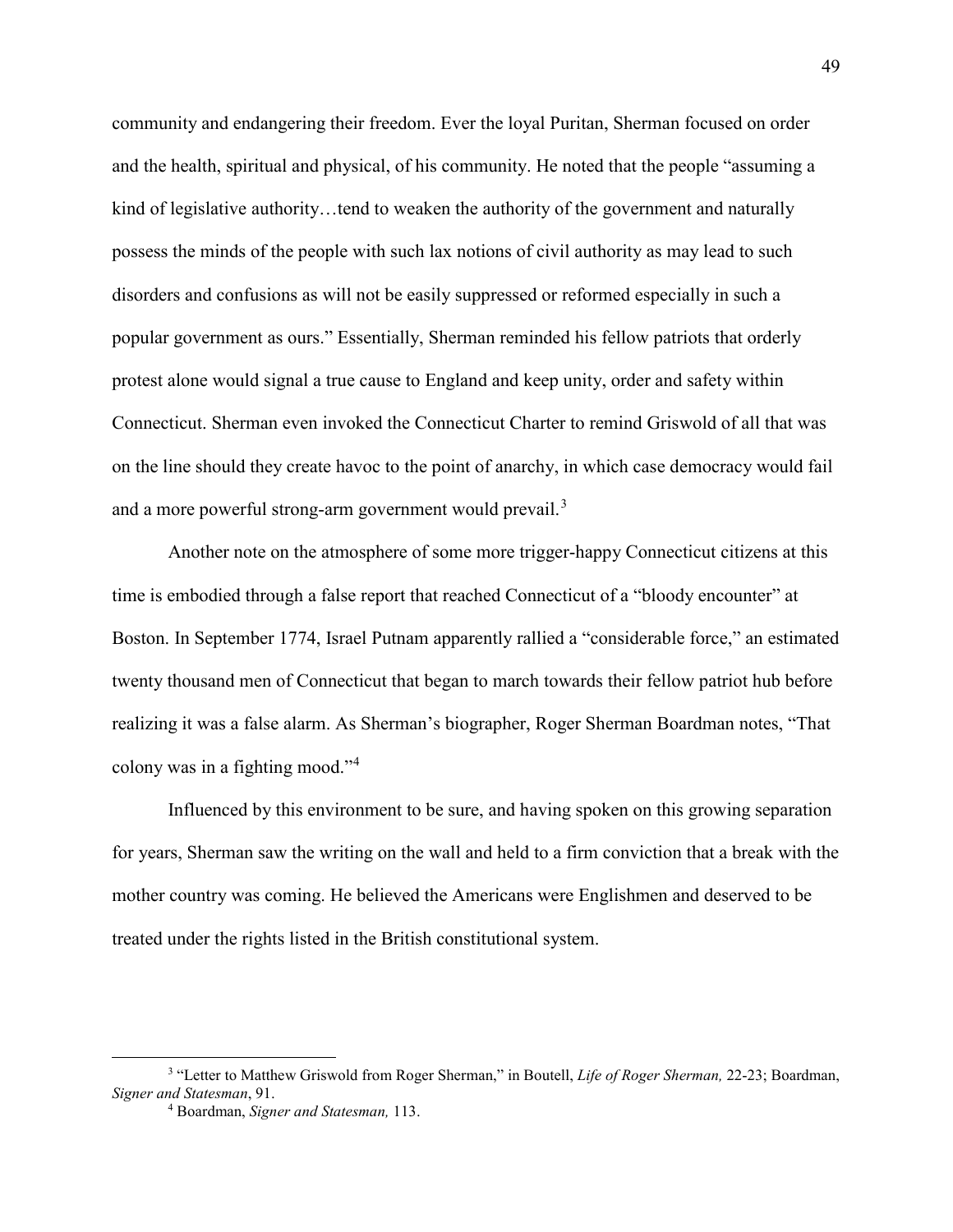In 1772, Sherman wrote one of the most succinct and earliest statements of American rebellion. In an April letter to Thomas Cushing, Speaker of the House of Representatives of Massachusetts, Sherman argued that "it is a fundamental principle in the British Constitution, and I think must be in every free State, that no laws bind the people but such as they consent to be governed by." To be held to laws created without their consent would be a state of slavery, a denial of lawful privilege.<sup>[5](#page-52-0)</sup> In the same letter, Sherman expounds that "all concessions which may be construed as a disclaimer" (giving into the new Intolerable Acts and thereby legitimizing Parliamentary authority over taxation) "ought to be carefully avoided."<sup>[6](#page-52-1)</sup> Here, Sherman parallels Patrick Henry's famous phrase "no taxation without representation," as he fervently sought to show others that Parliament's recent taxes and acts were uncompromisable issues. Sherman was one of the first of the Revolutionary leaders to show a "clear-sighted vision that the only logical position for the colonies to take was a complete denial of the right of King and Parliament to legislate for the colonies."<sup>[7](#page-52-2)</sup> His pragmatic thinking was also underpinned by a sense of Christian civic duty.

To protect the order and well-being of his populace, Sherman drew upon many sources and his Christian values synchronously. He upheld the virtue of the consent of the governed and enjoyed reading many of the Enlightenment and academician works he sold in his bookshop, but in Sherman's eyes, the whole duty of man was to serve others for the glory of God. Thus, his purpose stemmed from his biblically-minded perspective. When individuals would try to sway Sherman by their numbers, Sherman was known to stand his ground. He would however reason together with those who disagreed with him, filtering ideas through his biblical morality and

<span id="page-52-2"></span><span id="page-52-1"></span><span id="page-52-0"></span> <sup>5</sup> "Roger Sherman to Thomas Gushing, New Haven, April 30, 1772" in Boutell, *Life of Roger Sherman,* 27. 6 Ibid., 28. "Roger Sherman to Thomas Gushing, New Haven, April 30, 1772." 7 Boardman, *Signer and Statesman,* 118.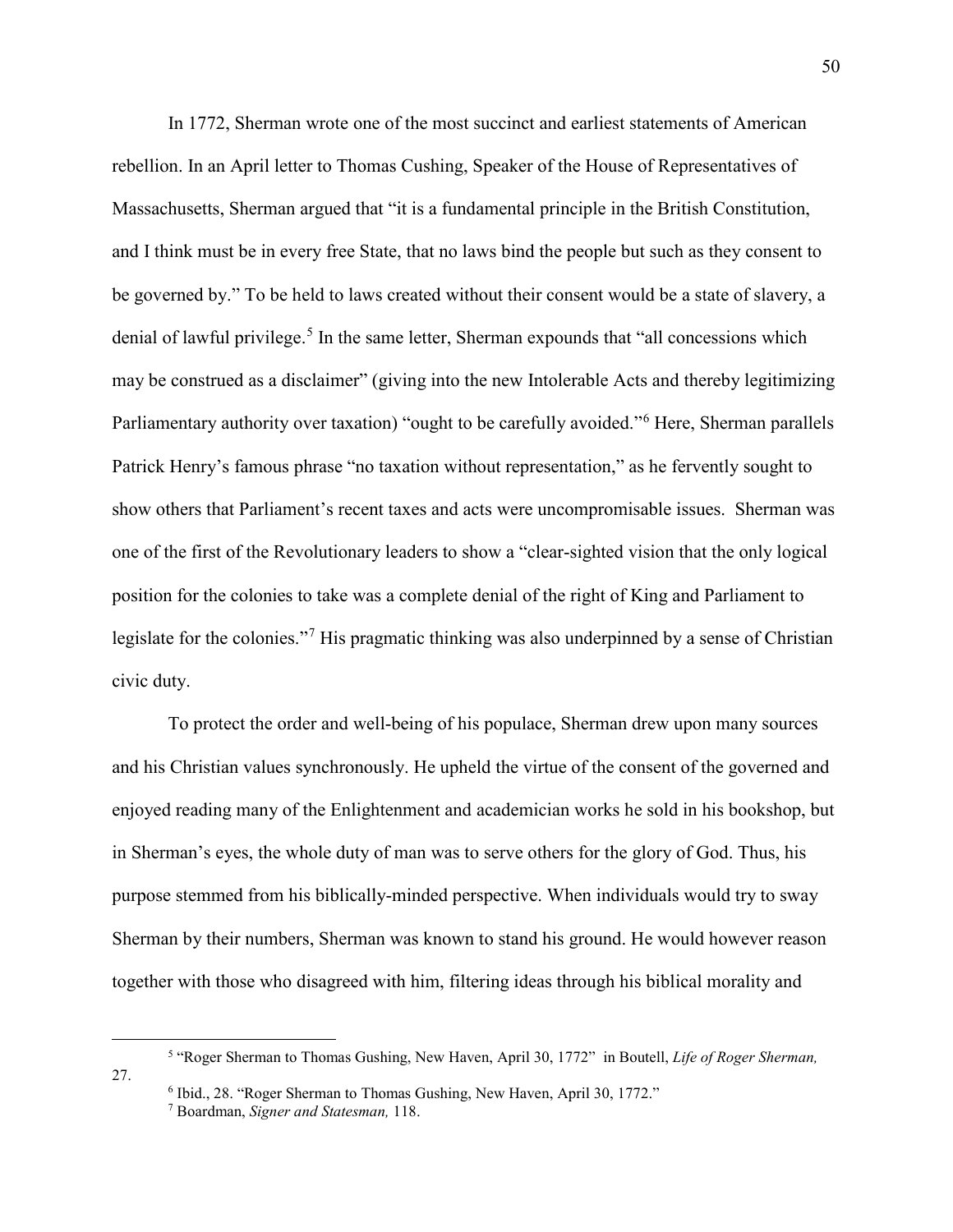common-sense nature. The line in the sand would be when Parliamentary acts continued to impinge on Americans' God-given and Charter-written liberties.

The Coercive/Intolerable Acts led to intercolonial calls for an American Congress. The threat of Americans being tried in England or the *Gaspee Affair* led many Americans to question the mounting injustice against supposed countrymen.<sup>[8](#page-53-0)</sup> Silas Deane, Sherman's future codelegate, remarked that if they would try to subvert justice in this way without full power, one could only imagine how this foretaste would manifest, should the colonies consent to stronger British authority. Deane writes, "however seriously disposed the Ministry are to fix such a Court on the Colonies, it is the Wildest and most impracticable of all their schemes, and at best will only Shew Us To what Lengths they would willingly go, had they the power to give force to their projects."<sup>[9](#page-53-1)</sup>

The Connecticut General Court agreed, having issued "A Day of Humiliation and Prayer" upon the first news of the Intolerable Acts.<sup>[10](#page-53-2)</sup> At a May 23, 1774 session, Connecticut Assemblymen voted for an intercolonial meeting to "assert and defend the liberties of British American and…cooperate with our sister towns in this and other colonies in any constitutional measures thought conducive to the preservation of our invaluable rights and privileges."<sup>[11](#page-53-3)</sup> Concern and anger was fomenting in Connecticut as citizens of all ranks saw their rights as Englishmen being disregarded. While Sherman privately believed that these excesses went too far for reconciliation, he and his fellow officials sought to attempt a show of force against Britain

<span id="page-53-3"></span><span id="page-53-2"></span><span id="page-53-1"></span><span id="page-53-0"></span> <sup>8</sup> William R. Leslie, "The Gaspee Affair: A Study of Its Constitutional Significance," *The Mississippi Valley Historical Review* 39, no. 2 (1952): 246. https://doi.org/10.2307/1892182.

<sup>&</sup>lt;sup>10</sup> Boardman, *Signer and Statesman*, 113.<br><sup>11</sup> Ibid.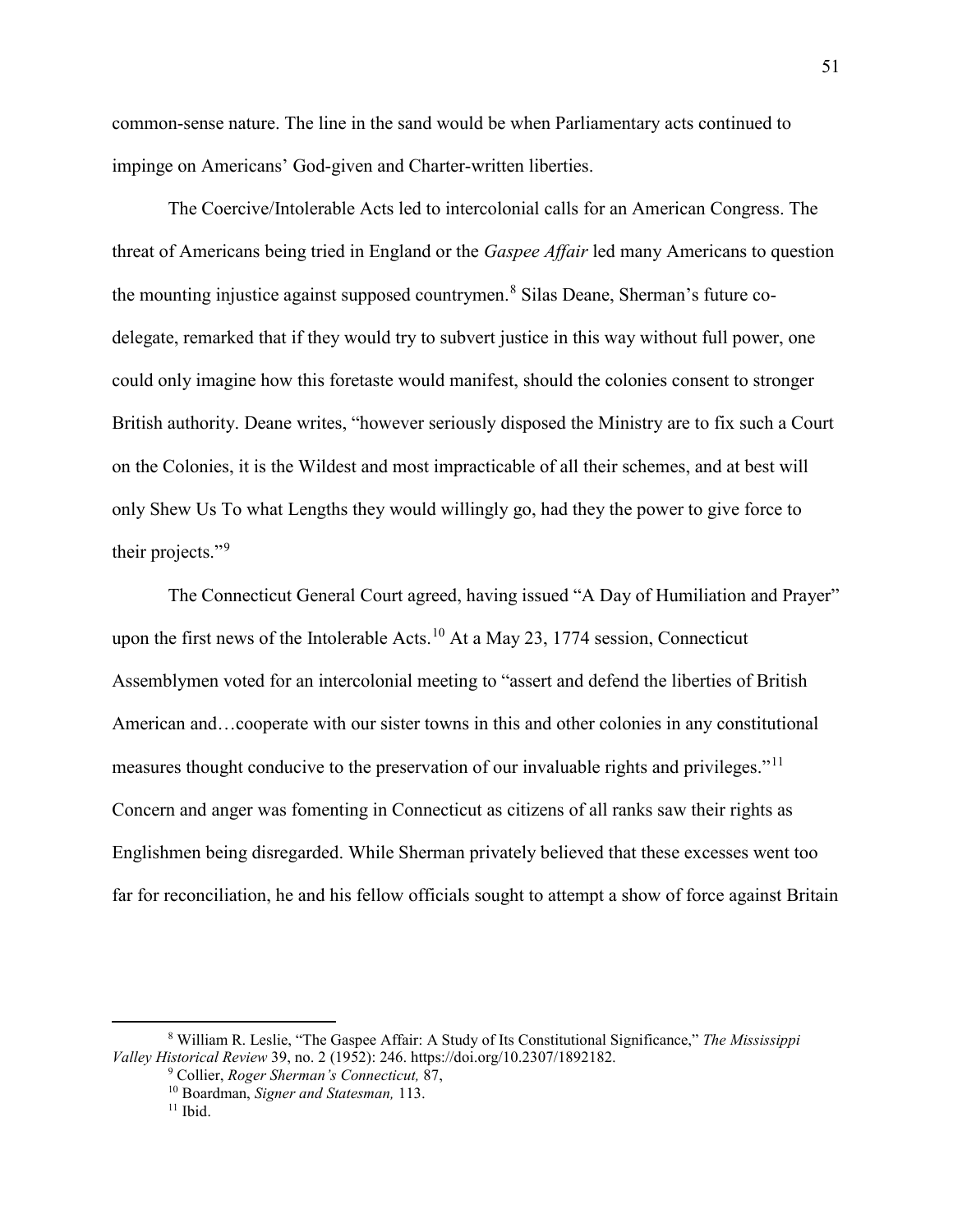by means of an American unified front. The Connecticut government would soon get its wish for intercolonial protest in the Continental Congress.

The First Continental Congress (September 5 to October 26, 1774)

Sherman was not supposed to serve in the Continental Congress. Eliphalet Dyer, William Samuel Johnson, Erastus Wolcott, Silas Deane, and Richard Law were all chosen to go to Philadelphia. However, Wolcott, Johnson, and Law all declined stating health reasons or prior commitments.[12](#page-54-0) Sherman and Joseph Trumbull were elected substitutes, and Sherman, Deane, and Dyer ended up going to the convention.<sup>[13](#page-54-1)</sup> This gathering that was designed to address grievances from the Intolerable Acts, respond to the Suffolk Resolves, and reconcile with the mother country, would soon turn into deliberations for independence.

Sherman was a man of high esteem, yet he also would make some enemies in Congress. In his proposed land of liberty, **s**ome dissension within the state was inevitable, with some of Sherman's personal friends and colleagues having mixed or negative feelings towards the cause. William Samuel Johnson, Sherman's friend and mentor in the law as well as agent to London, declined an offer to go to the Continental Congress stating "previous engagements." This, notes historian Christopher Collier, was "a barefaced lie designed to cover his lack of sympathy for the cause."[14](#page-54-2) Johnson wrote Richard Jackson (lawyer and politician in the British House of Commons) that he thought it ill-advised to make one colonial Assembly, with negligible "legality or expediency."[15](#page-54-3) Silas Deane also corresponded to Johnson writing that a meeting

<span id="page-54-0"></span><sup>&</sup>lt;sup>12</sup> Boutell, *Life of Roger Sherman*, 82. Sherman's mentor, William Samuel Johnson, avoided attendance claiming other obligations but his loyalist position was well known.

<span id="page-54-3"></span><span id="page-54-2"></span><span id="page-54-1"></span><sup>&</sup>lt;sup>13</sup> "Significant Events in Connecticut History," Office of the House Clerk: Connecticut General Assembly. https://www.cga.ct.gov/hco/histimeline.asp#:~:text=Silas%20Deane%2C%20Eliphalet%20Dyer%2C%20and,Conne cticut%20at%20First%20Continental%20Congress.&text=Samuel%20Huntington%2C%20Roger%20Sherman%2C %20William,Jonathan%20Trumbull%20support%20the%20Declaration.

<sup>&</sup>lt;sup>14</sup> Collier, *Roger Sherman's Connecticut*, 89.<br><sup>15</sup> Ibid.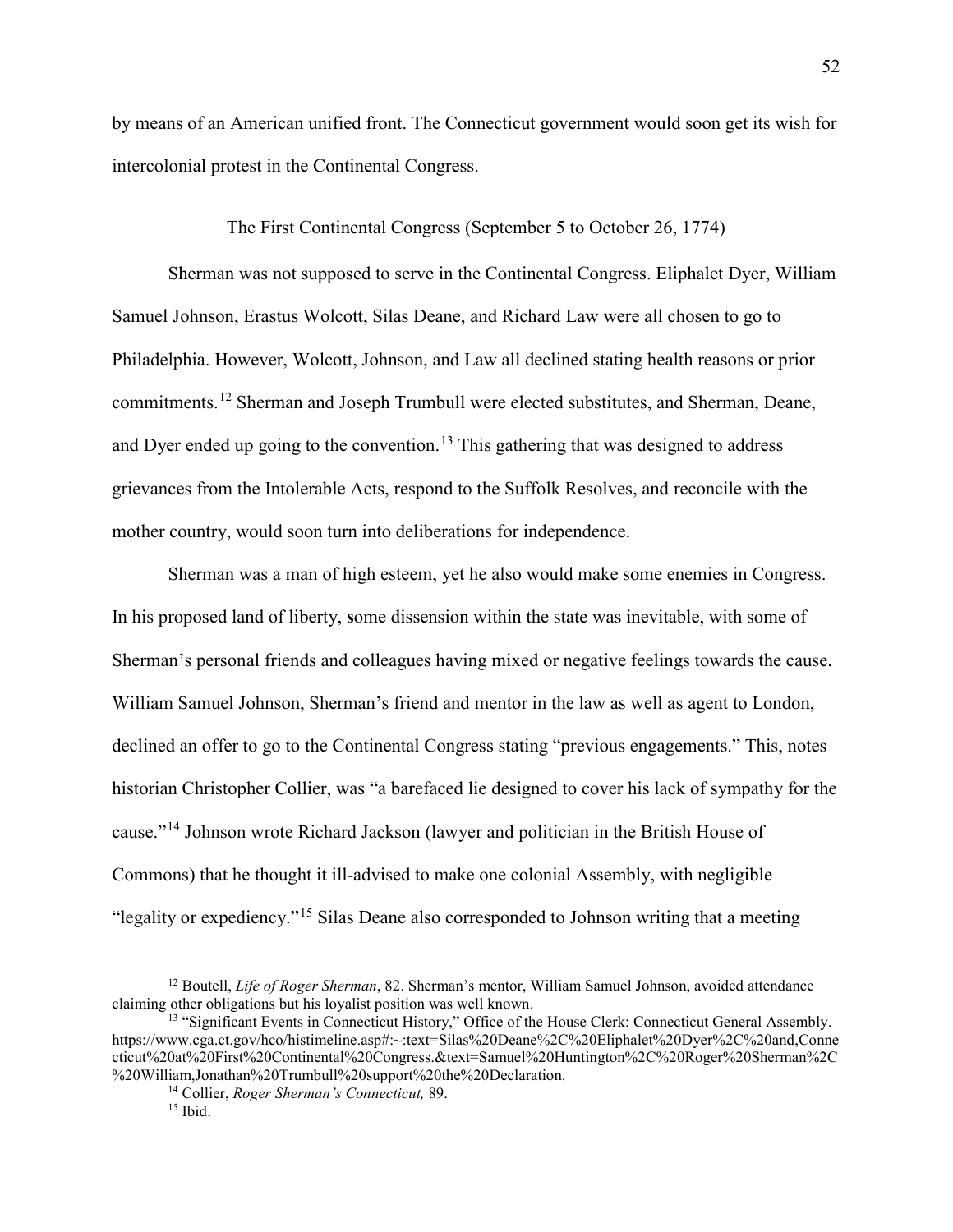deciding the Continental delegates was most curious and characterized others there (but not himself) as "schemers" who might seek to undermine the Connecticut government through their nominations.<sup>[16](#page-55-0)</sup> Silas Deane was one of those against Sherman's nomination. Several others stated that Sherman was too useful as Superior Court Judge to go, but in John Adams' diaries, he writes that Deane slyly maneuvered his own nomination under the guise of not implicating members of the Connecticut legislature in treasonous activity.<sup>[17](#page-55-1)</sup>

Eliphalet Dyer differed from Sherman in both attitude and approach in the cause of American rights. Dyer's wild and unreserved zeal for Connecticut's affairs undermined some of his advocacy for independence. Madison described him as one with noble traits, well-traveled and well-read, but otherwise "not of very sound principle."<sup>[18](#page-55-2)</sup> Dyer was an adamant defender of Connecticut's claims to the Susquehanna/Wyoming territory and did not make many friends on this front. Adams said of Dyer that he was "longwinded…obscure and cloudy, very talkative, and tedious yet an honest, worthy man, means and judges well."<sup>[19](#page-55-3)</sup> Diverging demeanors notwithstanding, Sherman still had more in common with Dyer than with Silas Deane.

Sherman held no family name, no formal education, and no sense of high society. For Sherman, heading to Philadelphia was his first time traveling beyond New York.<sup>[20](#page-55-4)</sup> Silas Deane wrote frequently to his wife of Sherman's inadequacies in the social sphere. Deane was a foil to

<span id="page-55-1"></span><span id="page-55-0"></span><sup>&</sup>lt;sup>16</sup> Ibid., 90.<br><sup>17</sup> Ibid.; Rommel, *Yankee Patriot*, 21. Adams also visited Sherman's New Haven home before the Connecticut representatives made their way to Philadelphia. Adams recorded in his journals, astonished at Sherman's simply, yet radical statements: "He said he read Mr. Otis' Rights &c. [Mass. Representative James Otis wrote intellectual defenses of American Independence and decried British tyranny] in 1764, and thought he had conceded away the rights of America. He thought the reverse of the declaratory act was true, namely that the Parliament of Great Britain had authority to make laws for America in no case whatever. He would have been very willing that Massachusetts should have rescinded that part of their Circular Letter where they allow Parliament to be the Supreme Legislative over the colonies in any case."

<span id="page-55-2"></span> $^{18}$  Ibid., 91<br> $^{19}$  Ibid.

<span id="page-55-4"></span><span id="page-55-3"></span><sup>19</sup> Ibid. 20 Boardman, *Signer and Statesman,* 118.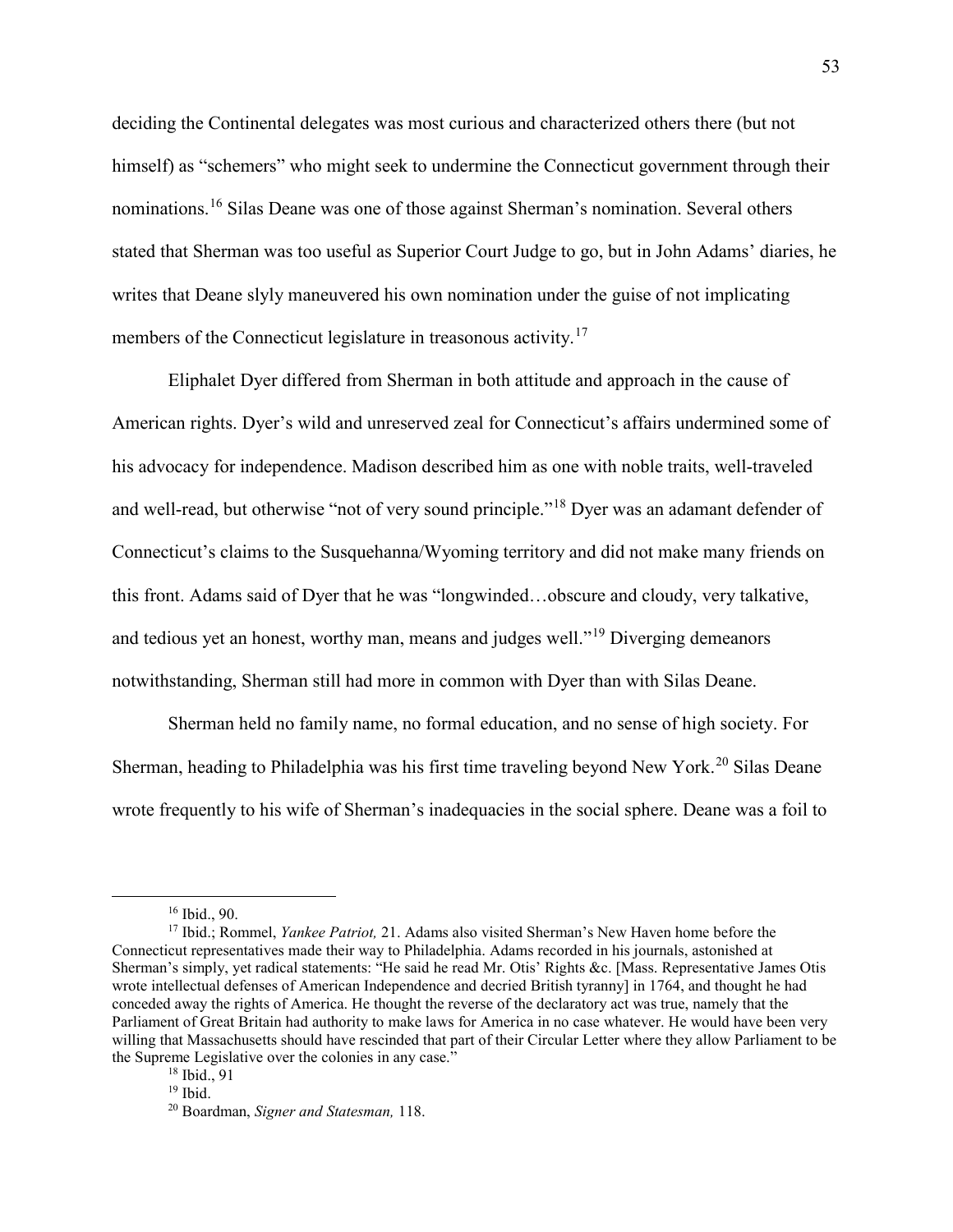Sherman; the well-to-do colonial aristocrat and Yale graduate was contrary to Sherman in everything except location. Deane's letters reveal an oft-exasperated reaction to Sherman's unpretentious nature, as Deane noted that Sherman's odd speaking habits and his "New England cant" made people look strangely and even swear. When Sherman delayed their travels so that the delegates would not be riding to Philadelphia on the Sabbath, Deane fumed to his wife that Sherman delayed them and kept him awake at night with snoring.<sup>[21](#page-56-0)</sup> If one needs more evidence that sometimes the effectiveness of government runs down to interpersonal squabbles and a snoring roommate, one need look no further than the Deane-Sherman dichotomy.

Sherman experienced a decent amount of vitriol regarding his humble background from others at the Convention as well. For instance, William Goddard of Baltimore wrote that "When a man, who is only fit to 'patch a shoe,' attempts to 'patch the state" if he 'fancies himself a Solon or Lucurgus... he cannot fail to meet with contempt."<sup>[22](#page-56-1)</sup>

In contrast, fans of Sherman, like John Adams noted his common sense and singleminded devotion to Independence. Adams recalled Sherman as "one of the most sensible men in the world" and "one of the strongest pillars of the Revolution."[23](#page-56-2) Benjamin Rush also wrote that Sherman "was so regular in business and so democratic in his principles that he was called by one of his friends 'a Republican machine.'"[24](#page-56-3) As this 'Republican machine,' Sherman wrote and spoke frequently for the rights of the colonies, and later states.

Though Adams noted Sherman's ineloquence and awkward manner, he was one of Sherman's biggest allies and proponents.<sup>[25](#page-56-4)</sup> Adams recorded a speech of Sherman in his diary on

<sup>&</sup>lt;sup>21</sup> Collier, *Roger Sherman's Connecticut*, 93.<br><sup>22</sup> Ibid., 92.<br><sup>23</sup> Ibid., 93. This is perhaps a note on Sherman's large stature diplomatically and physically.<br><sup>24</sup> Ibid., 94.

<span id="page-56-4"></span><span id="page-56-3"></span><span id="page-56-2"></span><span id="page-56-1"></span><span id="page-56-0"></span><sup>&</sup>lt;sup>25</sup> Boardman, *Signer and Statesman*, 123. Adams wrote: "Sherman's air is the reverse of grace; there cannot be a more striking contrast to beautiful action, than the motions of his hands; generally he stands upright, with his hands before him, the fingers of his left hand clenched into a fist, and the wrist of it grasped with his right. But he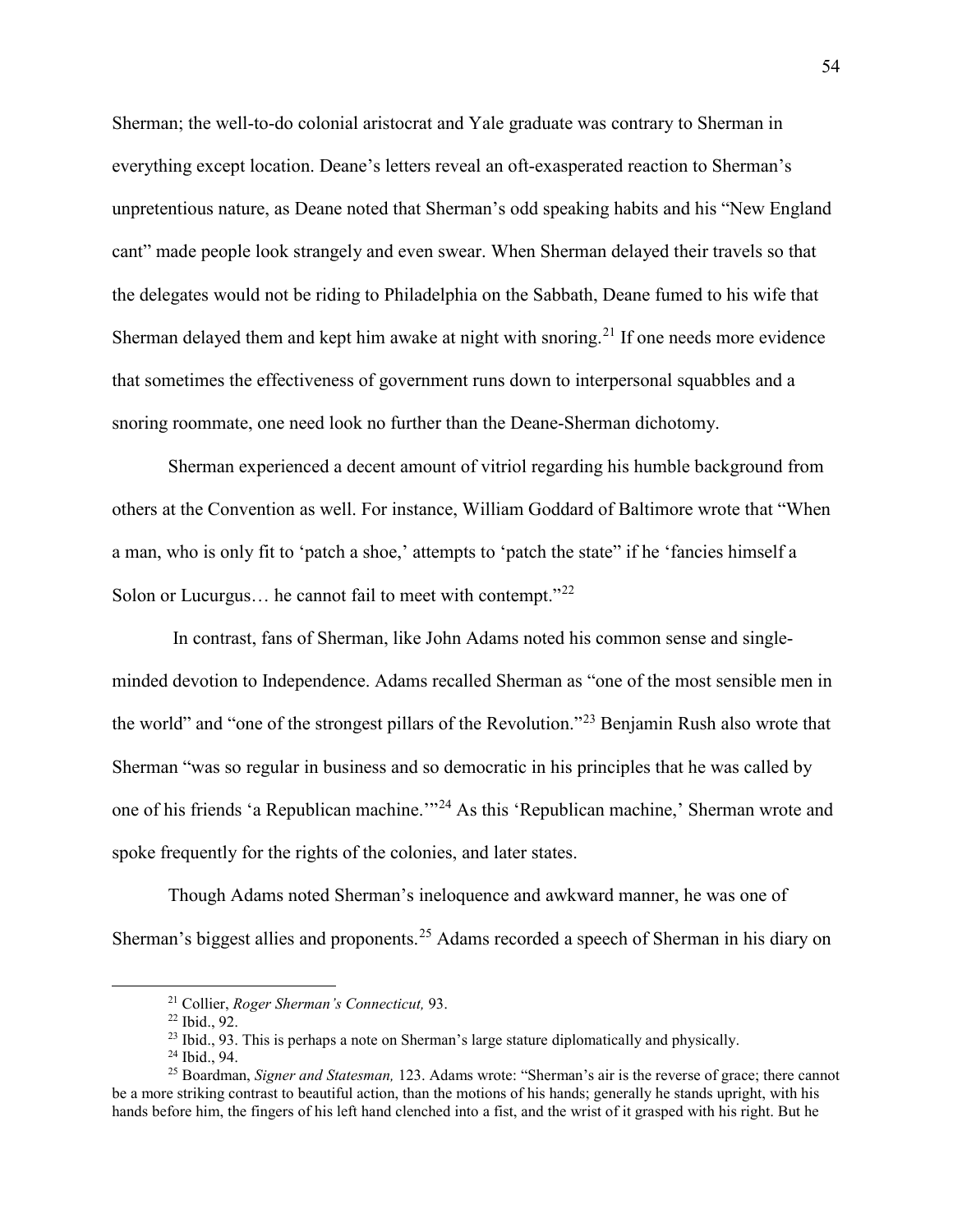September 8, 1774, in which Sherman lays out another legal claim supporting government by consent of the governed: "Mr. Sherman: The ministry contend that the Colonies are only like corporations in England, and therefore subordinate to the legislature…The Colonies not bound to the King or Crown by the act of settlement, but by their consent to it. There is no other legislative over the Colonies but their respective assemblies." Sherman concluded: "The Colonies adopt the common law, not as the common law, but as the highest reason."[26](#page-57-0) This succinct phrase encapsulated the literature Sherman absorbed throughout his personal studies as well as the growing intercolonial unity, but beyond this sentiment there were varying visions of what came next.

Connecticut representatives, like the assembly at large, had divisions; Sherman and Dyer tended to vote along with the radicals while Deane tended to vote with conservatives.<sup>[27](#page-57-1)</sup> Historians struggle to place Sherman within the radical or moderate camp, most likely because he was first and foremost a pragmatist. Sherman was radical in the means of independence, and he cemented his position amongst the revolutionaries by driving home his belief that the colonies may be loyal to the King but not a Parliament usurping the colonies' customary rights as free-born Englishmen.<sup>[28](#page-57-2)</sup>

Another man aligned with the radicals and a good friend of Sherman's was Patrick Henry. Upon Henry asking him why Connecticut citizens were "more zealous in the cause of liberty than the people of other states," Sherman answered, "Because we have more to lose than

 $\overline{a}$ 

has a clear head and sound judgement; but when he moves a hand in anything like action, Hogarth's genius could not have invented a motion more opposite to grace; --it is stiffness and awkwardness itself, rigid as starched linen or buckram; awkward as a junior bachelor or a sophomore."<br><sup>26</sup> Boutell, *Life of Roger Sherman*, 29.

<span id="page-57-2"></span><span id="page-57-1"></span><span id="page-57-0"></span><sup>&</sup>lt;sup>27</sup> Collier, *Roger Sherman's Connecticut*, 95. Conservatives in unofficial bargaining spoke of making Deane their choice for potential Congressional secretary.

<sup>28</sup> Ibid., 96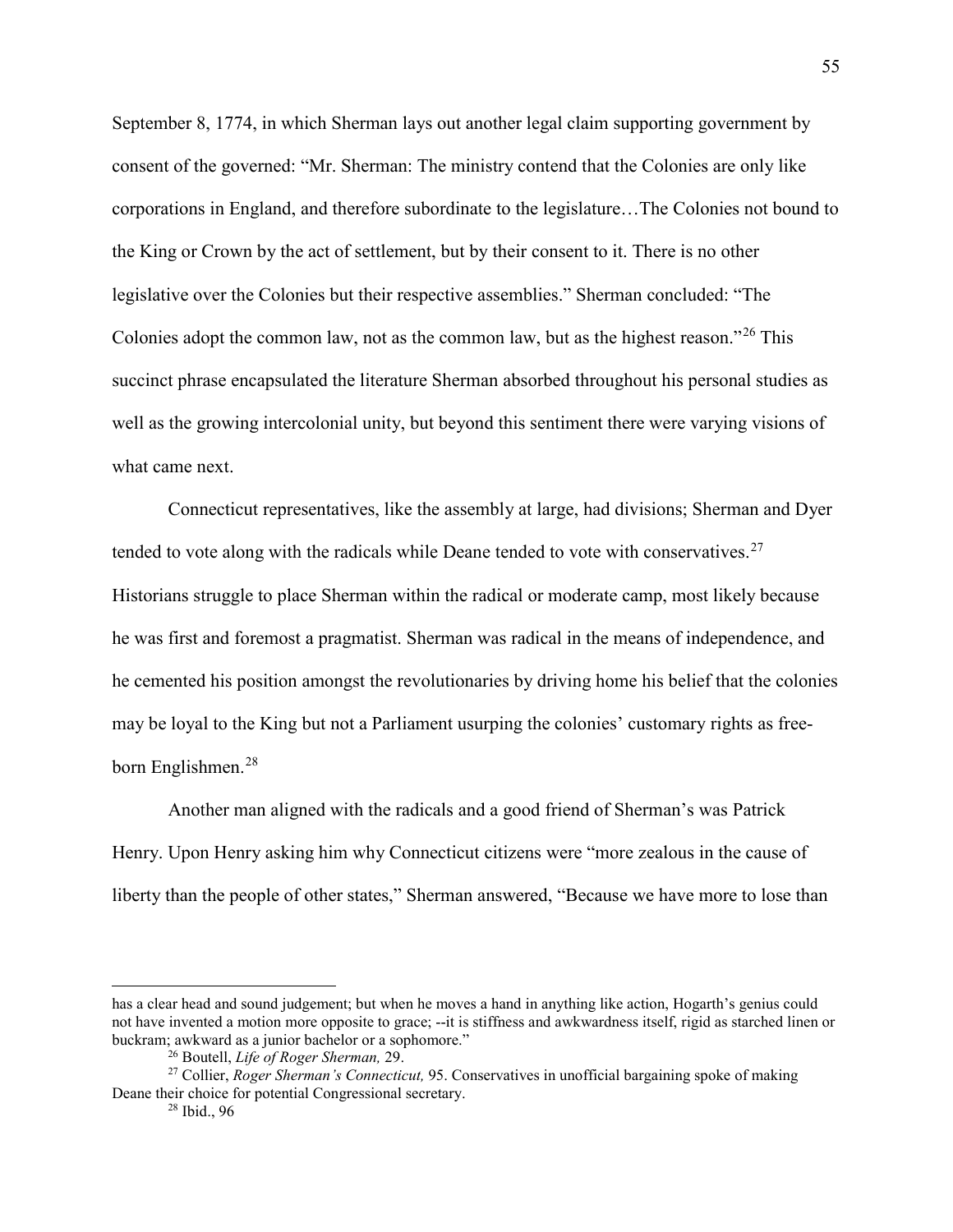any of them."[29](#page-58-0) By this, Sherman was referring to their Charter. In 1662, Charles II issued Connecticut their charter which allowed them to elect their own local leaders and create laws. The liberal language of the charter even ensured to Connecticut's citizens "all liberties and immunities" of the realm of England.<sup>[30](#page-58-1)</sup> Additionally, it granted sea-to-sea land rights to the colony, perhaps to punish Massachusetts or announce the symbolic authority of coast-to-coast claims to other European powers.[31](#page-58-2) Another grievance Charles II worked out through the charter was having Connecticut incorporate the formerly independent New Haven Colony (another possible revenge as several judges who sentenced his father to death were given refuge in New Haven).<sup>[32](#page-58-3)</sup> After Charles' death, however, James II took the throne and sought to remove the Charter to gain more control over the virtually autonomous colony. Legend has it that James II sent Sir Edmond Andros in 1687 to revoke the Charter, but when Andros arrived and was in heated deliberations with colonial leaders, all the room's candles went out and the Charter was whisked away and hidden in a white oak tree. This legend is celebrated in Connecticut even today and the Charter is still revered.<sup>[33](#page-58-4)</sup> Sherman's concern for Connecticut's liberties, specifically those generously enacted via their Charter, was the fortress of security he would risk his life to defend. It was also a grassroots concern among most of the Connecticut governance as well.

 <sup>29</sup> Collier, *All Politics Is Local*, 11.

<span id="page-58-1"></span><span id="page-58-0"></span> $30$  "Charter of Connecticut – 1662," Yale Law School: Lillian Goldman Law Library, Avalon Project, https://avalon.law.yale.edu/17th\_century/ct03.asp.

<span id="page-58-3"></span><span id="page-58-2"></span><sup>&</sup>lt;sup>31</sup> Boardman, *Signer and Statesman*, 160.<br><sup>32</sup> Dave Pelland, "Judges Cave, New Haven," December 18, 2012, http://ctmonuments.net/2012/12/. Three Judges Cave: Three judges by the names of Dixwell, Whalley, and Goffe hid in a rock formation now known as "Three Judges Cave" and were later given shelter by Reverend Davenport. The trail to the cave is called "Rigicides Trail," and each judge also has a street named after them in New Haven. Perhaps this can be seen as another indicator of Connecticut fostering independence sentiment early on. 33 William S. Walsh, *A Handy Book of Curious Information* (Philadelphia: J.P. Lippincott, 1912), 195-196.

<span id="page-58-4"></span>Mark Twain published a humorous speech about Connecticut's "local patriotism and chief object of selfcongratulation," writing that one Hartford man told him that just about everything was made from the Charter oak, and even the man's son was named after the Charter Oak.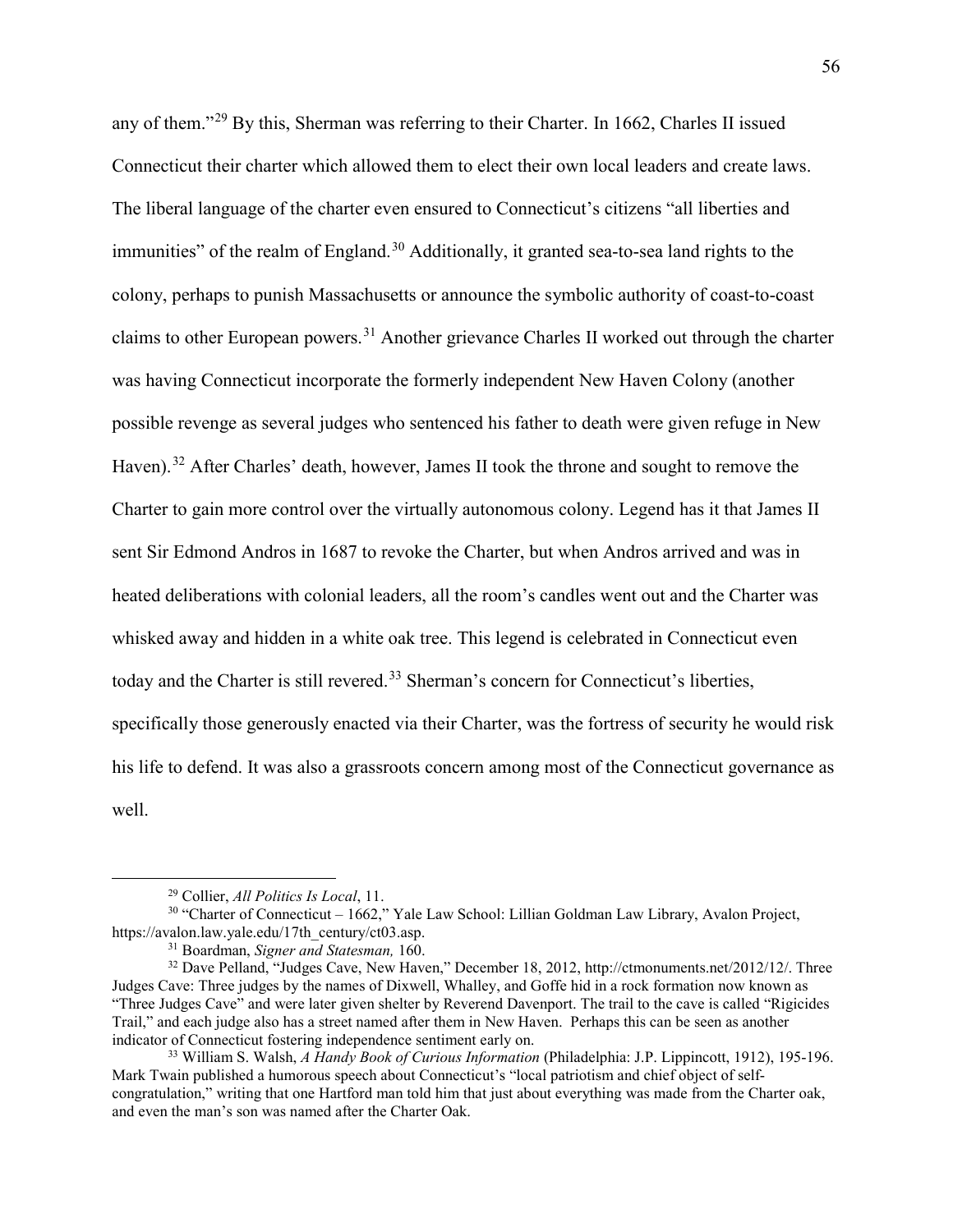Thus, to Roger Sherman (who denied the legislative authority of Parliament already), defining the rights of Americans was his priority at the Continental Congress.<sup>[34](#page-59-0)</sup> Patrick Henry similarly agreed that the Congress should forge ahead in creating a new government. To others, this was simply a meeting to gather more support to pressure Parliament to rescind the recent unreasonable acts. Convicted that America and Britain were beyond reconciliation, Sherman and like-minded individuals still signed documents petitioning the crown for the practical sake of consensus and internal unity. Thus, the main significance of the Continental Congress was organizing an official intercolonial agreement against the British.

The Congress created the Association of 1774, also known as the Continental Association. Its first proposition promoted the boycott of all British goods, establishing Committees of Correspondence/Councils of Safety to enact these changes.<sup>[35](#page-59-1)</sup> Sherman supported non-consumption as well as total non-exportation at Philadelphia.<sup>[36](#page-59-2)</sup> The second provision of the Association was designed to enact the phasing out of slavery in America, something New England Puritan abolitionist, Sherman supported full-heartedly and would speak of more later at the Constitutional Convention. The Association was the first major founding document that Sherman signed.

Sherman also signed and was on the committee to create Congress' "Declaration of Rights," or "Declarations & Resolves," sent to the King decrying the Intolerable Acts from Parliament without colonial consent.<sup>[37](#page-59-3)</sup> Finally, Sherman also signed the Congressional Petition

<span id="page-59-0"></span> <sup>34</sup> Evarts Boutell Greene, *The Foundations of American Nationality* (American Book Company & Universal Digital Library (Archive.com), 1922), 434.

<span id="page-59-1"></span><sup>35</sup> "1773 to 1774: Documents from the Continental Congress and the Constitutional Convention, 1774 to 1789," Library of Congress, https://www.loc.gov/collections/continental-congress-and-constitutional-conventionfrom-1774-to-1789/articles-and-essays/timeline/1773-to-1774/.<br><sup>36</sup> Journals of the Continental Congress, II, 473.

<span id="page-59-3"></span><span id="page-59-2"></span><sup>&</sup>lt;sup>37</sup> Rommel, *Yankee Patriot*, 22. Dyer and Sherman served on the Declaration of Rights committee. One of Sherman's biggest claims to fame is signing the Association, Declaration, Articles, and Constitution, but as further evidence here will suggest, he signed many more very important documents.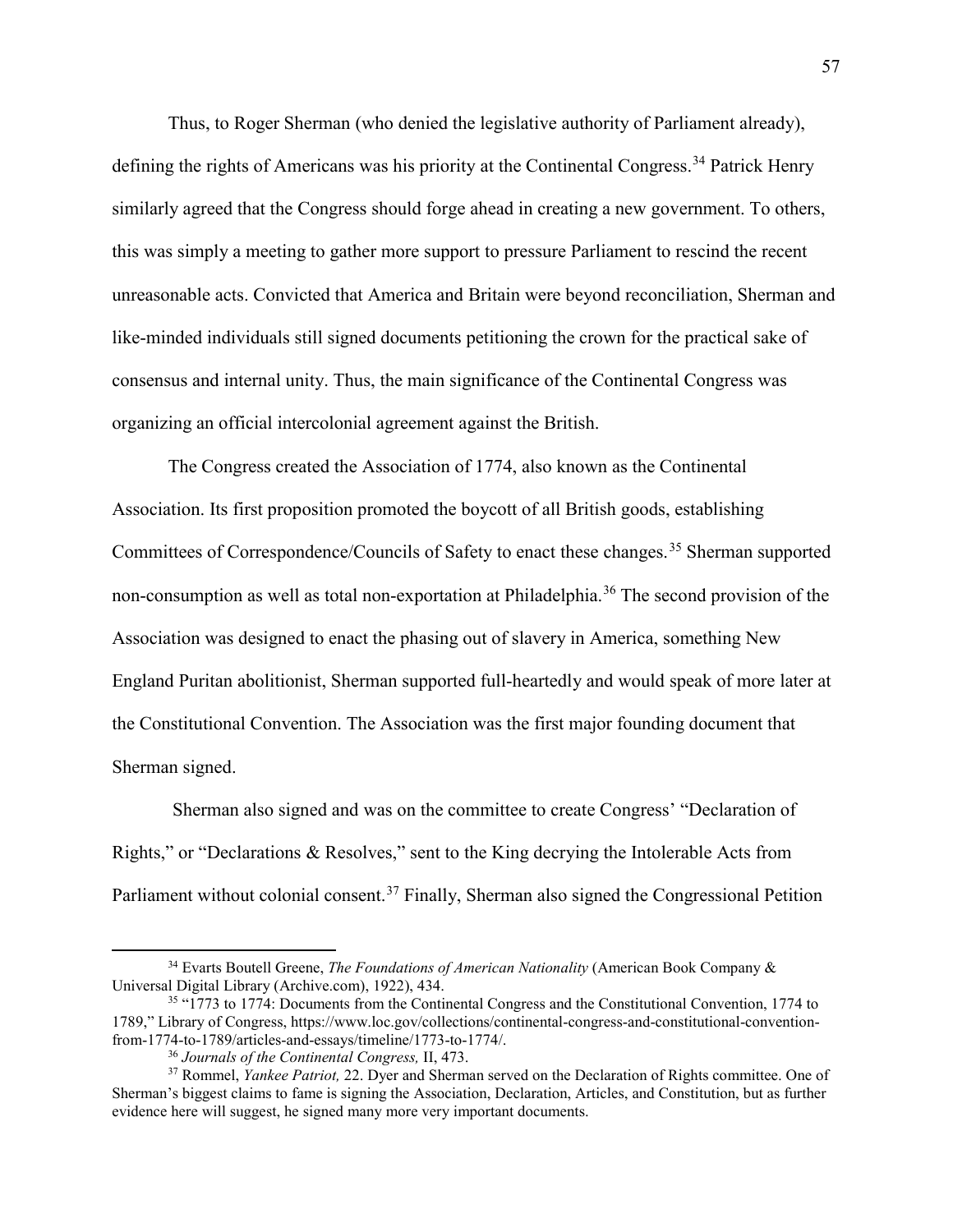to the King, beseeching the King to address their grievances, and explaining that these issues warrant Royal attention because God has not called George III nor his populace to be slaves.<sup>[38](#page-60-0)</sup> Adding to his legacy of being ahead of the curve, not only had Sherman stated that Parliament had "authority to make laws for America in no case whatsoever," but Sherman also supported immediate organization and armament of the militia.<sup>[39](#page-60-1)</sup>

Thus, Sherman was nominated to serve on the Committee of Safety in the First Continental Congress, which he remained on throughout the war.<sup>[40](#page-60-2)</sup> In Connecticut, the Committee of Safety became the Governor's military advisory council. Connecticut stood apart from the other colonies as the only one to retain its government, featuring Jonathan Trumbull (the only colonial rebel Governor) as its executive. The committee strictly monitored the purchase of luxury goods such as stockings, shoes, rum, sugar, and molasses. Beginning in 1777, Connecticut civilians had to have express permission from the Council for these goods.<sup>[41](#page-60-3)</sup> The militia needed immediate supply and support, so the Committee stepped in for the legislative and, out of necessity, also managed recruitment. In fact, Connecticut retained its Council longer

<span id="page-60-0"></span><sup>&</sup>lt;sup>38</sup> "The Petition of the Grand American Continental Congress, to the King's Most Excellent Majesty," Massachusetts Historical Society, https://www.masshist.org/database/viewer.php?item\_id=663&pid=2. Here one can see the call to both God & King calling on their Divinely given rights and the duty therefore of the King to guard them: "...Had our Creator been pleased to give us existence in a land of slavery, the sense of our condition might have been mitigated by ignorance and habit. But, thanks be to his adorable goodness, we were born the heirs of freedom, and ever enjoyed our right under the auspices of your Royal ancestors, whose family was seated on the *British* Throne to rescue and secure a pious and gallant Nation from the Popery and despotism of a superstitious and inexorable tyrant. Your Majesty, we are confident, justly rejoices that your title to the Crown is thus founded on the title of your people to liberty; and, therefore, we doubt not but your royal wisdom must approve the sensibility that teaches your subjects anxiously to guard the blessing they received from Divine Providence, and thereby to prove the performance of that compact which elevated the illustrious House of *Brunswick* to the imperial dignity it now possesses…The apprehension of being degraded into a state of servitude, from the pre-eminent rank of *English* freemen, while our minds retain the strongest love of liberty, and clearly foresee the miseries preparing for us and our posterity, excites emotions in our breasts which, though we cannot describe, we should not wish to conceal. Feeling as men, and thinking as subjects, in the manner we do, silence would be disloyalty. By giving this faithful information, we do all in our power to promote the great objects of your Royal cares, the tranquillity of your Government, and the welfare of your people…"

<sup>39</sup> Collier, *Roger Sherman's Connecticut*, 97; *Journals of the Continental Congress*, II, 473.

<span id="page-60-3"></span><span id="page-60-2"></span><span id="page-60-1"></span><sup>40</sup> Collier, *Roger Sherman's* Connecticut, 88. 41 Agnes Hunt, *The Provincial Committees of Safety of the American Revolution* (Cleveland, OH: Western Reserve University, 1904), Chapter V.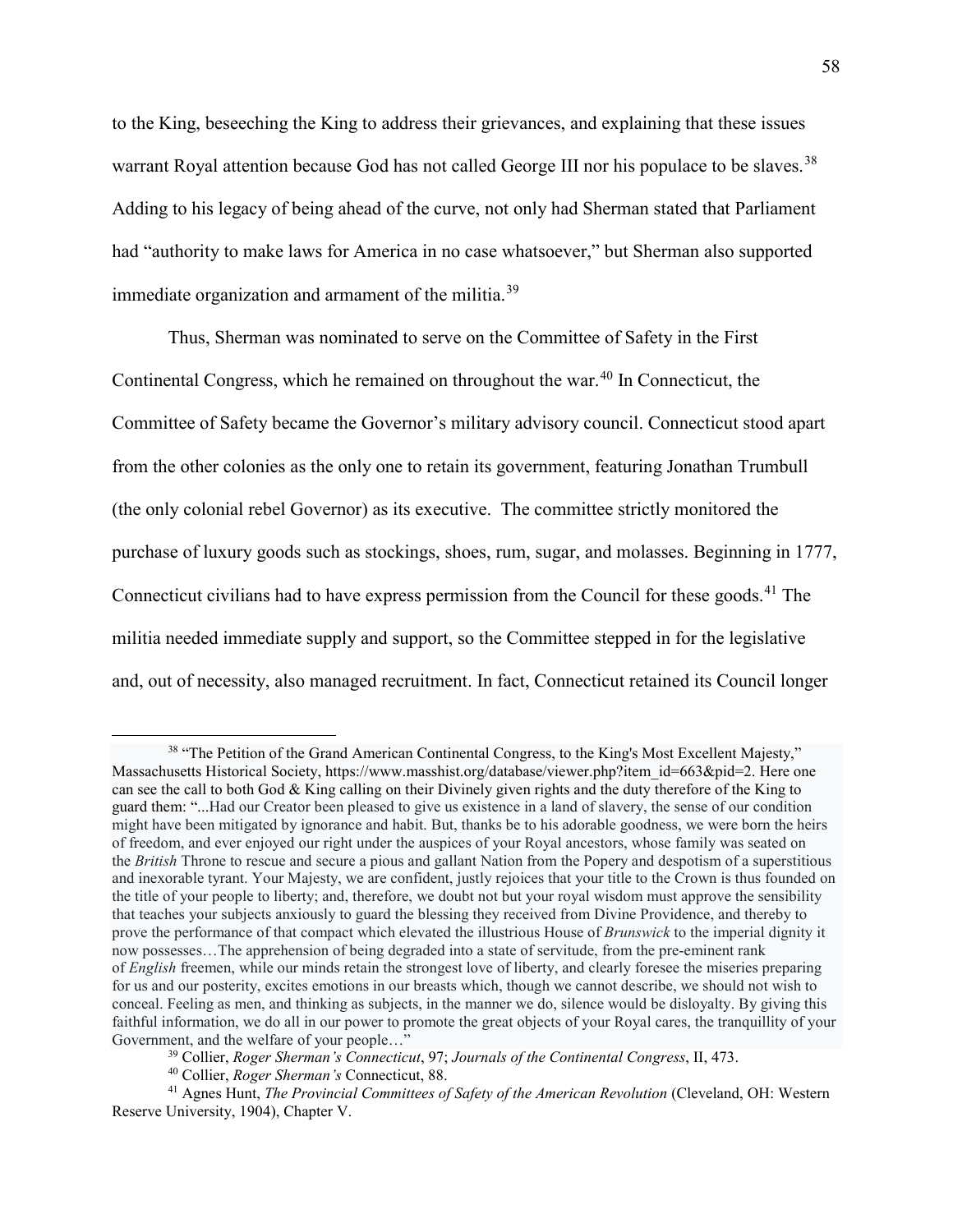than any other state besides New Hampshire. With the British still positioned in New York after Cornwallis' surrender, Connecticut's defense needed to secure the south and west frontier of their state.[42](#page-61-0) This experience on the Council of Safety (and his continued service on the Council throughout his service in Congress), allowed for Sherman to specialize in the logistics of war supply.

The First Continental Congress agreed at the close of its session that the boycotts would begin on December 1, 1774 and that it would meet again on May 10, 1775. The next meeting of Congress followed the bloodshed at Lexington & Concord, and more representatives were willing to discuss American independence.

The Second Continental Congress (May 10, 1775 to March 1, 1781)

News of patriot bloodshed at nearby Lexington and Concord led to heated debate among the New Haven members of the Town Meeting. This area of intense, even violent, patriotic fervor also had a significant conservative faction. Roger Sherman was elected moderator of the meeting by one vote, and it was all he could do to edge out the conservatives who advocated for neutrality and avoiding sending any men to Massachusetts' aid.<sup>[43](#page-61-1)</sup> On the exact flipside of that view was the hotblooded young Captain of the local militia, Benedict Arnold who marched to aid Massachusetts with fifty men, threatening to blow down the door of the powder house until they got supply and ammunition.[44](#page-61-2)

One major advantage to the patriot side in the colony of Connecticut was their governor. Governor Trumbull was the only colonial governor to be a patriot and thus, as previously stated, the only government of the colonies that remained throughout the Revolution. In April 1775,

<span id="page-61-0"></span><sup>42</sup> Ibid. Connecticut kept her Council until October 28, 1783. 43 Boardman, *Signer and Statesman,* 127.

<span id="page-61-2"></span><span id="page-61-1"></span><sup>&</sup>lt;sup>44</sup> Ibid.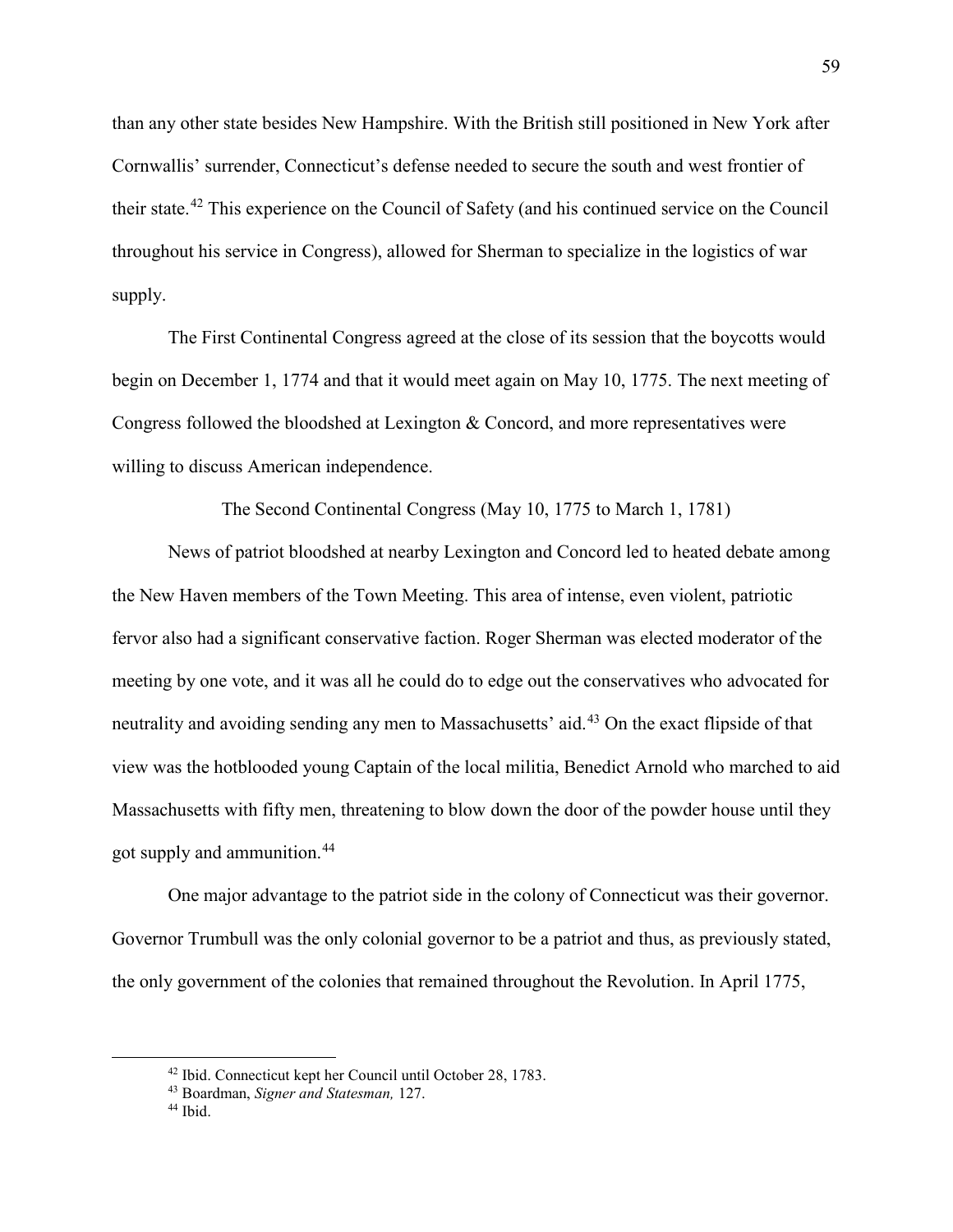shortly after the news of the "shot heard round the world," Sherman wrote and introduced a Resolution to have William Samuel Johnson and Erastus Wolcott deliver and wait for a reply from General Gage to Governor Trumbull's letter. Trumbull's letter asked Gage to "be so good as to explain" the recent events, practically demanding either a confession or a clear defense of their actions at Lexington and Concord.<sup>[45](#page-62-0)</sup>

With news of military action stirring back home, Deane, Dyer, and Roger Sherman went back to Philadelphia for the agreed-upon date, May 10, 1775. They largely represented the radicals, who gained more traction after the failure of the Olive Branch Petition. John Dickinson and his likeminded associates' efforts of reconciliation via the Olive Branch Petition to the King was futile when met with George III's Royal Proclamation deeming all the delegates present guilty of treason.[46](#page-62-1) However, Americans' shock has to be buffered by the fact that right after the Olive Branch petition's creation at this meeting, there were simultaneous arrangements to prepare for armed conflict. This "end to all hope of reconciliation" was also preempted by the Continental Congress selecting the commander of the Continental Army.

The matter of selecting the General was a tricky business as Sherman's home state had produced many veteran officers in the French and Indian War. Sherman's personal friend, General Wooster was unfortunate in being the only man of the Connecticut militia leadership and veteran experience to receive a national demotion compared to his state position. In the Connecticut army, Wooster was a Major General but the Congress offered him a position in the Continental Army lower than his state status while Israel Putnam and Joseph Spencer both

<span id="page-62-1"></span><span id="page-62-0"></span><sup>&</sup>lt;sup>45</sup> Ibid., 128.<br><sup>46</sup> "Primary Document: 'By the King, A Proclamation, For Suppressing Rebellion and Sedition' (1775)," EncyclopediaVirginia, https://encyclopediavirginia.org/entries/by-the-king-a-proclamation-for-suppressingrebellion-and-sedition-1775/.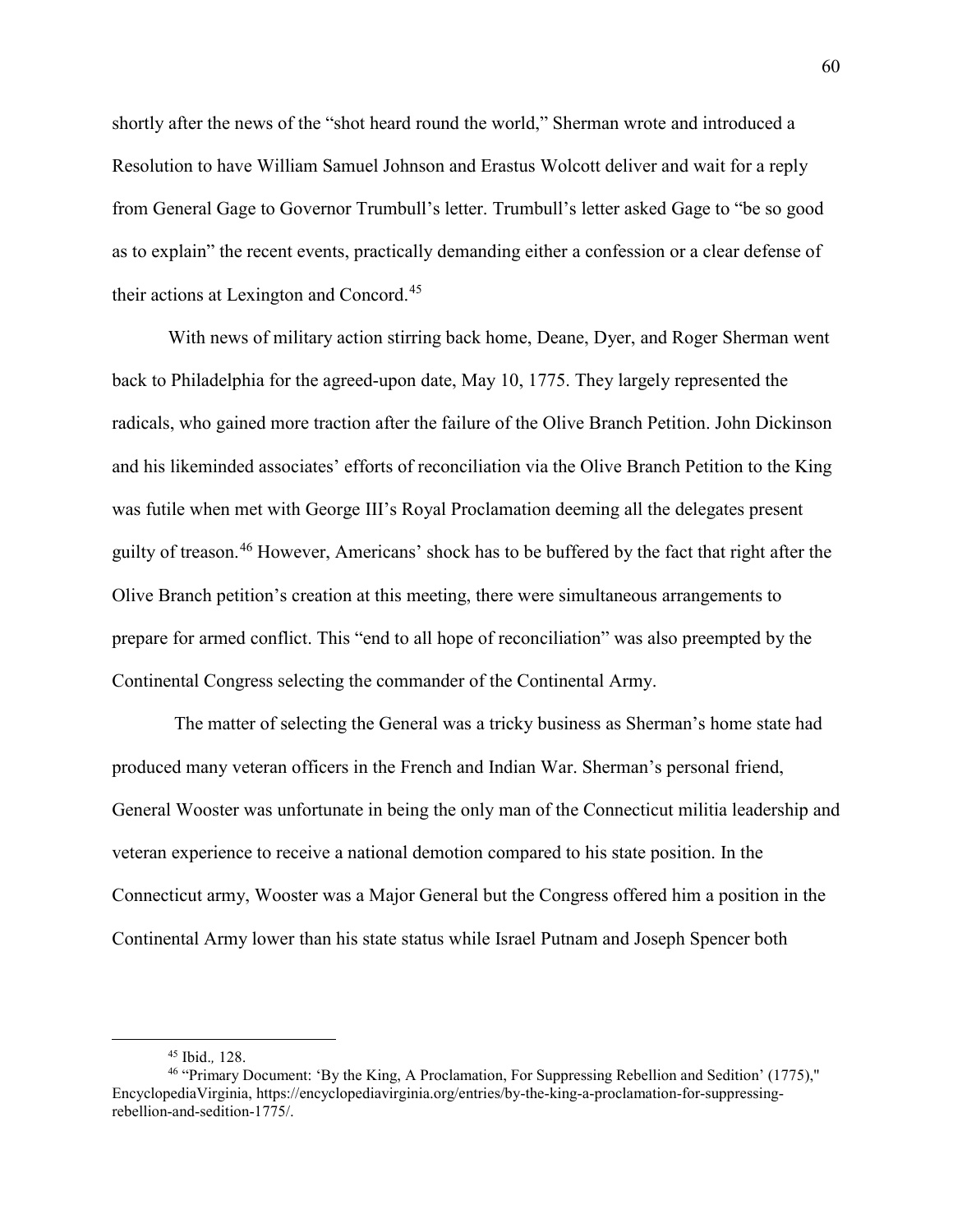received promotions to national Brigadier Generalships.<sup>[47](#page-63-0)</sup> Sherman tried to console his friend writing that he wanted to promote him and advocated for him, but apologized that he could not get him the comparable rank.<sup>[48](#page-63-1)</sup> Wooster, inconsolable on this issue, wrote to Sherman: "your friendship I never doubted, and this fresh instance I shall ever gratefully remember."[49](#page-63-2) He added his commission from Washington to Sherman's letter, asking for him to kindly hand it back to the Senate.

Sherman's loyalty to his fellow Connecticut men was strong, but after pitching his case, Sherman tried to keep the peace with the Generalship. Sherman dejectedly reported to Governor Trumbull, "Connecticut has more general officers than in proportion to the number of troops furnished by that State..."<sup>[50](#page-63-3)</sup> However he may have warned against a Virginian leading New Englanders, Sherman personally liked Washington and voted for his unanimous approval once it seemed unlikely any Connecticut man would get the position. Washington and Sherman highly respected each other and would work together throughout the war, though they clashed on several issues. Sherman expressed a common opinion of the time when he stated "Enlistment for a long period is a state of slavery."[51](#page-63-4) His opinion on efficiency in the army and the federal limit of paying officers' pensions for life (as Washington would promise) would also become issues of contention. Sherman believed that the army possessed a great power that should be localized for

<span id="page-63-1"></span><span id="page-63-0"></span><sup>&</sup>lt;sup>47</sup> Boardman, *Signer and Statesman*, 133.<br><sup>48</sup> Paul Locher, "Gen. David Wooster: A Largely Forgotten Hero Of The Revolution," Wooster (Ohio) *Daily Record,* September 22, 2006. Wooster was very slighted and thanked Sherman for his loyalty. Wooster would go on to fight and die in the Battle of Ridgefield, CT in which his dying words were "I am dying, but with a strong hope and persuasion that my country will gain her independence."

<span id="page-63-4"></span><span id="page-63-3"></span><span id="page-63-2"></span> $49$  "Roger Sherman to David Wooster, Philadelphia, June 23, 1775" and "David Wooster to Roger Sherman, Camp near New York, July 7, 1775" in Boutell, *Life of Roger Sherman,* 86-89. Wooster also noted he was the only one from his state to receive a demotion from the Congress, and he decided to serve for Connecticut's militia, dying at the Battle of Ridgefield, Connecticut in 1777. Dyer had favored Spencer and Deane pushed for Putnam (also noting his hopes that his stepson would be Putnam's aide-de-camp).<br><sup>50</sup> "Roger Sherman to Governor Trumbull," in Collier, *Roger Sherman's Connecticut*, 114.

<sup>51</sup> Rommel, *Yankee Patriot,* 25.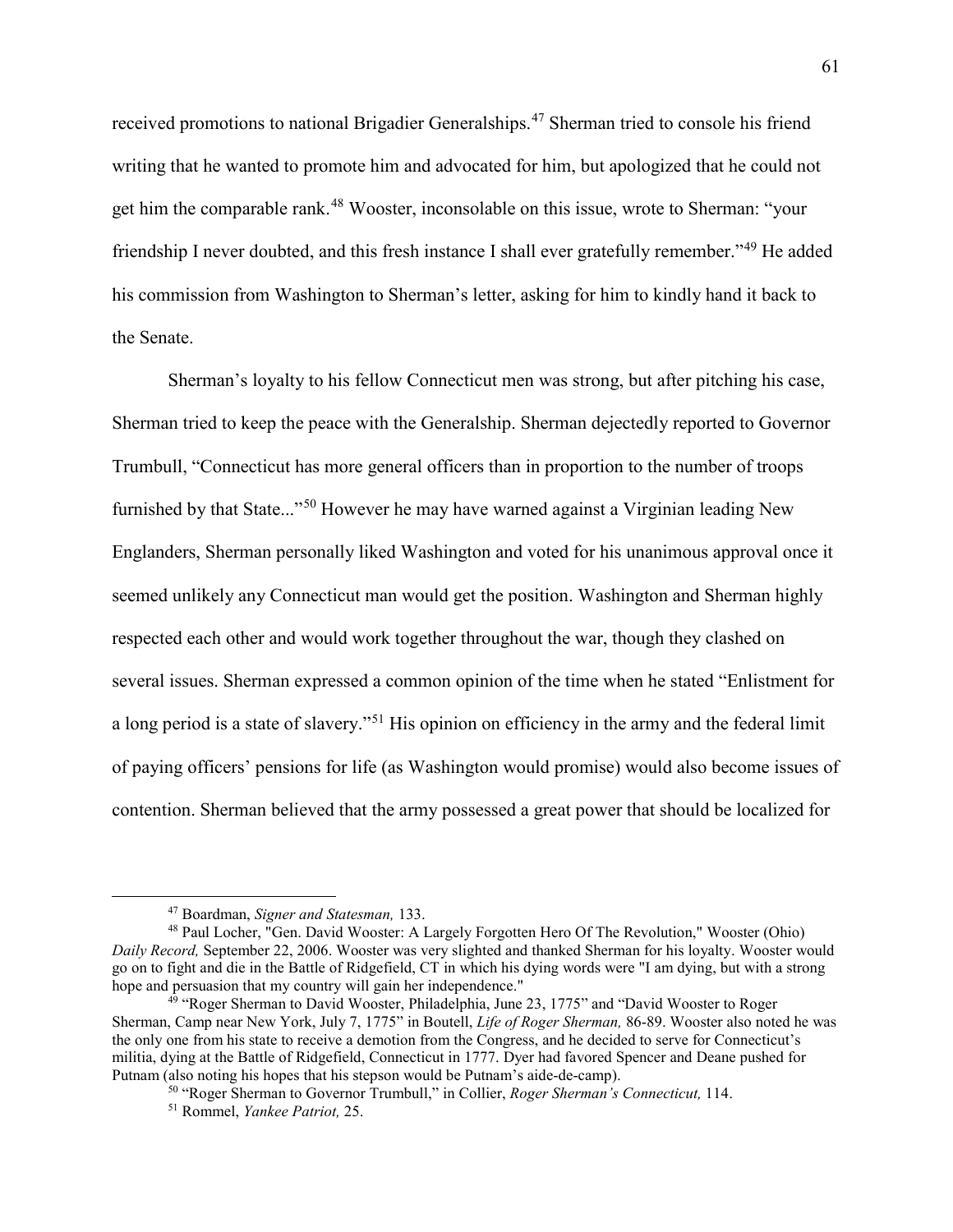efficiency and out of loyalty to his fellow New Englanders. Knowing his home well, he knew that no Connecticut native son would take kindly to orders shouted by a Southerner. None of these grievances between Sherman and the army's top men would halt his approval and leadership in a plethora of committees throughout the war.

#### **Committees**

As already stated, in addition to being the only founder to sign all four major founding documents (the Articles of Association, Declaration of Independence, Articles of Confederation, and the Constitution), Sherman was also the only member of Congress to serve on the three Boards of the Declaration, the Articles of Confederation, and the Board of War.<sup>[52](#page-64-0)</sup> He served in the Continental Congress from 1775-1781 and was then appointed the same year to fill in for a fellow Connecticut representative who died in office. This led Sherman to be in office in the Congress almost continuously from 1774 to his death in 1793.<sup>[53](#page-64-1)</sup> Adams even recorded how the Congress was "continually changing until very few Faces remain that I saw in the first Congress" save for Sam Adams, Roger Sherman, Richard Henry Lee, Samuel Chase, and William Paca. "The rest are dead, resigned, deserted or cut up into Governors" and other state positions at home.<sup>[54](#page-64-2)</sup>

Indeed, Sherman was the only man out of the first three Connecticut representatives sent back to Congress. Dyer and Deane were replaced by Oliver Wolcott and Samuel Huntington (who were later replaced by Titus Hosmer and William Williams, again leaving Sherman as the sole remaining representative).<sup>[55](#page-64-3)</sup> By personal conviction Sherman acquired a large amount of

<span id="page-64-0"></span> $52$  Gregg Mangan, "Roger Sherman, Revolutionary and Dedicated Public Servant," ConnecticutHistory.org, October 10, 2020, https://connecticuthistory.org/roger-sherman-revolutionary-and-dedicated-public-servant/.

<span id="page-64-3"></span><span id="page-64-2"></span><span id="page-64-1"></span><sup>53</sup> Rommel, *Yankee Patriot,* 28. In his nine years in Congress, Sherman served at least 1,543 days. Only four other men held such an attendance record: Sam Adams, Thomas McKean (PA & DE) Francis Dana (MA), and Theodorick Bland (NY). 54 "Warren-Adams Letters," I, 293 in Boardman, *Signer and Statesman,* 166.

<sup>55</sup> Boardman, *Signer and Statesman*, 142-143.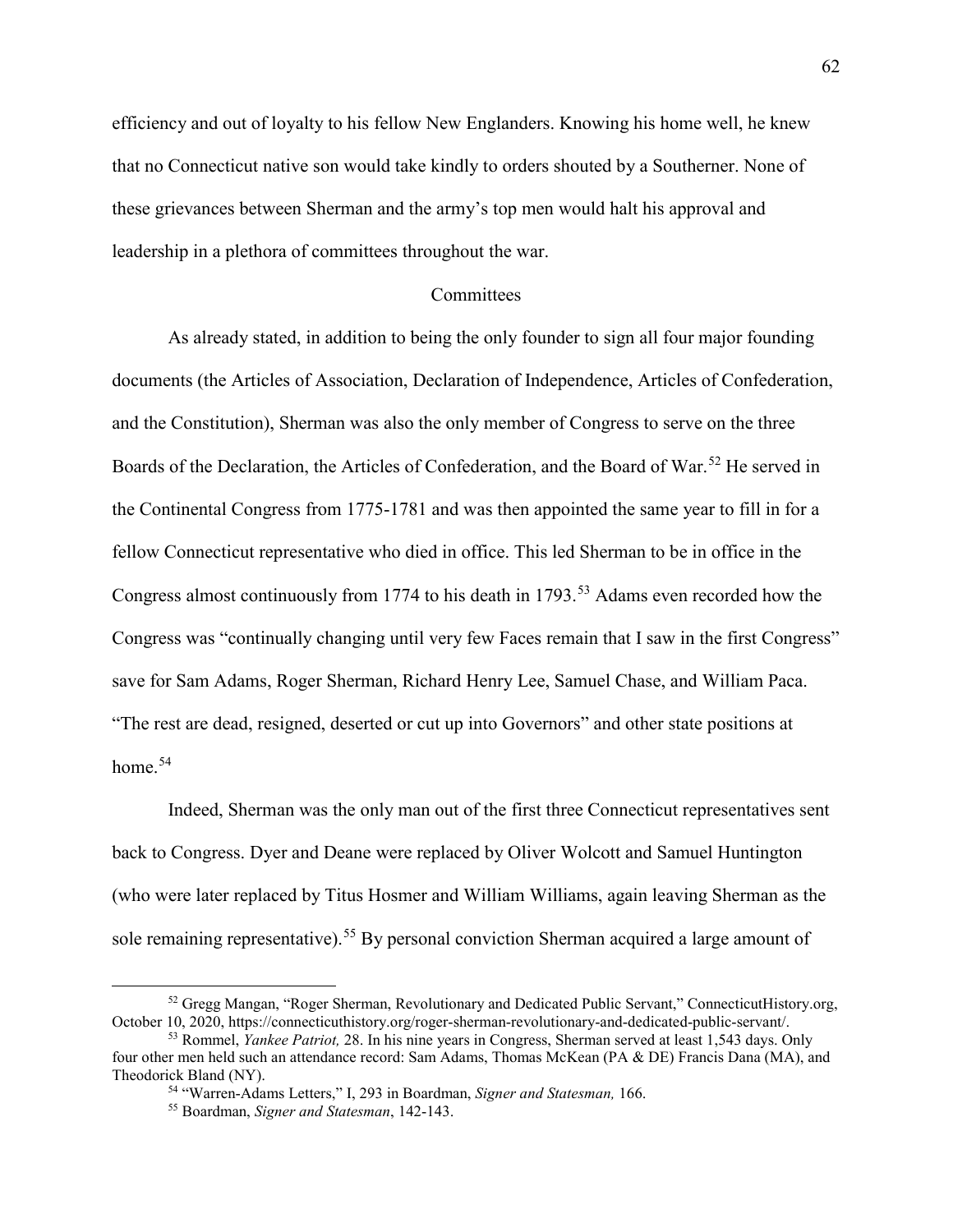support for the war effort on a visit home to New Haven. He proposed raising and equipping a body of minutemen for Connecticut defense and punishing traitors in the fall and on another visit home, acquired \$100,000 from the legislature in Philadelphia and rode it home himself to direct towards paying Connecticut troops.<sup>[56](#page-65-0)</sup> While an American patriot and later federalist, Sherman always remained a Connecticut man through and through and utilized his skills in economics and logistics for the state and nation's welfare.

## Declaring Independence

Following George III's rejection of Congress' offers for peace and the bloodshed at Lexington and Concord, more and more men came to support Richard Henry Lee's sentiment that the colonies "are, and of right out to be, free and independent states."[57](#page-65-1) Four days later, on June 11, 1776, Sherman was appointed to the Committee of 5 with the task of drafting the Declaration of Independence. Though not the primary drafter, Sherman helped form the document and he facilitated the Declaration's quick approval in Congress. No records of the deliberations of Congress exist, let alone those of the Committee of 5, but Sherman's role involved full-fledged support and the pragmatic understanding that the document needed to be written and written fast. Livingston approved of the Declaration but, true to his state of New York, was very cautious and questioned if the timing was right to move ahead in total separation.<sup>[58](#page-65-2)</sup> Debates on the document were not published, but there is little reason to doubt that Sherman supported the document in the deliberations.

 <sup>56</sup> Ibid., 143.

<span id="page-65-2"></span><span id="page-65-1"></span><span id="page-65-0"></span><sup>57</sup> "Lee Resolution, June 7, 1776," National Archives, https://www.archives.gov/milestone-documents/leeresolution.

<sup>58</sup> Boardman, *Signer and Statesman,* 146.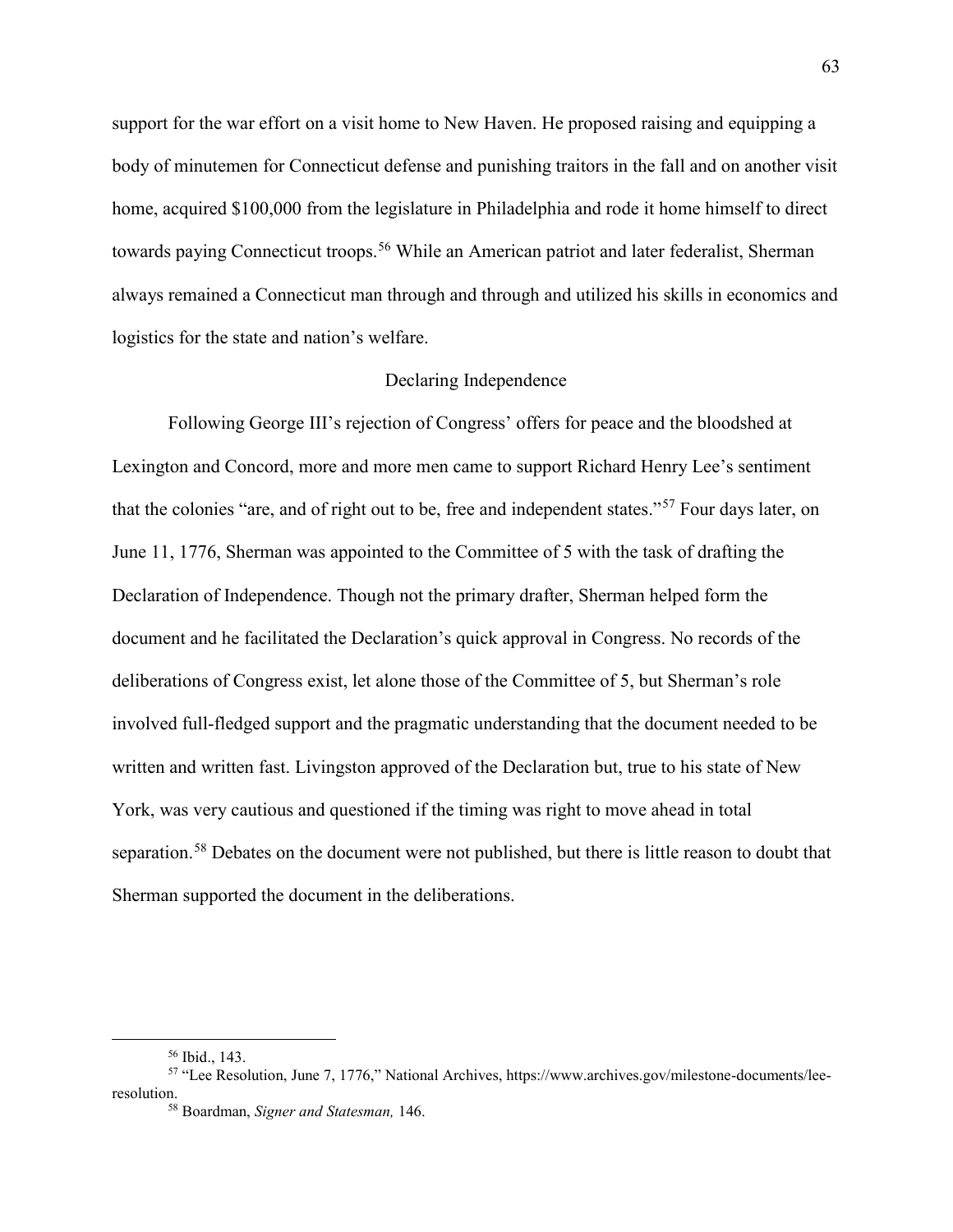# Articles of Confederation

On June 12, 1776, the day after his appointment to the Committee of Five, Sherman was appointed to a Committee of Thirteen (one delegate per state), charged with the task of drafting the Articles of Confederation.<sup>[59](#page-66-0)</sup> John Dickinson wrote the first major draft. Again, few records of deliberations on the Articles exist but letters of committee delegates indicate that much debate occurred in committee, prolonging the passage of the Articles.

After debate and significant editing, the Articles were printed on August 20, 1776, but were not addressed in Congress until April 8, 1777.<sup>[60](#page-66-1)</sup> Most of the debate on the Articles centered around giving too much power to the national government, with Americans fearing a new oppressor after escaping from British rule. Sherman believed simultaneously in the sovereignty of his state and the necessity of a national government with limited powers to keep the union together. Dickinson proposed and passed the one-state-one-vote policy, but it was here that Sherman first proposed his later famous "Connecticut Compromise." Adams recorded that Sherman

Thinks we ought not to vote according to numbers. We are representatives of States, not individuals…The consent of every one is necessary. Three Colonies would govern the whole, but would not have a majority of strength to carry those votes into execution. The vote should be taken two ways: call the Colonies, and call the individuals, and have a majority of both.<sup>[61](#page-66-2)</sup>

When Connecticut-born Pelatiah Webster published scathing attacks on the Articles in his pamphlet, "A Dissertation on the Political Union and Constitution of the Thirteen United States, of North-America," Sherman yet again took to the pen in a pseudonymed-battle of words.

<span id="page-66-0"></span> <sup>59</sup> Donald Applestein, Esq, "The Road to Union: America's Forgotten First Constitution," May 14, 2014, National Constitution Center, https://www.sesp.northwestern.edu/msed/files/pdfs/theorypractice/National%20Constitution%20Center%20Blog.pdf.

<span id="page-66-2"></span><span id="page-66-1"></span><sup>&</sup>lt;sup>60</sup> Hall, *Sherman and the Creation of the American Republic, 72.*<br><sup>61</sup> John Adams, *The Works of John Adams*, ed. Charles Francis Adams, II: Diary (Boston: Little, Brown, and Company, 1856), 499. August 1, 1776.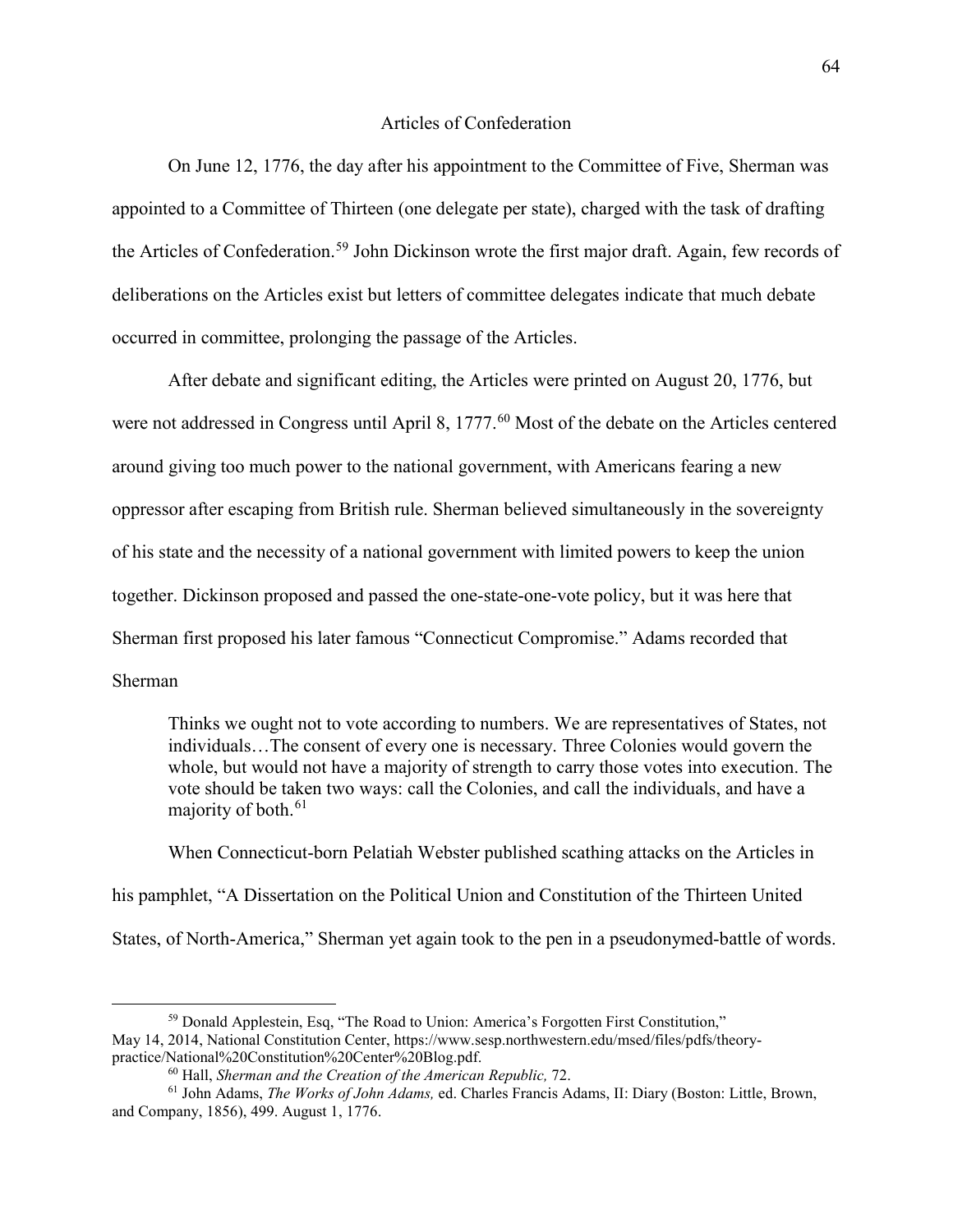Webster, using the pen name "A Citizen of Philadelphia" combatted with Sherman, "A Connecticut Farmer" to debate the validity of the new constitution. Webster argued that a bicameral legislature was necessary and that the national government as it was currently would be a disastrous failure without sufficient power.<sup>[62](#page-67-0)</sup> Sherman countered that if the simplest legal code, that of the ten commandments, was ordained by God, then the limited scope of the Articles would suit the "true spirit and genius of republican government" for the United States.<sup>[63](#page-67-1)</sup> He also expanded on the importance of protecting states' "sovereignty, freedom, and independence," which would be easier to achieve through a government in which citizens could "carefully and rigorously instruct their representatives to pay the strictest regard to the articles of our federal union."<sup>[64](#page-67-2)</sup> Sherman protested Webster's criticisms as leading directly to "an ABSOLUTE MONARCHY [sic]," still, over time, Sherman would come to agree with some of Webster's points by 1787 in the Constitutional Convention.<sup>[65](#page-67-3)</sup>

## Logistics: The Currency of War

In another pivotal appointment of June 1776, Sherman joined the Board of War and Ordinance. Sherman dealt with many issues of supply, visiting the front and conferring with generals on numerous occasions.<sup>[66](#page-67-4)</sup> He was appointed to a plethora of committees, another sign of his compatriots' high regard and the trust they placed in him. One of these additional appointments was to the Board of Treasury.<sup>[67](#page-67-5)</sup> Through his work on these boards (Treasury and War & Ordinance), he managed to save Congress money, investigating reports of fraud, and

<sup>62</sup> Hall, *Sherman and the Creation of the American Republic,* 74. 63 Ibid., 75.

<span id="page-67-5"></span><span id="page-67-4"></span><span id="page-67-3"></span><span id="page-67-2"></span><span id="page-67-1"></span><span id="page-67-0"></span><sup>64</sup> Roger Sherman as 'A Connecticut Farmer,' "Remarks on a Pamphlet Entitled 'A Dissertation on the Political Union and Constitution of the Thirteen United States of North American by a Citizen of Philadelphia,'" (New Haven: T.S. Green), 1784 in Hall, Sherman and the Creation of the American Republic, 75.

 $65$  Ibid.<br> $66$  Boardman, *Signer and Statesman*, 166.

<sup>&</sup>lt;sup>67</sup> See Appendix A for a full list of all of Sherman's Congressional Committees.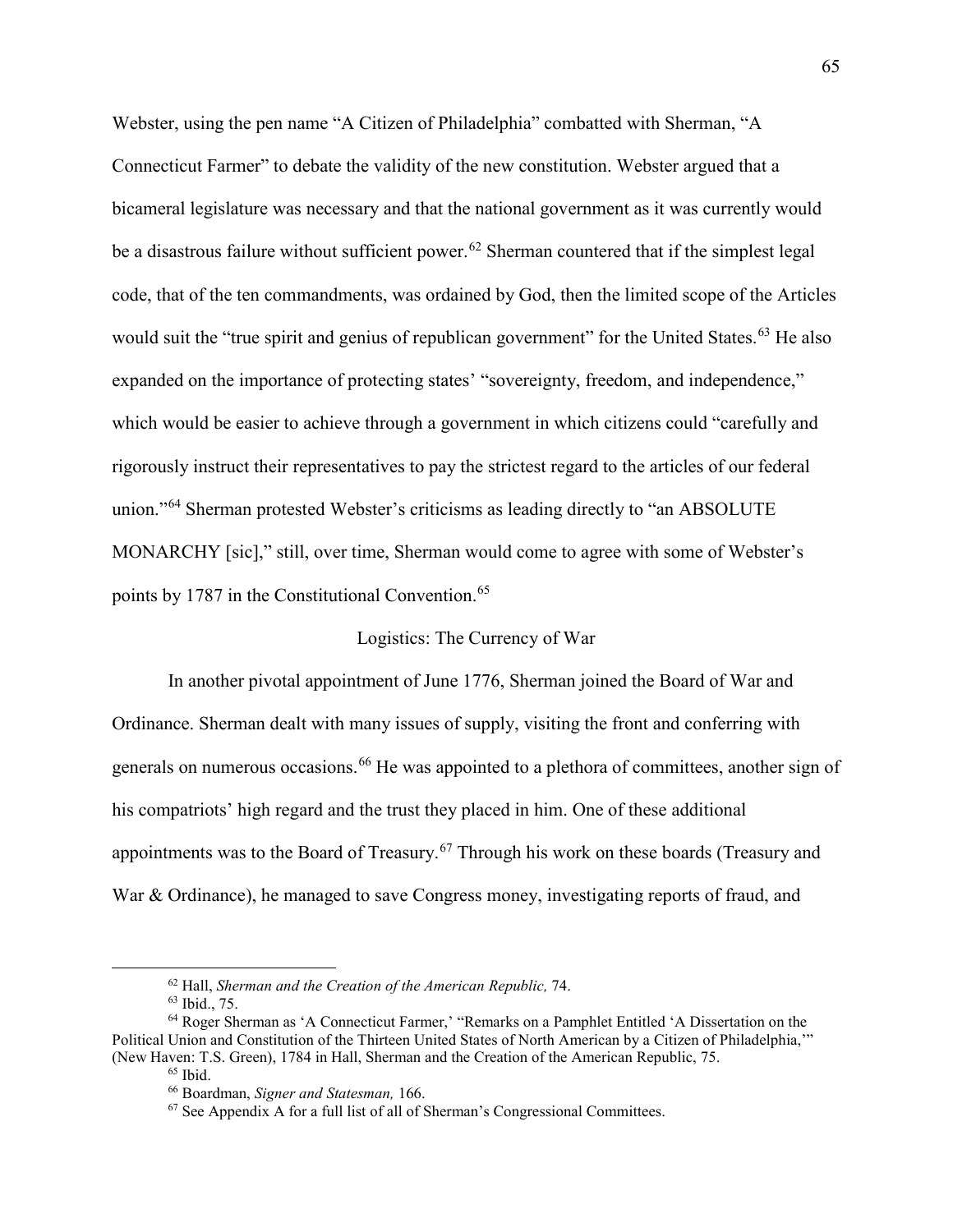looking into unnecessary expenditures. Loosely speaking, this oversight committee was something akin to a Quality Control manager today. When dealing with matters of supply, Sherman surprised his coworkers with his knowledge about shoes, noting in his humble manner, "Why I was formerly a shoemaker myself," and thus saving money for the country and attaining quality goods for the men with his expertise. $68$ 

It is recorded that Sherman "rose at 5:00am, worked in committee from 7 to 10am, then took to Congressional sessions from 10am to 4pm, and then in committee again until 10pm."<sup>[69](#page-68-1)</sup> His close friends noted that this arduous work took eight years off his life.<sup>[70](#page-68-2)</sup> Perhaps it was this schedule that led Sherman to write Governor Trumbull while seriously ill for a period, "My constitution will not admit of so close an application to business much longer, as I have been confined to for four months past."<sup>[71](#page-68-3)</sup>

Despite this plea, Sherman recovered and continued his service with occasional visits back to Connecticut (where he still served in the General Assembly). In 1778, he was assigned to specific committees as part of the Board of War to reform and organize the army. He served in a variety of roles to record rules and regulations, meet with Generals and soldiers, and assign proper promotions or demotions when needed. Many of these issues intertwined with financial concerns, as Sherman and his colleagues Oliver Wolcott and Samuel Huntington became involved in soldier pay.

<span id="page-68-1"></span><span id="page-68-0"></span><sup>&</sup>lt;sup>68</sup> Boardman, *Signer and Statesman*, 167.<br><sup>69</sup> Richard J. Werther, "Roger Sherman: The Only Man Who Signed All Four Founding Documents," Journal of the American Revolution, September 28, 2017, https://allthingsliberty.com/2017/09/roger-sherman-mansigned-four-founding-documents/; Rommel, *Yankee Patriot*, 2.

<span id="page-68-2"></span><sup>70</sup> Roger Sherman Baldwin, "Roger Sherman" in *Founders and Leaders of Connecticut 1633-1783*, ed. Charles E. Perry (Boston: D.C. Heath and Company, 1934), 248.

<span id="page-68-3"></span><sup>71</sup> "Roger Sherman to Governor Trumbull, Philadelphia to New Haven, October 1776," in Boardman, *Signer and Statesman,* 169.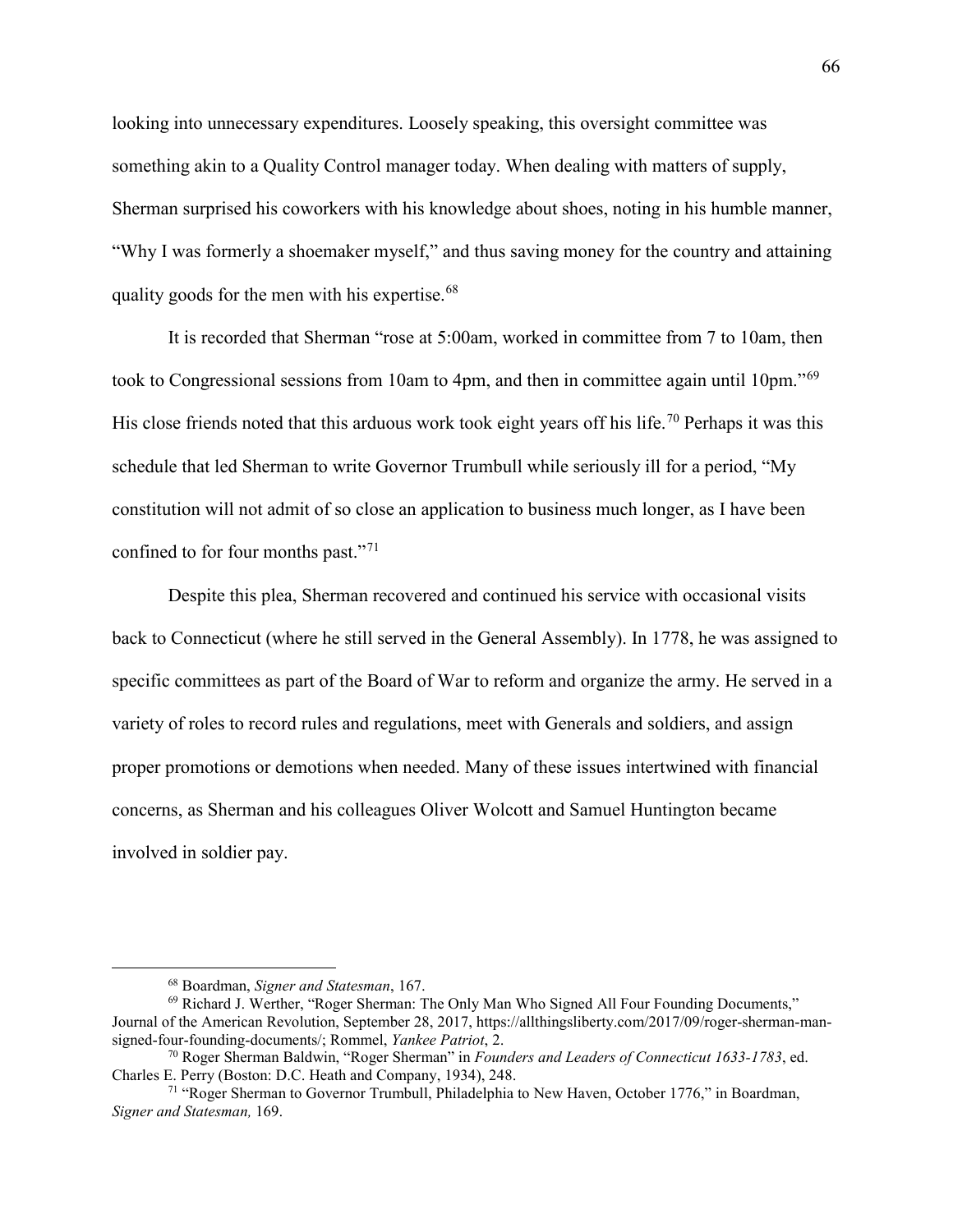They held an unpopular but eventually correct view as they wrote to Governor Trumbull opposing lifetime half pay for soldiers and their widows. The practical men from Connecticut understood the emotional appeal this brought to many soldiers and the motivations of Generals to offer this incentive to their fledging forces, but they debated down the compensation to seven years, believing that lifetime half pay would so increase inflation that the money would be "dangerous as well as futile."[72](#page-69-0) Congress set up pay for life offers again in 1780 but by 1783, realizing the unfeasible nature of the task, commuted the pay to full pay for five years.<sup>[73](#page-69-1)</sup> While seemingly unfeeling to the many soldiers who counted on more pay to support their families, the efficiency and credibility of Sherman did have cracks in the shape of his closest friends.

Sherman's loyalty to his friends cost him political standing at times. For instance, General Gates once called on Sherman to be able to speak to Congress, and Sherman believed and stated the reason to be for conveying "Intelligence of Importance." This turned into Gates decrying in a very casual and upset tone how he "was in a disgraceful Manner superseded in Command." It was moved and seconded that Congress dismiss Gates but Sherman spoke in favor of Gates. Though barred from appearing before Congress again, Gates (by the work of Sherman and his "Eastern friends") were able to have him reinstated, after which Gates led his forces in the battles of Saratoga to victory.<sup>[74](#page-69-2)</sup> Sherman celebrated his friend writing, "Your reappointment to the chief command in the Northern States gives great pleasure to the Friends of American Freedom in this part of the Country, I congratulate you on the success of our people in that

<span id="page-69-0"></span> <sup>72</sup> "Sherman, Wolcott, Huntington to Governor Trumbull from York, May 18, 1778," Mass. Hist. Soc. Colls., 7 ser. II 231, Burnett, III, 293. Boardman, *Signer and Statesman,* 174.

<span id="page-69-1"></span><sup>73</sup> *Journals of Congress*, XI, 502-503; Ibid., XCIII, 960; Ibid., XXIV, 207-208; Boardman, *Signer and Statesman,* 175.

<span id="page-69-2"></span><sup>74</sup> Boardman, *Signer and Statesman,* 177. New York representatives among others noted Sherman's foolhardy acceptance of men of low standing to speak before the esteemed delegates to Congress.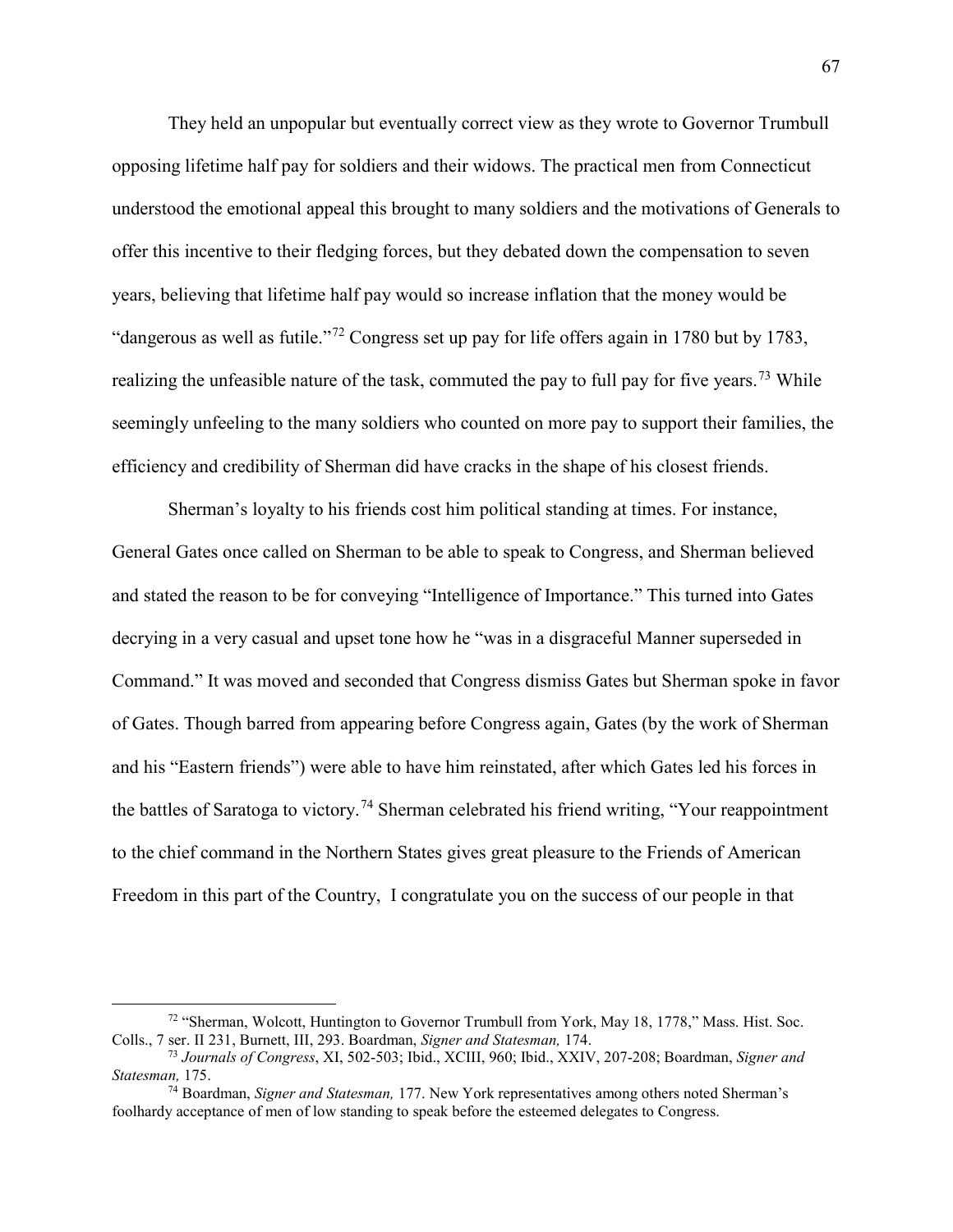Engagement, and at Fort Stanwix."[75](#page-70-0) This victory aside, Sherman's boundless praise for Gates surely was not as efficient or objective as his examination of supply and training logistics.

Sherman's loyalties also lay with his own children, three of whom were serving in the army. His son Isaac had the most notable record. After graduating from Yale in 1770, he worked in Massachusetts looking for business opportunities but with the war, decided to enlist. He wrote his father, "The goodness of the cause a desire of being an useful Member of society and of serving my Country—a thirst for Glory, real glory, were the grand incentives. I hope by the assistance of the Deity I shall be enabled to serve every useful End, never to reflect dishonor upon the Family or myself."[76](#page-70-1) Isaac had a similar eye for efficiency as his father and made a petition to the Connecticut legislature for leather caps over the flimsy hats the militia was given. His service in New York, Trenton, Princeton, Monmouth, and Stony Point led to Washington and Mad Anthony Wayne's successful recommendations for Isaac's promotion, and he left the war a Lieutenant Colonel.[77](#page-70-2)

Roger's sons John and William also were in the army as paymasters, but Roger had to bail them out of trouble on a few occasions. John had trouble settling his accounts with the government, most likely due to unintentional miscalculations and William was court-martialed for helping a civilian acquire a smallpox inoculation that was meant for the troops. Roger Sherman wrote to General Gates appealing to him on behalf of his son that the mistake was unintentional and affirming William's sound record in Canada as a Volunteer and in the present

 <sup>75</sup> "Sherman to Gates, Aug. 20, 1777, Hartford, CT" in Boardman, *Signer and Statesman,* 177.

<span id="page-70-2"></span><span id="page-70-1"></span><span id="page-70-0"></span><sup>76</sup> "Roger Sherman, Brookline Fort at Sewalls Point, Sept. 8, 1775" in Boardman, *Signer and Statesman*,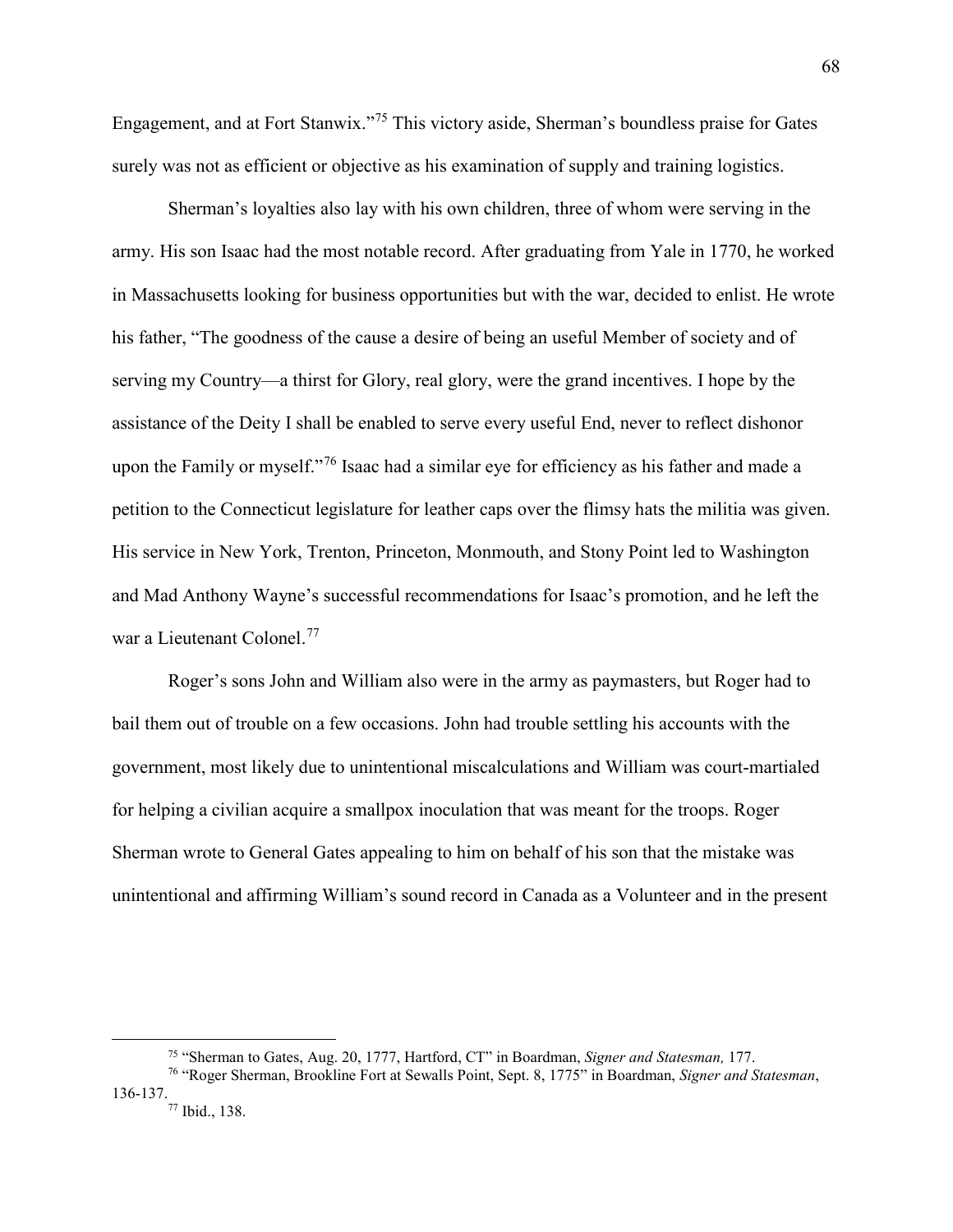position. He must have been successful as William was reinstated and the only other record present is a form noting William had offered to resign.<sup>[78](#page-71-0)</sup>

Though well liked and praised by many a representative, Sherman did have some tense relations with Generals and colleagues. General Schuyler, angered at Sherman's monitoring on the Board of War wrote that "'General Sherman'" took plenty of initiative for having never fought in battle, and Schuyler was angered at what he deemed an impractical system, removing many officers from their ranks. Schuyler speaks both to Sherman's attention to detail and the stress of the army's leadership, writing that the "thousand little propositions which Roger has thrown together and…entitles a system" did nothing but harass Washington. Sherman, an efficiency-driven man, sought to balance both payroll logistics with smooth-running operations, and he attacked these issues through painstakingly detailed notes. To Schuyler, this came across as the man in the high tower instructing laborers on how to do their work. Sherman also had a bone to pick with Schuyler, who denied his son William's regiment pay, and Sherman had to petition Schuyler on the legitimacy of the regiment's formation.<sup>[79](#page-71-1)</sup> This conflict of interest most likely led Sherman to examine Schuyler's funding all the more closely.

Within this management of the Board of War, a financial crisis was rising in the nation. Sherman had long raised awareness about the dangers of depreciation (publicly since his pamphlet "A Caveat Against Injustice in 1752). Sherman argued for financial grounding for more than just his own business this time. In Congress, he had repeatedly urged Congress to address the growing debt and strive to become financially secure. He argued that foreign trade needed to be second to a foreign treaty which would protect their shipping.<sup>[80](#page-71-2)</sup>

 <sup>78</sup> *Journals of Congress*, July 16, 1779, in ibid., 182.

<span id="page-71-2"></span><span id="page-71-1"></span><span id="page-71-0"></span><sup>79</sup> "Roger Sherman to Philip Schuyler, November 18, 1776" in ibid., 179-180. William joined Colonel Seth Warner's regiment.

<sup>80</sup> Adams, *Works,* II, 485-486.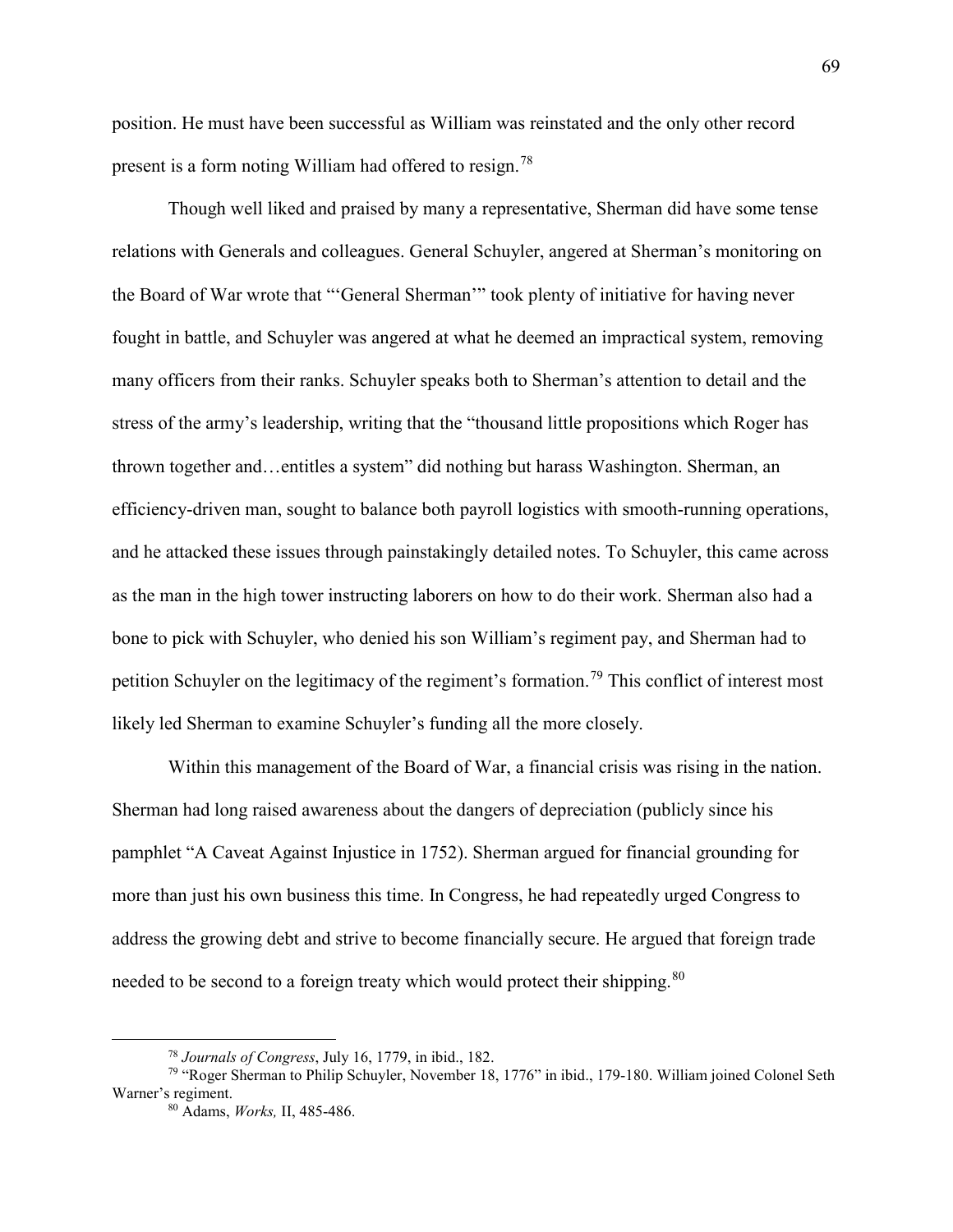He stood against fiat money (that not backed by gold or silver) and repeatedly sought to propose plans to decrease the debt and depreciated currency. One of his first actions was immense support for the Treasury Department, which he was then appointed to every year of his service.<sup>[81](#page-72-0)</sup> The situation was so dire that \$40 Continental Currency became equivalent to \$1 of silver. By 1780, the rest of Congress caught up to Sherman's judgment and agreed that they needed to do something more than print money to lessen the blows of depreciation.

Like Sherman's writings in "Caveat" other founders noted the moral dilemmas bred from economic turmoil. Washington wrote that depreciation bred idleness, envy, and unjust business.[82](#page-72-1) Presbyterian minister and New Jersey representative, John Witherspoon bemoaned conditions in which creditors fled from their debtors: the latter of whom were more than quick to pay back their loans in the depreciated bills.<sup>[83](#page-72-2)</sup> Sherman agreed with the moral ills, concerned for those creditors who were cheated out of full payment and the threat to the national survival, and he again took to the pen to advocate taxation over printing.

Sherman affirmed taxation was the best and most likely only measure to combat this moral ill. He wrote that "if something is not immediately done, the currency will be worth nothing; but it may be easily supported by sinking the Bills of the particular States, and taxing high and often to defray the expenses of the War."<sup>[84](#page-72-3)</sup> To Samuel Adams, Sherman declared the idea of taxing during the war and timing these measures to start America on the right footing

<span id="page-72-1"></span><span id="page-72-0"></span><sup>&</sup>lt;sup>81</sup> Boardman, *Signer and Statesman*, 85.<br><sup>82</sup> "Letter to B. Harrison, Philadelphia, Dec 30, 1778" in *Washington's Writings*, ed. Jared Sparks, VI, (Boston: Little, Brown, and Company, 1855), 151.

<span id="page-72-3"></span><span id="page-72-2"></span><sup>83</sup> John Witherspoon, *The Works of the Rev. John Witherspoon,* IX, (Princeton, NJ: Princeton University Press, 1973), 36. Like Jonathan Edwards, Witherspoon was another influential theologian in the public eye who served as President of Princeton (then, the College of New Jersey). Like Sherman, Witherspoon feared an Episcopacy being appointed over American church affairs. He was the only college president and clergyman to sign the Declaration of Independence. He also served as Chaplain of the Continental Congress upon appointment by John

<sup>&</sup>lt;sup>84</sup> "Roger Sherman to William Williams, August 18, 1777" in Boutell, *Life of Roger Sherman*, 104.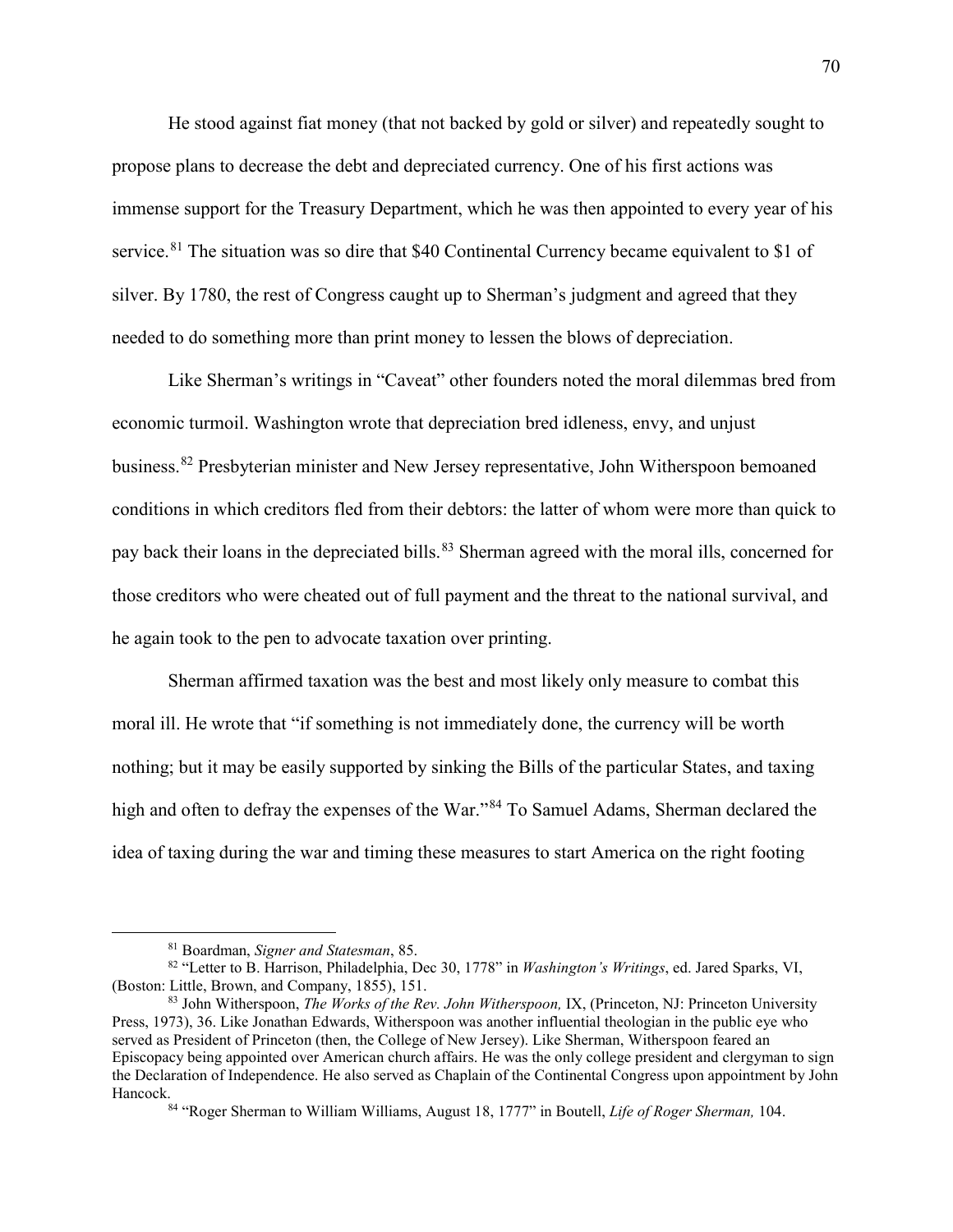rather than be indebted to other countries as well. Sherman noted that people were willing to sacrifice more during the war.<sup>85</sup>

Sherman shortly summarized his plan to Benjamin Trumbull on multiple occasions writing that: "I think a reasonable time ought to be fixed for sinking all the outstanding bills, and sufficient funds by annual taxes provided for bringing them in. That would fix their credit…" He planned to first allow people to obtain the bills at a cheap rate to pay their taxes until the Bills could gradually be "restored to their original value."[86](#page-73-1) He restated "I know of no practicable method…but calling on the States to raise their Quotas of money to defray the whole of the public expenses" (15 million every 3 months" Thus, he proposed raising about 15 million dollars every 3 months, raising taxes by each state, and then loaning on its own credit. He concludes his correspondence to Benjamin Trumbull, noting that what will be "adopted is uncertain ---but it is pretty certain it will not do to increase the paper currency much more."<sup>[87](#page-73-2)</sup>

Unfortunately, Sherman's wisdom was before his time, unpopular, and ignored (like several other issues where Sherman turned out to be correct). The United States eventually did increase taxes but delayed doing so due to the political disfavor high taxation would bring to a republic just freed from a tyrannical, taxing Parliament. Franklin received loans from France and Adams from the Dutch, and domestic creditors also loaned to the new nation. The Department of Finance (established in 1781) reported two years later that the debt from the war stood at \$43 million. War debt would not be eliminated until Andrew Jackson's Presidency.[88](#page-73-3) Sherman's warnings and proposed plans came from a sense of duty to his fellow Americans and to his

 <sup>85</sup> "Roger Sherman to Samuel Adams, Aug 25, 1777," ibid.

<sup>86</sup> "Roger Sherman to Benjamin Trumbull, Aug 18, 1778" in ibid.*,* 106-107.

<sup>&</sup>lt;sup>87</sup> "Roger Sherman to Benjamin Trumbull, July 22, 1780," in ibid., 111.

<span id="page-73-3"></span><span id="page-73-2"></span><span id="page-73-1"></span><span id="page-73-0"></span><sup>88</sup> "Timeline of U.S. Federal Debt Since Independence Day 1776," Debt.org, https://www.debt.org/faqs/united-states-federal-debt-timeline/.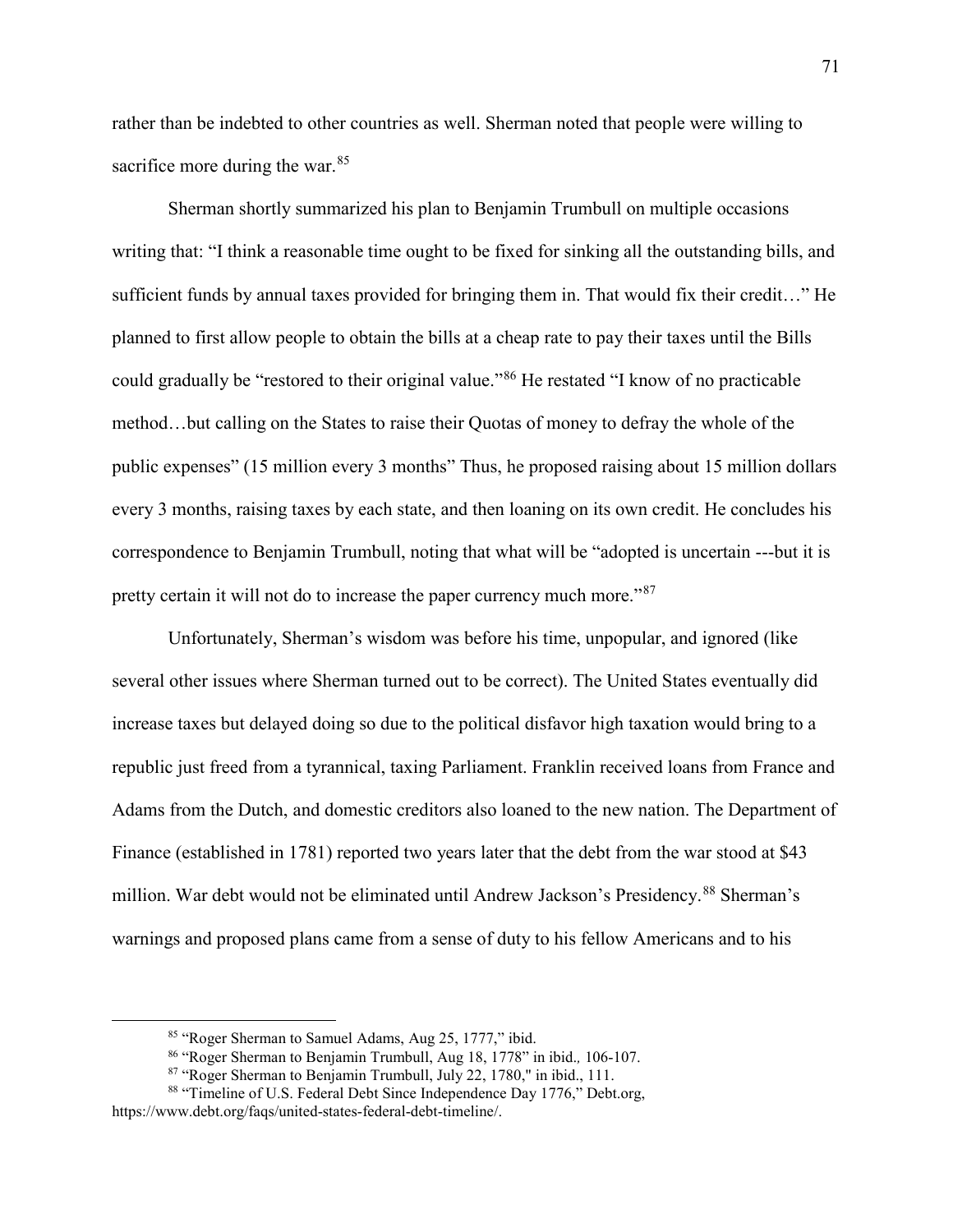constituents, seeking their welfare. Sherman would also be called on to work on behalf of other states and other peoples.

# Compromiser: Land & Peoples

In 1775, Sherman dealt with the Susquehanna Company/Wyoming territory disputes in the beginning of his term in the Continental Congress. He sought to uphold Connecticut's legal and moral claim to the land in the disputed region. Sherman wrote, "It is a little extraordinary… that those who profess to be so very zealous for the public good, should use every method in their power to defeat its success." Clearly seeing this land as opportunities and homes for many of his citizens and therefore under his protection, Sherman clarified that his goals were personal but not financially motivated. He wrote, "I have no interest in the affair but in common with every freeman in the colony" and attacked those

"gentlemen, who love to monopolize wealth and power, think it best for lands to be in a few hands, and that the common people should be their tenants but it will not be easy to persuade the people of this colony, who know the value of freedom, and of enjoying feesimple estates, that it would be best for them to give up the lands acquired for them by their ancestors, for the privilege of enjoying the same lands as tenants under the proprietaries of Pennsylvania..."[89](#page-74-0)

This issue fell by the wayside during the war, as the Congress focused on fighting their common

enemy before settling interstate squabbles and territorial disputes.

Sherman's concern for the public good of Connecticut did meet a resigned acceptance of

the public good for the country as Sherman pressed the matter only until a 1784 Congressional

Committee deemed the lands to be rightfully Pennsylvania territory, after which he

disappointedly accepted the national finding.<sup>[90](#page-74-1)</sup> Sherman would write later on about his wishes

<span id="page-74-1"></span><span id="page-74-0"></span><sup>&</sup>lt;sup>89</sup> Roger Sherman, "Response to Jared Ingersoll on the Wyoming Controversy," *Connecticut Journal*, 1775.<br><sup>90</sup> This was the first case of a decision by arbitration of any controversy between two states of the U.S.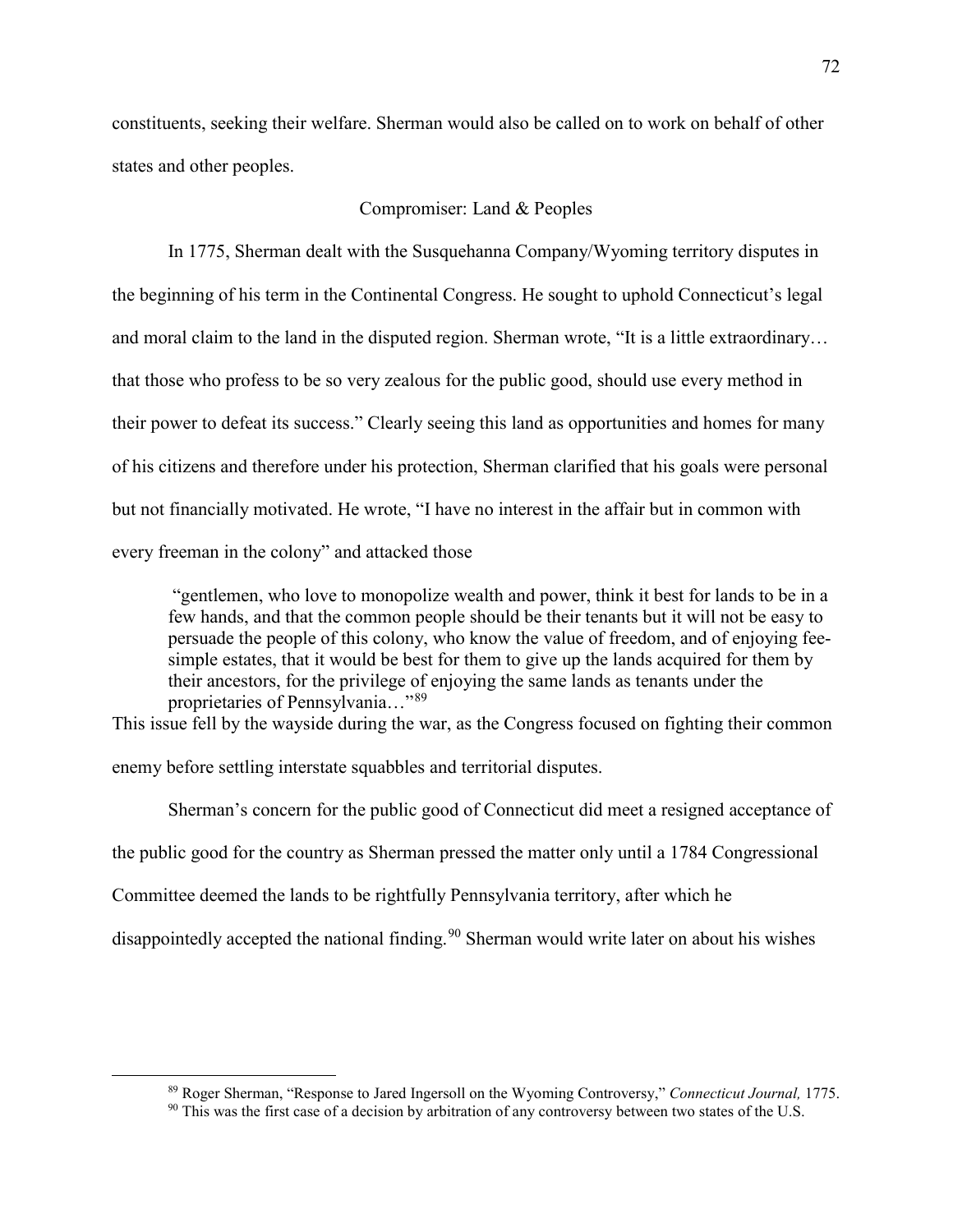for peace for the Connecticut settlers living in the then-Pennsylvanian claimed territory.<sup>[91](#page-75-0)</sup> Meanwhile, others noted the case and acceptance of the verdict as a sign that the Confederation might work out after all. President John Dickinson of Pennsylvania stated that the verdict was "a test of the strength of the union, reflecting honor upon the Confederation and giving proof of its political energy."[92](#page-75-1)

Sherman's own faith in the Confederation was tested with the case, and it proved him to be a nationalist and peacekeeper. Though an ardent Connecticut supporter, Sherman's dutybound conscience to the general welfare proved to be an interstate ideology and obligation to serve his compatriots across state lines. Sherman, along with Oliver Ellsworth, even drew up a plan before the Declaration was signed offering New Jersey, Rhode Island, Delaware, and Maryland's state militiamen land from Connecticut's Western claims as incentives to join the union. However, this plan was shot down by Connecticut, who later used this land to exclusively reward her own militiamen.[93](#page-75-2)

Sherman would gain some enemies in another territorial dispute involving Connecticut settlers in an area soon to be known as Vermont. Indeed, it could be said that that state as well owes their founding to Roger Sherman. An area contested between New York and Connecticut, a region known by its population as "the New Hampshire grants" sprung up and its constituents sought statehood.<sup>[94](#page-75-3)</sup> New York protested that their "Revolters" should not be given a platform

<span id="page-75-0"></span><sup>&</sup>lt;sup>91</sup> Sherman was still grieved by the finding's details: The case was decided by the "Decree of Trenton" and Connecticut settlers were decidedly not citizens of the Commonwealth, could not vote, and were to give up their property claims.

<sup>&</sup>lt;sup>92</sup> "The Connecticut-Pennsylvania Territorial Dispute," NationalArchives.org,

<span id="page-75-2"></span><span id="page-75-1"></span>https://founders.archives.gov/documents/Jefferson/01-06-02-0369-0001.<br><sup>93</sup> Boardman, Signer and Statesman, 171.

<sup>&</sup>lt;sup>94</sup> "New Hampshire Land Grants," Vermont Historical Society,

<span id="page-75-3"></span>[https://vermonthistory.org/explorer/vermont-stories/becoming-a-state/the-new-hampshire-grants.](https://vermonthistory.org/explorer/vermont-stories/becoming-a-state/the-new-hampshire-grants) The New Hampshire Grants (also known as the Benning Wentworth Grants) were land grants made between 1749 and 1764 by the colonial governor of the Province of New Hampshire, Benning Wentworth, the colonial governor of New Hampshire, made land grants of areas west of the Connecticut River, but this land was also claimed by New York.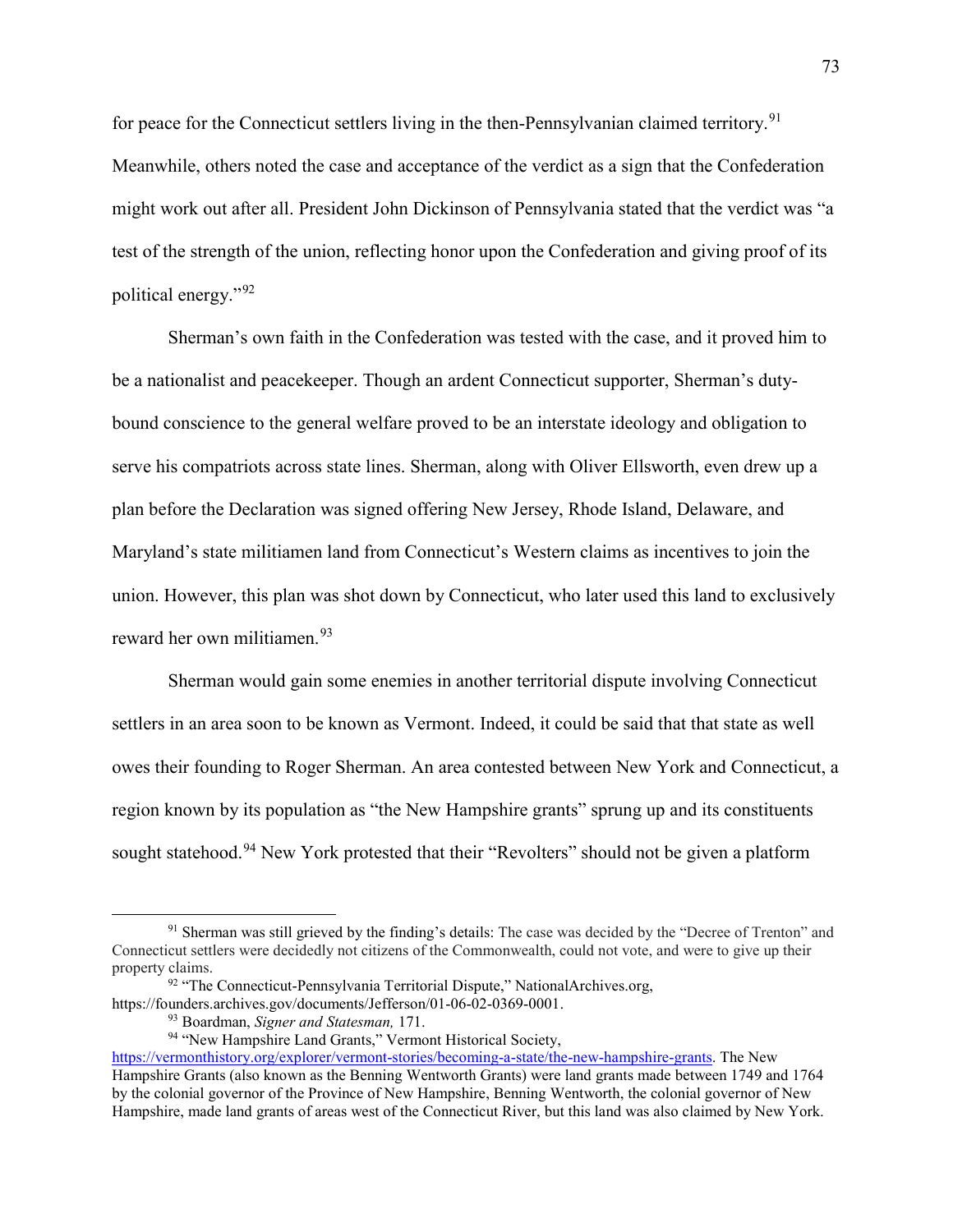from which to discuss their claims as if they were valid. These same representatives were shocked when "an unexpected field of debate was opened" and "some of our neighbors (R.S. in particular) discovered an earnestness and solicitude that did not belong to Judges between a State and discontented members."[95](#page-76-0) On June 7, 1777, a committee of New Hampshire Grant citizens banned together and made their own constitution, forming a republic known as New Connecticut for its first six months. It was largely ignored due to more pressing matters until in 1781, when the discontented settlers threatened to make a separate peace with Britain unless they received statehood. Sherman headed a committee on Vermont being added to the Confederation in August 1781. Vermont was not admitted until 1791, but their case was pled significantly and effectively by Sherman so that they were essentially autonomous in the period until Congress officially approved them as a state.<sup>[96](#page-76-1)</sup>

Sherman was sympathetic not only to the settlers as independent-minded settlers seeking a better life, but also because a large proportion of these settlers were former Connecticut citizens. This special bond also was balanced with a desire for national unity and a "speedy and amicable settlement of the controversy" for the "peace and welfare of the United States."<sup>[97](#page-76-2)</sup> As historian Hilhand Hall writes, "Roger Sherman saw and felt that the cause of the inhabitants of Vermont was founded on the principle of justice and equity and he did not hesitate to declare it."[98](#page-76-3)

Sherman was loyal not only to Americans but firstly to his sense of morality. A Puritan New Englander through and through, he was one of America's first federal abolitionists, and he

<span id="page-76-1"></span><span id="page-76-0"></span> <sup>95</sup> "James Duane to Robert R. Livingston, July 1 1777," NY Public Library, George Bancroft transcripts of Livingston papers.<br><sup>96</sup> Boardman, Signer and Statesman, 181.

<sup>&</sup>lt;sup>97</sup> "Roger Sherman to Josiah Bartlett of New Hampshire from Philadelphia July 31, 1781" in ibid., 180.<br><sup>98</sup> Hiland Hall, *Early History of Vermont* (Albany, NY: J. Munsell, 1868), 253.

<span id="page-76-3"></span><span id="page-76-2"></span>https://babel.hathitrust.org/cgi/pt?id=miun.aja2019.0001.001&view=1up&seq=3&skin=2021.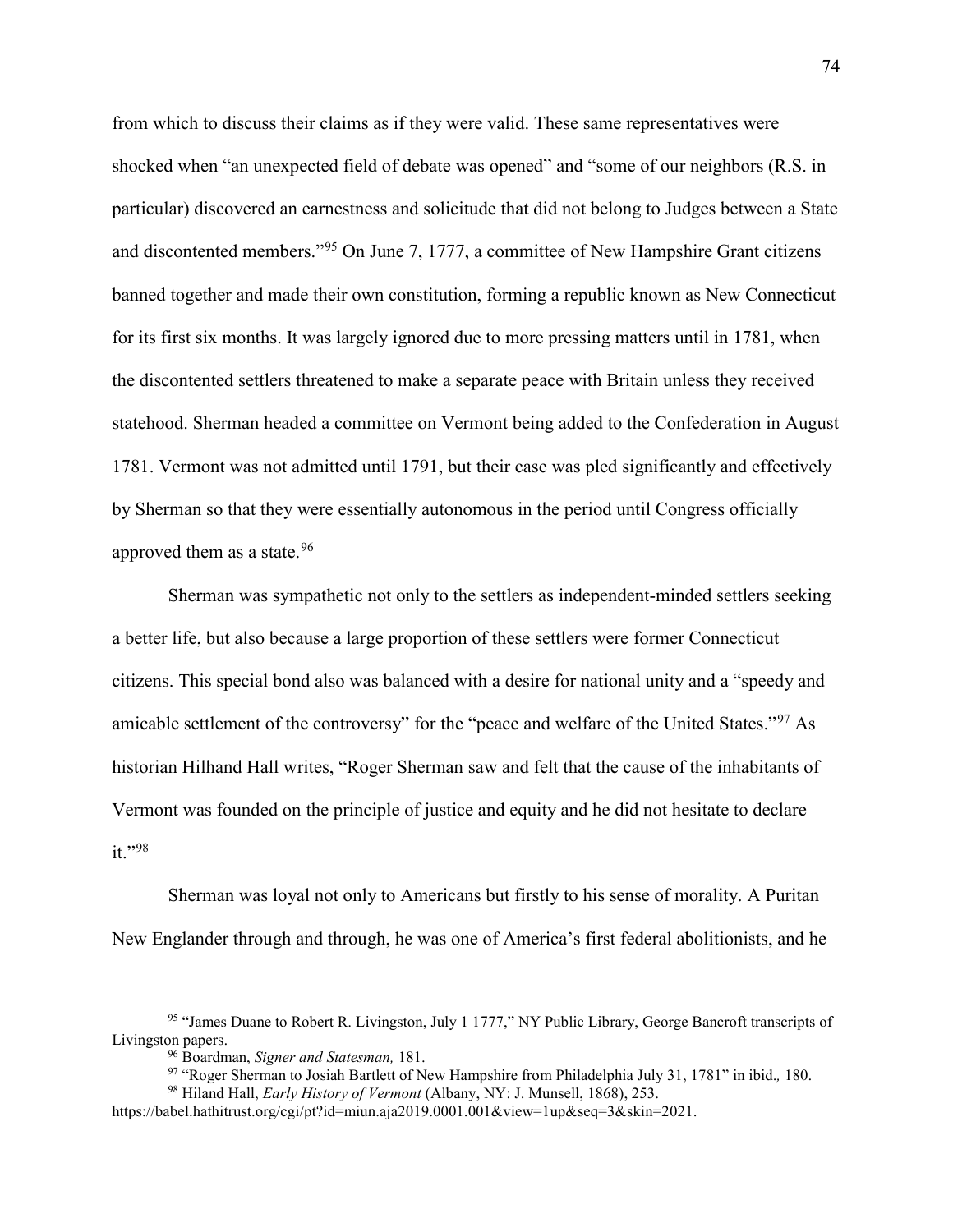argued for the abolition of slavery to be in the early founding documents. Assigned to committees on Indian Affairs, Sherman argued that justice would best be served if only national treaties could be made with Indian tribes. Thus, this would remove much of the contrary claims and disreputable Americans finding loopholes in treaties made by other states and ignoring Indian rights since the documents therefore technically did not apply to them.

Sherman also had concerns about more of his former Connecticut citizens living in an incorporated area proclaimed the State of Westmoreland (a group of Susquehanna/Wyoming Territory settlers who attempted to secede). They wrote him asking for defenses, ammunition and manpower to protect against British and Indian attacks, particularly after General Schuyler's negotiations with the local Indians failed.<sup>[99](#page-77-0)</sup>

Sherman's dedication to keeping the union together would mold and enhance his ability to compromise. He was motivated by the public welfare, underpinned by a religious responsibility to love his neighbors and to serve them by his position. His humble origins and work up the ladder in Connecticut paved the way for him to have expertise in matters of supply and compromise. Though sometimes maligned for his country mannerisms, detailed examinations, and pragmatic thinking, these also came to be some of his greatest strengths and sources of praise. He was a frontrunner of Revolutionary sentiment and holds the exclusive accomplishment in his resume of signatures and drafting many laws, policies, and documents. Sherman also led in matters of logistics within the Revolution, leveraging his position in supply, finance, land disputes and treaties to encourage loyalty to Connecticut and the nation these men were fighting for. Ahead of his time in many ideas, the compromises and pleas of Sherman in the

<span id="page-77-0"></span><sup>&</sup>lt;sup>99</sup> "Application from the Committee of Westmoreland: to the Honourable Roger Sherman and other Delegates from Connecticut now at Philadelphia, August. 6 A.D. 1776," Manuscripts: The American Revolution Institute of the Society of the Cincinnati Digital Library Collections.

https://societyofthecincinnati.contentdm.oclc.org/digital/collection/p16923coll3/id/1692/.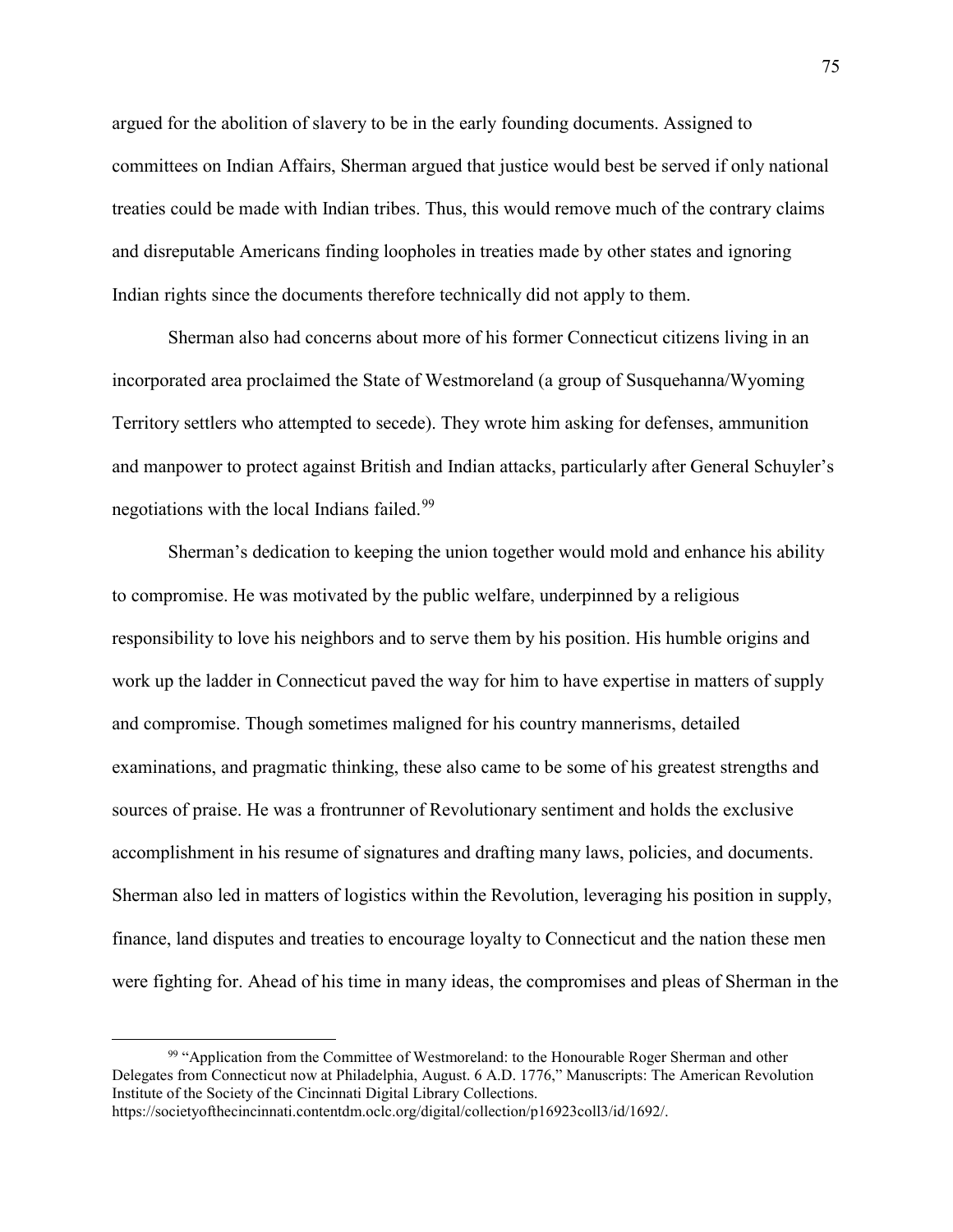Continental Congress were the birth pangs of his immense contributions in the Constitutional Convention.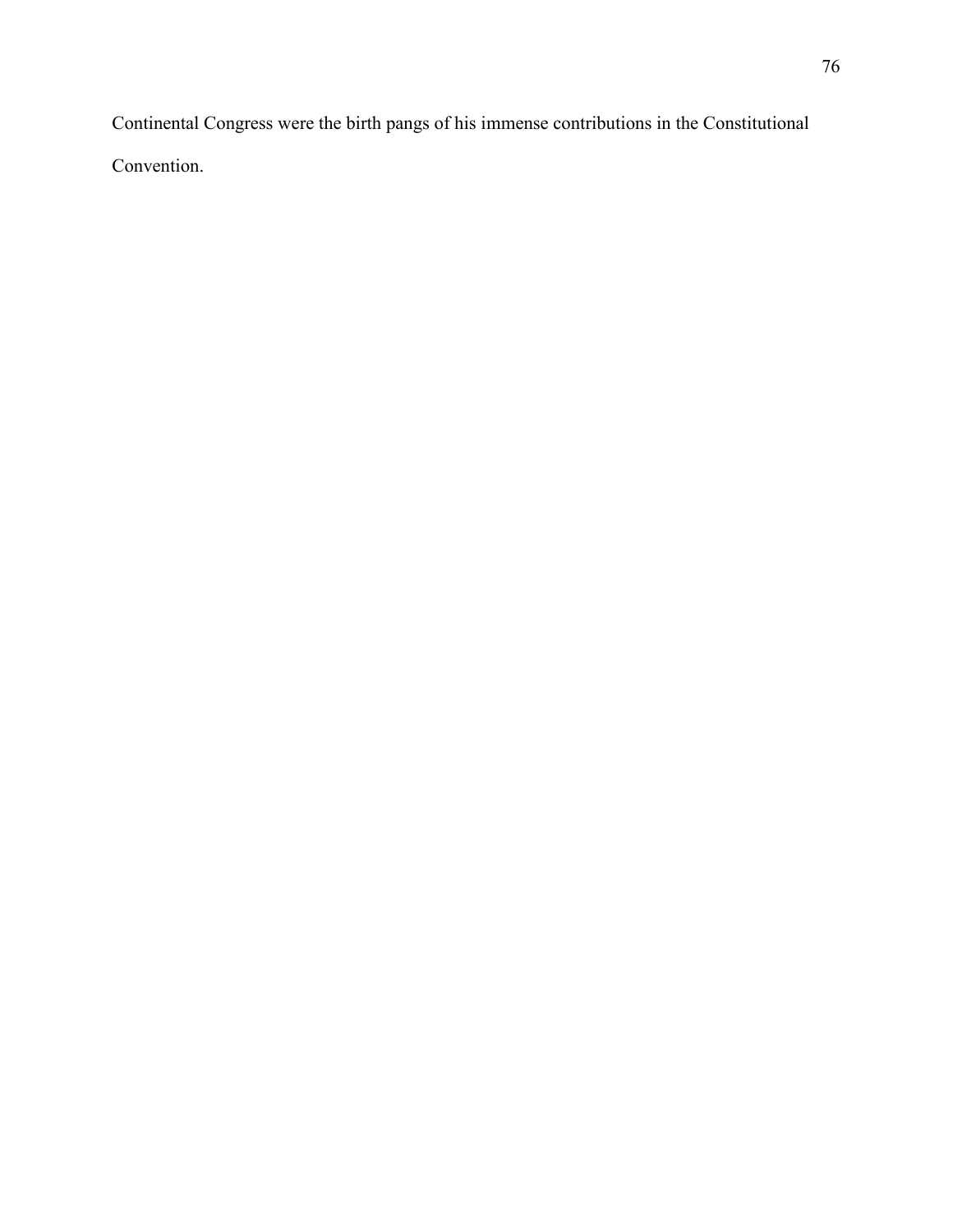# **III. America's First Great Compromiser**

Roger Sherman was selected to be one of Connecticut's representatives to the Constitutional Convention much like he was selected to be on the Continental Congress committee, as a substitute. Connecticut chose three representatives of various revolutionary vigor. William Samuel Johnson, the old conservative Tory, is a surprising selection when viewed through contemporary glasses. However, Johnson had recently become a force in the burgeoning nation's politics. The future Columbia College President gained popular support to represent Connecticut at the Constitutional Convention due to his extensive work in supporting Connecticut land claims.<sup>[1](#page-79-0)</sup> In contrast to Johnson, the elder statesman, Oliver Ellsworth had earned his national experience as "Connecticut's young man of the Revolution" before ever serving in his state. The future Supreme Court Chief Justice would work closely with Sherman in proposing the Connecticut Compromise. The final selection was to be Erastus Wolcott, who refused the offer due to his aversion of assemblies. Connecticut's Revolutionary gusto had settled as the United States enjoyed her infancy. Within the political climate of Connecticut at the time, moderation was favorable. Men of property refused to support either "wild democrats" or "aristocrats," as they sought a steady patriot voice. Roger Sherman filled the role and was appointed to the Convention.<sup>[2](#page-79-1)</sup> While Sherman would be labeled an "anti-nationalist" compared to the "context of opinion throughout the United States," in Connecticut he was "just slightly on the national side of center."[3](#page-79-2) This group of Connecticut men would essentially represent all of New England, furthering Congressional power to create stability and security while still

<span id="page-79-1"></span><span id="page-79-0"></span> <sup>1</sup> Collier, *Roger Sherman's Connecticut,* 230-231.

<sup>2</sup> Ibid., 228.

<span id="page-79-2"></span><sup>3</sup> Ibid., 230.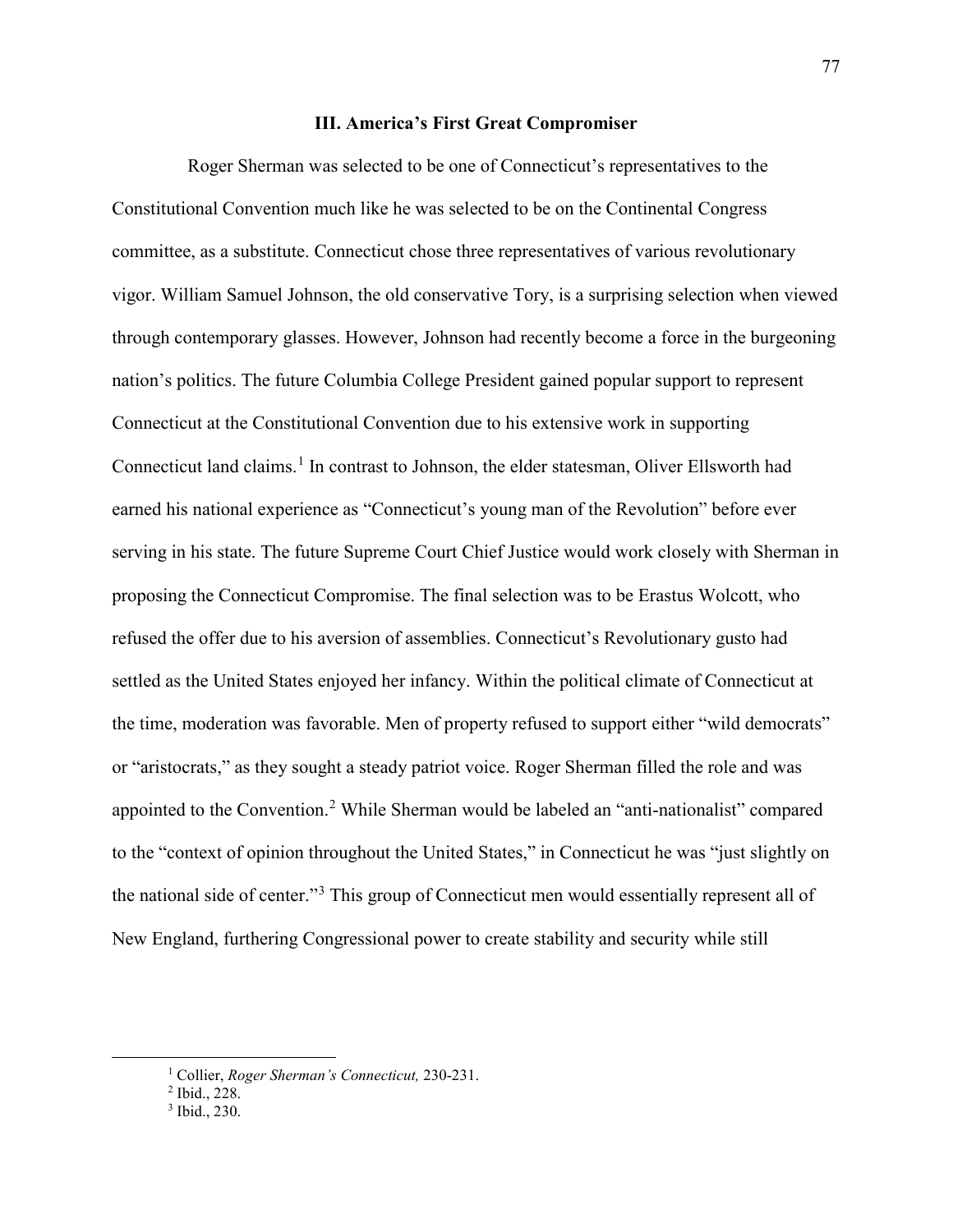advocating for the preservation of states to hold their own governance. Sherman, the antifederalist of the federalists, would become America's first great compromiser.

In some ways, Sherman stood between Ellsworth and Johnson as both a mentor and protégé. As a young lawyer, Sherman wrote to Johnson throughout his time in court and into the Revolutionary period, despite knowing that Johnson was much more wary and mistrusting of colonial rebellion. To Ellsworth, Sherman was a model of civic service. John Adams recorded of Ellsworth, "It is praise enough to say, that the late Chief Justice Ellsworth told me that he had made Mr. Sherman his model in his youth. Indeed I never knew two men more alike, except that the Chief Justice had the advantage of a liberal education, and somewhat more extensive reading."[4](#page-80-0) With various degrees of education, this Connecticut delegation headed into the Convention with a remarkable level of moderation and experience.

The call for the Convention was controversial. Despite the inefficient model of a unicameral legislature and no executive or judicial branch, as well as the rising rebellion in Western Massachusetts led by Daniel Shays, it was very difficult to get states to agree to come to the Convention. The voice of Sherman's "Caveat against Injustice" seemed to haunt the new nation as financial instability wrought sufferings and violence. Connecticut's neighbor, rebellious and wary Rhode Island, would hold out through the entirety of the Convention, boycotting the 1787-1789 proceedings and debates, even refusing to hold a statewide ratification convention and instead giving the vote on the matter to individual towns.<sup>[5](#page-80-1)</sup> For Connecticut, the matter was to be a conservative affair, preserving the best of the Articles and editing it to protect the public good, starting with the nation's finances.

<span id="page-80-0"></span> <sup>4</sup> John Sanderson, *Biography of the Signers to the Declaration of Independence,* rev. and ed. Robert T. Conrad, II (Philadelphia: Thomas, Cowperthwait & Company, 1846), 61.

<sup>5</sup> Nellie M. Gorbea, "US Constitution," Rhode Island Secretary of State,

<span id="page-80-1"></span>https://www.sos.ri.gov/divisions/civics-and-education/for-educators/themed-collections/ri-and-us-constitution.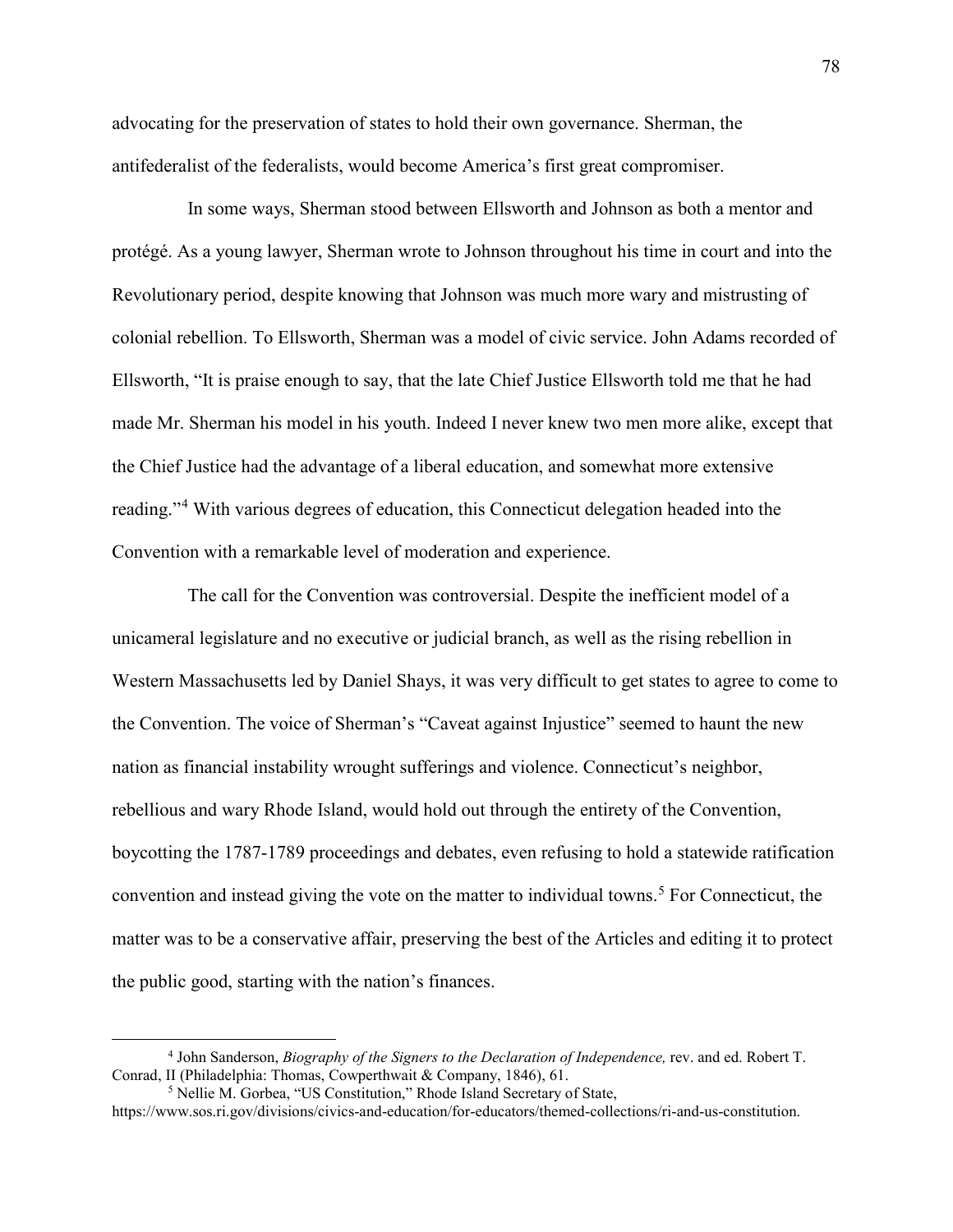Sherman, like the majority of the delegates, went into the Constitutional Convention believing that the Articles could be amended. He sought to keep the national government under the authority of the state legislatures, and as will be seen in his other debate points, Sherman balanced the rest of the federalists by advocating that the states be the ultimate voice in the new government.<sup>[6](#page-81-0)</sup> Longtime political adversary, Jeremiah Wadsworth, noted Sherman's aptitude for political maneuverings when he wrote:

I am satisfied with the appointment— except Sherman, who, I am told, is disposed to patch up the old scheme of Government. This was not my opinion of him, when we chose him: he is as cunning as the Devil, and if you attack him, you ought to know him well; he is not easily managed, but if he suspects you are trying to take him in, you may as well catch an Eel by the tail.<sup>[7](#page-81-1)</sup>

Wadsworth, former Commissary General for the Continental Army, businessman, and zealous

federalist thought Sherman would be seeking a feeble government unable to care for

Connecticut's financial and other needs. However, he misjudged Sherman, who had noted years

prior many significant changes needed for the Articles.

While in the Continental Congress, adding to Sherman's resume of pragmatic foresight,

he noted that the Articles needed vast editing for interstate financial oversight and political

logistics. His manuscripts record the following amendments he believed were necessary for the

government to persist:

That Congress be allowed to regulate interstate commerce and the commerce of the United States with other nations; to impose duties on imports for revenue, regulation, and debt payment.

That Congress be able to make laws on the people, and all officials, in "all cases which concern the common interests of the United States: but not to interfere with the government of the individual states, in matters of internal police which respect the government of such states only, and wherein the general welfare of the United States is not affected…"

 <sup>6</sup> Hall, *Sherman and the Creation of the American Republic,* 96.

<span id="page-81-1"></span><span id="page-81-0"></span><sup>7</sup> *The Records of the Federal Congress,* ed. Max Farrand, III (New Haven: Yale University Press, 1911), 33-34. Letter dated Hartford, June 3, 1787.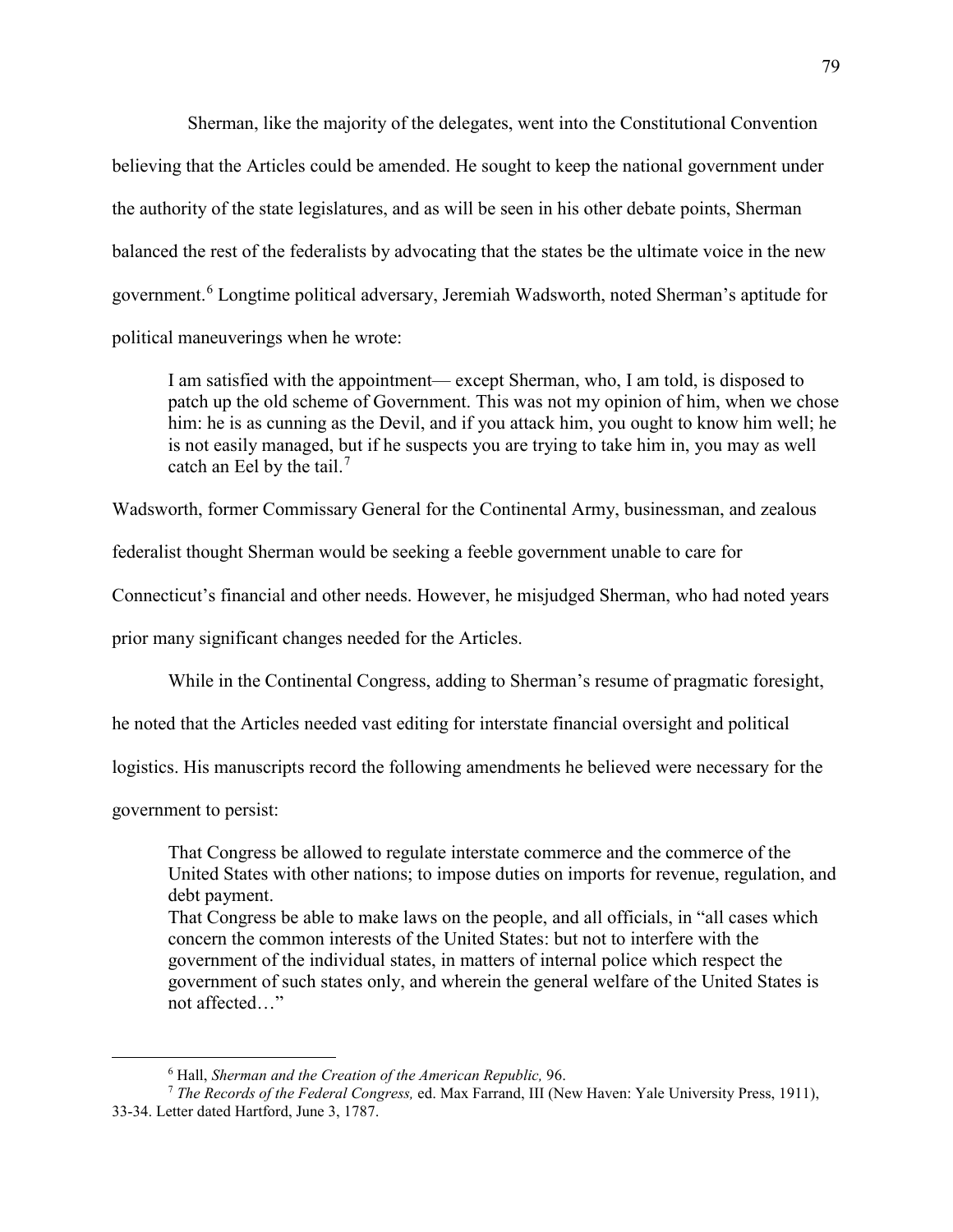That states may not print or use their own forms of money… that the eighth article of the Confederation should be amended so that states contribute to the national treasury based on number of inhabitants rather than land value… That the legislation should have authority to tax individuals should states refuse to comply with enforcing taxes or "furnish [ing] its quota of supplies" That the legislature should have power to make laws for calling forth state contributions in money or goods That no person shall be tried in another state than where the crime was committed and they should not be deprived of "the privilege of trial by a jury, by virtue of any law of the United States."[8](#page-82-0)

His reverence for state authority, financial security, and the public welfare, and legal justice would all be discussed and for the most part, enacted, in the coming proceedings.

The Connecticut men arrived for the proceedings on May 30th, about sixteen days later

than the Convention had arranged, and five days after a quorum was finally met on the  $25<sup>th</sup>$ . The

'Committee of the Whole' that day set out to debate the Virginia and Pinckney plans proposed

the day prior, just before Connecticut arrived. The Virginia Plan, drafted by James Madison and

presented by Edmund Randolph, famously created interstate division by size, as it presented

Southern interests with voting and representation in both houses of the legislative branch based

on population. Among other notable points, the Virginia plan was the first to propose the Judicial

branch, with supreme and inferior tribunals, and provision for amending the Articles

"whensoever it shall seem necessary."<sup>[9](#page-82-1)</sup>

The Pinckney plan, named after South Carolina's Charles Pinckney, presented some thirty suggestions for amending the Articles. While the document does not exist today, later notes by John Quincy Adams from convention records on the Plan provide most of the information for modern scholars. Pinckney proposed the "perpetual union" of the nation, with the Articles only being edited where absolutely necessary. In this editing, he proposed making

<sup>&</sup>lt;sup>8</sup> Boutell, *Life of Roger Sherman*, 133; Sherman, Manuscripts for Amending the Articles, Personal Notes.<br><sup>9</sup> "Virginia Plan (1787)," National Archives, https://www.archives.gov/milestone-documents/virginia-plan.

<span id="page-82-1"></span><span id="page-82-0"></span>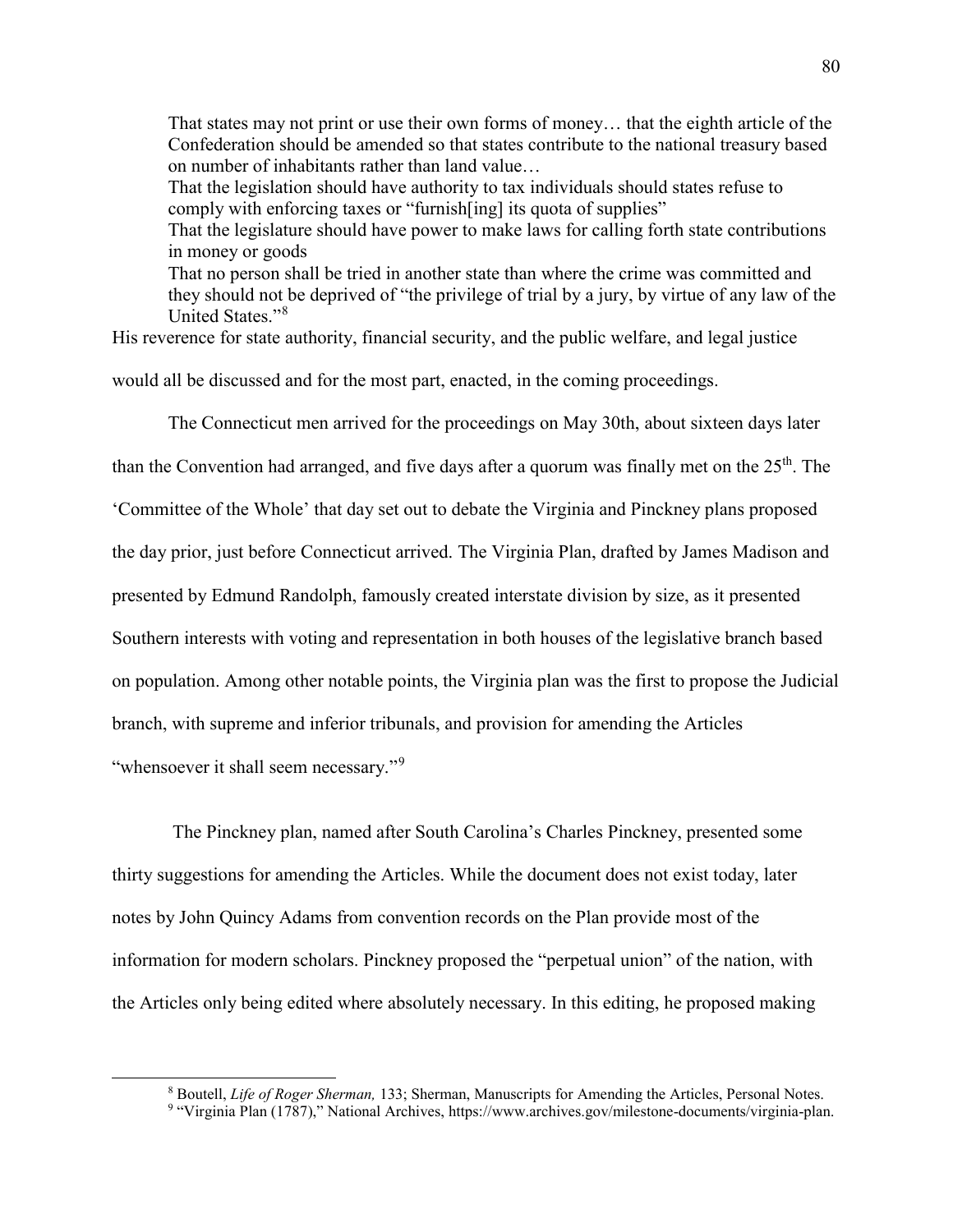the legislative two branches, the Senate and a House of Delegates. The latter was to be proportional (one delegate per thousand persons), and the Senate would break representation of the union into four districts. Pinckney proposed the 3/5 compromise for the first time, and Pinckney proposed the executive branch with its various departments and Presidential head. Similar to the British Prime Minister, he saw the President coming potentially from Congress.<sup>[10](#page-83-0)</sup> Pinckney also described various other powers for the President and Congress; his plan included congress regulating the militia, solving interstate disputes, establishing the Post Office, and carrying out impeachments. $11$ 

With the Southern states carrying the day with proportional representation plans and clear changes to the Articles leading to a much more centralized government, the New England delegates were already scrambling to catch up and promote small state interests without creating havoc and dissembling the unity of the different states. Sherman's fellow Connecticut delegate, William Samuel Johnson, wrote to his son that night. "It is an affair of high and agitated expectation throughout the Continent, but what will be the issue of it no man can yet foresee."<sup>[12](#page-83-2)</sup>

Connecticut not only entered the convention with two large-state plans already proposed, but now her delegates had the duty to try to undo the momentum of the large state plans from moving forward to completion. Though Sherman exuded an air of peaceful compromise and reason, he had no qualms about placing himself in the center of the fray to assert his position,

<sup>&</sup>lt;sup>10</sup> "Charles Pinckney's Plan," U.S. Constitution,

<span id="page-83-0"></span>https://www.usconstitution.net/plan\_pinck.html#:~:text=Pinckney's%20Plan%20envisioned%20a%20bicameral,dele gate%20for%20each%20thousand%20persons.

<span id="page-83-1"></span><sup>&</sup>lt;sup>11</sup> "The Plan of Charles Pinckney (South Carolina), Presented to the Federal Convention [Quoted from American Historical Review, Vol. IX, p. 741-747]," Yale Law School Lillian Goldman Law Library: The Avalon Project, https://avalon.law.yale.edu/18th\_century/pinckney.asp.

<span id="page-83-2"></span><sup>&</sup>lt;sup>12</sup> "William Samuel Johnson in a letter his son William, May 30, 1787" in "May 30, 1787: Committee of the Whole," Independence National Historical Park, https://www.nps.gov/articles/constitutionalconventionmay30.htm#:~:text=Wednesday%2C%20May%2030%2C%201787%3A,the%20Committee%20of%20the%20Whol e.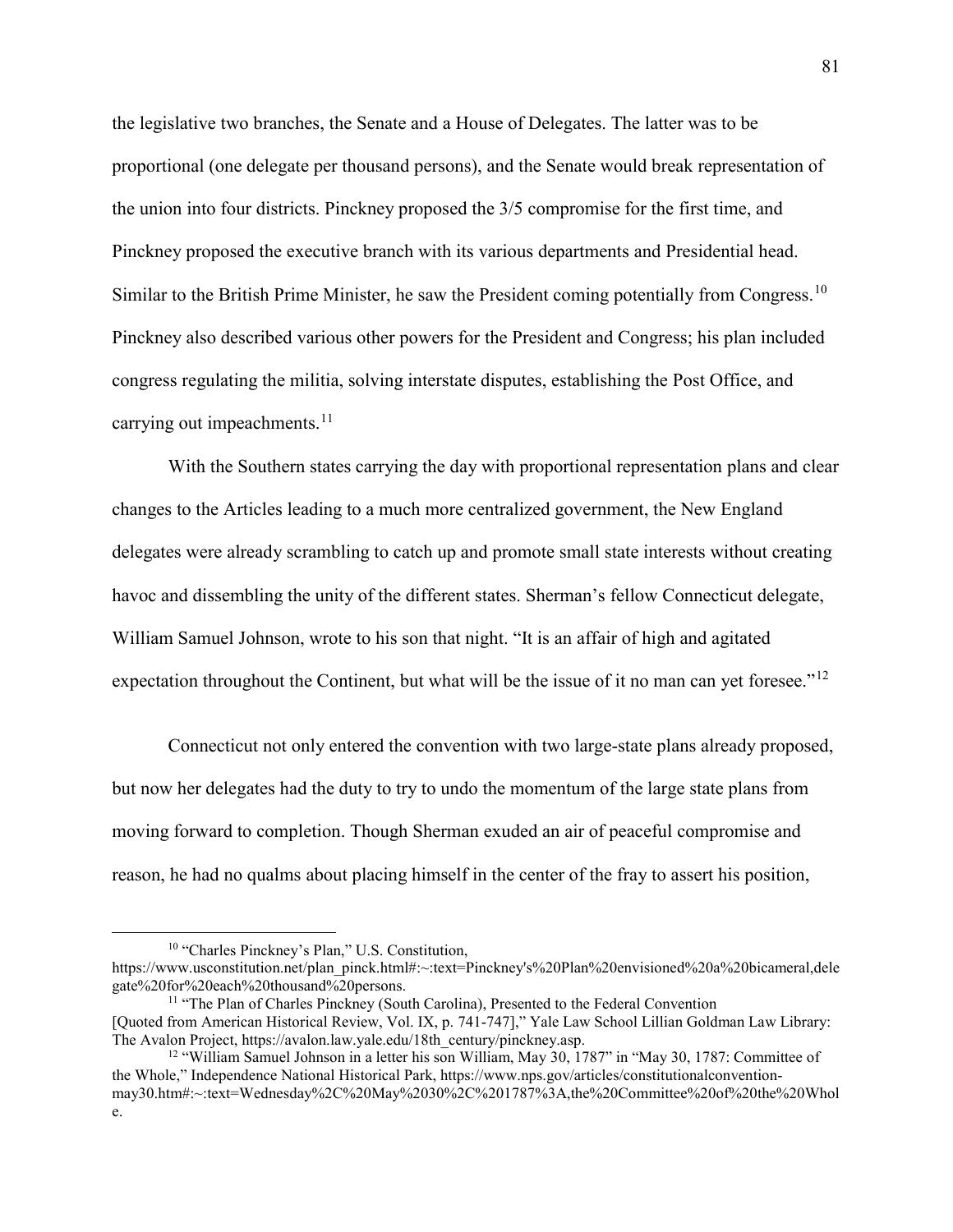when the occasion called for it. Sherman's proposed peaceful resolutions to bitter debates on representation won him both animosity and admiration. He was one of the most vocal delegates at the convention, with his number of statements in the Convention record exceeded by just three other delegates.<sup>[13](#page-84-0)</sup> On May 31<sup>st</sup>, before Patterson's plan, Sherman proposed electing senators (one per state) by the state legislatures.<sup>[14](#page-84-1)</sup> On June 2nd, Sherman proposed that in voting for the executive (as recorded by John Dickinson) that "each State would retain an equal voice, at least in one branch of the national legislature."

The coming debates over these plans from May 30 to June 14 featured intense division, debates, and decisions on issues that would affect every state and citizen. Congress considered Randolph and Madison's Virginia Plan and voted to create a bicameral legislature, with representation being debated. June 9<sup>th</sup>, Sherman first proposed his Connecticut Compromise representational scheme, but it was defeated by a vote of 6-5. Immediately after, James Wilson proposed voting proportionally in both houses, and his suggestion was supported by a vote of 6 to 4 on June 29.<sup>[15](#page-84-2)</sup> The Connecticut delegates would have to fight to undo these changes and preserve the rights of the small states.

# Sherman in Debate

Sherman was not the imaginary egalitarian that Jefferson or Madison claimed to be, but he was a man of the people. He had known what it meant to work rather thankless jobs, support a large family, and work his way up the ladder of business and law pursuits. His civic service records were bolstered by public approval and calls from his townspeople for him to serve. Within this context, Sherman was a populist by means of the state government, which he

<span id="page-84-2"></span><span id="page-84-1"></span><span id="page-84-0"></span><sup>&</sup>lt;sup>13</sup> "Constitutional Convention, 1787," *Historical Magazine* 5 (January 1861): 19.<br><sup>14</sup> Boutell, *Life of Roger Sherman*, 138.<br><sup>15</sup> Andrew C. McLaughlin, "James Wilson in the Philadelphia Convention," *Political Science* 12, no. 1 (March 1897): 8.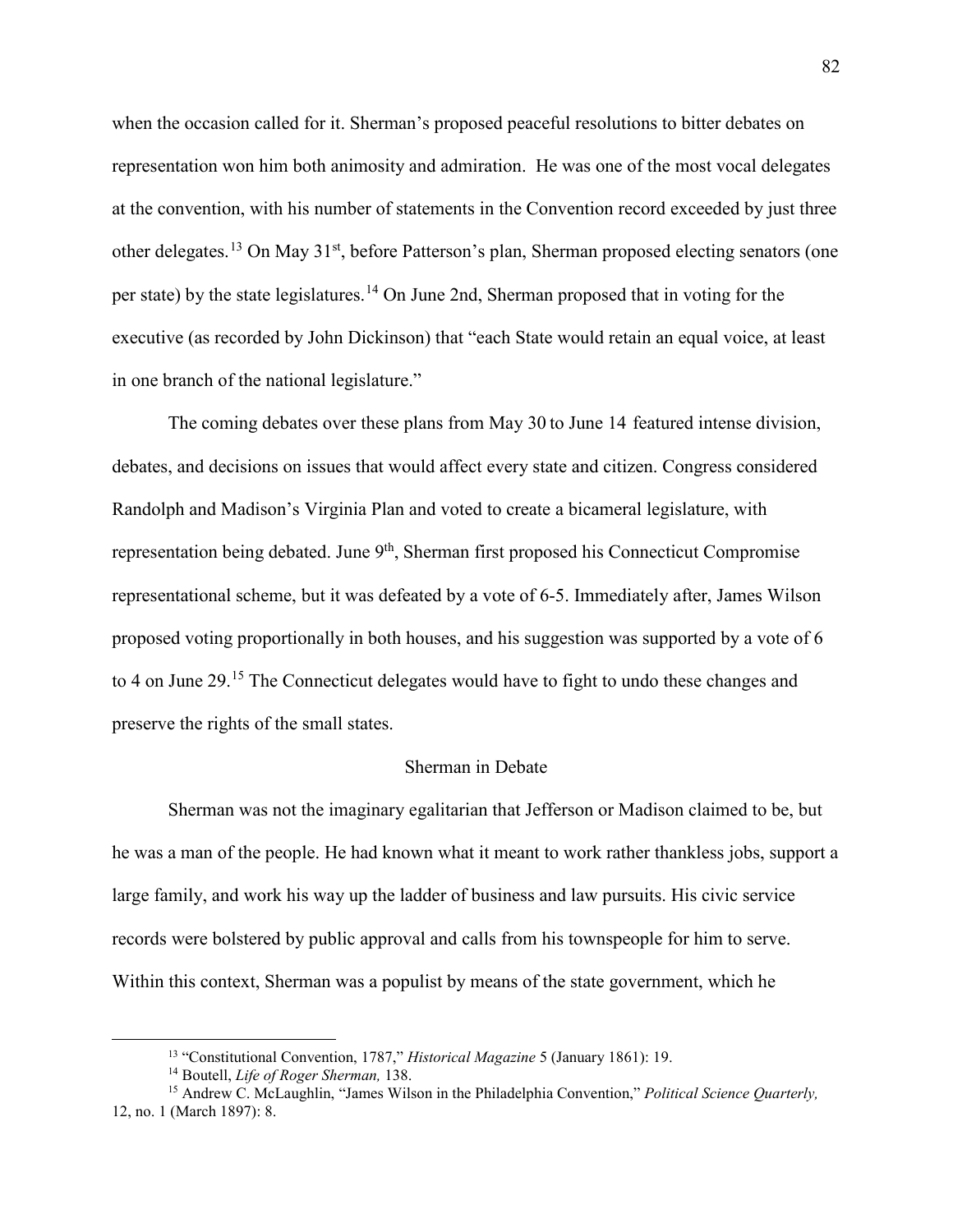considered to be the best avenue for pursuing the public good. His fear of tyranny and reverence for British legal tradition combined as Sherman sought to help create a system that would balance powers between the different branches, preventing the chaos and anarchy of Shay's Rebellion, financial turmoil, and the tyranny of the majority.

Entering the Convention, Sherman saw a remedy through significant amendments, and had even earlier under the Articles in Congress drafted a set of amendments to grant Congress the power to levy taxes, create a Supreme Court, and make laws binding on all people.<sup>[16](#page-85-0)</sup> As noted, Wadsworth disdained Sherman's intention of "patching up" the old system, but Sherman wanted to change as little as was necessary. Puritan beliefs left him wary of man's corruptible nature, and the need for checks and balances, most especially in the executive branch, where he feared too much power in the hands of a single individual. Most likely for this reason, Sherman entered the Convention with the goal of simply adding some powers to the legislature and judiciary, and his efficiency and financially minded sense always advocated for the means that would most quickly sustain a stable form of government. The judicial branch, he believed, would justly support the law in matters of national importance. Upon hearing Madison's Virginia Plan, which was in debate when the Connecticut delegation arrived, Sherman realized that countermeasures were needed and that a new constitution was in the works entirely.<sup>[17](#page-85-1)</sup>

Through the legislature, he foresaw a stable republic as long as states sought morallyguided representatives and kept them accountable through the election process. Through each section of governance, it all came down to the states. Sherman believed that the election of all

<span id="page-85-1"></span><span id="page-85-0"></span><sup>&</sup>lt;sup>16</sup> Boutell, *Life of Roger Sherman*, 133.<br><sup>17</sup> Hall, *Sherman and the Creation of the American Republic*, 94; Scott D. Gerber, "Roger Sherman and the Bill of Rights," 524-525.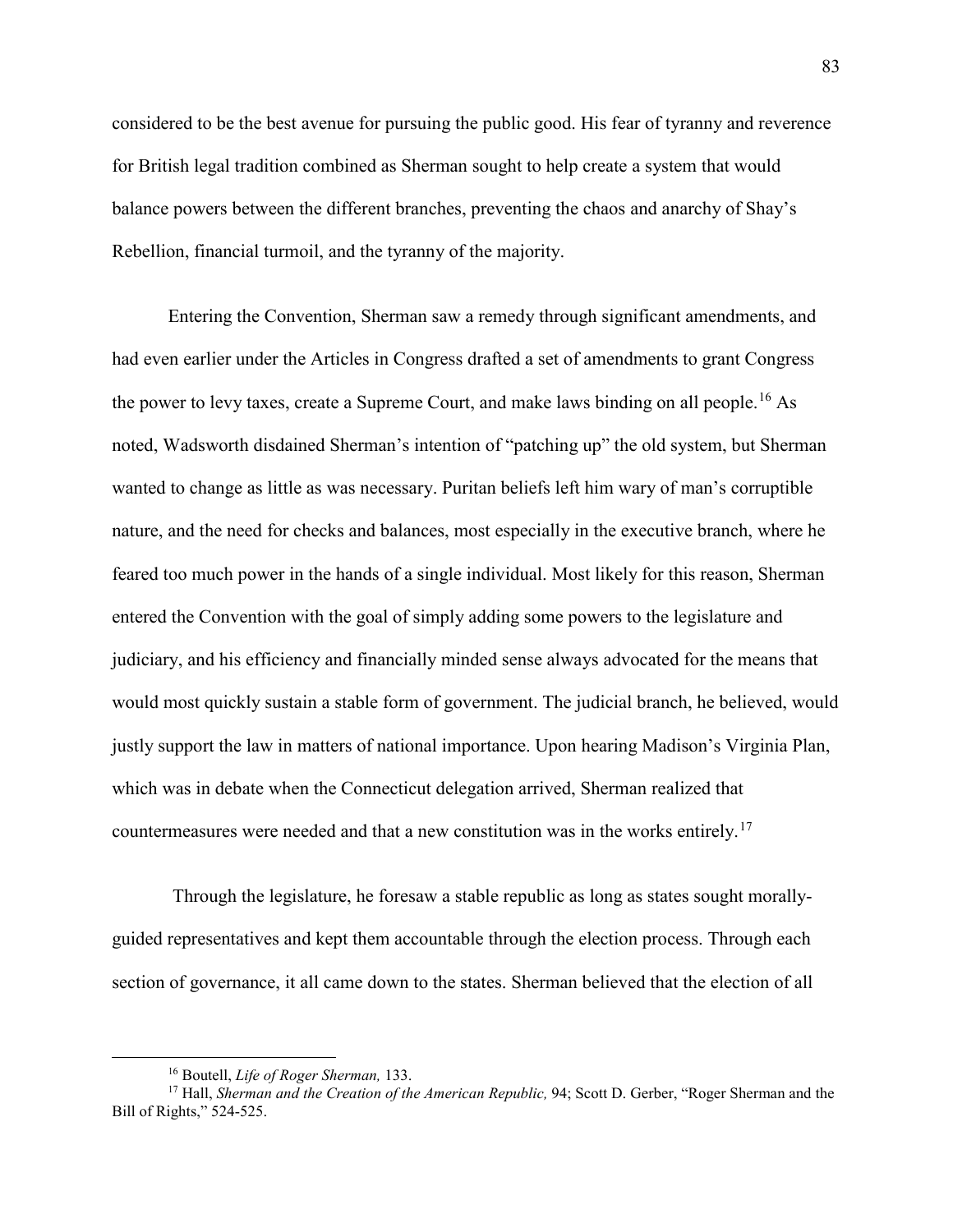Congressional delegates should be by the state legislatures, but he relented so that the House of Representatives would be directly elected by the people. He also favored having the president be elected by the national legislature only, and he sought to ease the process of removal so that the executive was almost entirely dependent on legislative support.<sup>[18](#page-86-0)</sup> Sherman further sought to keep the power of the purse amongst the states, when he proposed that the states pay their representatives. Upon backlash, he compromised that the national treasury pay representatives five dollars a day, but any further payment be from the states.<sup>[19](#page-86-1)</sup> Sherman pleaded for state courts rather than the creation of inferior courts, as he argued that they would fulfill the same purpose. He relented on this point, but continued advocating that state legislatures oversee the inferior courts and be used instead whenever possible.<sup>[20](#page-86-2)</sup> In voting for the President in case of a tie, Sherman proposed voting by state in the House of Representatives with each state having one vote. This was also adopted.<sup>[21](#page-86-3)</sup>

With Shay's Rebellion serving as a case study of mankind's proclivity to join the mob, Sherman and others believed that popular elections and decisions in legislation could be dangerous. However, he still entrusted the people more than the executive or national government. In a speech given June  $6<sup>th</sup>$ , Sherman explained, "If it were in view to abolish the state governments, the elections ought to be by the people. If the state governments are to be continued" as he surely thought was essential, "it is necessary, in order to preserve harmony between the national and state governments, that the elections to the former should be made by the latter. The right of participating in the national government would be sufficiently secured to

<span id="page-86-1"></span><span id="page-86-0"></span><sup>&</sup>lt;sup>18</sup> Boutell, *Life of Roger Sherman*, 156.<br><sup>19</sup> Ibid.<br><sup>20</sup> Ibid., 157.

<span id="page-86-2"></span>

<span id="page-86-3"></span> $21$  Ibid.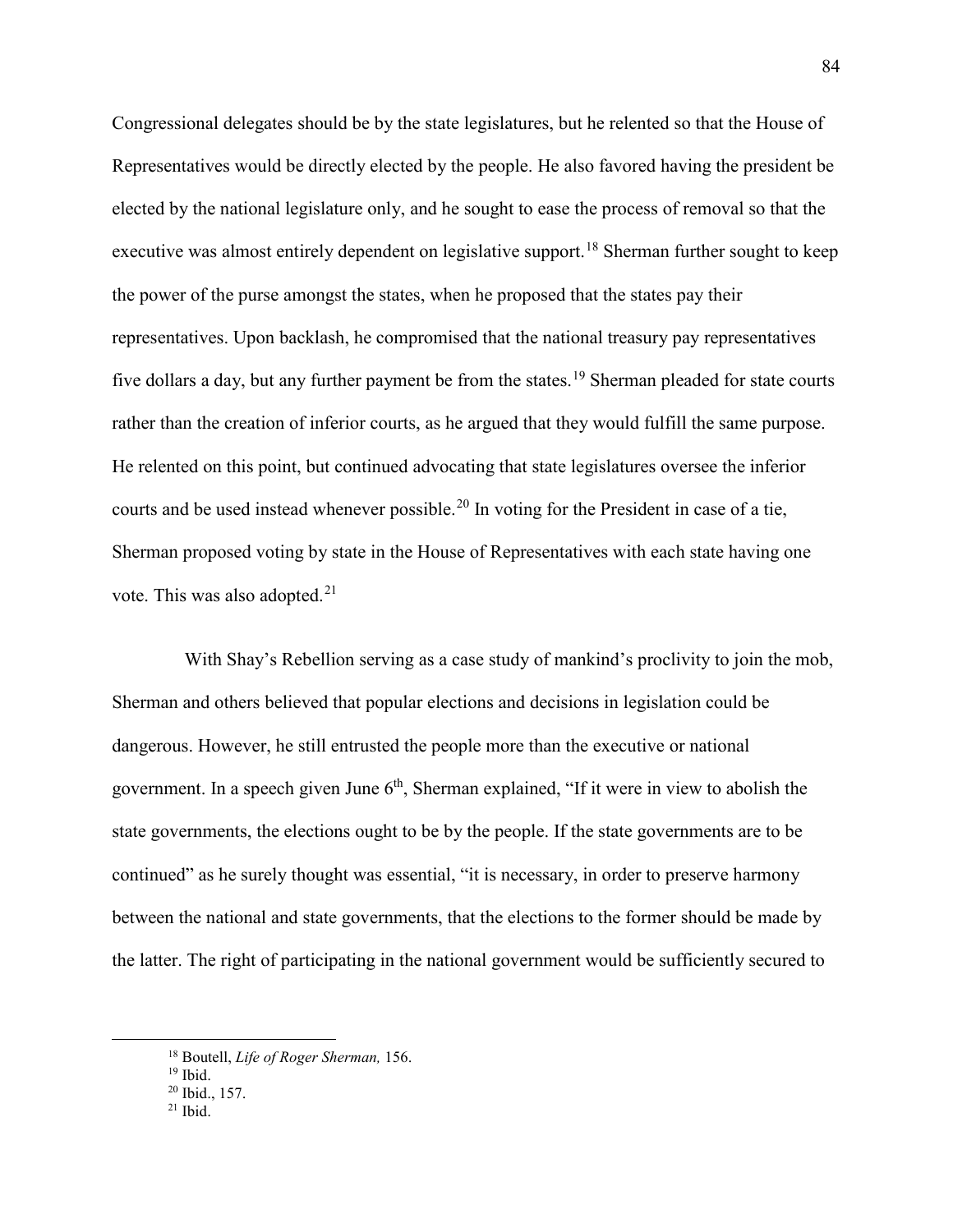the people by their election of the State legislatures."[22](#page-87-0) Continuing in this speech, Sherman delineated his vision for the powers of the federal government. He saw them as defense against foreign danger, resolving internal disputes and violence, making treaties with other nations, regulating foreign commerce and "deriving revenue from it." He stated that in every other realm, "all other matters, civil and criminal, would be much better in the hands of the States."<sup>[23](#page-87-1)</sup>

When John Rutledge of South Carolina argued that inferior courts were encroachments on state courts, Sherman added that the cost of these courts was impractical and another financial burden on the people.<sup>[24](#page-87-2)</sup> Sherman and Ellsworth both suggested that "the largest states were too big to govern well" and by extension implied that the national government would create an even less sufficient system.<sup>[25](#page-87-3)</sup> Sherman supported the motion, observing "that the particular States" would thus become interested in supporting the National Government and that a due harmony between the two Governments would be maintained."[26](#page-87-4) He admitted that the two ought to have separate and distinct jurisdictions, but that they ought to have a mutual interest in supporting each other."<sup>[27](#page-87-5)</sup> John Dickinson, close friend of Sherman, despite previous differing beliefs on Revolution, took up the states' cause writing that the national system was like the solar system, and thus states as planets "ought to be left to move freely in their proper orbits."<sup>[28](#page-87-6)</sup>

Between Sherman's and Dickinson's efforts, George Mason, one of Madison's allies and fellow Virginians, began to admit that the state legislatures needed to serve as a balance to the

<span id="page-87-1"></span><span id="page-87-0"></span> <sup>22</sup> "Speech of Roger Sherman to the Constitutional Convention, June 6, 1787" in Boutell, *Life of Roger Sherman,* 158.

 $23$  Ibid.

<sup>24</sup> "June 5, 1787," *Records of the Federal Congress*, I, ed. Farrand, 124-125, 220, 364, 369.

<span id="page-87-6"></span><span id="page-87-5"></span><span id="page-87-4"></span><span id="page-87-3"></span><span id="page-87-2"></span><sup>25</sup> David Robertson, *The Original Compromise: What the Constitution's Framers Were Really Thinking* (New York: Oxford University Press, 2013), 71. 26 Ibid.

<sup>27</sup> "June 6," *Records of the Federal Congress*, I, ed. Farrand, 137. 28 Robertson, *Original Compromise*, 71.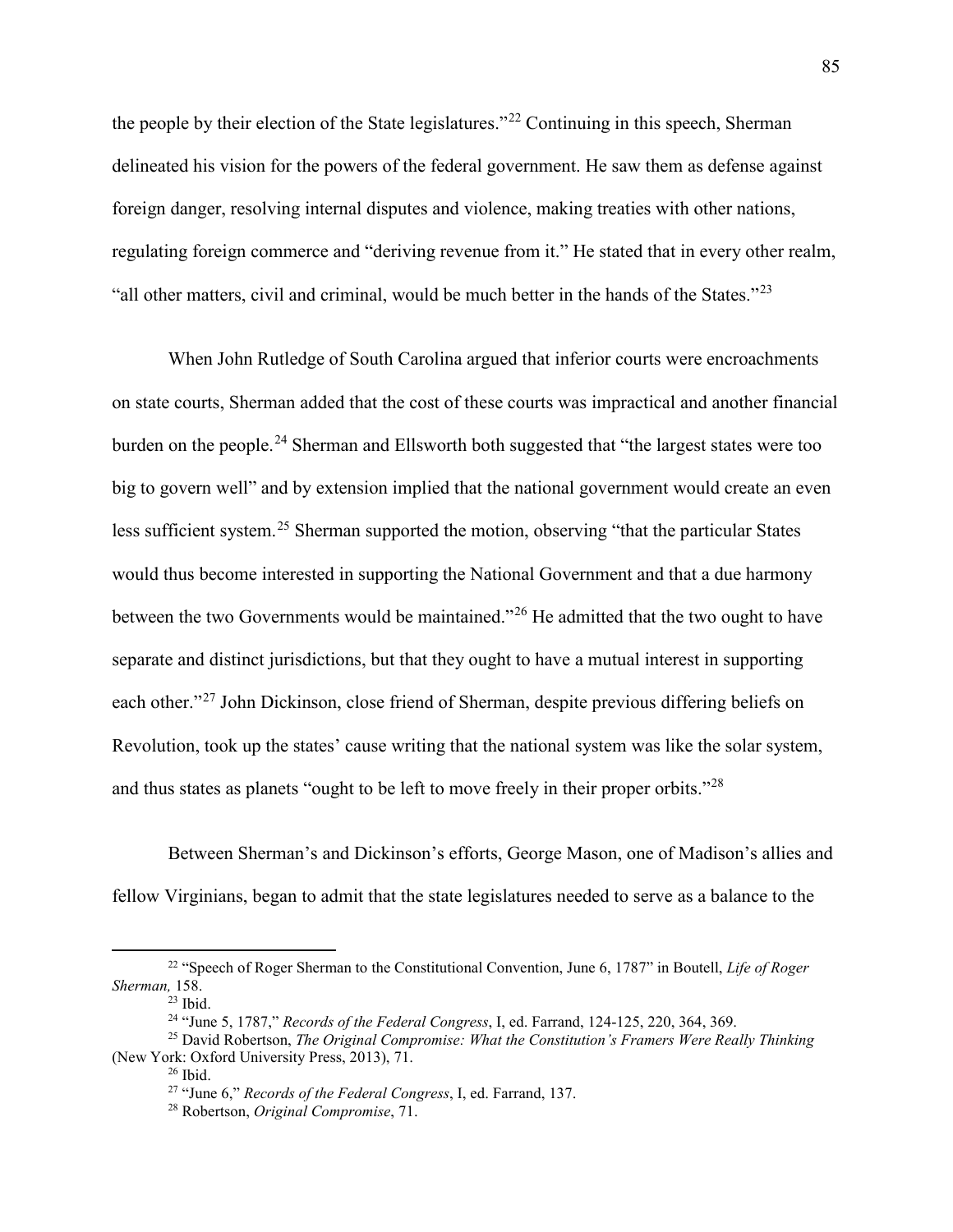national government. Mason conceded that a central government would struggle to enforce equal justice to various states, and within a week, "Sherman used Mason's words against the Virginia Plan, insisting that 'each State ought to be able to protect itself.'"[29](#page-88-0)

Connecticut, New York, New Jersey, Delaware and possibly Maryland's delegates created the New Jersey Plan, which William Patterson formally presented to Congress on June 15<sup>th</sup>. This small state, or confederate, model saw a legislative branch in which each state had one vote in Congress. The plan put forth the added powers of the legislature to raise revenue, regulate commerce, and govern foreign affairs. Specifically, it made provisions adding unto many components of the Virginia Plan's judiciary and bolstering the national government's authority. The first point called for revision of the Articles to make them "adequate to the exigencies of Government and the preservation of the Union."[30](#page-88-1) Additionally, the document called for import taxes and other revenue taxes, the legislative one state-one vote system with the proportional free population (and 3/5 slave population) apportionment for taxation. Details about the judiciary and the supremacy of the Articles as the law of the land, admitting new states, creating a system for naturalization and interstate equality before the law were also admitted; adding some more authority and power to enforce laws of the Confederation.<sup>[31](#page-88-2)</sup> The two plans representative of small and large states now in play, the Convention debated these visions for four days.

Madison and Hamilton attacked the plan as a weak rewording of the original Articles, noting its lack of enforcement power and ability to maintain order. Madison's eight points

<span id="page-88-1"></span><span id="page-88-0"></span><sup>&</sup>lt;sup>29</sup> Ibid., 72.<br><sup>30</sup> James Madison, "Monday, June 18, 1787," in *Madison's Journals: The Records of the Federal Convention of 1787,* vol. 1, ed. Max Farrand (New Haven, CT: Yale University Press, 1911), 281. <sup>31</sup> "June 15, 1787: The New Jersey Plan," National Park Service,

<span id="page-88-2"></span>https://www.nps.gov/articles/constitutionalconvention-june15.htm.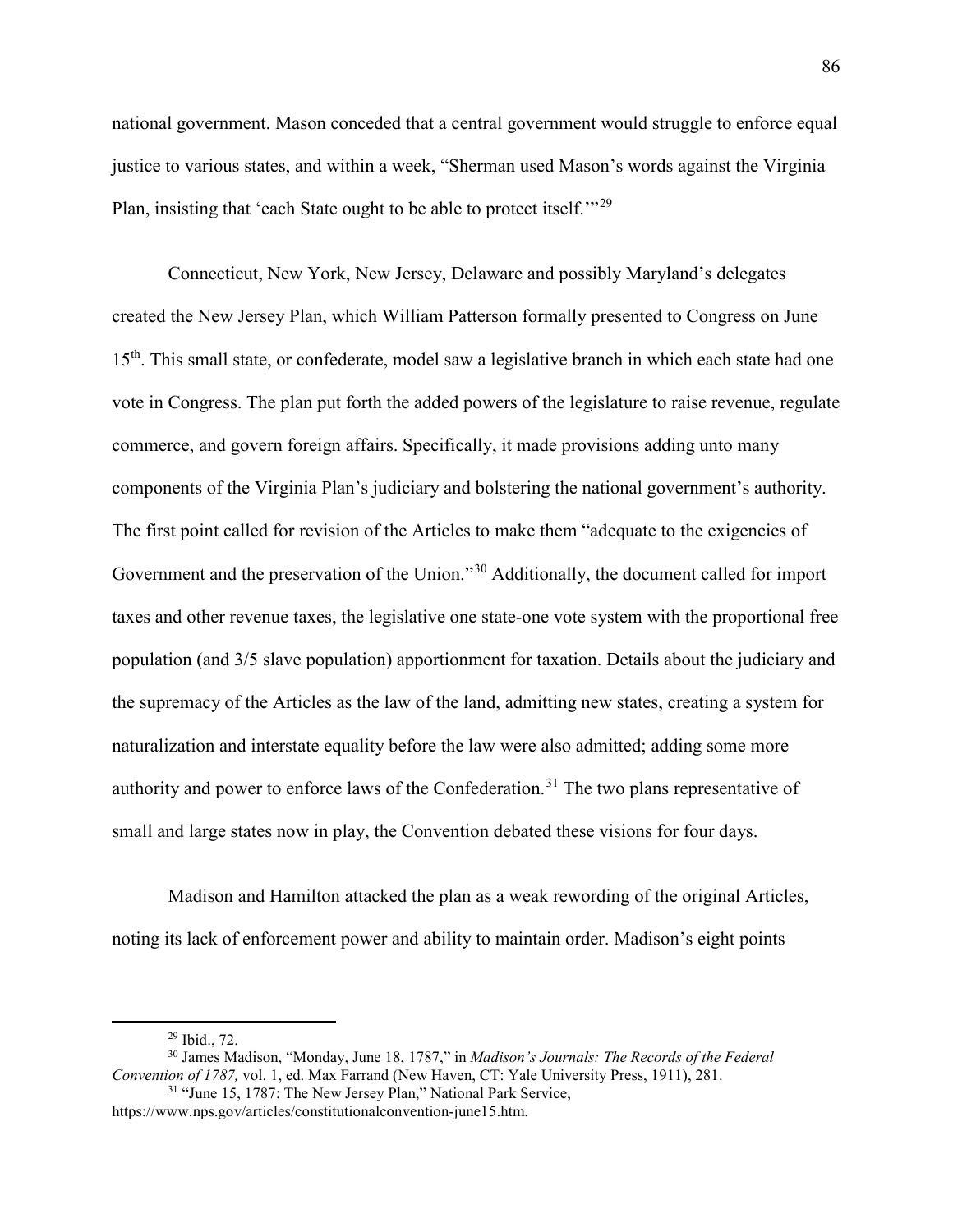repeatedly asked "Will it secure…" alluding to the idea that the New Jersey Plan would further rebellion in the states, and potentially lead to a quick conquering by stronger nations, thus leaving "the door open for the like pernicious machinations" of being overtaken like other confederations throughout history by internal petty divisions.<sup>[32](#page-89-0)</sup> Hamilton responded by proposing his own plan, far more radical in broad nationalism than both the drafters of the New Jersey plan and Madison's group. Hamilton's plan consisted of eliminating state sovereignty entirely and integrating all the states into a single nation. He proposed a bicameral legislature with the lower house elected by the people for three years and the upper house chosen by electors who would serve for life. His vision of the executive was a "Governor" who would serve for life with an absolute veto power. The New Jersey Plan delegates saw this as absolute nonsense and a complete return to British-style tyranny. William Samuel Johnson only wrote in his diary about Convention proceedings twice, and on the day of this proposed plan he followed the routine notation "In Convention" with one word: "Hamilton."[33](#page-89-1)

With Mason's concern for state sovereignty, Sherman was able to focus the argument on the disastrous effect proportional representation would have on many smaller states. He emphasized this point, noticing that the broad nationalists were wary of it, explaining that the Senate's equal voting was needed to "secure the rights of the lesser States; otherwise three or four of the large States would rule the others as they please."[34](#page-89-2) Jack Rakove noted that small state advocates argued both that the "integrity of their states would be lost if the equal vote was not retained" and that "state governments deserved protection against federal encroachments, and

<span id="page-89-0"></span><sup>&</sup>lt;sup>32</sup> James Madison, "Reply to the New Jersey Plan, 19 June 1787," FoundersOnlineArchives.gov, https://founders.archives.gov/documents/Madison/01-10-02-0036.

<span id="page-89-2"></span><span id="page-89-1"></span><sup>33</sup> "June 18, 1787: Hamilton Speaks," National Park Service, https://www.nps.gov/articles/constitutionalconvention-june18.htm.

<sup>34</sup> "June 20, 1787," in *Records of Federal Congress*, ed. Farrand, I, 342-343.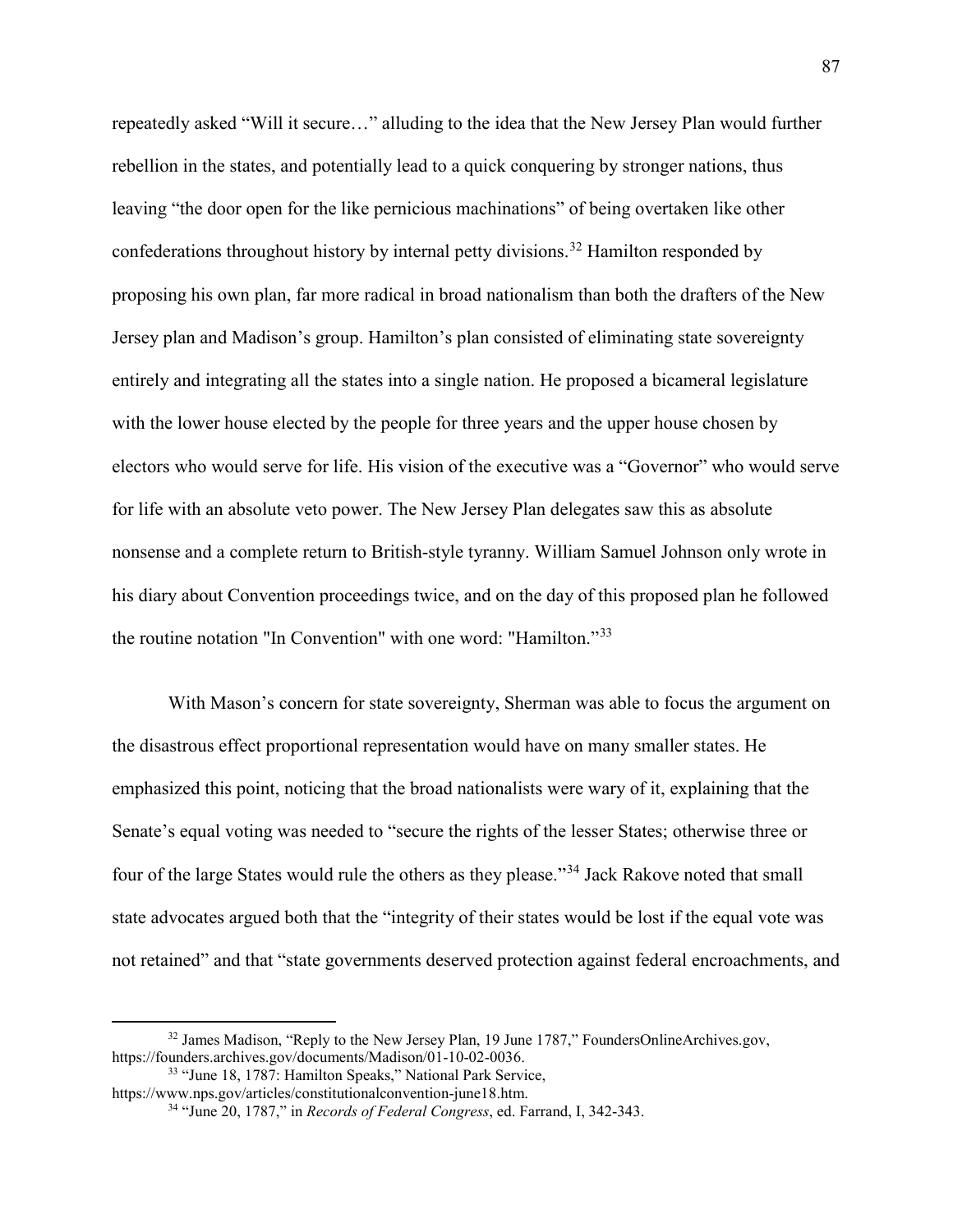since those governments were equal in stature" they deserved an equal vote in at least one House.<sup>[35](#page-90-0)</sup> With the vastly different views on representation, Congress needed a plan suitable to all states.

On June 11th, Sherman first proposed the basic idea of the Connecticut Compromise: that the House of Representatives be based on state's proportional population representative and that the Senate be based on equal representation, with each state having two senators. Sherman pointed to a British precedent in defending the Compromise proposition, noting that "the House of Lords in England… had certain particular rights under the Constitution, and hence they have an equal vote with the House of Commons, that they may be able to defend their rights."<sup>[36](#page-90-1)</sup> Sherman, seconded by Ellsworth, moved to have this plan taken to a vote later the same day. It failed by a vote of 6 to 5, but Sherman would not give up on this compromise system. More than the mind behind the plan, Sherman was also the plan's avid defender in debate until its hard-won adoption**.**

Sherman's statements on the Connecticut plan emphasize a pragmatic approach to equal protection of state rights. In the debates he argued that the question is not what rights naturally "belong to a man but how they may be most equally and effectually guarded in society." Sherman thought sacrifice on the parts of some to prevent the disenfranchisement of others was essential to a united nation. "If some give up more than others, there can be no room for complaint…To do otherwise, to require an equal concession from all, if it would create danger to the rights of some, would be sacrificing the end to the means. The rich man who enters into society along with the poor man gives up more than the poor man; yet, with an equal vote, he is

<span id="page-90-0"></span> <sup>35</sup> Rakove, *Revolutionaries: A New History of the Invention of America*, 370.

<span id="page-90-1"></span><sup>36</sup> Boutell, *Life of Roger Sherman,* 138.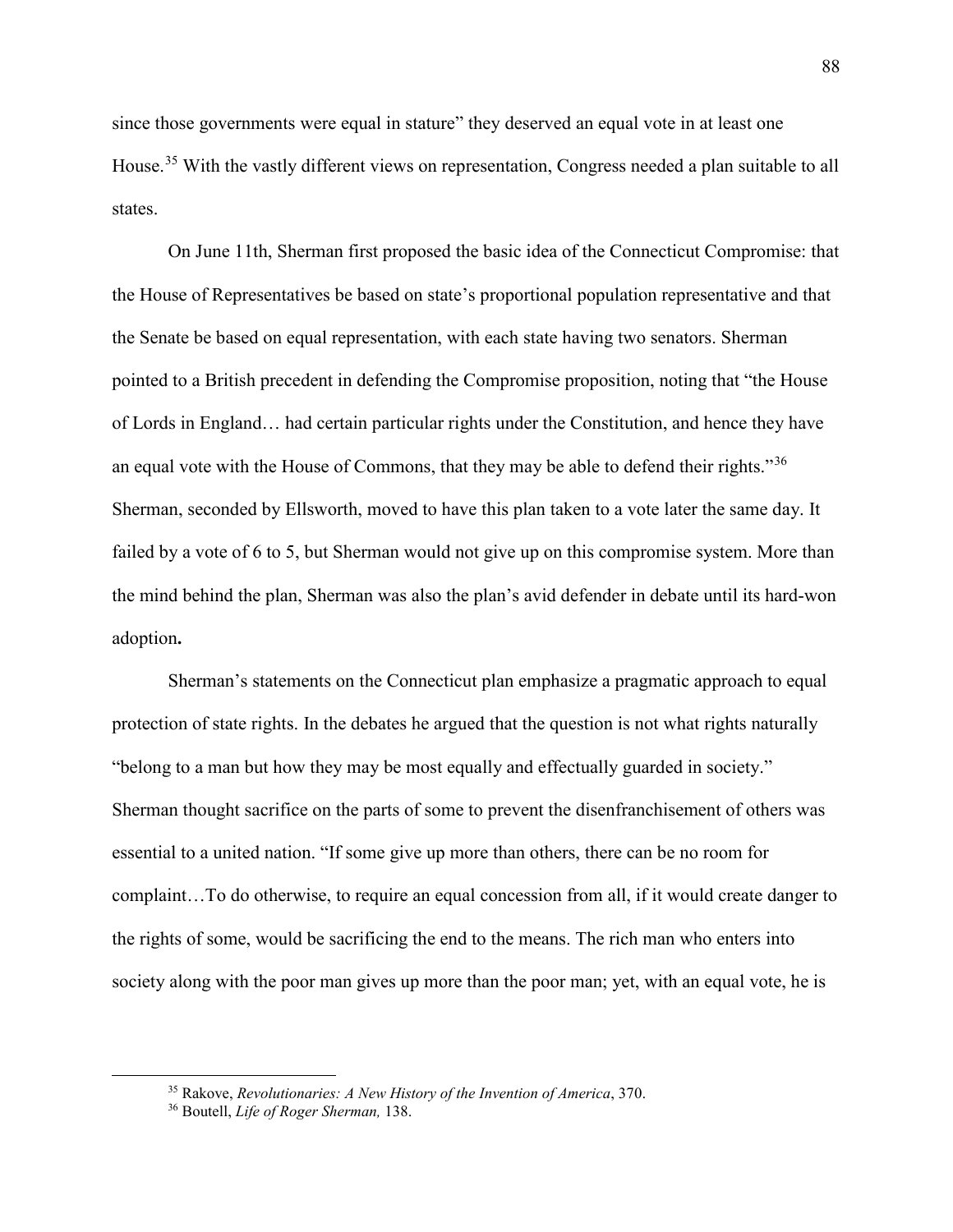equally safe."<sup>37</sup> Protection for all states' rights, rather than the promotion of wealth and large state interests then should be the guiding principle of union. These statements ring similar to Sherman promoting the boycotts among wealthy Connecticut merchants, and the tension in the Puritan-Yankee identity, to choose freedom over personal gain.

William Samuel Johnson supported Sherman asking, "Does it not seem to follow, that if the States, as such, are to exist, they must be armed with some power of self-defence?" Johnson went on, saying that the States and individual citizens should be "combined—in one branch the people…in the other, the States."[38](#page-91-1) Historian David Brian Robertson deemed Sherman and his likeminded colleagues as "narrow nationalists," delaying Madison's agenda and creating a defensive "political coalition to protect the states' influence."[39](#page-91-2) Here can be seen the crucial role of Sherman as a delegate willing to extend the central government but limit its scope.

Using the fears of Madison's allies and small state delegates, Sherman focused the issue to one of pragmatism and liberty. He argued that the smaller states' representation was the "main difficulty" and that, rather than the expansive Virginia plan's proposals, the issue could be resolved with minor changes, just allowing one house of Congress to be equal in voting so that the many small states would be protected and would agree to this new document.<sup>[40](#page-91-3)</sup> Along with Johnson, he also used rhetoric comparing the state to the individual citizen. Just as the local government exists to preserve the freedoms and wellbeing of each citizen, so the national government exists to uphold the sovereign states and their unique qualities as distinct entities. Sherman stated that "each state like each individual had its peculiar habits usages and manners, which constituted its happiness" and "it would not therefore give to others a power over this

<span id="page-91-1"></span><span id="page-91-0"></span><sup>37</sup> Ibid., 143. 38 Ibid., 145. 39 Robertson, *The Original Compromise,* 68.

<span id="page-91-3"></span><span id="page-91-2"></span><sup>40</sup> "June 20, 1787," in *Records of Federal Congress,* ed. Farrand, I, 342-343.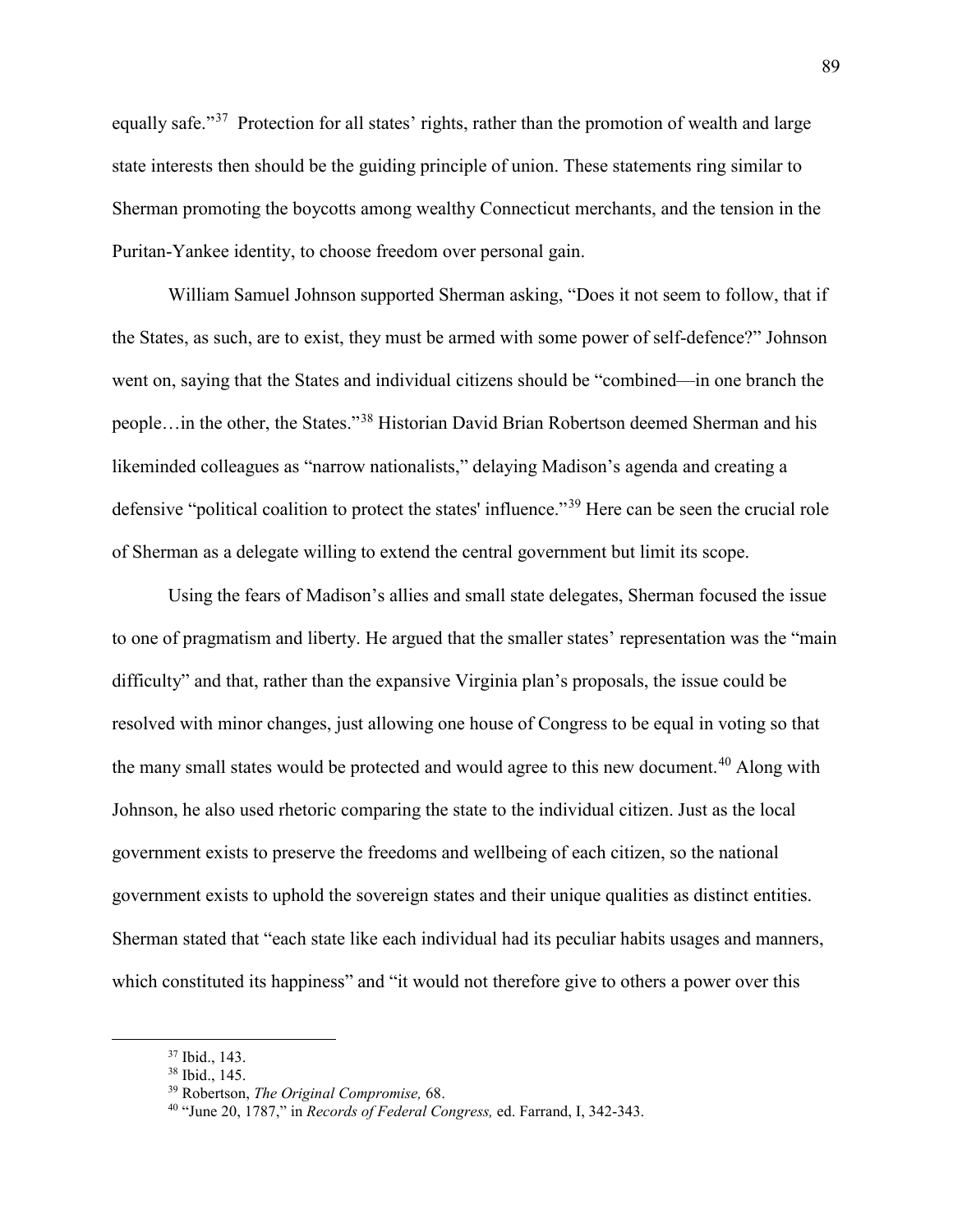happiness, any more than an individual would do, when he could avoid it."<sup>[41](#page-92-0)</sup> This appeal to republican values thus extended to each individual delegate rather than even appealing to the smaller and mid-size states. Johnson further confronted the Virginia Plan delegates in this tone, asking that they demonstrate how their plan would protect each state's sovereign individuality.<sup>[42](#page-92-1)</sup> He went on noting that the government is formed for the states and the states for the individuals, and that this single large political Society of various states created the correct order and relationship for healthy dialogue and action. A government in which individuals and states are gathered to serve the national unit flipped the proper order of sovereignties and threatened the very notions of liberties. Sherman and his cohorts had successfully placed the Virginia Plan delegates on the defensive.

Madison's defense centered on the idea of a dissolving, weak union should the small states get their way. He stated that the people being citizens of thirteen small Republics rather than one great one would put too much pressure on the states, incapable of handling complexities related to a world power. Madison foresaw that the United States would far exceed British Parliament in powers exercised on the States, especially in levying taxes directly on the people, and that the selfish interests of small state delegates wanted an ineffective, stagnated government with the national government and state relationship more akin to that of a state and her counties.[43](#page-92-2)

Abraham Baldwin, a delegate from Georgia, swayed the vote in favor of the Connecticut Compromise. Baldwin was born and educated in Connecticut and had just moved to Georgia in

<span id="page-92-1"></span><span id="page-92-0"></span> <sup>41</sup> Ibid.

 $42$  Ibid.

<span id="page-92-2"></span><sup>43</sup> Robertson, *Original Compromise,* 78.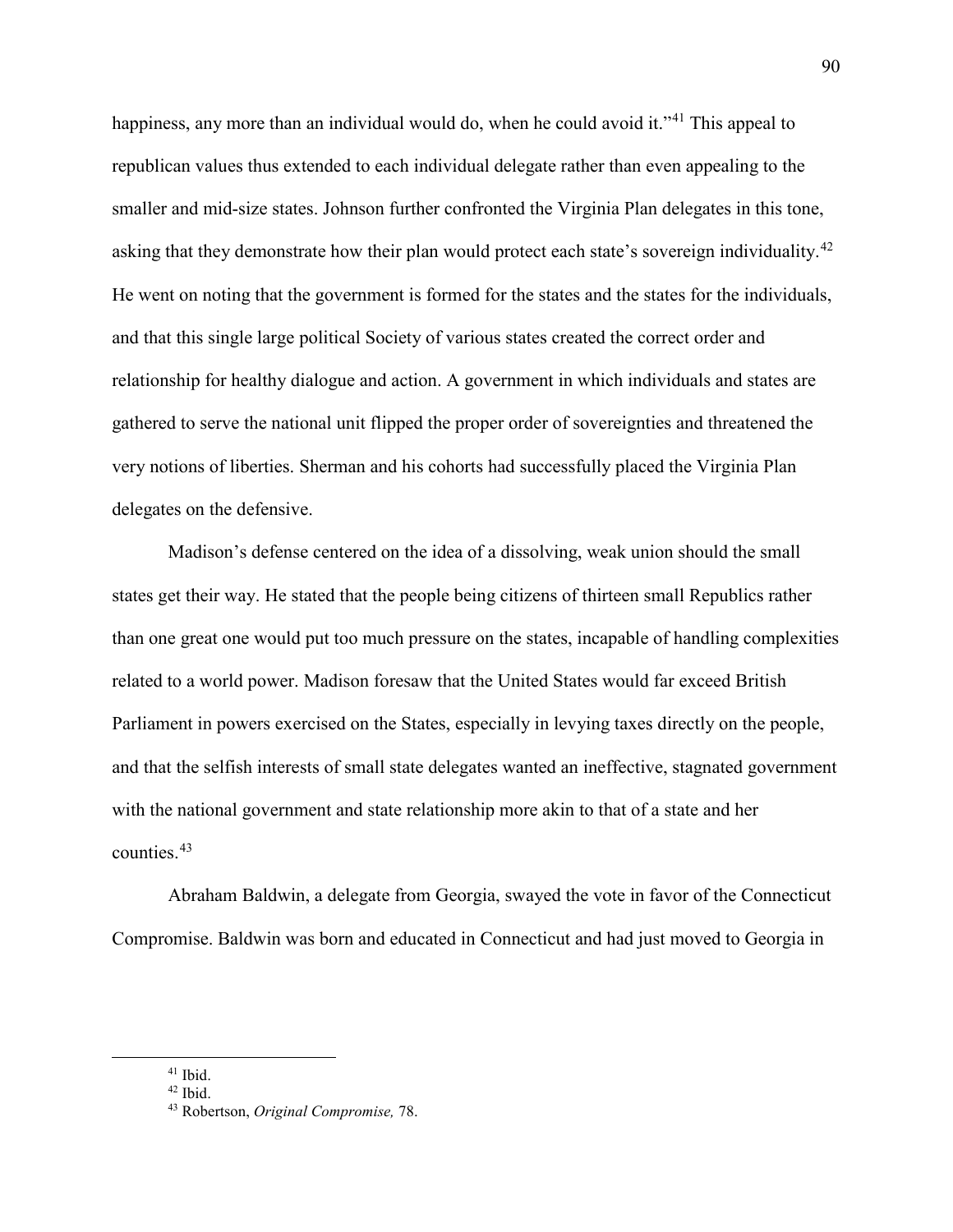1784.[44](#page-93-0) Baldwin's time as a minister and tutor at Yale overlapped with Sherman's service as Treasurer (Baldwin served from 1775-1779 and Sherman from 1765-1776).<sup>[45](#page-93-1)</sup> These close connections undoubtedly influenced his mind and helped sway him towards voting via concern for small state representation. This further gives credit to the term Connecticut Compromise. With this swing vote, Sherman's notion for the legislature written in his notes eleven years prior became the system of the United States government on July 16<sup>th</sup>, 1787.

# The Bill of Rights

Sherman was the force behind adding the Bill of Rights as a separate document to the end of the Constitution.[46](#page-93-2) This was not because Sherman was against the protection of individual rights but rather because he thought Congress had no authority whatsoever to restrict or revoke these God-given liberties. Like Madison on this point, he believed that including the Bill of Rights within the main body of the Constitution would imply that the Congress did indeed have the power to alter, change, or restrict liberty within the states.<sup>[47](#page-93-3)</sup> By his model, if the people elect their representatives at the state level, only choosing the most moral men of society as he believed was done in Connecticut, then those state representatives electing national Congressmen

<span id="page-93-0"></span><sup>&</sup>lt;sup>44</sup> E. Merton Coulter, *Abraham Baldwin: Patriot, Educator, and Founding Father (Arlington, VA:* Vandamere Press, 1987), 35. In fact, so many Connecticut natives moved to Georgia, specifically Augusta, Georgia (Baldwin's new home), that the city was dubbed "The Connecticut Reserve of Georgia." It is thought that Baldwin was also encouraged to move to the state by former Yale President Ezra Stiles and Rhode Island's General Nathanial Greene. Greene was gifted a deserted loyalist estate in which Eli Whitney would invent the Cotton Gin. Baldwin also may have been encouraged by the economic factors in the state and encouraged by Lyman Hall and Nathan Brownson (two Connecticuters who became Georgia governors). Lyman Hall specifically would encourage Baldwin to develop Georgia's state education system, due to his notable experience at Yale.<br><sup>45</sup> "Abraham Baldwin: The Founding Father of Public Higher Education in America," University of

<span id="page-93-1"></span>Georgia, [https://news.uga.edu/abraham-baldwin-the-founding-father-of-public-higher-education-in-america/.](https://news.uga.edu/abraham-baldwin-the-founding-father-of-public-higher-education-in-america/) Baldwin was also a graduate of Yale. His close connections with Noah Webster and Sherman allowed him to pass one of the nation's first copyright laws in Georgia, though the movement and first American copyright law was passed by Sherman. See "An Act for the Encouragement of Literature and Genius," in *Collected Works of Roger Sherman,* 96-97. 46 Gerber, "Roger Sherman and the Bill of Rights," 524. Also, as historian Scott Gerber argued, "Coming

<span id="page-93-3"></span><span id="page-93-2"></span>from Connecticut, 'the Land of Steady Habits,' Sherman also was opposed to amending the Constitution before it had been tried." 47 Roger Sherman, "The Letters of a Countryman, II" *New Haven Gazette,* November 22, 1787, 40.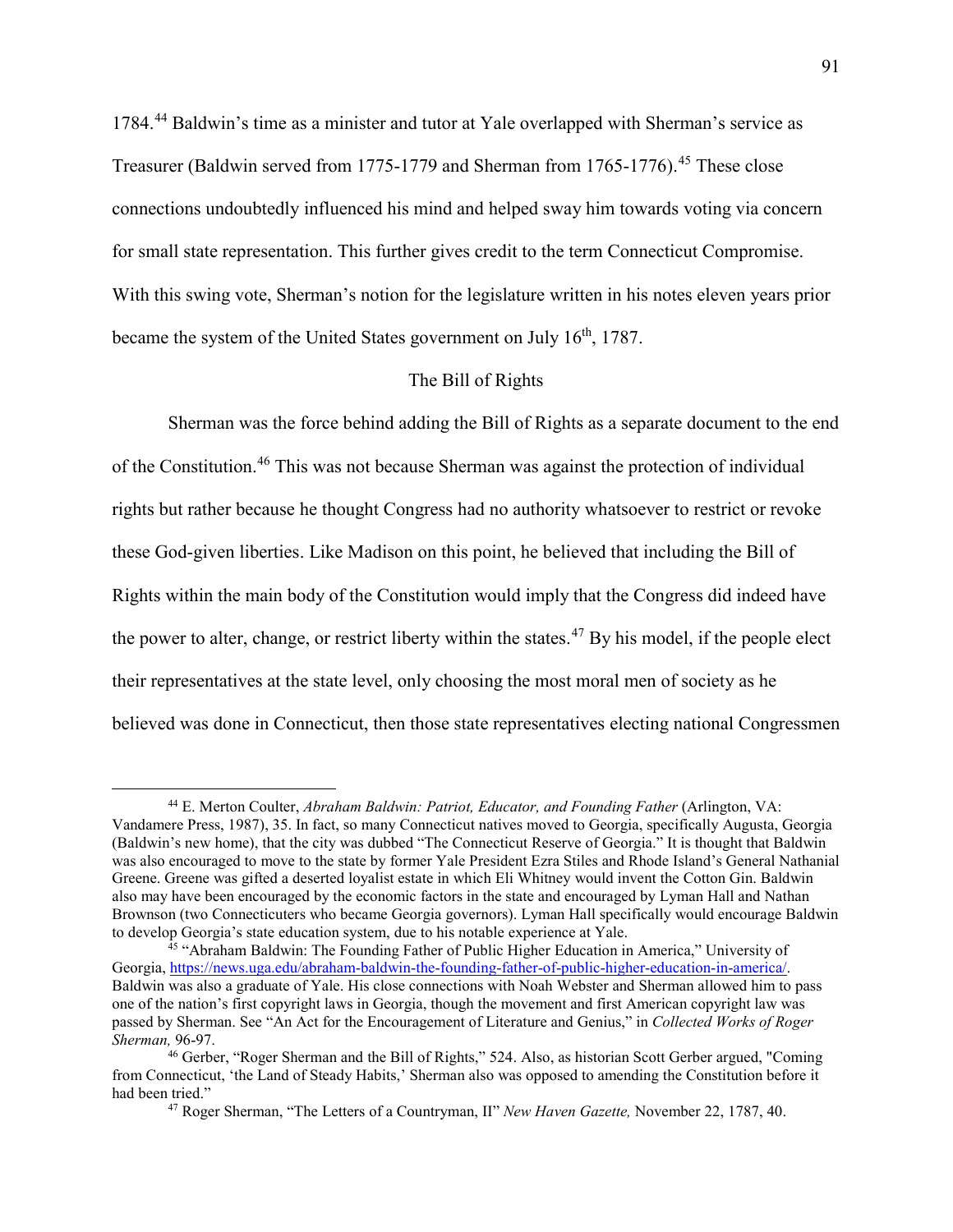would create a system worthy of trust. Sherman colleague, William Samuel Johnson, also believed that they should avoid these also opposed prohibition of any *ex post facto* law, because that clause would imply "improper suspicion of the National Legislature."[48](#page-94-0) Despite his cautions, once a Bill seemed necessary for ratification, Sherman helped in the process, and the only handwritten copy of the Bill of Rights is written in his hand.<sup>[49](#page-94-1)</sup>

#### Slavery

The story of Sherman's involvement in the three-fifths compromise and ensuring the continuance of slavery is a curious navigation of personal philosophy and pragmatic politicking. Sherman, a man who was morally repelled by slavery due to his Christian convictions, would also remain politically neutral on the matter. Connecticut enacted its gradual abolition law three years prior in 1784, with a Nonimportation Act and a Gradual Abolition Act being the work of Sherman and his co-editor of Connecticut's legal code, Richard Law.<sup>[50](#page-94-2)</sup> Sherman regarded "the slave trade as iniquitous," but held to a states' rights position stating that "'as the States were now possessed of the right to import slaves, as the public good did not require it to be taken from them… it [was] best to leave the matter as we find it' in order to avoid objections to the whole scheme of government."<sup>[51](#page-94-3)</sup> The Delegation's Compromise for the union seemed to also compromise Congregationalist morality.

It can be argued that Sherman was looking for the interests of Connecticut over the moral responsibility for justice throughout the nation, and Connecticut's other delegates were certainly

<span id="page-94-0"></span> <sup>48</sup> "William Samuel Johnson," U.S. Army Center of Military History, [https://history.army.mil/books/revwar/ss/johnson.htm.](https://history.army.mil/books/revwar/ss/johnson.htm) *Ex post facto* laws retroactively make criminal conduct that

<span id="page-94-1"></span><sup>&</sup>lt;sup>49</sup> Herbert Mitgang, "Handwritten Draft of a Bill of Rights Found," *New York Times*, July 29, 1987, A, 1. https://www.nytimes.com/1987/07/29/us/handwritten-draft-of-a-bill-of-rights-found.html.

<span id="page-94-2"></span><sup>50</sup> David Menschel, "Abolition Without Deliverance: The Law of Connecticut Slavery 1784-1848," *The Yale Law Journal* 111, no. 1 (Oct. 2001): 193.

<span id="page-94-3"></span><sup>51</sup> Collier, *All Politics is Local*, 70. Indeed Pinckney would say that if slavery was banned South Carolina would "never receive the plan…"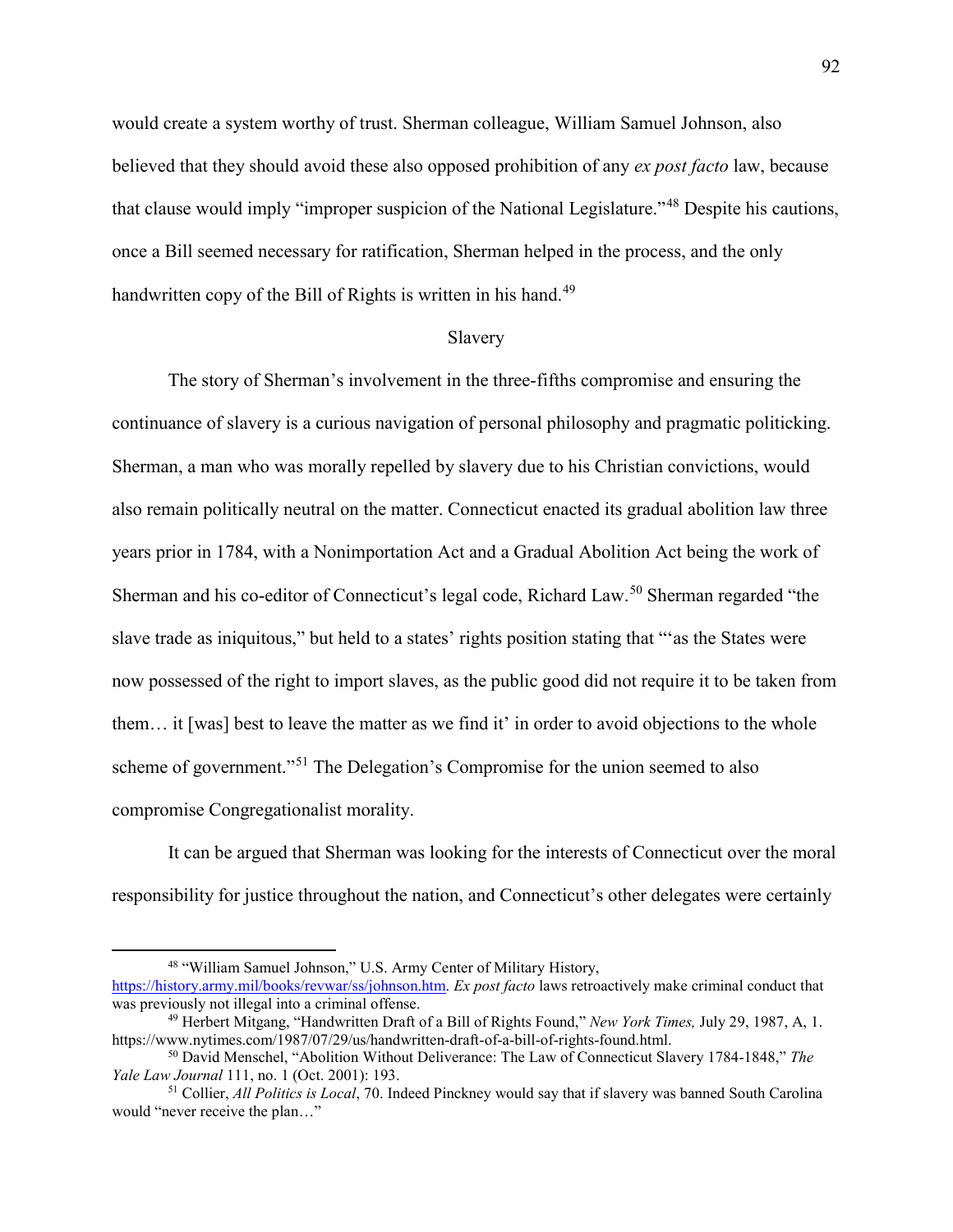more avid components of keeping the slave trade for economic and political reasons. His earlier work with John Rutledge of South Carolina in an effort to preserve the union and state sovereignty led to his involvement in yet another compromise. Financially, he completely agreed that there should be a prohibition on export duties. William Samuel Johnson was a slave owner and had many personal friends amongst the southern delegates. His statements in debate frequently back the interests of other southern states.[52](#page-95-0) Looking at Connecticut's interests, the delegates of this state whose economy depended on exportation, saw common ground with states like South Carolina who also opposed export taxes. Ellsworth, serving on the Committee of Detail, also approached the issue as a states rights matter, saying that the "morality or wisdom" of the practice was up to each state.<sup>[53](#page-95-1)</sup> The young lawyer and politician believed that regardless, slavery would soon not be "a speck in our country."[54](#page-95-2) Sherman simply believed that it was better to allow importation in the southern states than create a divide and lose membership in the union.[55](#page-95-3) Unlike Ellsworth's assessment, Sherman's prediction that it was necessary for the nation to be united at present would be correct. While the Convention delayed fomenting grievances on this shadowy presence hanging over it until the Civil War, another battle would need to be fought state by state for the Constitutional Republic in the present: ratification.

<span id="page-95-0"></span> <sup>52</sup> Ibid.*,* 69; Coulter, *Baldwin,* 180-181. Baldwin would later use his time in the Constitutional Convention to ironically both promote French immigration and protect his state's vested interests in slavery. He said that Article I section 9 barring any laws on slavery until 1808 specifically avoided the word "slaves" because many objected finding it contrary to the Declaration of Independence and American ideals. Baldwin argued against the Alien Acts of 1798 saying that states alone could choose who could enter or not, because the wording applied to not only slaves but all immigrants.<br><sup>53</sup> Records of the Federal Congress, ed. Farrand, II, 220, 364, 369.<br><sup>54</sup> Collier, *All Politics is Local*, 70.<br><sup>55</sup> Ibid. Sherman said: "it was better to let the S. States import slaves than to part w

<span id="page-95-3"></span><span id="page-95-2"></span><span id="page-95-1"></span>that a sine qua non," which the southern states did.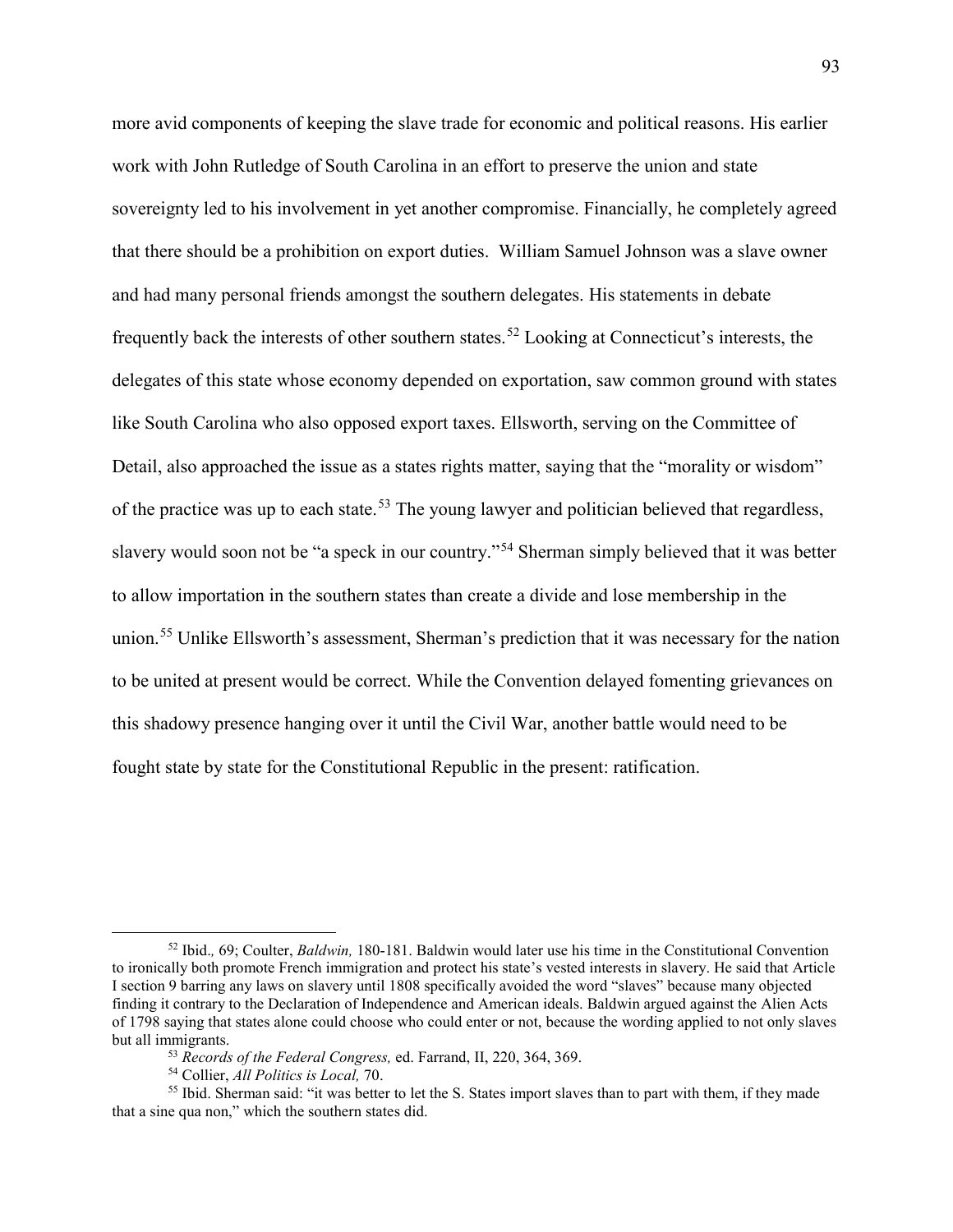#### Ratification

Sherman played an instrumental role in trying to persuade his home state to ratify the Constitution. In his *Letters of a Countryman,* published by the *New Haven Gazette,* Sherman anticipated Connecticut rebuttals and responded to men like Jeremiah Wadsworth, who saw the new Constitution as yet another ineffective system. Sherman addressed the "People of Connecticut" directly, and he applied his own sense of duty to the entire citizenry as he wrote, "You are now called on to make important alterations in your government by ratifying the new federal constitution."[56](#page-96-0) This sense of investment was continued as he addressed the reasonable caution his fellow statesmen may have felt toward "a system not yet experienced."

Sherman noted that while each state approached attachment to different size states with great consternation, he envisioned this lack of complete independence as a useful asset, which would strengthen and better protect all states, thus serving the public good. He repeatedly referred to the model of state government. As each town fits into the state, so will each state fit into the Union, for the betterment of the smaller units: "Does any person suppose that the people would be more safe, more happy, or more respectable, if every town in this State was independent, and had no State government?"<sup>[57](#page-96-1)</sup> He noted that in the large states as well as small states, the legislatures are "as careful not to over-burden the people with taxes." Sherman noted that the risk of tyranny exists if Connecticut does not join the new nation, "If the United States were one single government, provided the constitution of this extensive government was as good as the constitution of this State now is, would this part of it be really in greater danger of

<span id="page-96-1"></span><span id="page-96-0"></span> <sup>56</sup> Roger Sherman, "The Letters of a Countryman, I" *New Haven Gazette,* November 14, 1787, 39. [https://en.wikisource.org/wiki/Letters\\_of\\_A\\_Countryman/A\\_Countryman,\\_I.](https://en.wikisource.org/wiki/Letters_of_A_Countryman/A_Countryman,_I)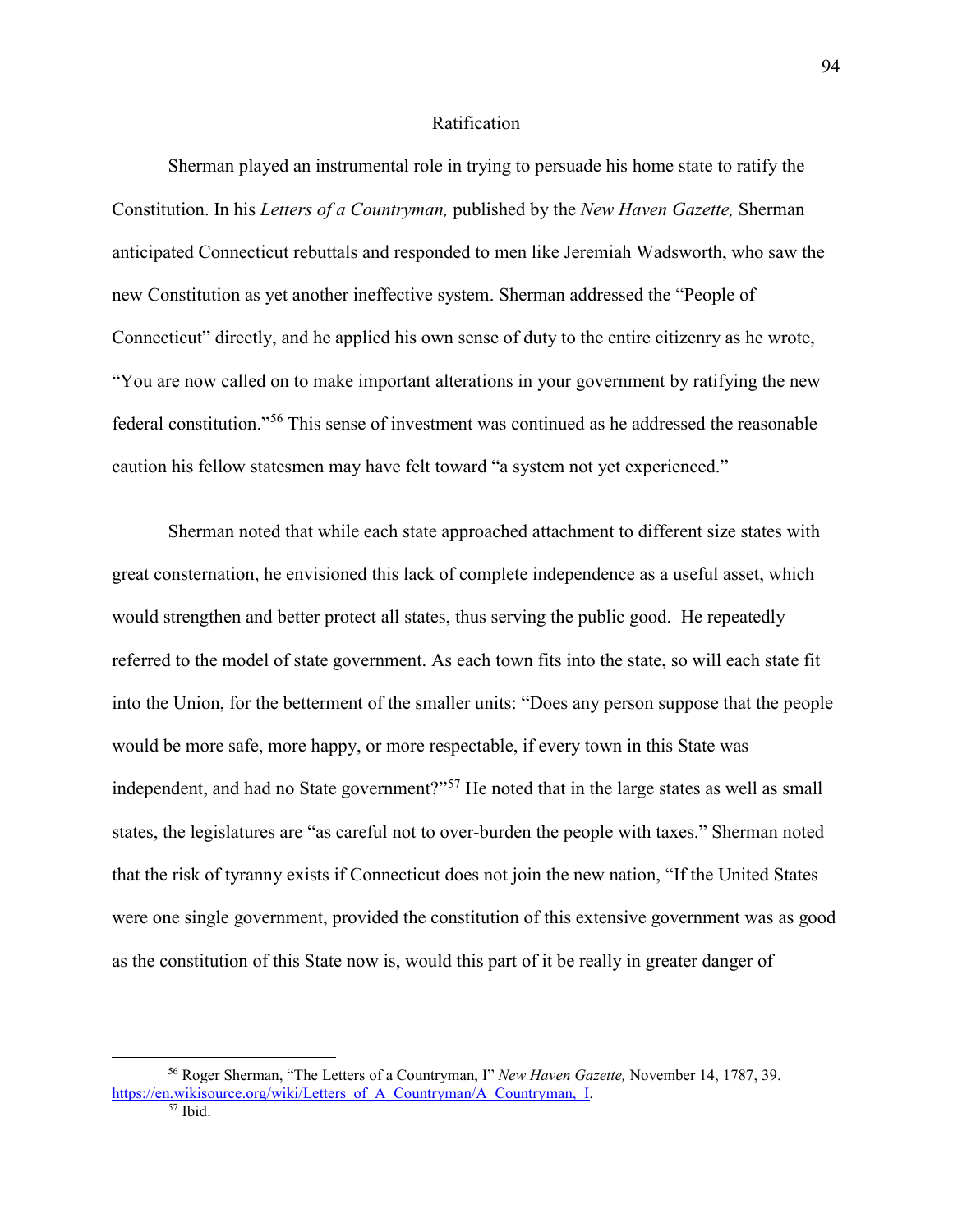oppression or tyranny, than at present?"[58H](#page-97-0)e promoted the idea that the state would still be governed by its own men as well as sending its own representatives to the capital. He wrote, "would not the people be as safe, governed by their representatives…in New York or Philadelphia, as by their representatives assembled in Hartford or New Haven?" Indeed, Sherman viewed more representatives as another protective measure for liberty; he noted that smaller bodies in authority tend to focus only on the benefit of those men, but in "every instance" in history such as the union between England and Scotland, the representatives of the smaller state actually were, as a result, "much more secure, happy, and respectable? If then, the constitution is a good one, why should we be afraid of uniting, even if the Union was to be much more complete and entire than is proposed?"[59](#page-97-1) Madison also discussed the increase of representatives as a safeguard for liberty, writing that more representatives "guard against the cabals of a few" but their limited number also guards against the "confusion of a multitude." The fact that more citizens will elect representatives would likely mean that the best men with the "most attractive merit and most diffusive and established characters" would be elected.<sup>[60](#page-97-2)</sup> Additionally, both men emphasize the necessity of virtuous leaders for the new republic.

Published about a week later, Sherman wrote the second of his *Countryman* letters.<sup>[61](#page-97-3)</sup> Sherman's fear of mob rule and his sense of duty to uphold order can be seen in these writings. In this appeal to the people, he praises his fellow citizens for being above the fray of "newspaper politicians" who try to distress the public with a "torrent of impertinence and folly."[62](#page-97-4) He praised

 <sup>58</sup> Ibid.

<sup>59</sup> Ibid.

<span id="page-97-2"></span><span id="page-97-1"></span><span id="page-97-0"></span><sup>60</sup> James Madison, "Federalist Papers No. 10 (1787)," Bill of Rights Institute, https://billofrightsinstitute.org/primary-sources/federalist-no-10.

<span id="page-97-4"></span><span id="page-97-3"></span><sup>61</sup> Roger Sherman, "The Letters of a Countryman, II" *New Haven Gazette,* November 22, 1787, 40. https://en.wikisource.org/wiki/Letters\_of\_A\_Countryman/A\_Countryman,\_II.

 $62$  Ibid.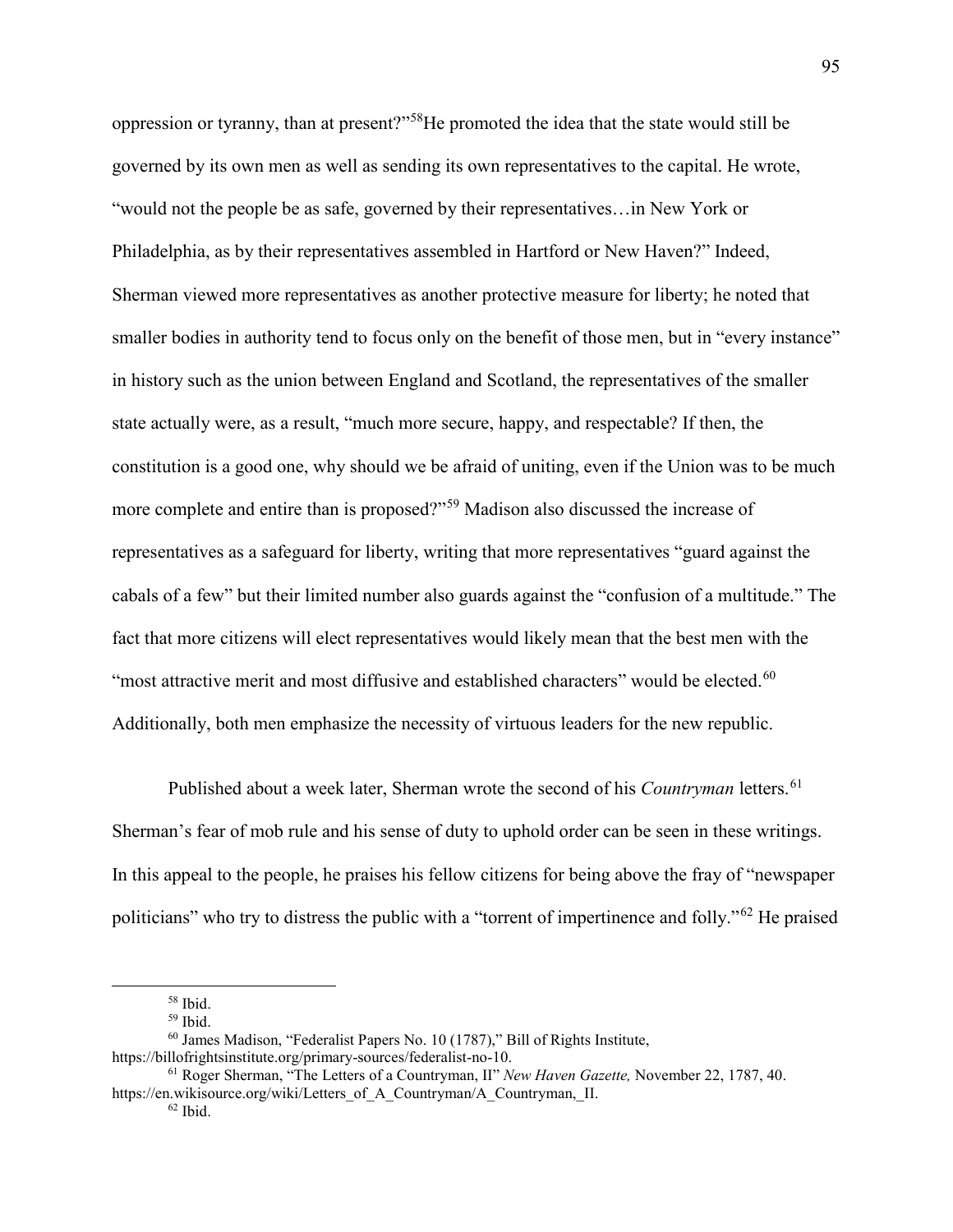his fellow Connecticutians: "You are too well informed to decide by the opinion of others, and too independent to need a caution against undue influence."

Sherman stated that the rights delineated in the Bill of Rights are "much too important to depend on mere paper protection." He noted that the nature of government and maintaining representatives of high moral standard is the ultimate goal. Sherman regarded these enumerations as mere words on a page. He cautioned that men could "guard such privileges by the strongest expressions," but noted that "still if you leave the legislative and executive power in the hands of those who are or may be disposed to deprive you of them—you are but slaves."<sup>[63](#page-98-0)</sup>

Sherman noted that the largest defense of American rights lies in the separation of powers found in the new system, with more efficiency but still a restrained executive. The idea of covenant plays into Sherman's understanding as he notes that the government's protection of rights is akin to the marriage vow, necessitating both parties being fully committed. Should one "suffer any man to govern you who is not strongly interested in supporting your privileges, you will certainly lose them."<sup>[64](#page-98-1)</sup> The character, then, of nationhood and this moral, representative government was the recipe for success. Sherman drove this point home, as he stated: "if you are about to trust your liberties with people whom it is necessary to bind by stipulation, that they shall not keep a standing army, your stipulation is not worth even the trouble of writing."<sup>[65](#page-98-2)</sup>

Sherman asserted his belief that representatives would have a vested interest in the freedom and prosperity of the United States, and thus citizens should not fear Congressional tyranny. He conceded that the power given to the federal congress would be enough that "if

<span id="page-98-1"></span><span id="page-98-0"></span>63 Ibid.

 $64$  Ibid.

<span id="page-98-2"></span> $65$  Ibid.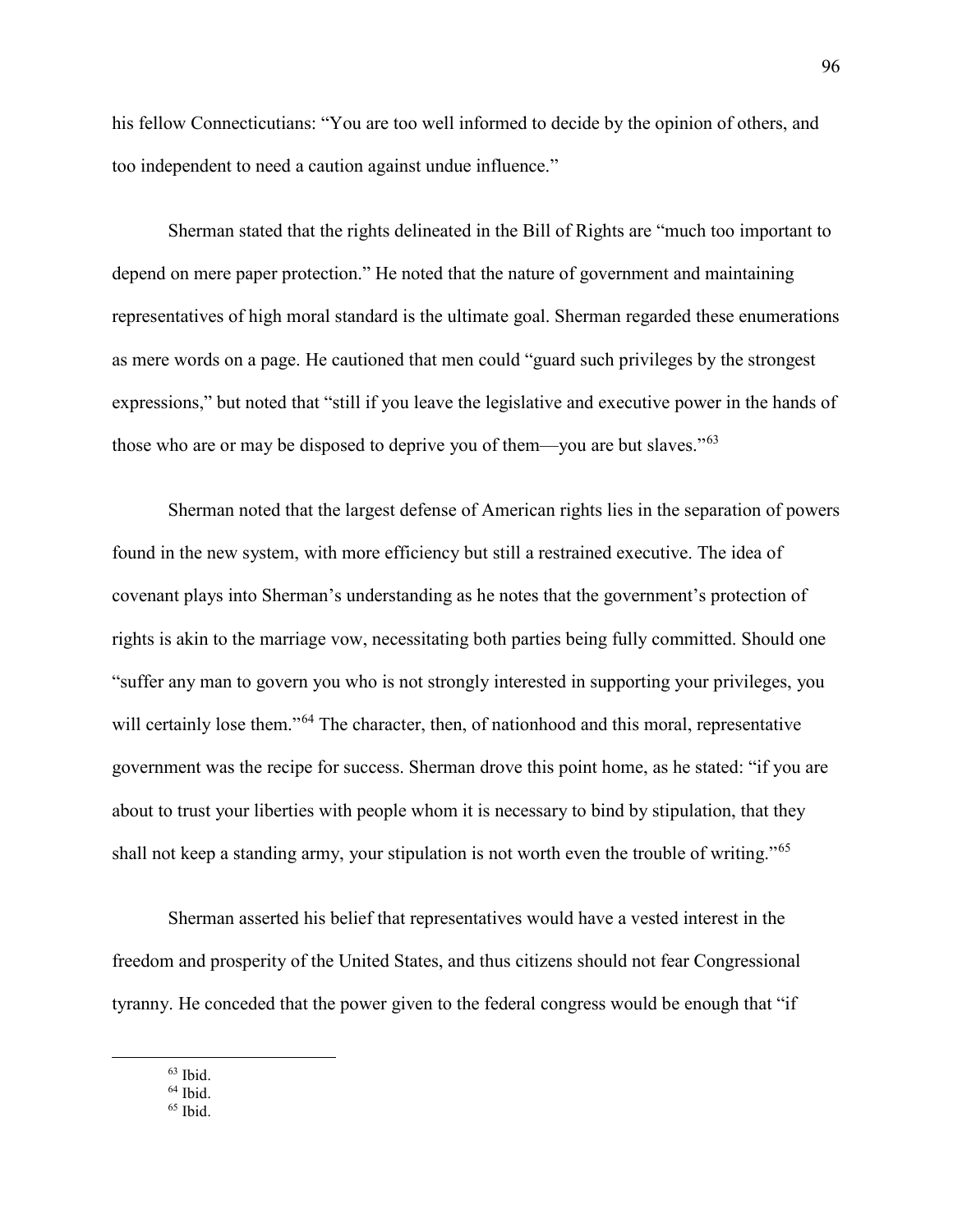abused," it would "do the greatest injury." He wrote, "If you cannot prove by the best of all evidence…by the *interest of the rulers*, that this authority will not be abused…you must by no means adopt the constitution. No, not with all the bills of rights and with all the stipulations in favor of the people that can be made."<sup>[66](#page-99-0)</sup> However, Sherman declared that the new constitution would affect "them as much as it does us" thus "we need not apprehend that they will usurp authorities not given them to injure that society of which they are a part."[67](#page-99-1)

The third *Countryman* letter, published again one week apart, reiterated Sherman's main points and specific concerns for Connecticut citizens. He wrote that the General Assembly had as close to unlimited authority as possible but worked efficiently because the governors and the governed shared a common interest. Translated to the national stage, Sherman wrote that "careful attention" must indeed "be given" to "how far the members are under your control," but it should run the same way as the General Assembly.<sup>[68](#page-99-2)</sup>

In the fourth letter, Sherman highlighted the ideas of Connecticut's General Assembly being akin to the new Congress. The trust in public officials and diligence of the people in electing moral representatives was the ultimate need as the General Assembly, who they already lived under, had close to ultimate authority. Sherman wrote "Have you any power which is not already granted to your General Assembly?"[69](#page-99-3) Nothing, he reiterated, prevent a misuse of power "save that the interest of the members is the same as yours."<sup>[70](#page-99-4)</sup>

 $66$  Ibid.

 $67$  Ibid.

<span id="page-99-2"></span><span id="page-99-1"></span><span id="page-99-0"></span><sup>68</sup> Roger Sherman, "The Letters of a Countryman, III," *New Haven Gazette,* November 29, 1787, 41. https://en.wikisource.org/wiki/Letters\_of\_A\_Countryman/A\_Countryman,\_III.

<span id="page-99-4"></span><span id="page-99-3"></span><sup>69</sup> Roger Sherman, "The Letters of a Countryman, IV," *New Haven Gazette,* December 6, 1787, 42. https://en.wikisource.org/wiki/Letters\_of\_A\_Countryman/A\_Countryman,\_III.

 $70$  Ibid.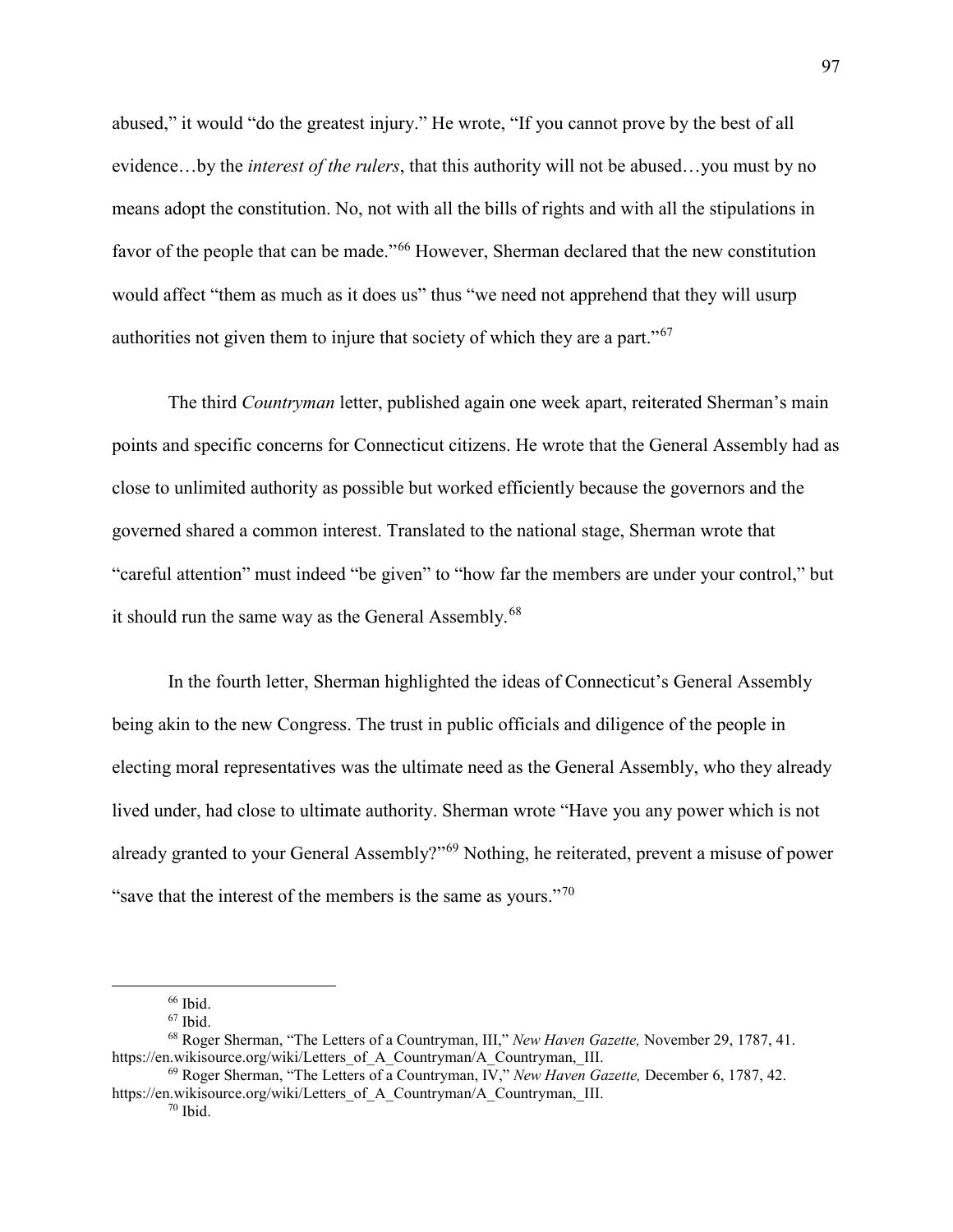In his concluding letter, Sherman revealed out some of his quiet personality as he began: "You do not hate to read Newspaper Essays on the new constitution, more than I hate to write them." This then "will be short - - - which I have often found the best expression in a dull sermon, except the last."<sup>[71](#page-100-0)</sup> He explained that the Connecticut Compromise representational system provides for protection of smaller states, and that while Congressmen serve longer terms than the General Assembly, they have more to do, and the people are still vastly more free than the average British citizen. Sherman simply stated "Philosophy may mislead you. Ask experience. Are not the liberties of the people of England as safe as yours? — They are not as free as yours, because much of their government is in the hands of hereditary majesty and nobility."[72](#page-100-1)

Looking to Scripture and history was a fundamental piece of the New England consciousness, and the founders repeatedly referenced the commands of the Old Testament forming a basis of justice. Others noted how Charles I of England "unkinged himself" due to a wanton "lust for power" and unrighteous, tyrannical leadership.<sup>[73](#page-100-2)</sup> Dickinson, a reluctant patriot, found history to point to a need for the monarch to establish liberty in the constitution, and in 1775, did not see the Continental Congress to have a precedent worthy of emulation. Fellow Pennsylvanian, James Wilson saw the matter more akin to Sherman's view. Wilson argued that America had a unique position in history. Following the tradition of justified rebellion, America fought to preserve "the constitutional rights of the Colonies" they were legally obligated to, and

<span id="page-100-0"></span> <sup>71</sup> Roger Sherman, "The Letters of a Countryman, V," *New Haven Gazette,* December 20, 1787, 44. https://en.wikisource.org/wiki/Letters\_of\_A\_Countryman/A\_Countryman,\_V.

<sup>72</sup> Ibid.

<span id="page-100-2"></span><span id="page-100-1"></span><sup>73</sup> Jonathan Mayhew, *A Discourse Concerning Unlimited Submission and Non-Resistance to the Higher Powers: With Some Reflections on the Resistance to King Charles I…* (Boston 1750), 45.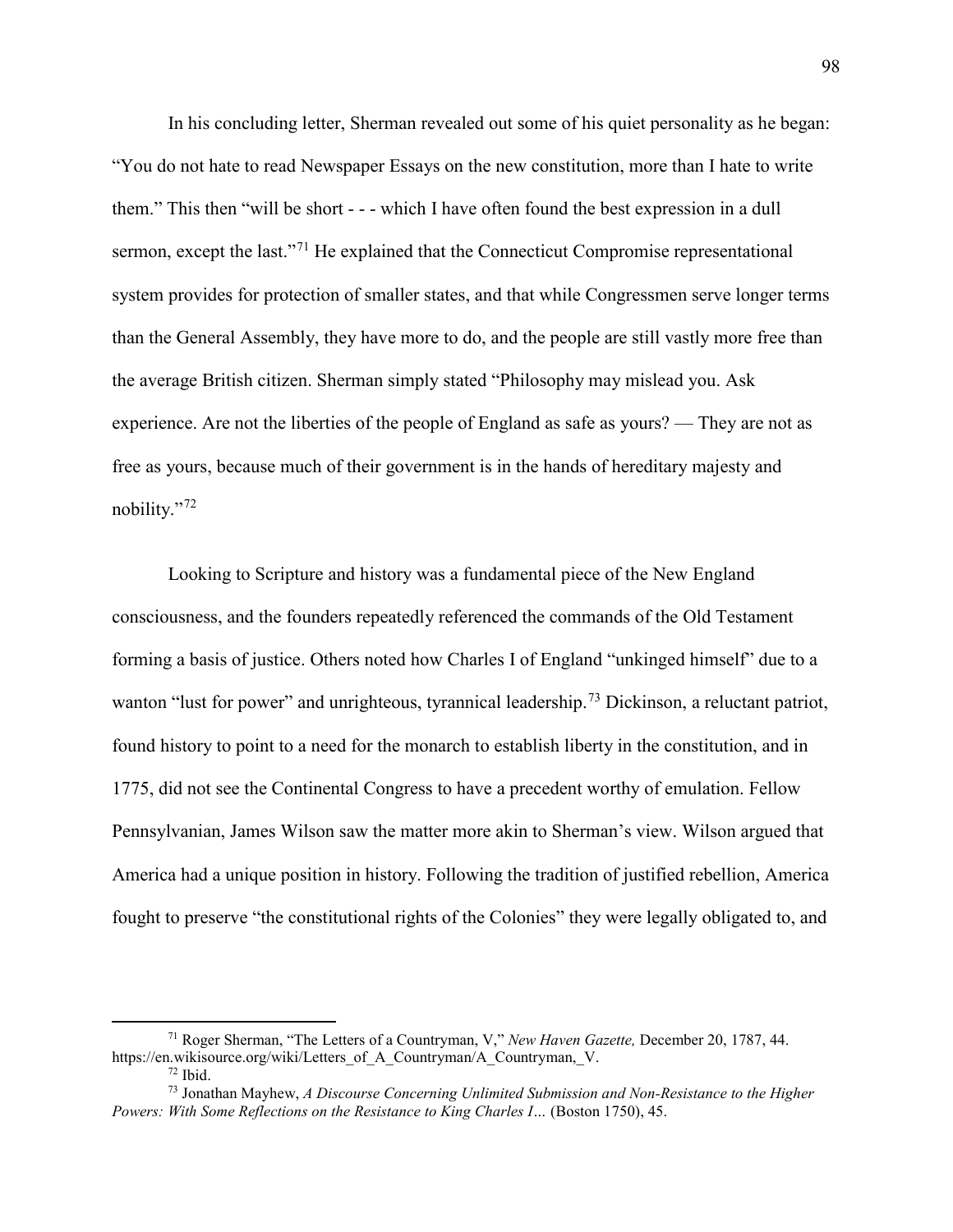he emphasized "law as a historical science" was more effective in practice and "superior to speculative philosophy."<sup>[74](#page-101-0)</sup>

With men of experience in office like Sherman, who worked their way through various levels based on public approval, there was little to worry about. To Sherman, the essential component of this new Republic was the elected officials seeking their constituents public good and being personally invested in the nation's welfare. As he completed his final letter to the *Gazette,* Sherman was concluding the last of his letters to the public, and likewise his final contribution to the Constitution.

On September 17, 1787, Sherman along with thirty-eight other delegates signed the United States Constitution. Leaving the Convention, Sherman now held the record for the sole individual who had signed every major founding document of the American Revolution and New Republic. His pragmatic mind and humble demeanor which led to fellow men of importance calling him to serve in the Continental Congress and Constitutional Convention would carry on as he continued in his position as the first mayor of New Haven from 1784 until his death in 1793. He would also serve in the national Congress from 1789 to his death, advocating New England protective tariffs and advocating for the assumption of state debts by the federal government. The very terminology of federal government is owed largely to Roger Sherman, a man who believed in the union but feared the role of a national government enveloping the states. As his *Countryman* letters concluded, Sherman could himself "ask experience" as he repeatedly came to embody the moderation and compromise needed for the democratic process.

<span id="page-101-0"></span> <sup>74</sup> Trevor Colbourn, *The Lamp of Experience: Whig History and the Intellectual Origins of the American Revolution* (Chapel Hill, NC: University of North Carolina Press, 1965), 151. James Wilson, *An Address to the Inhabitants of the Colonies*, February 13, 1776. University of Wisconsin.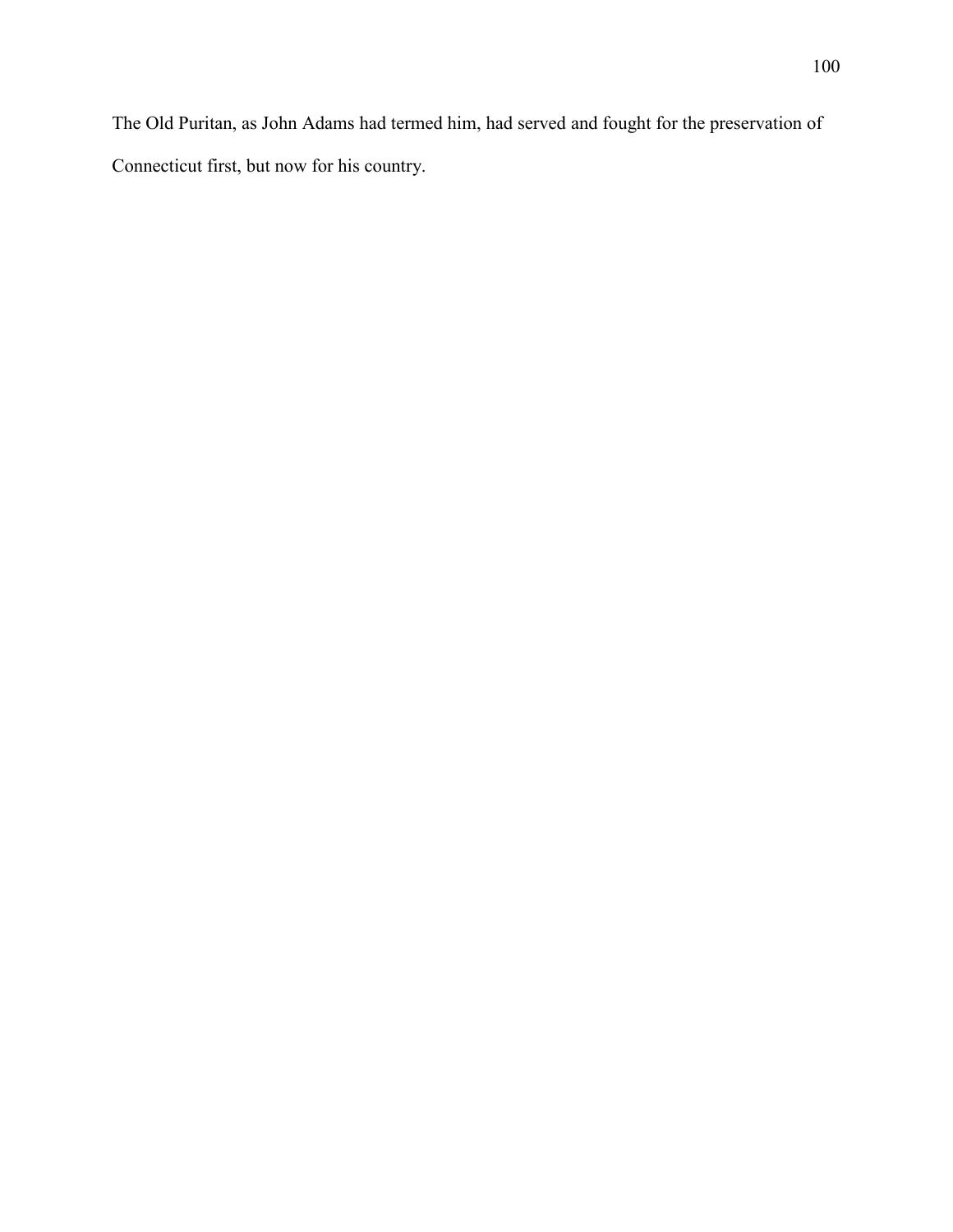#### **IV. The Disparity of a Legacy**

Unlike some younger founders who went on to serve important roles in the executive branch, Sherman was nearing his death when he returned to his home in New Haven in the Spring of 1793. He still served in Congress and as Mayor of New Haven but had taken ill earlier in the season. On July 23, 72-year-old Sherman succumbed to typhoid and passed away while sleeping in his New Haven home. The man who continually served in the national legislature for nineteen years, and in some Connecticut office for thirty-nine years had finally gone to rest.

His legacy solidified with the bicameral legislature and his efforts largely granted with limiting federal powers, Sherman's work in Connecticut was not yet done. The same year Sherman was present to ratify the Treaty of Paris, he had also rewritten Connecticut's Legal Code with Richard Law.<sup>[1](#page-103-0)</sup> In this new code, they provided a law for emancipation of slaves in Connecticut, religious toleration, and America's first copyright law.<sup>[2](#page-103-1)</sup> After the Constitutional Convention's close in 1789, he returned in the First Federal Congress from June 13, 1791 (filling in when William Samuel Johnson resigned) to his death in 1793. In the first Congress, Sherman fought to maintain a small House of Representatives and investigated misconduct and defeat in Native American fighting in Ohio. He also consulted with Simeon Baldwin, his son-in-law, on possible appointment to the judiciary, and the meaning of that branch to the new nation.<sup>[3](#page-103-2)</sup> Despite this accomplished public record, Sherman did experience personal hardships in his last years.

<span id="page-103-0"></span><sup>&</sup>lt;sup>1</sup> The treaty was signed on September 3, 1783 and ratified on January 14, 1784. The legal code drafting also took place from 1783-1784.

<span id="page-103-2"></span><span id="page-103-1"></span><sup>2</sup> "An Act Concerning Indian, Molatto, and Negro Servants and Slaves," in *Collected Works of Roger Sherman,* 119-122; "An Act for Securing the Rights of Conscience in Matters of Religion, to Christians of every Denomination in this State," in ibid., 80-81; "An Act for the Encouragement of Literature and Genius," in ibid., 96- 91. 3 Hall, *Sherman and the Creation of the American Republic,* 146.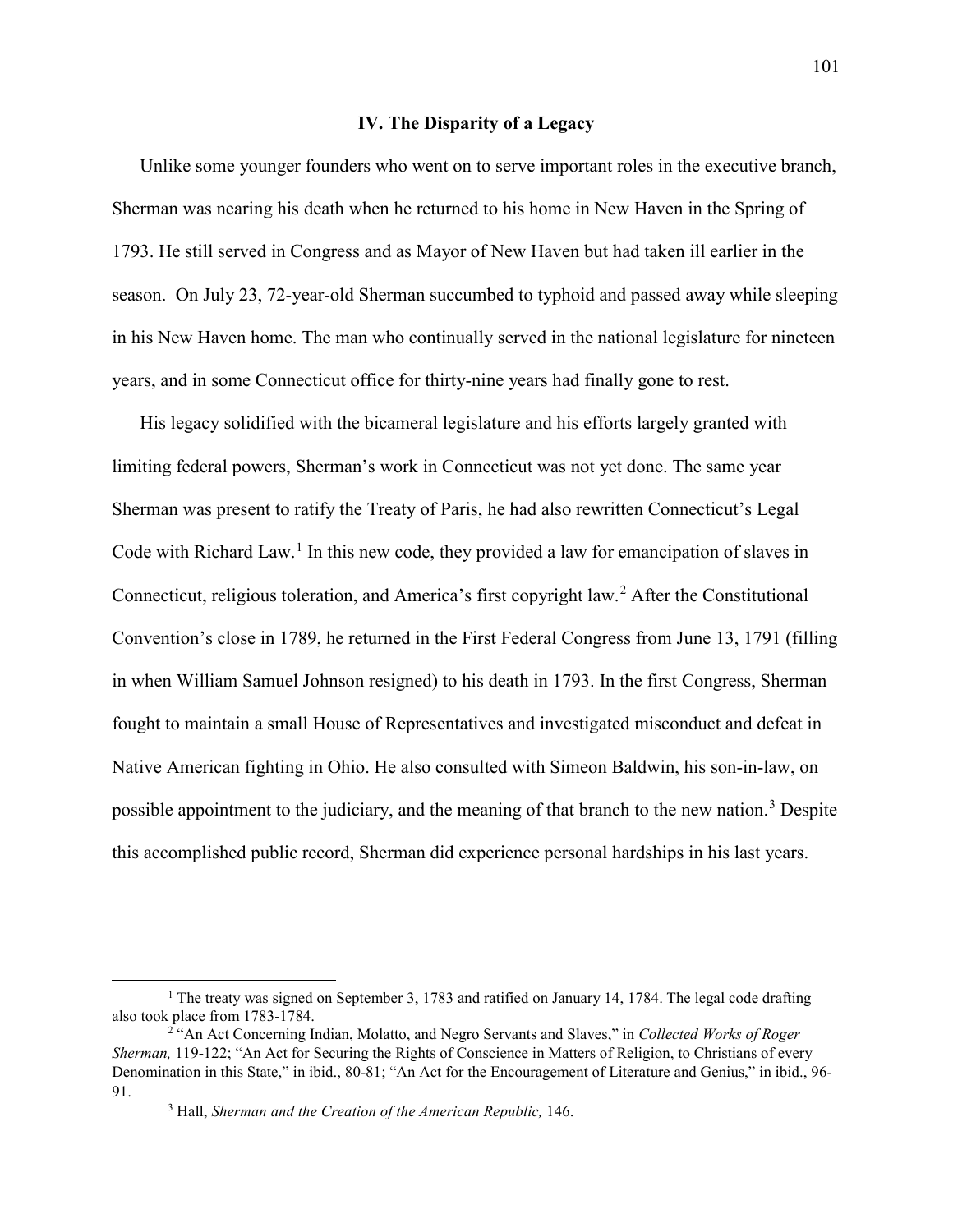His three eldest sons experienced personal failures in business, marriage, and family responsibilities.<sup>[4](#page-104-0)</sup> His first son, John, failed in his business endeavors, "became an alcoholic, and was divorced by his wife." His second son, William, plunged Sherman's New Haven store into bankruptcy and was divorced, and his third son, Isaac (of Revolutionary war status), failed financially though he never married. These familial hardships led to Sherman writing John Witherspoon on the matter of biblical allowances for Christian divorce. The death of his son William also led to him reaffirming to his family the need for them all to seek God's salvation through repentance and faith in Christ.

The financial straits of his sons were somewhat paralleled in Sherman's own accounts. His mayorship providing little more than a notable title; Sherman also was not paid what he was promised from Congress. This led to him even asking the citizens of Vermont (who previously promised him a grant of land for all of his efforts supporting their statehood), if they might make good on that promise. They did not. Despite being paid less than he was promised in state and local office, Sherman's final homecoming at his memorial procession was met with large crowds paying tribute to their mayor one last time.

On July 25, 1793, Sherman was buried with "New Haven's equivalent of a state funeral."<sup>[5](#page-104-1)</sup> In his sermon that day, Sherman's minister, Jonathan Edwards Jr. noted that God's sovereignty covers all matters, over and through human suffering and loss.<sup>[6](#page-104-2)</sup> His sermon focused on how God is mankind's "refuge and strength, a very present help in time of trouble."[7](#page-104-3) Edwards

<span id="page-104-0"></span> <sup>4</sup> Hall, *Sherman and the Creation of the American Republic,* 147; "Correspondence with John Witherspoon, July 10, 1788 New Haven and July 25, 1788, Princeton, NJ," in *Collected Works of Roger Sherman*, 738-740; "Letter to Rebecca Sherman, June 29, 1789, New York," in ibid., 741: on the passing of his son William.<br><sup>5</sup> Ibid., 148. <sup>6</sup> Jonathan Edwards Jr., "A Sermon Delivered at the Funeral of the Honorable Roger Sherman, Esq.,

<span id="page-104-3"></span><span id="page-104-2"></span><span id="page-104-1"></span>Senator of the United States of America, who Deceased the 23 of July 1793: A Funeral Sermon," (New Haven, CT: Abel Morse Printing on State Street, n.d.), New Milford Historical Society.

 $\frac{7}{7}$  Ibid.; Psalm 46:1, ESV. "God is our refuge and strength, a very present help in trouble."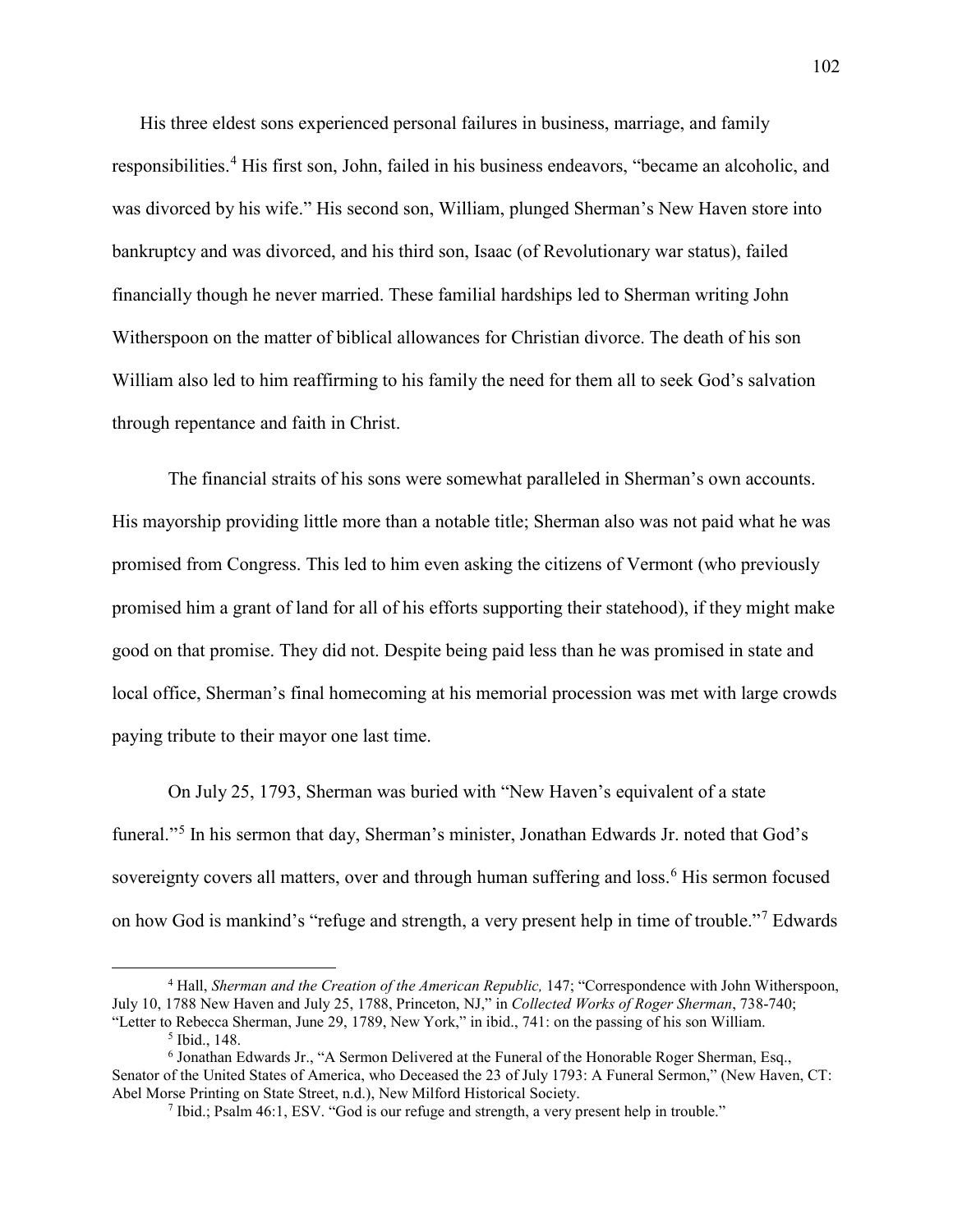stated his intention being to discuss which troubles "we are most liable," to consider how God is "our refuge and strength," and to "show that he is a *very present* help in trouble."[8](#page-105-0)

Edwards spoke of the deep, overwhelming loss of the mourning-words that came from a heartfelt loss for his own close friend. This was a grief he could personally attest to as he said, "To separate some of the nearest connections of life is like separating soul and body, or tearing man from himself. Yet there is no discharge in this war."<sup>[9](#page-105-1)</sup> He noted that, for men like Sherman, the impact of their loss extended beyond family and friends, leaving a deep void which diminished entire communities. This "publick calamity to which we and all men are liable is the loss of wise and faithful magistrates. And this is a very great Calamity. *A Faithful man, who can find?* When we have found him and found him in the office of a principal magistrate, we ought highly to prize him, and when he is taken from us, to consider it as a great frown of divine providence."[10](#page-105-2) However, Edwards offered the mourners the same hope Sherman attested to throughout his life.

Edwards conceded relief in this struggle: "Do we meet with losses? God who gave us all we have or ever have had, has a perfect right to take it all from us, and at such time and in such manner as he pleases. And if God deprive us of temporal good things, still he has provided for us eternal good things…"[11](#page-105-3) Edwards continued that while under such distress, "we may as safely leave our national, as our primary concerns" with the God who "reigns over nations as well as over individuals."[12](#page-105-4) After sketching out a description of God's sovereignty beyond one's grief,

<span id="page-105-0"></span> <sup>8</sup> Ibid., 1.

<span id="page-105-2"></span><span id="page-105-1"></span> $<sup>9</sup>$  Ibid., 5.</sup>

<span id="page-105-3"></span><sup>&</sup>lt;sup>10</sup> Ibid. Italicized portion is quoting Proverbs 20:6.<br><sup>11</sup> Ibid., 12-13.<br><sup>12</sup> Ibid., 14.

<span id="page-105-4"></span>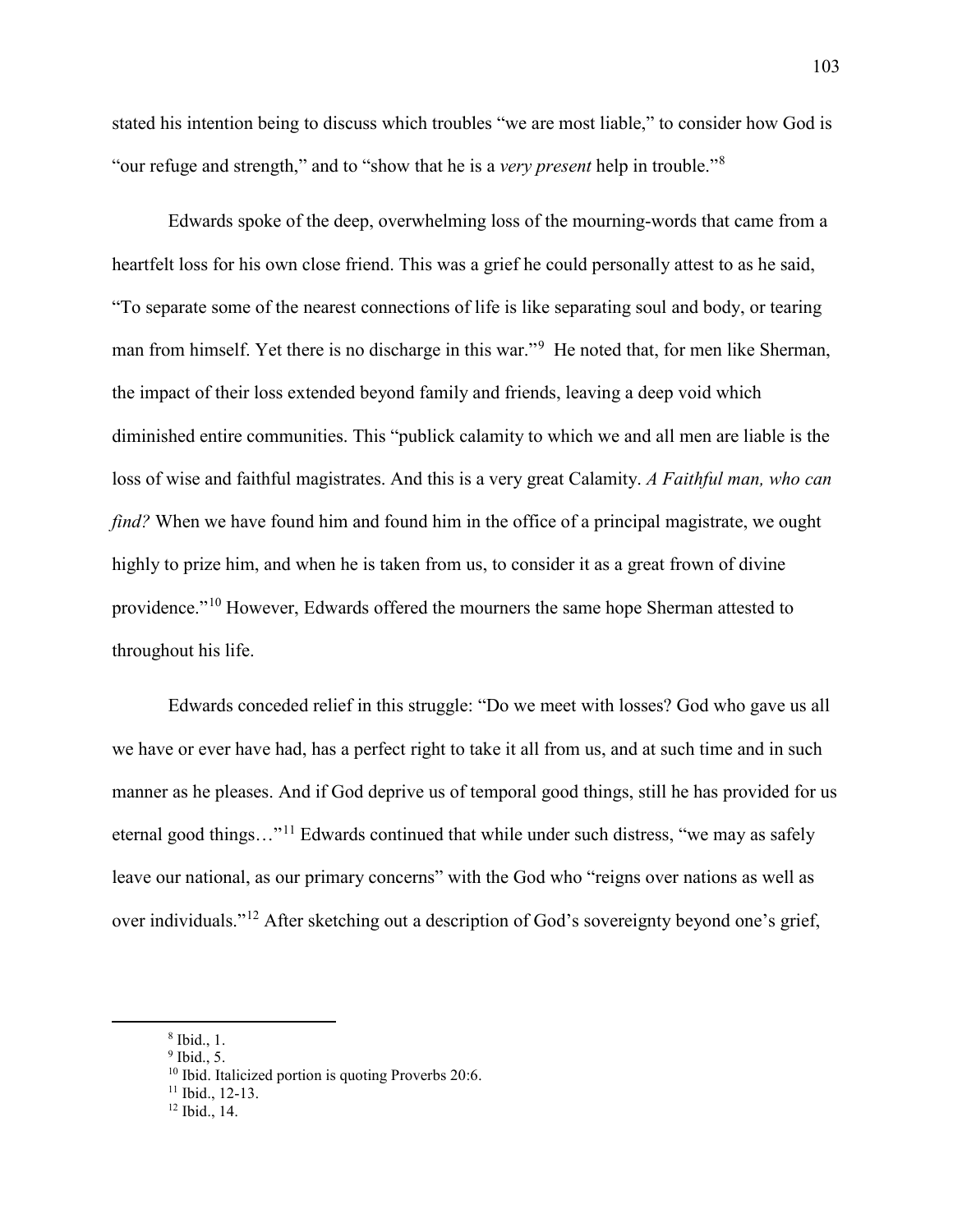Edwards provided a personal portrait of Sherman and his far-reaching impact on New Haven and the new nation.

He described Sherman as a paragon of moral and civic virtue, giving a brief biography as means of a testimony. Continuing, Edwards stated, "The present is a time of trouble and affliction. The death of that eminent and excellent man, whose remains are now to be laid in the dust, is a source of affliction in several respects."<sup>[13](#page-106-0)</sup>

As he spoke to the audience, noting that this affliction "is so to his family," Edwards could see Sherman's children and grandchildren mourning. They mourned a man who, though absent for large portions of their lives for his time in Congress, remained an active father. His frequent visits home must have stunned some fellow delegates, but Sherman was devoted to his many roles in his family, his state, and the nation. Records of Sherman spending his time playing with his children and shopping for them in Philadelphia and providing them books of moral instruction and Bibles upon every journey home, indicate a loving and involved husband, father, and grandfather.<sup>[14](#page-106-1)</sup> Occasionally regarded as cold by those not in his immediate circle, reflections by his close friends reveal Sherman to be warm and welcoming, and many joked about his manner of making short quips and using as few words as necessary. Of his fifteen children, eleven were alive at the time of his death.

As a dedicated public servant, he also left such grief "to all his friends, to the church of which he was a member, to this city, to the State and to the United States." Edwards stated

<span id="page-106-1"></span><span id="page-106-0"></span><sup>&</sup>lt;sup>13</sup> Ibid., 15.<br><sup>14</sup> "Correspondence-Outgoing, Copies of Letter to his Wife Rebecca, 1790," MSS #108, Box 1 Folder G. Sherman Family Collection, 1745-1945, New Haven Colony Historical Society. Sherman shopped for ribbons, toys for the grandchildren and wrote a loving if brief note for her birthday declaring "It is your birthday…let us honor God today and every day…"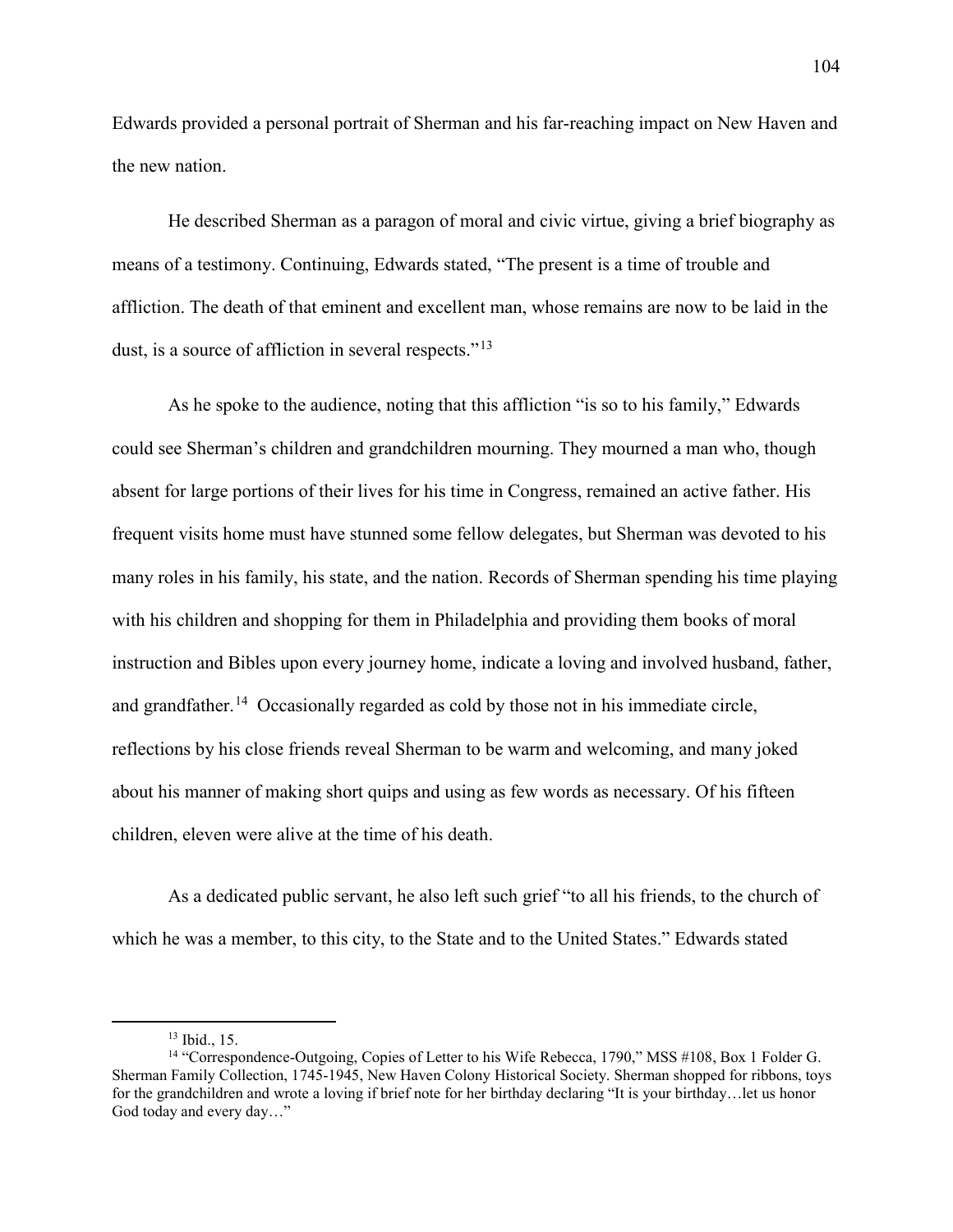summarizing Sherman's wide-ranging impact, "In this death they have all sustained a loss."<sup>[15](#page-107-0)</sup> To "rightly estimate this loss and be properly humbled under the divine chastisement" of the Lord removing Sherman from their midst, Edwards offered a "brief survey of his life and character."[16](#page-107-1)

Looking to Sherman's unassuming beginnings, Edwards recollected how "his superior improvements arose from his superior genius, from his thirst for knowledge and from his personal exertions and indefatigable industry in the pursuit of it." This man who began with next to nothing, working as a shoe cobbler, excelled to the point of mastery in "his native language…logic, geography, mathematics…philosophy, history theology, and above all in law and politics."[17](#page-107-2) His abilities were "remarkable, not brilliant, but solid, penetrating and capable of deep and long investigation" with "patient and unremitting application and perseverance."<sup>[18](#page-107-3)</sup> This constant striving marked Sherman and allowed him to be so effective.

Edwards recounted how Sherman took care of his mother and siblings at age nineteen upon his father's death. His "filial piety" and "fraternal affection" appeared in "an unusual degree" and Edwards noted how Sherman put the needs of his family and community above his own, providing for the advanced education of two of his brothers while he himself went straight into every job he could find.[19](#page-107-4) The procession of Yale students, graduates, professors, and benefactors present at the funeral surely felt the personal impact and loss of former Treasurer and benefactor Sherman as well.<sup>[20](#page-107-5)</sup> It was only three months prior that Sherman had his last public

<sup>&</sup>lt;sup>15</sup> Edwards, "Funeral of Sherman," 15.<br><sup>16</sup> Ibid.<br><sup>17</sup> Ibid., 16.

<span id="page-107-5"></span><span id="page-107-4"></span><span id="page-107-3"></span><span id="page-107-2"></span><span id="page-107-1"></span><span id="page-107-0"></span><sup>&</sup>lt;sup>18</sup> Ibid., 20.<br><sup>19</sup> Ibid., 17.<br><sup>20</sup> *Forgotten Founders on Religion and Public Life*, eds. Daniel L. Dreisbach, et al. (Notre Dame, Ind.: University of Notre Dame Press 2009), 255. Like other officers of the college, Sherman presumably had to subscribe to the Westminster Catechism, the Saybrook Confession of Faith, and, particularly, "give Satisfaction to them [the trustees] of the Soundness of their Faith in opposition to Armenian and prelaitical Corruptions or any other Dangerous Consequence to the Purity and Peace of our Churches."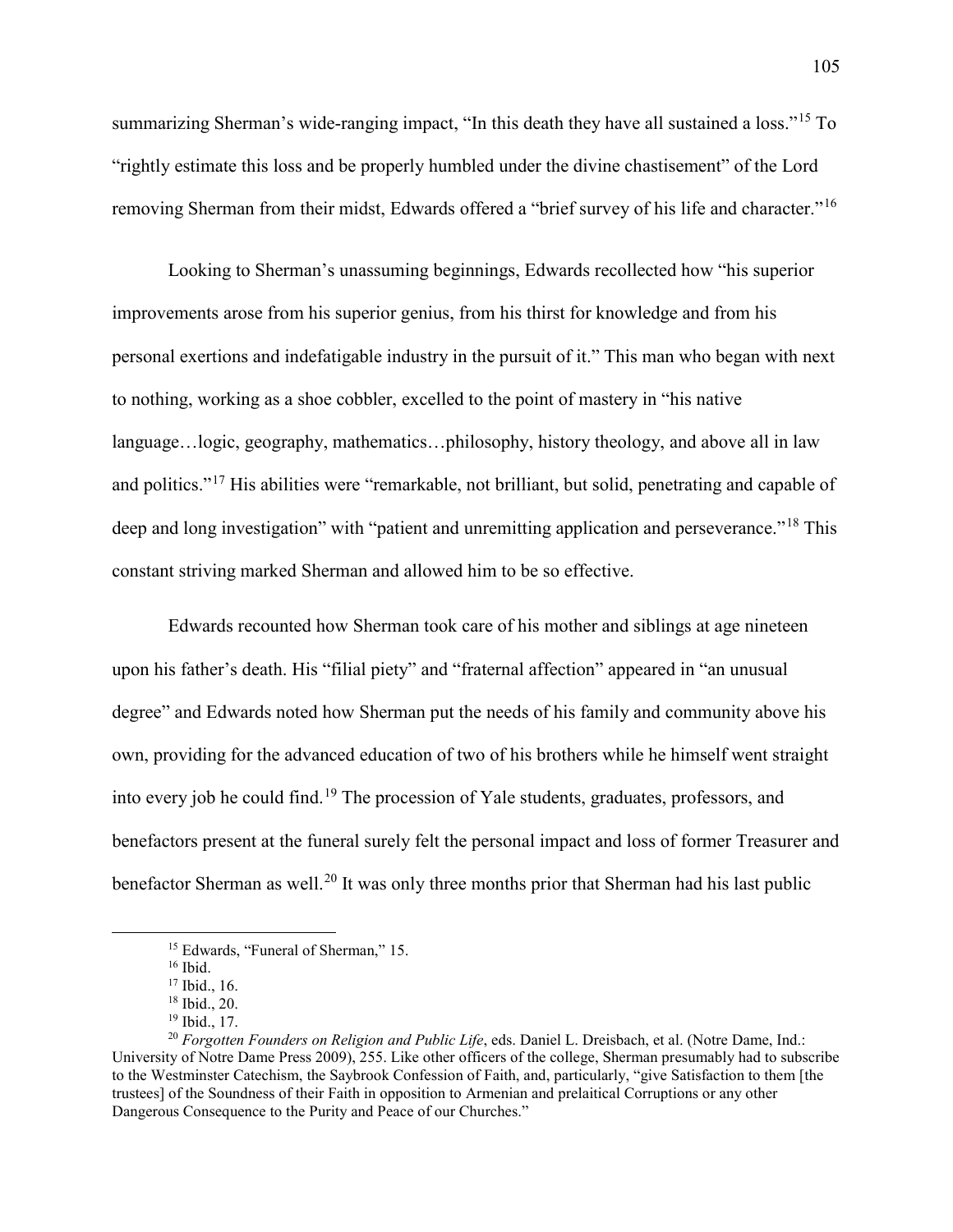act, laying the cornerstone for South College at Yale.<sup>[21](#page-108-0)</sup> Sherman not only supported his brother's educations at Yale (to go on to become ministers), but he also taught theology at the school, and advocated for Yale to construct a chapel on campus.<sup>[22](#page-108-1)</sup>

To Edwards, the overwhelming legacy of Roger Sherman was his "Profession of religion, which he adorned through his life and motivated his actions."<sup>[23](#page-108-2)</sup> He observed that many have seen Sherman's overflow of study into dialogue with others on theology. Edwards stated that he was "much improved by his observations on the principal subjects of doctrinal and practical divinity."<sup>[24](#page-108-3)</sup> Sherman's declaration of faith was matched by a will to defend "doctrines of grace... Therefore in his death, virtue, religion and good men have sustained the loss of a sincere, an able and a bold friend, a friend who was in an elevated situation and who was therefore by his countenance and support able to afford them the more effectual aid."<sup>[25](#page-108-4)</sup> Perhaps Edwards recalled some personal aid in this statement as well, as Sherman single handedly kept Edwards in office on multiple occasions.[26](#page-108-5) Doctrinally speaking, Sherman was an apologist as Edwards attested. In

<sup>&</sup>lt;sup>21</sup> Hall, *Creation of the American Republic*, 148. This was on April 15, 1793.<br><sup>22</sup> Ibid.

<span id="page-108-4"></span><span id="page-108-3"></span><span id="page-108-2"></span><span id="page-108-1"></span><span id="page-108-0"></span><sup>&</sup>lt;sup>23</sup> Edwards, "Funeral of Sherman," 18.<br><sup>24</sup> Ibid., 20.<br><sup>25</sup> Ibid., 22; Collier, *Roger Sherman's Connecticut*, 201. Edwards urging Sherman to run for New Haven mayor was one such example of Sherman serving in a prominent position and this being useful for his contacts, church, and at least in Edwards' eyes, the country. Edwards pleaded with Sherman to run to defeat Thomas Howell stating, "If you refuse it...Mr. Howell would certainly be chosen...I cannot bear that the first Mayor of this infant city should be a tory."

<span id="page-108-5"></span><sup>&</sup>lt;sup>26</sup> Sherman, "Letter to Simeon Baldwin, February 4, 1790, New York," in *Collected Works*, 769-770; "Letter to Simeon Baldwin, January 4, 1791, Philadelphia," in ibid., 799; "Letter to David Austin, March 1, 1790, New York," in ibid., 771-773. Sherman essentially kept the Congregation at bay from removing Edwards Jr. on multiple occasions. Loyal to the church authority and hating division or disrespect to elders and authority, Sherman had been slow to convert from Old to New Light in the 1760s, though his beliefs much more closely aligned to the New Light devotion to personal conversion as evidence for church membership. Dealing with Edwards in the 1790s, Sherman appealed to his congregants and defended Edwards' study while also privately encouraging him to be present at the church and in his duties more vigorously. Edwards Jr., while defending the orthodox position of atonement, also participated in controversial debates as a member of the New Divinity movement. For this and various reasons, the Congregation wanted to withhold pay to make Edwards leave, but Sherman petitioned for the Congregation to pay Edwards what he was due.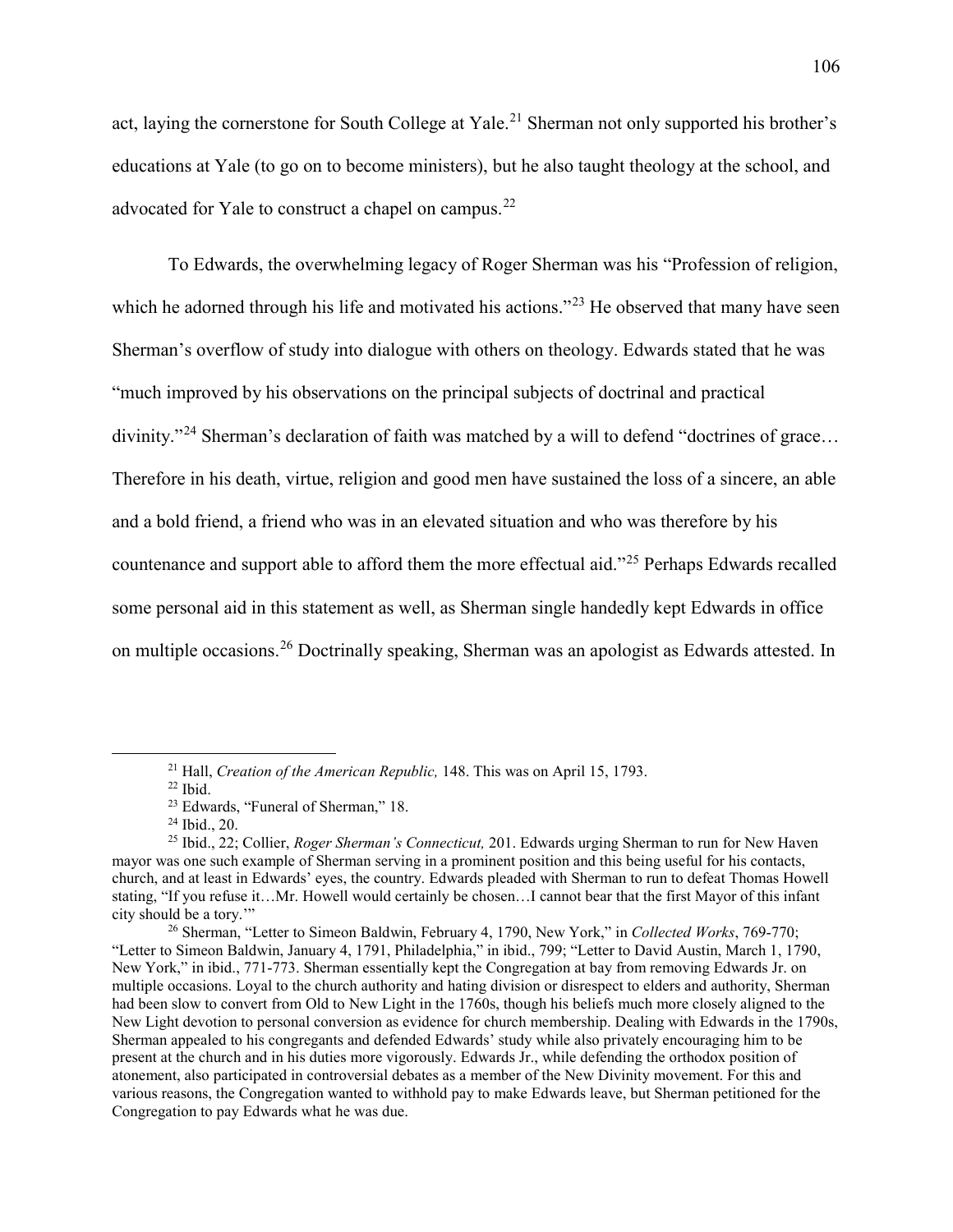Sherman's later years, he pursued the topic, having more time to devote to writing on the theological issues he studied throughout his life.

Men of learning and even ministers asked his advice. For instance, Sherman's niece's husband, Justus Mitchell, inquired into Sherman's opinion on an issue of salvation and judgment. Mitchell served as minister of the Church of Christ in New Canaan from 1782-1806.<sup>[27](#page-109-0)</sup> He asked Sherman in 1790 about a sermon Sherman's brother (and Mitchell's father-in-law) gave before his death.<sup>[28](#page-109-1)</sup> In this exchange, Mitchell not only asked for Sherman's thoughts on his brother's writing and theology, but also for aid in forming a local library and acquiring needed goods for the family. He concluded to Sherman, "excuse my freedom---I want to write with the same freedom as thought I were your equal…as if you were parent to us all…" thus showing the familial warmth and loyalty the Old Puritan had for his connections.<sup>[29](#page-109-2)</sup>

Sherman responded with an answer on man's responsibility for accepting the gospel. He reaffirmed his and his brother's belief that all men are held liable to God's judgment, especially after hearing and comprehending Christian doctrine and awareness of their status as sinners in need of a Savior.<sup>[30](#page-109-3)</sup> Sherman also said in this letter that he would continue to aid Mitchell in

<span id="page-109-0"></span><sup>&</sup>lt;sup>27</sup> "Letter from Justus Mitchell to Roger Sherman, January 26, 1790, Canaan," Roger Sherman Papers, Manuscript Division, Library of Congress; *Collected Works of Roger Sherman*, 761- 763. Mitchell married the daughter of Sherman's brother, Josiah Sherman. Sherman had aided Josiah's education at Yale, afterwhich Josiah became a minister in Litchfield, CT.<br><sup>28</sup> Roger Sherman, "Letter to Justus Mitchell, February 8, 1790, New York," Roger Sherman Papers,

<span id="page-109-1"></span>Manuscript Division, Library of Congress; *Collected Works of Roger Sherman*, 764. It appears Mitchell was sent this letter by Sherman to publish it, but the former had some concerns about the contents and was wary of distributing it should there be something leading people away from a biblical understanding of salvation. Sherman advises him to use a different copy for the press.<br><sup>29</sup> "Letter from Justus Mitchell to Roger Sherman," 763.<br><sup>30</sup> The confusion laid in Josiah Sherman's notes being close to illegible and Roger noted that his brother

<span id="page-109-3"></span><span id="page-109-2"></span>was perhaps a bit too zealous to be understood. Roger quoted another of his brother's sermons in which Josiah illustrated that though all men are born into sin, with a spiritual disease and impurity, men are still under the law for their actions until they accept Christ's cure for the disease.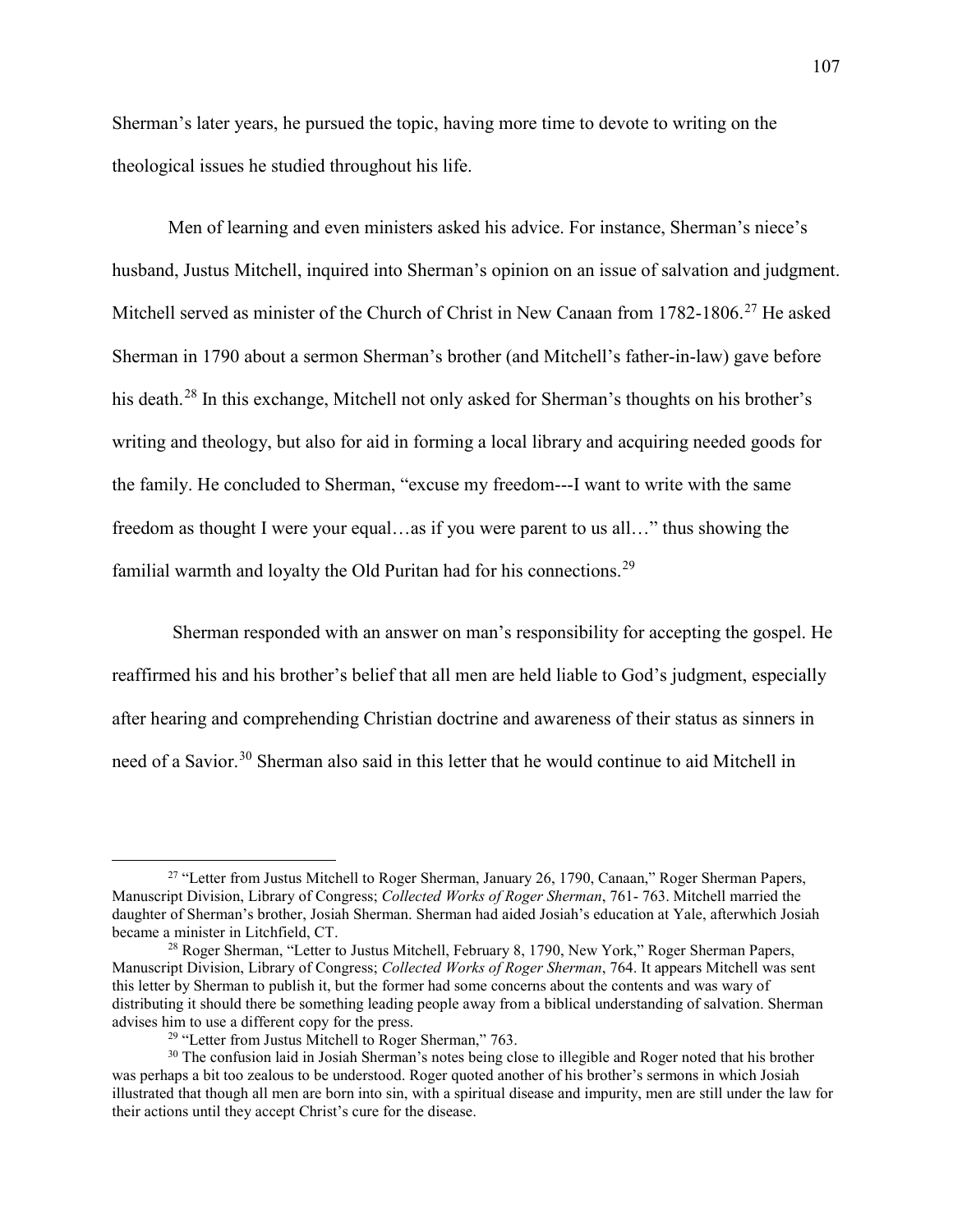providing books and means for beginning a new library in his town.<sup>[31](#page-110-0)</sup> Confirming Edwards' praise of Sherman's passions, Roger's concern for family, education, and spiritual edification created the fundamental drive for his private and public life.

In addition to conversations with close contacts, those who did not ask his advice sometimes received it anyway when Sherman took fault with the dissemination of unorthodox theological writings. Samuel Hopkins, a "hyper-Calvinist" minister in Newport, Rhode Island, published, in his *An Inquiry into the Nature of True Holiness* (1733), the notion that true Christians should be willing to give up their salvation in submission to God's sovereignty.<sup>[32](#page-110-1)</sup> Hopkins also dismissed the notion of self-love as a selfish desire to promote man over God, and concern with one's own soul over concern with Divine sovereignty was contrary to true holiness.<sup>[33](#page-110-2)</sup> Other Christians were outraged at this proposition, but Sherman was the only nonprofessional minister to debate Hopkins on the fine points of his theological framework. Sherman was appalled at this radical theory that an essential qualification of spiritual election was one's willingness to be damned. In a series of letters exchanged between Samuel Hopkins and Sherman, Sherman stated that he read Hopkins' book and contested Hopkins' points on "the nature of self-love" and the idea "'that it is the duty of a person to be *willing* to give up his eternal interest for the Glory of God.'" Sherman argued that self-love is not in and of itself evil, and that Hopkins ill-defined it as something inherently malicious. Sherman remarked that seeking to wish both self and others "the highest possible degree of good and happiness which

 <sup>31</sup> Roger Sherman, "Letter to Justus Mitchell," in *Collected Works of Roger Sherman*, 764- 765.

<span id="page-110-1"></span><span id="page-110-0"></span><sup>32</sup> Robert Caldwell, "New England's New Divinity and the Age of Judson's Preparation" in *A Bicentennial Appreciation of the Pioneer American Missionary* (Nashville, Tennessee: B&H Publishing Group, 2012), 31-35. This was the idea of "disinterested benevolence," when one was led by the Spirit to love others and be disinterested in his own selfish desires and wellbeing. 33 Roger Sherman and Samuel Hopkins, *Correspondence between Roger Sherman and Samuel Hopkins*, 7.

<span id="page-110-2"></span>Hopkins also had very controversial theology towards the atonement of Christ and imputed sin (the sin on all humanity from Adam and Christ's ability to eternally cover sin and restore relationship with God).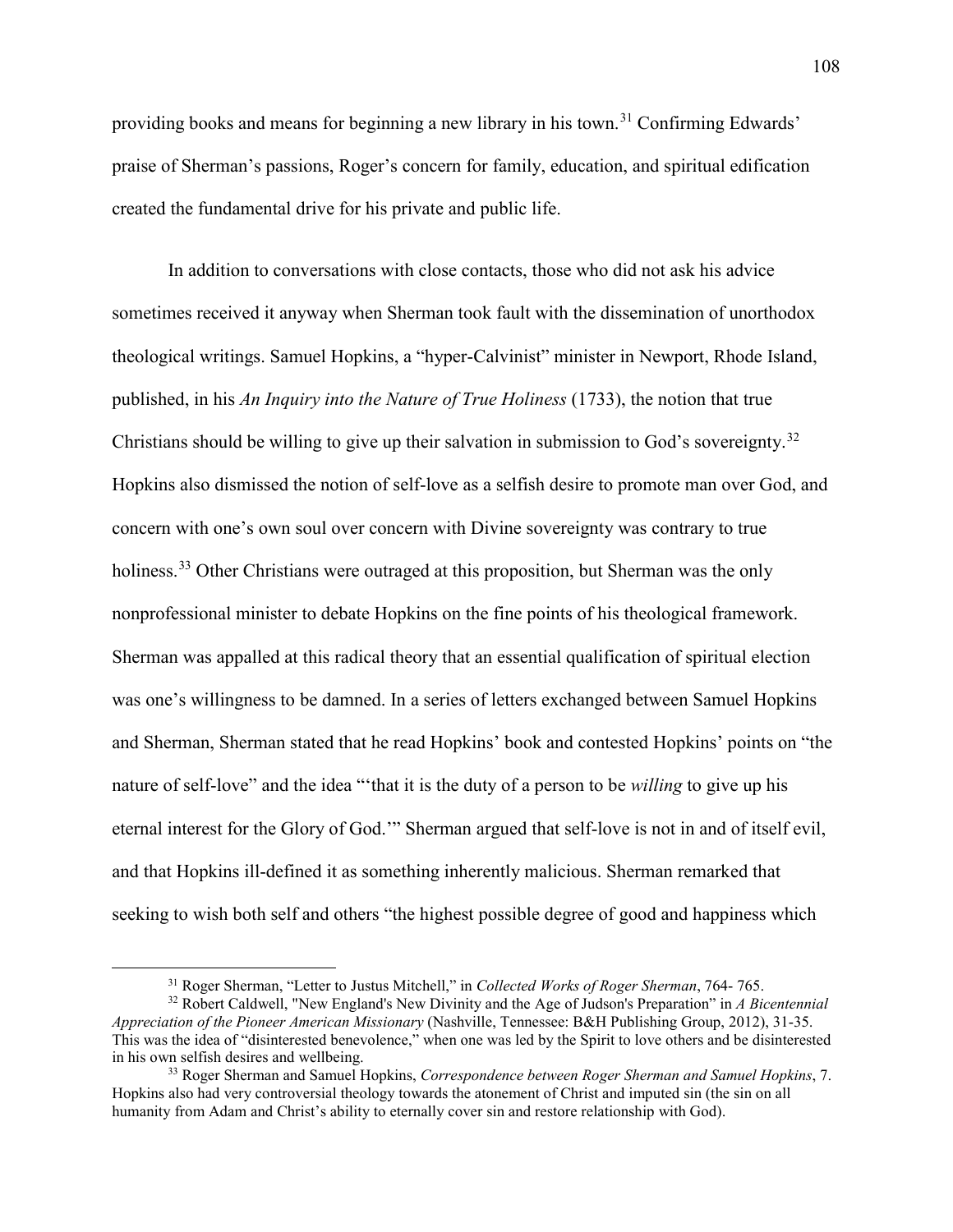they are capable of enjoying and to rejoice in the Infinite happiness of the Deity" is a very positive way of life, not the greatest sin.<sup>[34](#page-111-0)</sup> By this, Sherman demonstrated a sophisticated lay understanding of high theology and noted that the Bible should be the ultimate authority in these matters. He extended this argument to Scripture by noting that the reality of self-love can be loving, which is the basis of why God commands all people to love their neighbor as themselves (Mark 12:31).<sup>[35](#page-111-1)</sup> Guiding the public towards morality not only played a role in Sherman's defense of religious liberty and local-level support for Christianity, but he took this responsibility personally.

Serving as deacon, supporter, and doing other work for ecclesiastical affairs for White Haven church, from which Edwards Jr. preached Sherman's funeral service, Sherman had written what appear to be drafts of the church's confession of faith and a church covenant.<sup>[36](#page-111-2)</sup> Thus, it is presumable Sherman had a hand in creating the church's platform. Similar to White Haven's doctrinal documents, Sherman wrote and sold a "Short Sermon on the Duty of Self Examination preparatory to Receiving the Lord's Supper."[37](#page-111-3)

Sherman wrote a sermon on the duty of self-inspection before taking part in communion in 1789. In this work, Sherman affirmed major doctrines and biblical passages that describe the necessity of testing oneself and repenting of sin before partaking in communion. While historians

<span id="page-111-0"></span> <sup>34</sup> "Roger Sherman to Samuel Hopkins New York, June 28, 1790" in *Correspondence between Sherman and Hopkins*, 8. He extrapolates on this issue stating: "That a God of infinite Goodness can (through atonement) have mercy on whom He will, consistent with the honor of His law and Government and all of His perfections, is a much better ground of hope than the denial of self-love."

<sup>35</sup> Ibid.

<span id="page-111-2"></span><span id="page-111-1"></span><sup>36</sup> "Confession of Faith in Sherman's Hand"; "Confession of Faith Adopted by White Haven, 1788"; "Church Covenant in Sherman's Hand, c. 1788"; "Church Covenant Adopted by White Haven, 1796" in *Collected Works of Roger Sherman*, 732-737.

<span id="page-111-3"></span><sup>&</sup>lt;sup>37</sup> Roger Sherman, "A Short Sermon on the Duty of Self Examination preparatory to Receiving the Lord's Supper," in *Collected Works of Roger Sherman,* 747-760.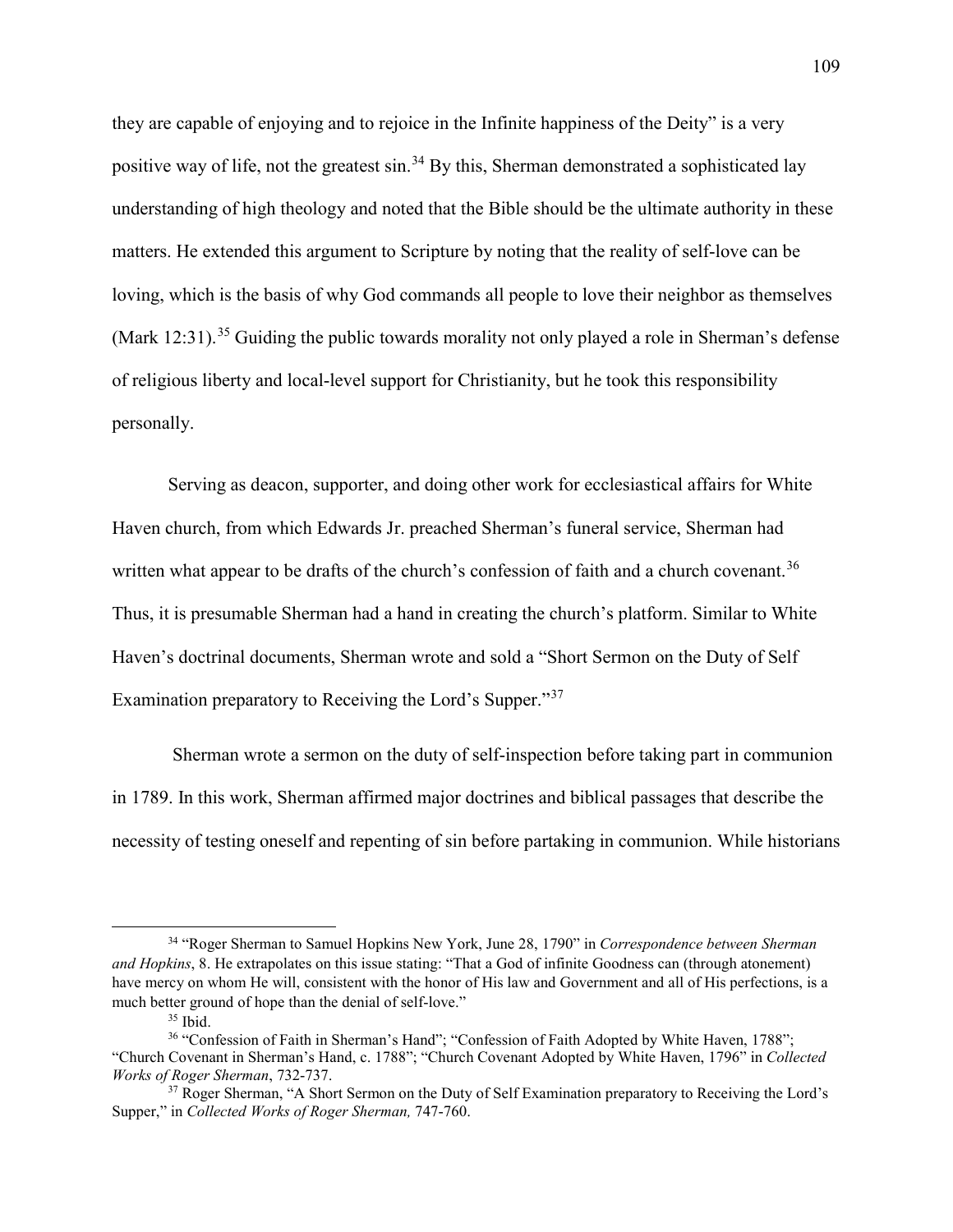like Christopher Collier cite Sherman's writings on Christianity later in life to mean he only took his faith seriously while approaching death, Sherman's history shows consistent study and examination of theology throughout his life. It is true, though, that Sherman was hurting for money later in life, which may be one of the reasons he published this sermon rather than simply sharing it as he did other materials in letters with friends like Edwards.<sup>[38](#page-112-0)</sup>

Edwards showed how Sherman's legacy could be seen through public esteem. He cited Sherman's record of holding "so many different offices in civil Government" elected by his citizens, and how he was never voted out of an office once elected, except for a few terms in the Legislature, which, Edwards remarked "we all know, is almost constantly shifting."<sup>[39](#page-112-1)</sup> Thus, "both his abilities and his integrity merited their confidence." $40$ 

While Edwards highly valued Sherman's piety and study of theology, he stated that Sherman's "proper line was politics." Edwards credited Sherman's "acute discernment…sound judgment" and understanding of human nature allowed him to time and attain whatever measures he sought. This "rare talent of prudence...perseverance and his indefatigable application, together with his general good sense and known integrity" combined to form his success.<sup>[41](#page-112-3)</sup> Edwards concluded that Sherman was both privately and publicly given to hospitality, service, and honor. Whether, Edwards stated, "we consider him in public or private life; whether we consider him a politician or a Christian, he was a great and a good man[.] The words of David

<span id="page-112-3"></span><span id="page-112-2"></span><span id="page-112-1"></span><span id="page-112-0"></span> <sup>38</sup> *Memoir, Autobiography and Correspondence of Jeremiah Mason,* 16 in Boardman, *Signer and Statesman,* 330. Sherman noted that he was not provided with the payments promised for federal and state offices. With his large family to provide for, he sold this sermon to be published. He declined any offers of land from Vermont while working for their statehood but wrote them in his last years that he would not decline the offer being extended to his children.<br> $^{39}$  Ibid., 20.<br> $^{40}$  Ibid.

<sup>41</sup> Ibid., 21-22.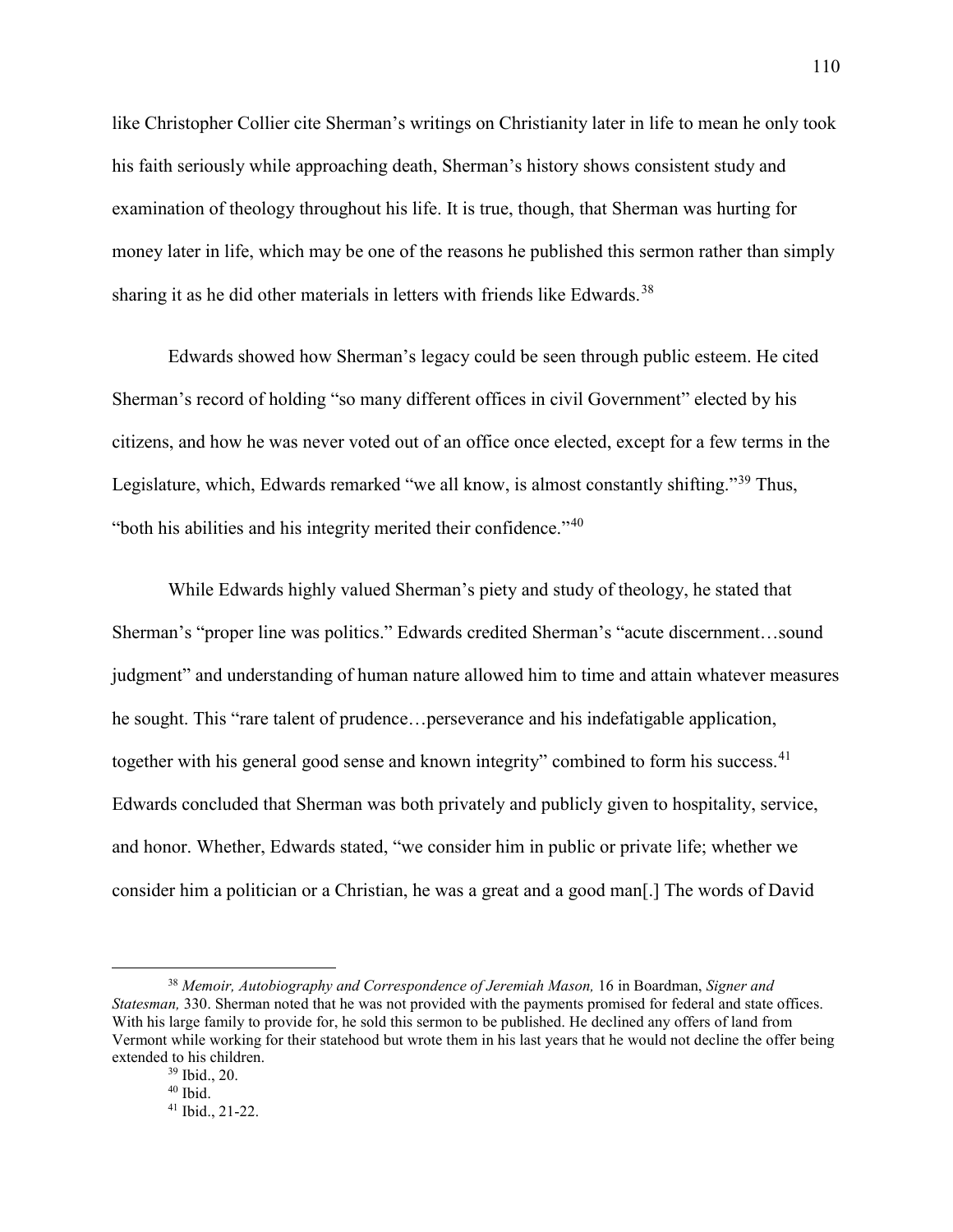concerning Abner may with great truth be applied on this occasion; *Know ye not, that there is a great man fallen this day in Israel?*"[42](#page-113-0) His role throughout so many offices, and "ornament to Christianity," was then a source of rejoicing. Edwards closed his sermon, reminding the gathering that still, "God lives and reigns" and God says he will comfort widows and orphans. Sherman's death then may be a blessing in some way, as they remember his example and like Sherman, "think more of death and the eternal world...the necessity of preparation for death... by choosing God for their father and by making him their refuge and strength. Thus, their present loss, though great, may be the happy mean of their unspeakable gain."<sup>[43](#page-113-1)</sup> There was not a question among the many Christians in attendance at Sherman's funeral that he was now in a place released from any pain.

Among the few notable remembrances of Sherman is his tombstone. Today, it is a beautiful large stone next to his grave and family's plot at the Grove Street cemetery in New Haven. Evidently, the inscription on the Table Ledger (a refurbished version still stands next to the added stone) became illegible by the late 1930s, so a fund of descendants arranged funds to establish a new stone.<sup>[44](#page-113-2)</sup> This "Roger Sherman Inscription Fund" fulfilled their goal, raising funds and running a ceremony for the event themselves. On Memorial Day 1941, Roger Sherman Boardman (descendant and the second biographer of Roger Sherman), commemorated this unveiling with a speech on Sherman's contributions. He stated that this day, like the writing of

<span id="page-113-2"></span><span id="page-113-1"></span><span id="page-113-0"></span><sup>42</sup> Ibid., 23.<br>43 Ibid., 24.<br>44 "Roger Sherman Inscription Fund," September, 1940, Sherman Family Letters, New Haven, CT Museum.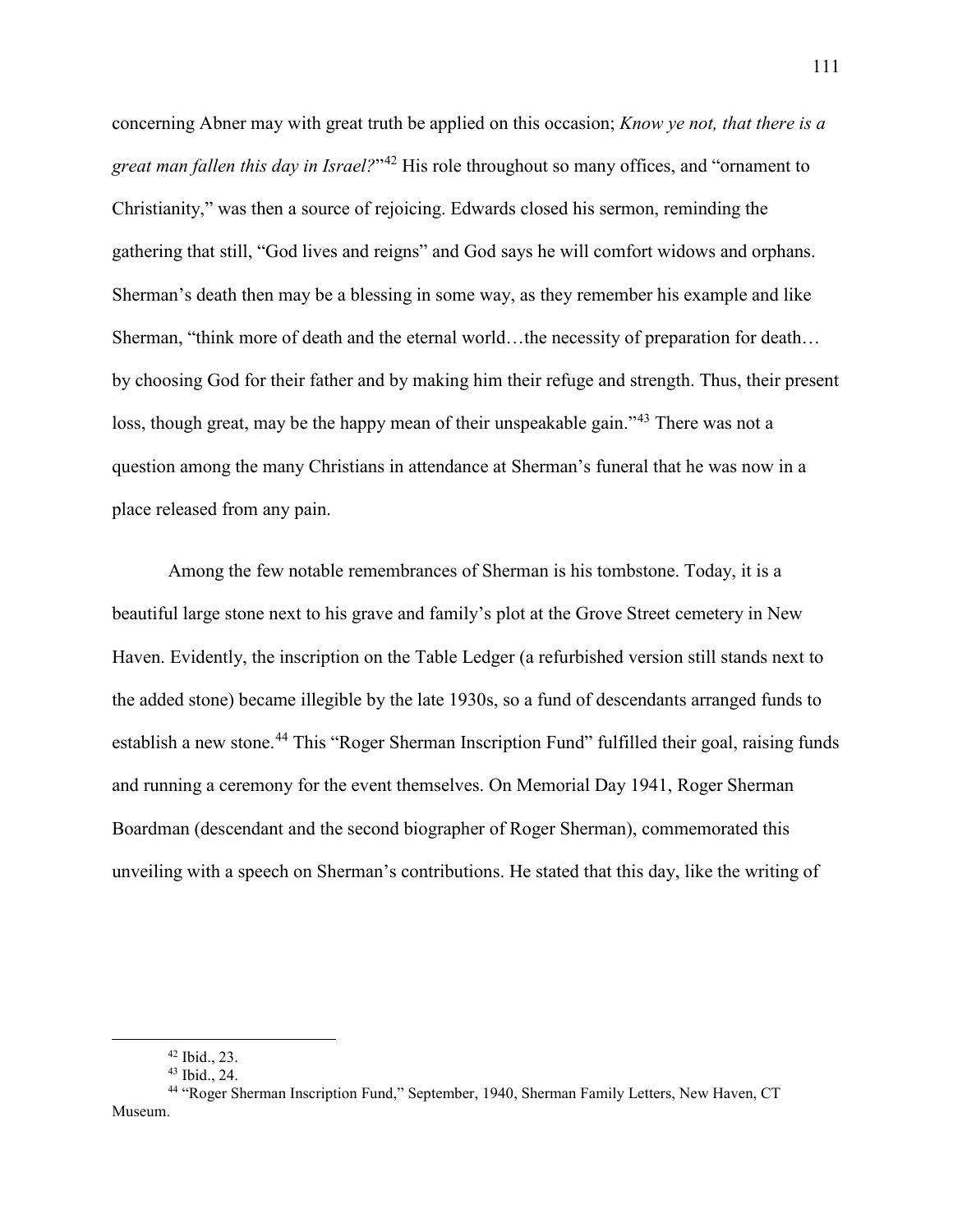his biography, fulfilled a dream, but "it seems what may be recorded about Sherman, doesn't stay finished."<sup>[45](#page-114-0)</sup>

Speaking on the eve of the Second World War, Boardman stated that Sherman's life served as a lesson for troubling times, and his character is a necessity to endure through war and attacks on liberty. He continued, "we need those traits which Roger Sherman possessed and laid on the altar of his country…courage, self-reliance, readiness to sacrifice…yet possess a constant, determined faith in the providence of God and the ultimate triumph." Concluding, Boardman encouraged his family members, and surely hoping, posterity, that this "patriotic service" is an homage to the forebears and fallen soldiers of American history, whom "we recall on this Memorial Day, to whom we owe our dearly bought liberties, and not least among them him to whom we here pay tribute-ROGER SHERMAN."<sup>[46](#page-114-1)</sup> Boardman seems to almost echo his ancestor who said, "Sad will be the day when the American people forget their traditions and their history, and no longer remember that the country they love, the institutions they cherish, and the freedom they hope to preserve, were born from the throes of armed resistance to tyranny, and nursed in the rugged arms of fearless men."[47](#page-114-2) Sherman would thus surely be fond of this gathering and their speeches, though he would probably have deflected such attention to someone else.

The tombstone at the Grove Street cemetery now reads:

In Memory of the Honorable Roger Sherman, Esquire. Mayor of the City of New Haven and Senator of the United States, he was born at Newtown in Massachusetts, April 19th 1721, and died at New Haven July 23rd AD 1793, Aged LXXII, Possessed of a strong clear penetrating Mind, and singular perseverance. He became the self-taught Scholar eminent for Jurisprudence and Policy. He was nineteen years an assistant and 23 years a judge of the Superior Court in high Reputation. He was Delegate in the first Congress

<span id="page-114-0"></span> <sup>45</sup> "Roger Sherman Boardman at the Unveiling of a New Stone with Original Inscription at Grave of Roger Sherman, Grove Street Cemetery, New Haven," Memorial Day-May 30, 1941, New Haven Museum and Archives. 46 Ibid.

<span id="page-114-2"></span><span id="page-114-1"></span><sup>47</sup> "Roger Sherman and The Declaration," MadisonLiberty.org, https://madisonliberty.org/2019/07/04/wemaintain-the-declaration/.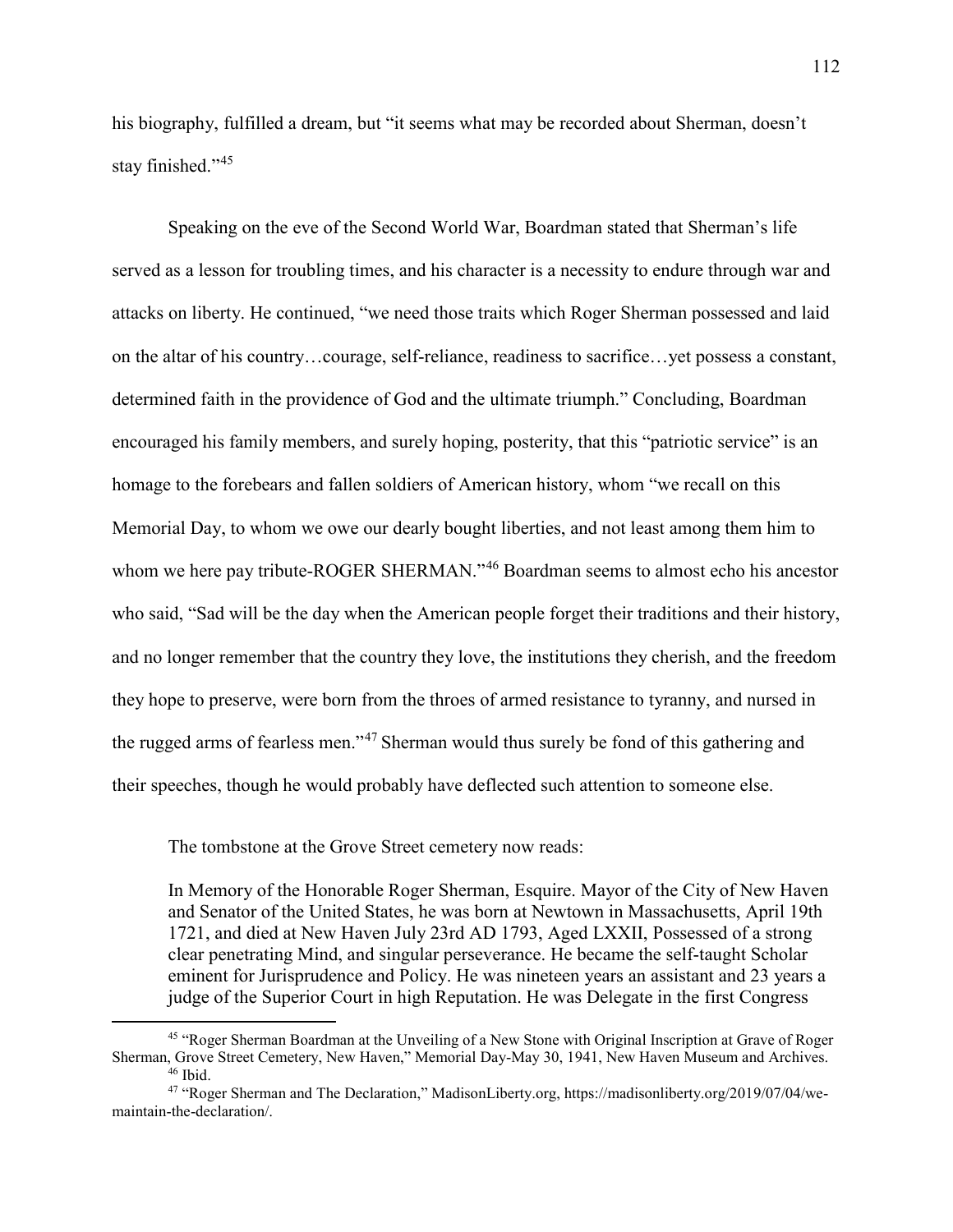signed the glorious act of Independence many years displayed superior Talents  $\&$ Ability in the National Legislature He was a member of the general Convention and served his Country with fidelity & honor in the House of Representatives and in the Senate of the United States. He was a Man of approved Integrity a cool discerning Judge prudent, sagacious Politician a true faithful and firm Patriot. He ever adorned the profession of Christianity which he made in Youth and distinguished thro Life for public usefulness and died in the prospect of a blessed immortality.<sup>[48](#page-115-0)</sup>

Sherman's familial line produced several men that carried on Sherman's goals and service. For instance, his grandson Roger Sherman Baldwin and John Quincy Adams would work together, extending the Adams-Sherman friendship into several generations. Adams and Baldwin defended the captured Africans in the *Amistad* case, justifying their "mutiny" against their Spanish captors. As Mark Hall writes, "Sherman, the opponent of slavery, would have been proud…"[49](#page-115-1) In addition to Sherman's tombstone, a family effort, only a few other public displays honor the Puritan Patriot.

His primary portrait, now in the Yale University Art Gallery (not on display), was painted in 1775 by Ralph Earl. An early work of Earl, it is not as detailed and demonstrates a limited grasp on perspective, but somehow it fits Sherman. He sits in a Windsor armchair, "wearing a simple muslin cravat and an old-fashioned homespun suit," with "his awkward pose and plain clothing." The work itself signals his devotion to the American identity, "his unambiguous

<span id="page-115-1"></span><span id="page-115-0"></span><sup>48</sup> "Roger Sherman Grave Marker," New Haven Grove Street cemetery. 49 Hall, *Sherman and the Creation of the American Republic,* 147; Boardman, *Signer and Statesman,* 332, footnote 25; Sherman Genealogy, William Tecumseh Sherman's Genealogical Research, in "Sherman Family Records," New Haven Museum & Archives; "John Sherman: A Featured Biography," Senate.gov, https://www.senate.gov/senators/FeaturedBios/Featured\_Bio\_Sherman.htm. Other notable relatives and descendants include Roger Sherman Jr. who served in the Connecticut Assembly, Sarah Sherman's husband Samuel Hoard (Connecticut lawyer and statesman), Roger Sherman's nephew Roger Minott Sherman (lawyer and statesman), and son-in-law Jeremiah Day (Yale President and Reverend). Sherman's family also featured many Yale graduates, including his brothers (whose education he sponsored), Roger Sherman Loomis (a literary scholar of the 1900s), and others. Readers will recognize the famous Civil War era figures of General William Tecumseh Sherman and his brother John Sherman as notable descendants. John Sherman was a Senator, Secretary of the Treasury under Hayes and Secretary of State under McKinley as well as author of the Sherman Antitrust Act. W.T. Sherman wrote New Haven contacts to confirm his bloodline connection.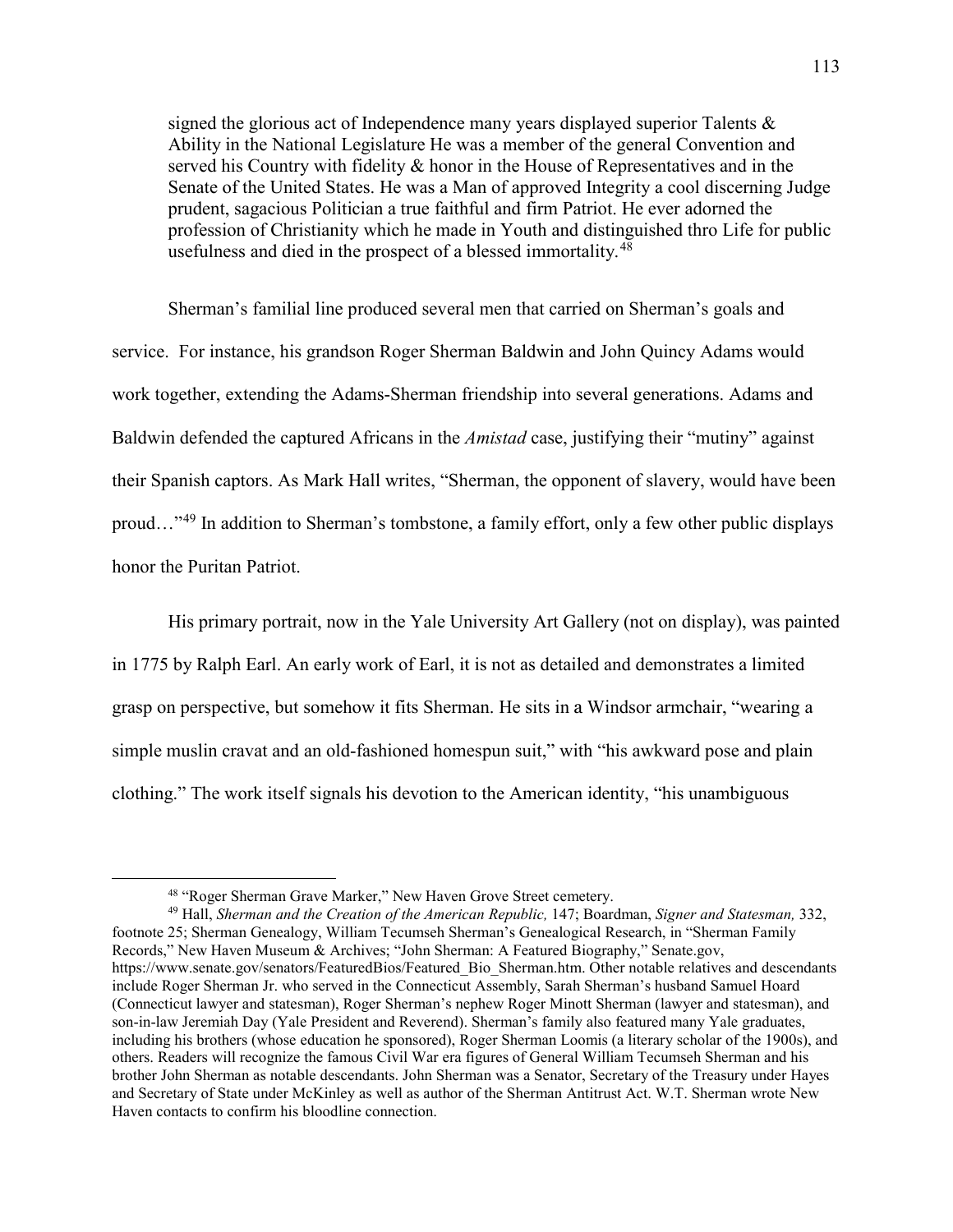rejection of continental elegance and, by extension, European values."[50](#page-116-0) Other paintings of Sherman are copies based off of Earl by artists in training, and there is a contemporary portrait painted in the 1980s in the New Milford Town council room. On the national scale, Sherman has a statue sculpted by Chauncey B. Ives in 1872, in the vaulted space beneath the Capitol rotunda, known as the Crypt.<sup>[51](#page-116-1)</sup> This positioning however limits the public recognition of a figure so prominent in his own day.

The disparity of his contributions to his remembrance is so vast that modern scholars should look at this gap in the historiography like a hole in a boat, threatening to bring down the whole telling of the American founding. With only four biographic monographs on Sherman, (published with wide gaps in timing: 1896, 1938, 1973, and 2013), Sherman has been delegated to footnotes and afterthoughts. The reasoning behind this is worthy of examination as well.

Sherman did not live to hold an important position in the executive, and based on his advocacy for a strictly limited executive branch, it is questionable if he would have accepted such a position. He was not a "flashy person" but rather a man of few words. Not a stirring orator, but a man of pragmatic action. It can also be argued that Sherman comes from a state often overlooked in most diplomatic analyses of the Revolution. When Connecticut is addressed in the founding, it is most often from a look at her Generals and figures like Nathan Hale, Israel Putnam, Ethan Allen and Benedict Arnold.

With his relevance in matters of the founding, it is also surprising and potentially detrimental to accurate investigation of the founders' positions that he is left out of modern

<span id="page-116-0"></span> <sup>50</sup> "Roger Sherman (1721–1793, M.A. [Hon.] 1768), Ralph Earl Portrait, 1775," Yale University Art Gallery, https://artgallery.yale.edu/collections/objects/2448.

<span id="page-116-1"></span><sup>51</sup> "Roger Sherman Statue," Architect of the Capitol, https://www.aoc.gov/explore-capitolcampus/art/roger-sherman-statue.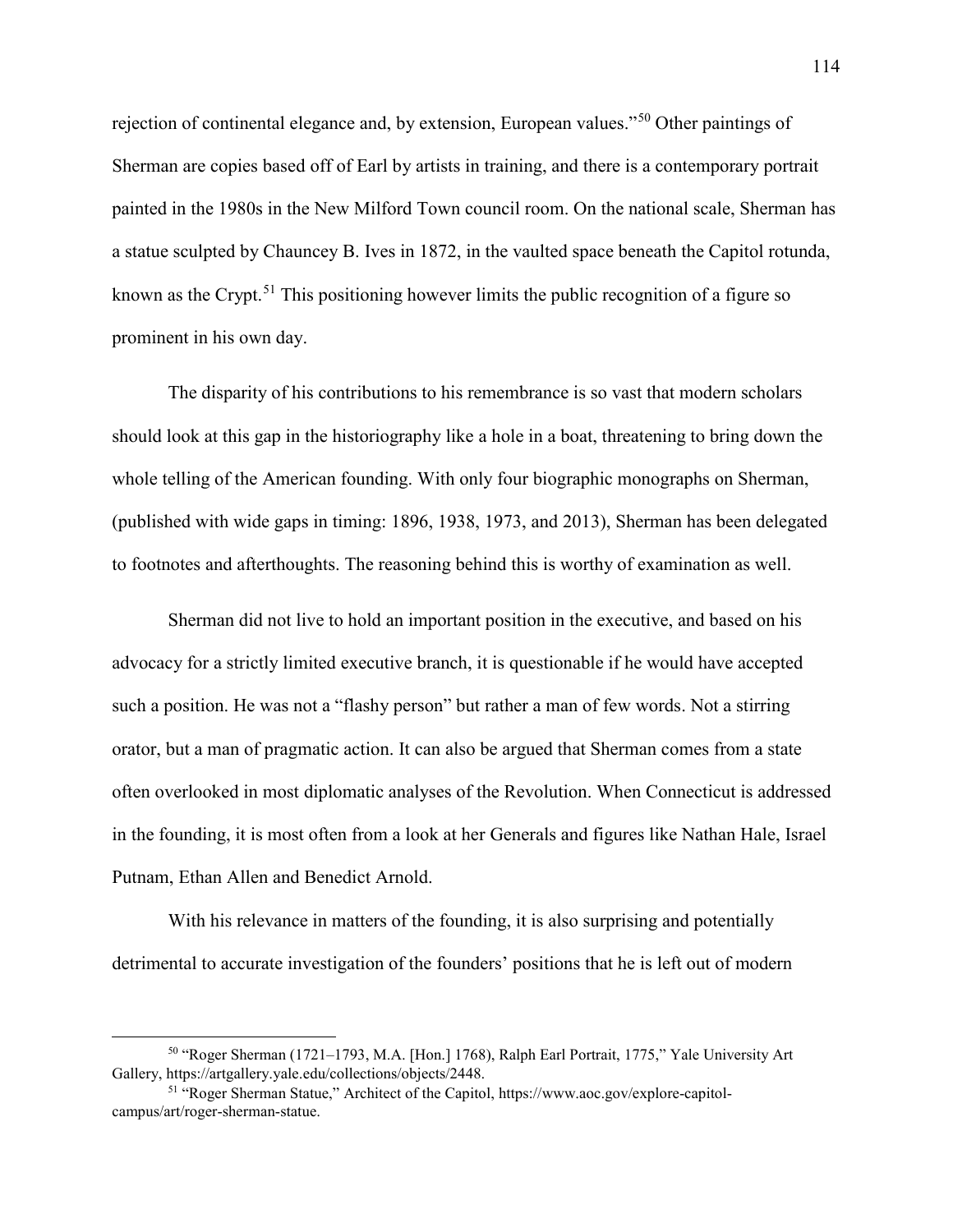jurisprudence on issues like the first amendment. Mark Hall argues that a potential explanation for this is his unpopular views in the modern climate. His dedication to the church advocated less of a "wall of separation" and more of a helping hand. The threat of religious tyranny was such that Sherman did not even want the federal government to have any related enumerated power. This idea of a quiet life and limited government, and state sovereignty holds very different to the modern understanding of complete separation of church and state, political celebrity, and the vast scope of the military-industrial complex. Perhaps for this reason in Supreme Court cases on the first amendment since 1947, jurists have made historical references to Madison 189 times, Jefferson 112, and Sherman only  $3^{52}$  $3^{52}$  $3^{52}$  Yet he was the only founder of this group to play a part in drafting, passing, and arranging the  $1<sup>st</sup>$  Amendment.

The quote from Judge Ingersoll, recorded by Yale President Timothy Dwight, then stands out all the more. Dwight recorded Ingersoll saying of Sherman, "He had no fashionable opinion and could never be persuaded to swim with a tide. Independent of everything but argument he judged for himself and rarely failed to convince others that he judged right."<sup>[53](#page-117-1)</sup>

Those who value and remember Sherman have much more to say on his legacy than the humble statesman had to say about himself. Historian William Garrott Brown poignantly reflected that

A single brilliant exploit in the field, a single eloquent sentence on some dramatic occasion, would doubtless have done more to keep alive the memory of a man like Ellsworth or his colleague Sherman, than all the patience, judgment, energy, and devotion with which through many weary weeks and months, they gave themselves to the things

<span id="page-117-0"></span> <sup>52</sup> Mark David Hall, "Jeffersonian Walls and Madisonian Lines: The Supreme Court's Use of History in Religion Clause Cases," *Oregon Law Review* 85, no. 563 (2006): 568-569. Hall, *Sherman and the Creation of the American Republic,* 145. Additionally, there have only been 21 cumulative references to all other First Congress members in 1<sup>st</sup> amendment cases.<br><sup>53</sup> Mark David Hall, "Roger Sherman and the Creation of the American Republic," New Haven Museum,

<span id="page-117-1"></span>June 25, 2021, YouTube video, https://www.youtube.com/watch?v=ORbIfvP8tH8&t=1550s.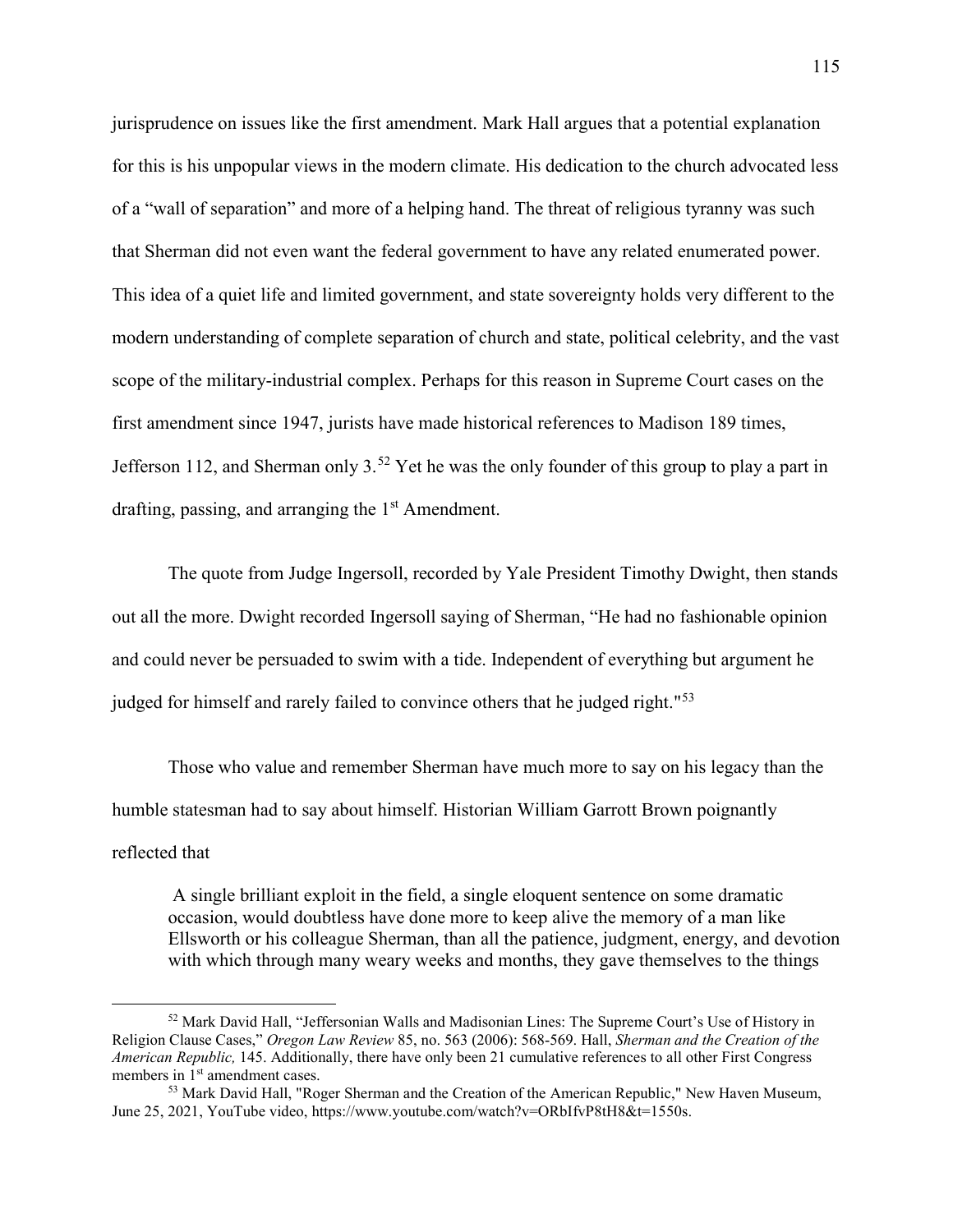which no one wished to do, yet which must be done, and could only be done by men of first-rate ability."[54](#page-118-0)

As Mark Hall closed his 2013 biography of Sherman, "Sherman was not a radical thinker, a great author, or a stirring orator---realities that diminished his contemporary and future fame. Nevertheless, anyone who wishes to understand America's founding cannot afford to ignore the contributions this old Puritan made to the formation of a new nation."[55](#page-118-1)

John Adams, with his detailed records of Congressional proceedings and characters deemed Sherman the "Mount Atlas of Independence." Upon his death, Ezra Stiles (another former Yale President) stated that "a bright Luminary set in New Haven… He went thro' all Grades of public Life & grew in them all & filled every Office with Propriety, Ability, & tho' not with showy Brilliancy, yet with that Dignity which arises from doing every Thing perfectly right…He was an extraordinary Man---a venerable Uncorrupted Patriot!"[56](#page-118-2) In every way accomplished, in high regard, leaving a legacy to his family, state, and nation, Sherman deserves a place in the American historical dialogue, as a forgotten founder no longer.

<span id="page-118-2"></span><span id="page-118-1"></span><span id="page-118-0"></span> <sup>54</sup> William Garrott Brown, "Oliver Ellsworth in the Continental Congress," *American Historical Review,* X, 763 (July 1905). 55 Hall, *Sherman and the Creation of the American Republic,* 153. 56 Ezra Stiles, *Lit. Diary*, III (New York: Charles Scribner's Sons, 1901), 499-500.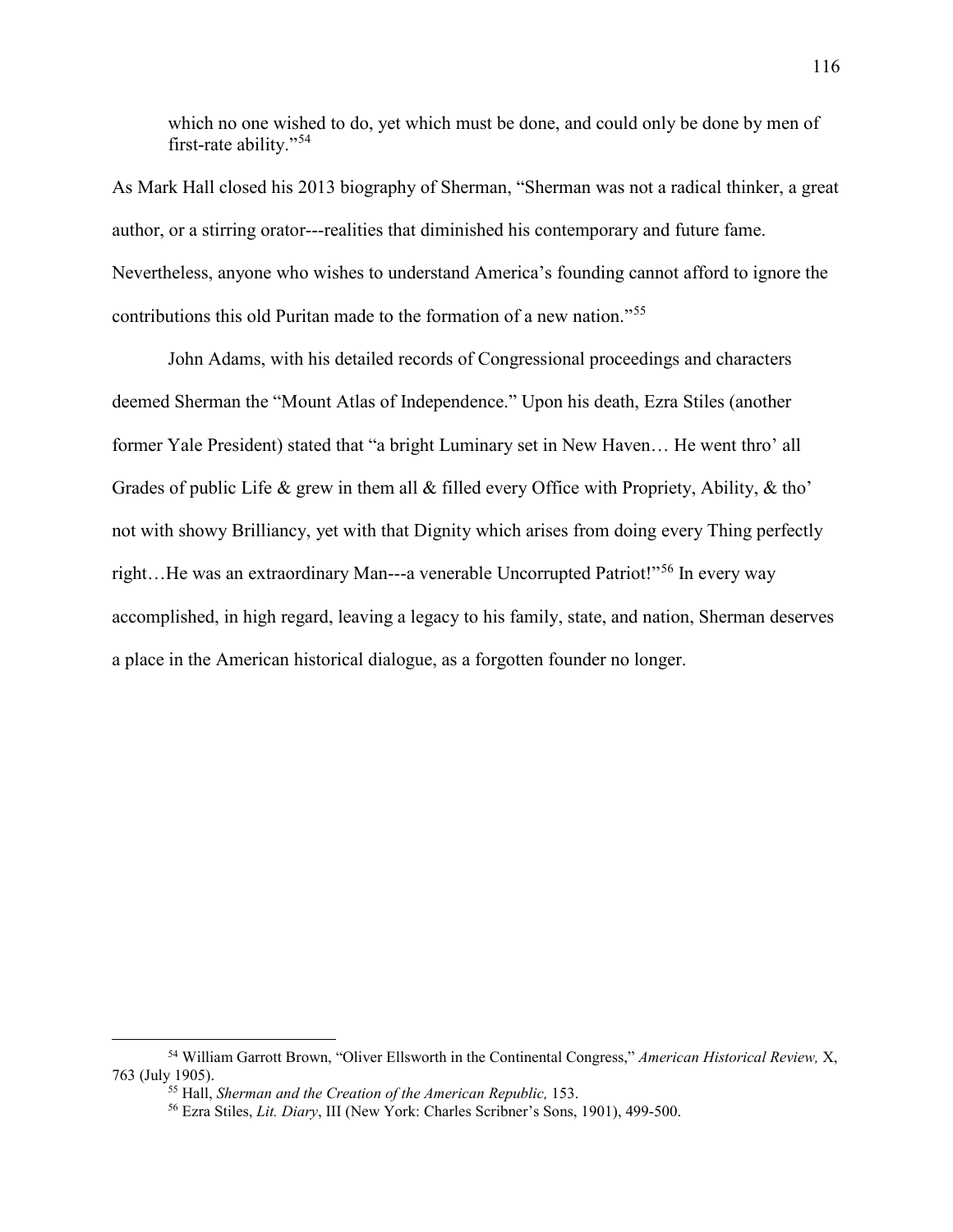### **Bibliography**

### Primary

- Adams, John. *The Works of John Adams.* Edited by Charles Francis Adams. II: Diary. Boston: Little, Brown, and Company, 1856.
- "Application from the Committee of Westmoreland: to the Honourable Roger Sherman and other Delegates from Connecticut now at Philadelphia, August. 6 A.D. 1776." Manuscripts: The American Revolution Institute of the Society of the Cincinnati Digital Library Collections.
	- https://societyofthecincinnati.contentdm.oclc.org/digital/collection/p16923coll3/id/1692/.
- "Charles Pinckney's Plan." U.S. Constitution. [https://www.usconstitution.net/plan\\_pinck.html#:~:text=Pinckney's%20Plan%20envision](https://www.usconstitution.net/plan_pinck.html#:%7E:text=Pinckney) ed%20a%20bicameral,delegate%20for%20each%20thousand%20persons.
- *Charter of the Colony of Connecticut, 1662.* Hartford, CT: Lockwood & Brainard Company, 1900. https://www.cga.ct.gov/hco/books/Charter\_of\_the\_Colony\_of\_CT\_1662.pdf.
- "Continental Association, 20 October 1774," Founders Online, NationalArchives.gov.
- "Correspondence-Outgoing, Copies of Letter to his Wife Rebecca, 1790," MSS #108, Box 1 Folder G. Sherman Family Collection, 1745-1945. New Haven Colony Historical Society.
- DeForeest, Henry. "Henry DeForeest to the *New York Evening Post,* 245." January 29, 1750. In *The Almanacs of Roger Sherman, 1650-1761.* Edited by Victor Hugo Paltsits. Worcester, Massachusetts: The Davis Press, 1907.
- Edwards, Jonathan, Jr. "A Sermon Delivered at the Funeral of the Honorable Roger Sherman, Esq., Senator of the United States of America, who Deceased the 23 of July 1793: A Funeral Sermon," New Haven, CT: Abel Morse Printing on State Street, New Milford Historical Society.
- "James Duane to Robert R. Livingston, July 1 1777." NY Public Library: George Bancroft Transcripts of Livingston Papers. https://digitalcollections.nypl.org/collections/livingston-family-papers#/?tab=navigation.
- Johnson, William Samuel. "William Samuel Johnson in a letter his son William, May 30, 1787." in "May 30, 1787: Committee of the Whole." Independence National Historical Park. [https://www.nps.gov/articles/constitutionalconvention](https://www.nps.gov/articles/constitutionalconvention-)may30.htm#:~:text=Wednesday%2C%20May%2030%2C%201787%3A,the%20Commit tee%20of%20the%20Whole.
- *Journals of the Continental Congress, 1774-1789: Thirty-Four Volumes*. Library of Congress, 1904-1937. [https://memory.loc.gov/ammem/amlaw/lwjclink.htmls of the Continental](https://memory.loc.gov/ammem/amlaw/lwjclink.htmls%20of%20the%20Continental%20Congress%20Links:%20U.S.%20Congressional%20Documents%20%09(loc.gov))  [Congress Links: U.S. Congressional Documents \(loc.gov\)](https://memory.loc.gov/ammem/amlaw/lwjclink.htmls%20of%20the%20Continental%20Congress%20Links:%20U.S.%20Congressional%20Documents%20%09(loc.gov))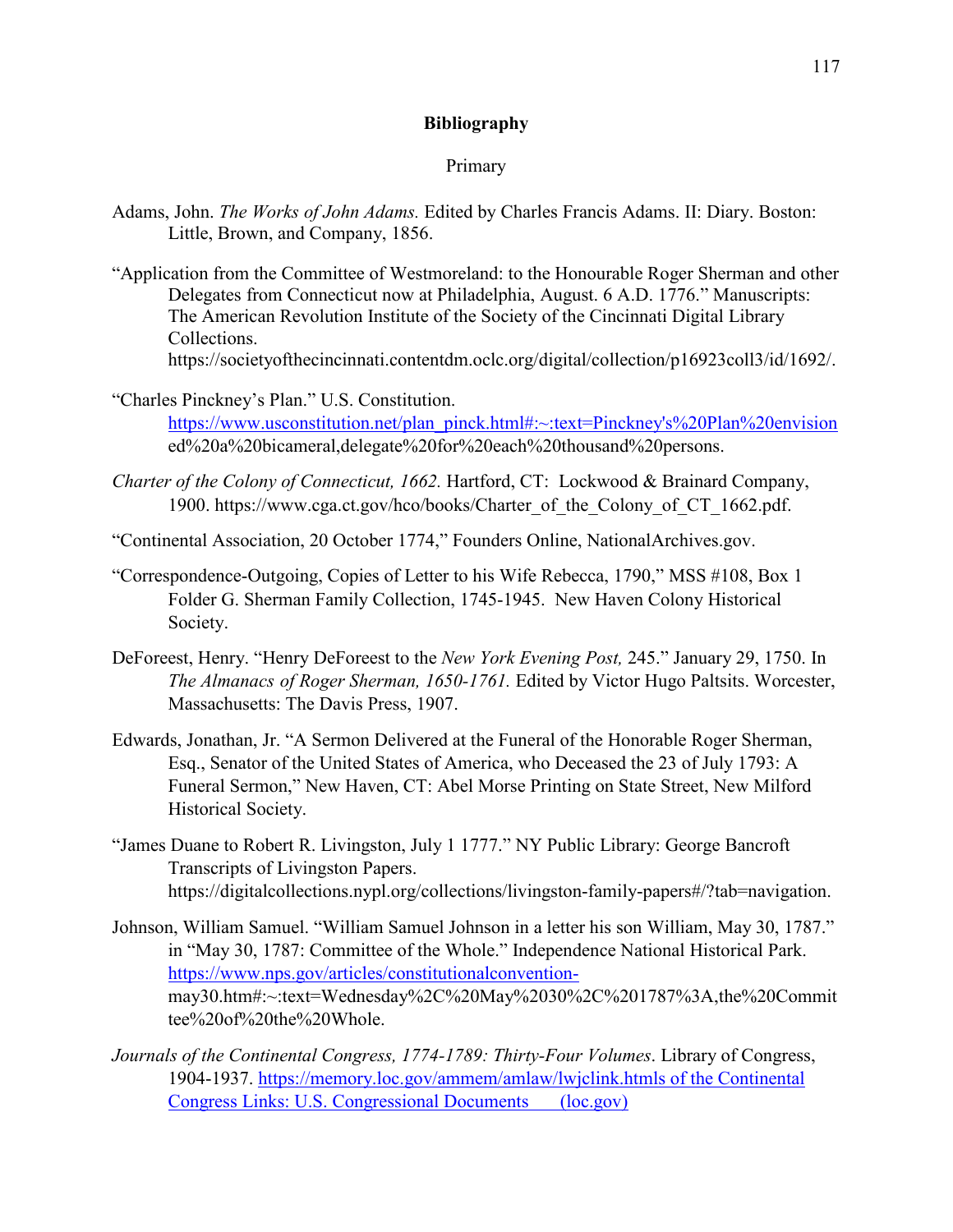- Madison, James. "Federalist Papers No. 10 (1787)." Bill of Rights Institute. [https://billofrightsinstitute.org/primary-sources/federalist-no-10.](https://billofrightsinstitute.org/primary-sources/federalist-no-10)
	- \_\_\_\_\_\_\_\_\_\_\_\_\_. "Monday, June 18, 1787." In *Madison's Journals: The Records of the Federal Convention of 1787,* vol. 1. Edited by Max Farrand. New Haven, CT: Yale University Press, 1911.

. "Reply to the New Jersey Plan, 19 June 1787." FoundersOnlineArchives.gov. https://founders.archives.gov/documents/Madison/01-10-02-0036.

- Mayhew, Jonathan. *A Discourse Concerning Unlimited Submission and Non-Resistance to the Higher Powers: With Some Reflections on the Resistance to King Charles I. Boston:* 1750.
- Mitchell, Justus. "Letter from Justus Mitchell to Roger Sherman, January 26, 1790, Canaan." Roger Sherman Papers, Manuscript Division, Library of Congress.
- Mitgang, Herbert. "Handwritten Draft of a Bill of Rights Found." *New York Times,* July 29, 1987, A, 1. [https://www.nytimes.com/1987/07/29/us/handwritten-draft-of-a-bill-of](https://www.nytimes.com/1987/07/29/us/handwritten-draft-of-a-bill-of-)rights-found.html.
- "Parliament The Stamp Act, March 22, 1765," Lillian Goldman Law Library: Avalon Project, https://avalon.law.yale.edu/18th century/stamp act 1765.asp.
- "Parliament The Quebec Act: October 7, 1774: An Act for Making more Effectual Provision for the Government of the Province of Quebec in North America." Lillian Goldman Law Library: The Avalon Project.

[https://avalon.law.yale.edu/18th\\_century/quebec\\_act\\_1774.asp](https://avalon.law.yale.edu/18th_century/quebec_act_1774.asp)

- "Primary Document: 'By the King, A Proclamation, For Suppressing Rebellion and Sedition' (1775)." EncyclopediaVirginia. [https://encyclopediavirginia.org/entries/by-the-king-a](https://encyclopediavirginia.org/entries/by-the-king-a-)proclamation-for-suppressing-rebellion-and-sedition-1775/.
- *The Records of the Federal Convention of 1787*. Edited by Max Farrand. New Haven: Yale University Press, 1911. 3 vols.
- "Richard Peters to the Pennsylvania Proprietors, Nov. 27, 1753." In Paul B. Moyer, "'Among Quarrelsome Yankees, Insidious Indians, and Lonely Wilds': Natives, Colonists, and the Wyoming Controversy." In *Wild Yankees: The Struggle for Independence along Pennsylvania's Revolutionary Frontier*, 1st ed. Cornell University Press, 2007. [http://www.jstor.org/stable/10.7591/j.ctt7z5p0.8.](http://www.jstor.org/stable/10.7591/j.ctt7z5p0.8)
- "Roger Sherman Boardman at the Unveiling of a New Stone with Original Inscription at Grave of Roger Sherman, Grove Street Cemetery, New Haven." Memorial Day-May 30, 1941, New Haven Museum and Archives.

"Roger Sherman Grave Marker," New Haven Grove Street Cemetery.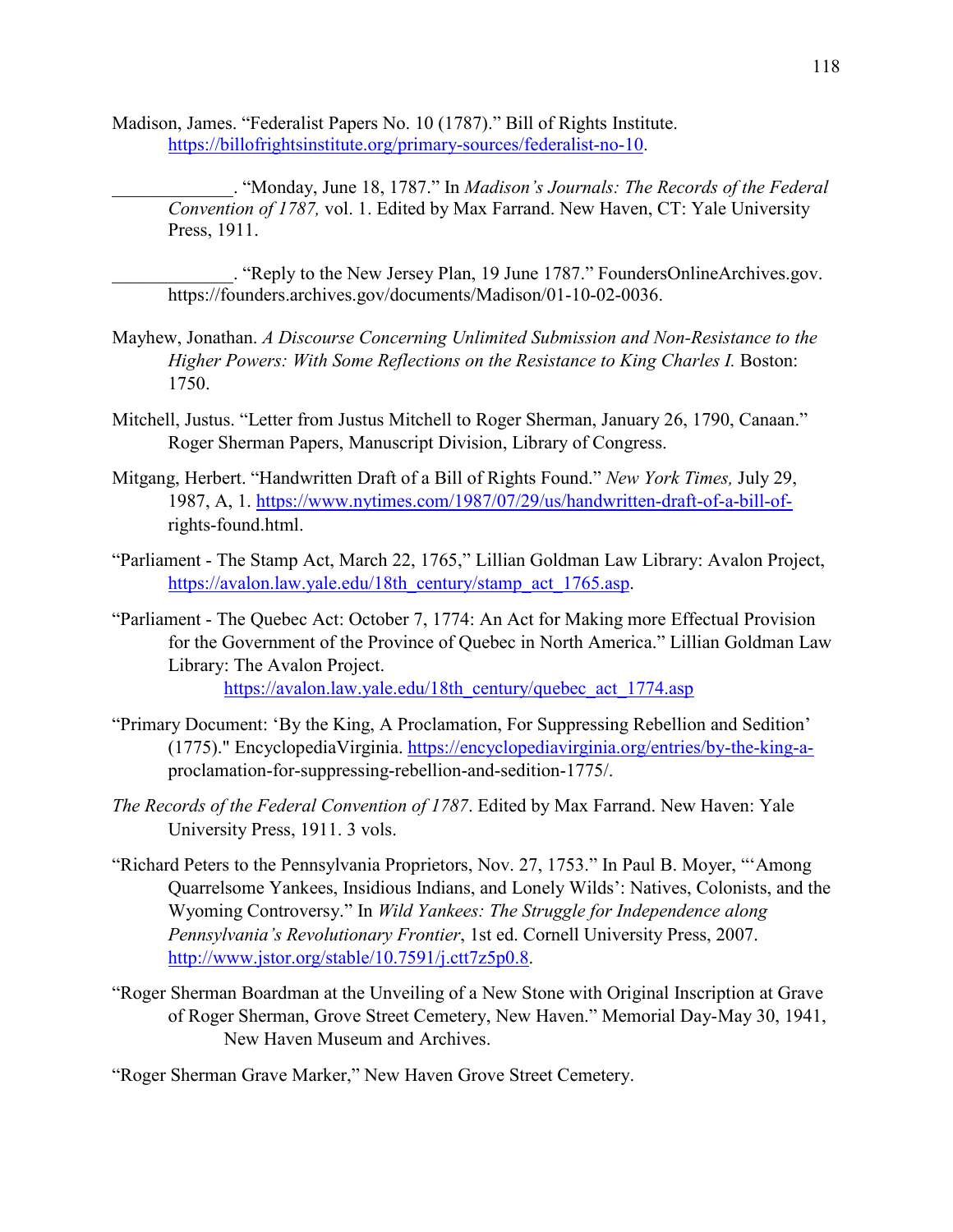*Roger Sherman Papers.* Sherman's Diary. Connecticut Historical Society. Hartford, CT.

- Rommel, John G. *Connecticut's Yankee Patriot: Roger Sherman.* Hartford, CT: The American Revolution Bicentennial Commission of Connecticut, 1979.
- "Sherman Family" in *Families of Ancient New Haven.* Edited by Donald Lines Jacobus, vol XII-VIII Baltimore, MD: Genealogical Publishing Co., 1939.
- Sherman, Roger. *The Almanacs of Roger Sherman, 1650-1761.* Edited by Victor Hugo Paltsits. Worcester, Massachusetts: The Davis Press, 1907.

\_\_\_\_\_\_\_\_\_\_\_\_\_. "Letters of a Countryman, I-V." 1787. https://en.wikisource.org/wiki/Letters of A Countryman.

\_\_\_\_\_\_\_\_\_\_\_\_. "Note to the Readership, 1758." In *The Almanacs of Roger Sherman, 1650-1761.*  Edited by Victor Hugo Paltsits. Worcester, Massachusetts: The Davis Press, 1907.

\_\_\_\_\_\_\_\_\_\_\_\_\_. "Response to Jared Ingersoll on the Wyoming Controversy." *Connecticut Journal,* 1775.

\_\_\_\_\_\_\_\_\_\_\_\_\_. "Roger Sherman to Nathaniel Ames, July 14, 1753." In Margherita Arlina Hamm's *Builders of the Republic: Some Great Americans Who Have Aided in the Making of the Nation.* New York: J.Pott, 1902.

- Sherman, Roger and Samuel Hopkins. *Correspondence between Roger Sherman and Samuel Hopkins 1889.* Edited by Andrew Peabody. Worcester, MA: Charles Hamilton Press, 1889.
- Stiles, Ezra. *Literary Diary of Ezra Stiles, D.D. LL.D*., Vols. I-III. New York: Charles Scribner's Sons, 1901.
- Stoddard, Solomon. "An Answer to Some Cases of Conscience Respecting the Country. By Solomon Stoddard, A.M. Pastor in Northampton, 1643-1729." Evans Early American Imprint Collection: University of Michigan, [https://quod.lib.umich.edu/e/evans/N02009.0001.001/1:1?rgn=div1;view=fulltext.](https://quod.lib.umich.edu/e/evans/N02009.0001.001/1:1?rgn=div1;view=fulltext)
- "The Connecticut Resolves, October 25, 1765." In Edmund S. Morgan, *Prologue to Revolution : Sources and Documents on the Stamp Act Crisis, 1764-1766.* Williamsburg, Virginia: University of North Carolina Press, 1959.

"The Plan of Charles Pinckney (South Carolina), Presented to the Federal Convention [Quoted from American Historical Review, Vol. IX, pp 741-747]." Yale Law School Lillian Goldman Law Library: The Avalon Project. [https://avalon.law.yale.edu/18th\\_century/pinckney.asp.](https://avalon.law.yale.edu/18th_century/pinckney.asp)

"The Sons of Liberty: New London, Connecticut, December 10, 1765." *Connecticut Courant,*  December 30, 1765. In Edmund S. Morgan, *Prologue to Revolution : Sources and Documents on the Stamp Act Crisis, 1764-1766*. Williamsburg, Virginia: University of North Carolina Press, 1959.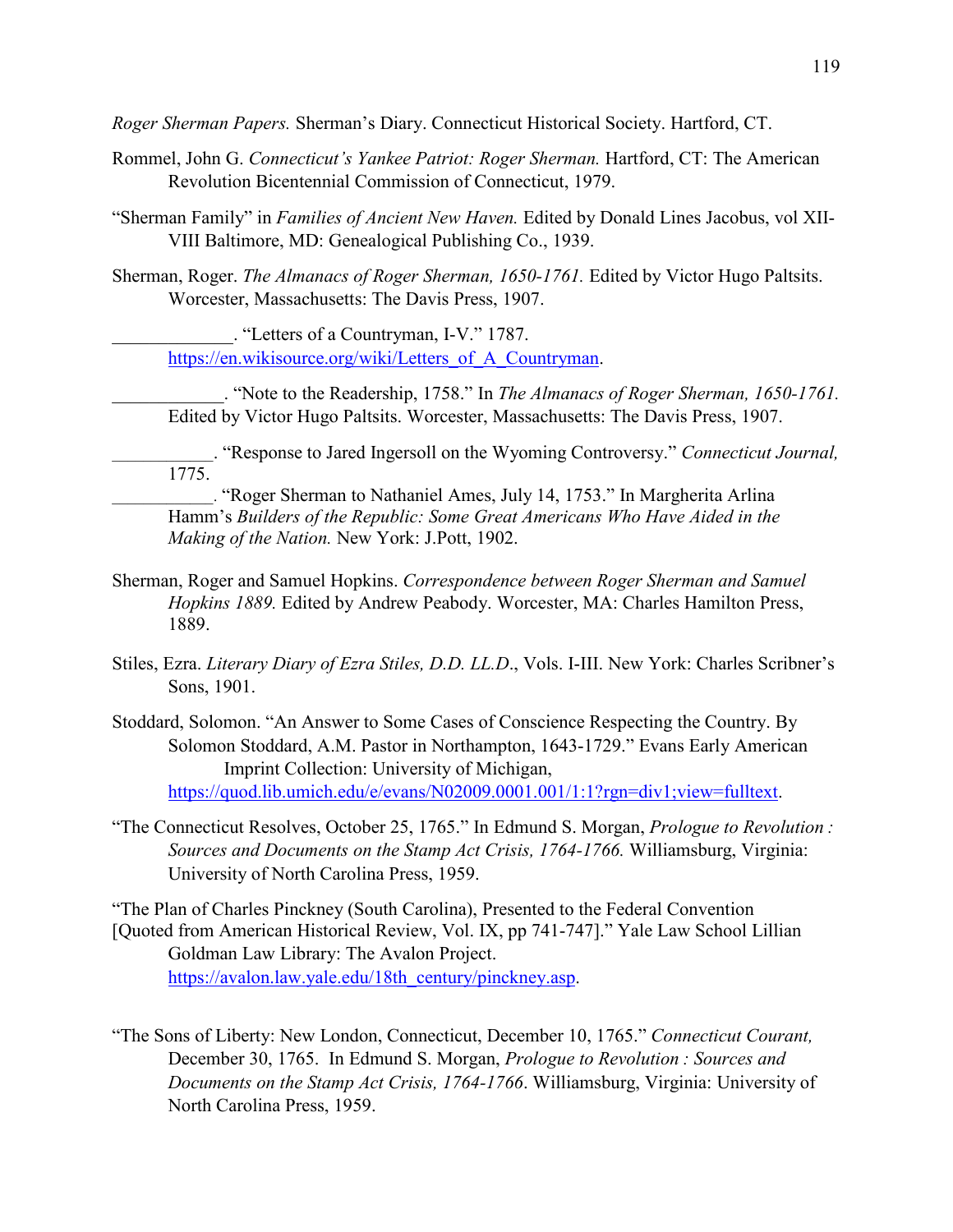- "The Sons of Liberty, Wallingford, Connecticut, January 13, 1766." *Connecticut Courant,*  February 3, 1766. In Edmund S. Morgan, *Prologue to Revolution : Sources and Documents on the Stamp Act Crisis, 1764-1766*. Williamsburg, Virginia: University of North Carolina Press, 1959.
- *The True Blue Laws of Connecticut and New Haven and the False Blue-Laws Invented by the Reverence Samuel Peters to Which are Added Specimens of the Laws and Judicial Proceedings of Other Colonies and Some Blue-Laws of England in the Reign of James I.*  Edited by J. Hammond Trumbull. Hartford, CT: American Publishing Co., 1876.
- "Virginia Plan (1787)." National Archives. [https://www.archives.gov/milestone](https://www.archives.gov/milestone-)documents/virginia-plan.
- Washington, George. *Washington's Writings*. Edited by Jared Sparks. VI. Boston: Little, Brown, and Company, 1855.
- White, John. *Planter's Plea Or The grounds of Plantations Examined, and Vsuall Objections Answered Together with a Manifestation of the Causes Mooving Such as Have Lately Vndertaken a Plantation in Nevv-England: for the Satisfaction of Those that Question the Lawfulnesse of the Action*," Early English Books Online: University of Michigan, 32. [https://quod.lib.umich.edu/e/eebo/A15097.0001.001?rgn=main;view=fulltext.](https://quod.lib.umich.edu/e/eebo/A15097.0001.001?rgn=main;view=fulltext)
- Wilson, James. *An Address to the Inhabitants of the Colonies.* February 13, 1776. University of Wisconsin: Political Science 601: Political Theory of The American Revolution. [https://wisc.pb.unizin.org/ps601/chapter/james-wilson-an-address-to-the-inhabitants-of](https://wisc.pb.unizin.org/ps601/chapter/james-wilson-an-address-to-the-inhabitants-of-)the-colonies/
- Winthrop, John. "A Modell of Christian Charity." 1630. Collections of the Massachusetts Historical Society: Hanover Texts Collection. [https://history.hanover.edu/texts/winthmod.html.](https://history.hanover.edu/texts/winthmod.html)
- Witherspoon, John. *The Works of the Rev. John Witherspoon*. IX. Princeton, NJ: Princeton University Press, 1973.

#### Secondary

- "Abraham Baldwin: The Founding Father of Public Higher Education in America." University of Georgia. [https://news.uga.edu/abraham-baldwin-the-founding-father-of-public-higher](https://news.uga.edu/abraham-baldwin-the-founding-father-of-public-higher-education-in-america/)[education-in-america/.](https://news.uga.edu/abraham-baldwin-the-founding-father-of-public-higher-education-in-america/)
- Ahlstrom, Sydney. *A Religious History of the American People.* New Haven: Yale University Press, 1972.
- Allison*,* Robert. *The American Revolution: A Concise History*. New York: Oxford University Press, 2011.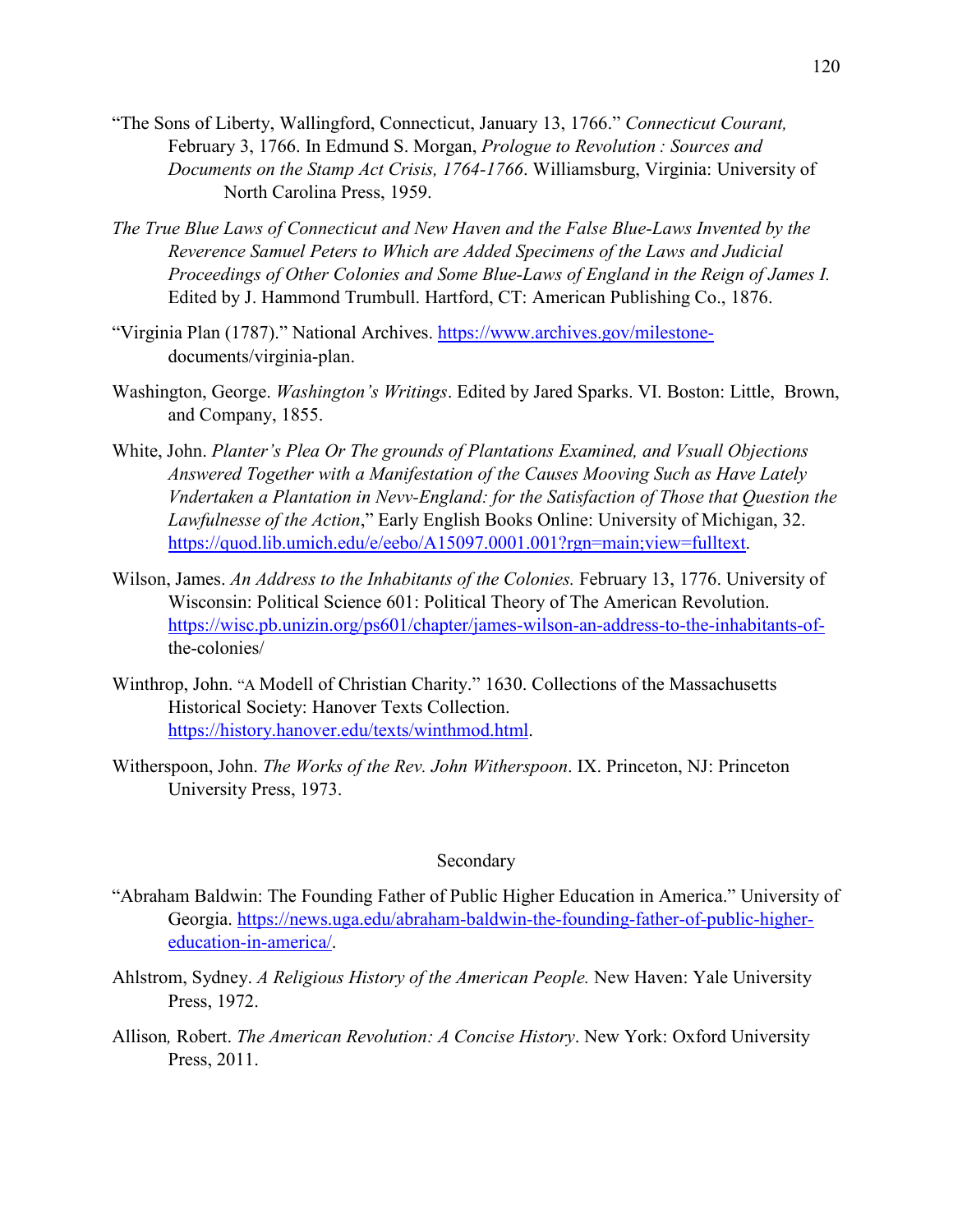- Baldwin, Roger Sherman. "Roger Sherman." In *Founders and Leaders of Connecticut 1633- 1783*. Edited by Charles E. Perry. Boston: D.C. Heath and Company, 1934.
- Bellack, Lindsay. "Charles Chauncy (1705-1787)." SMU.edu. https://people.smu.edu/mappingthega/stories/s4/.
- Boardman, Roger Sherman. *Roger Sherman, Signer and Statesman*. New York, NY: Da Capo Press, 1938.
- Boutell, Lewis Henry. *The Life of Roger Sherman.* Chicago, A. C. McClurg and Company, 1896.
- Boyd, Julian P. "Roger Sherman: Portrait of a Cordwainer Statesman." *The New England Quarterly* 5, no. 2 (1932): 221–36. [https://doi.org/10.2307/359611.](https://doi.org/10.2307/359611)
- Brown, William Garrott. "Oliver Ellsworth in the Continental Congress." American Historical Review, X, 763 (July 1905): 751-781.
- Bushman, Richard L. *From Puritan to Yankee: Character and the Social Order in Connecticut, 1690-1765.* Cambridge, MA: Harvard University Press, 19 67.
- Bushman, Richard. "The Great Awakening in Connecticut." In *Colonial America: Essays in Politics and Social Development,* 3rd edition. Edited by Stanley N. Katz and John M. Murrin. New York: Alfred A. Knopf, 1983.
- Caldwell, Robert. "New England's New Divinity and the Age of Judson's Preparation." In *A Bicentennial Appreciation of the Pioneer American Missionary,* Nashville, Tennessee: B&H Publishing Group, 2012.
- Carlson, Suzanne. "The 'Provision State': Connecticut Resources Fed Struggle for Independence." *Hartford Courant.* May 4, 2014.<https://www.courant.com/courant->250/moments-in-history/hc-connecticut-revolution-20140503-story.html.
- Carroll, Peter N. *Puritanism and the Wilderness: The Intellectual Significance of the New England Frontier 1629-1700*. New York: Columbia University Press, 1969.
- Ciment, James. *Colonial America an Encyclopedia of Social, Political, Cultural, and Economic History*. Armonk, NY: Sharpe Reference, 2006.
- Colbourn, Trevor. *The Lamp of Experience: Whig History and the Intellectual Origins of the American Revolution.* Chapel Hill, NC: University of North Carolina Press, 1965.
- Collier, Christopher. *All Politics is Local: Family, Friends, and Provincial Interests in the Creation of the Constitution.* Hanover: University Press of New England, 2003.

\_\_\_\_\_\_\_\_\_\_\_\_\_\_\_\_. *Connecticut in the Continental Congress*. Chester, CT: Pequot Press, 1973.

\_\_\_\_\_\_\_\_\_\_\_\_\_\_\_\_. *Roger Sherman's Connecticut: Yankee Politics and the American Revolution.* Middleton, CT: Wesleyan University Press, 1971.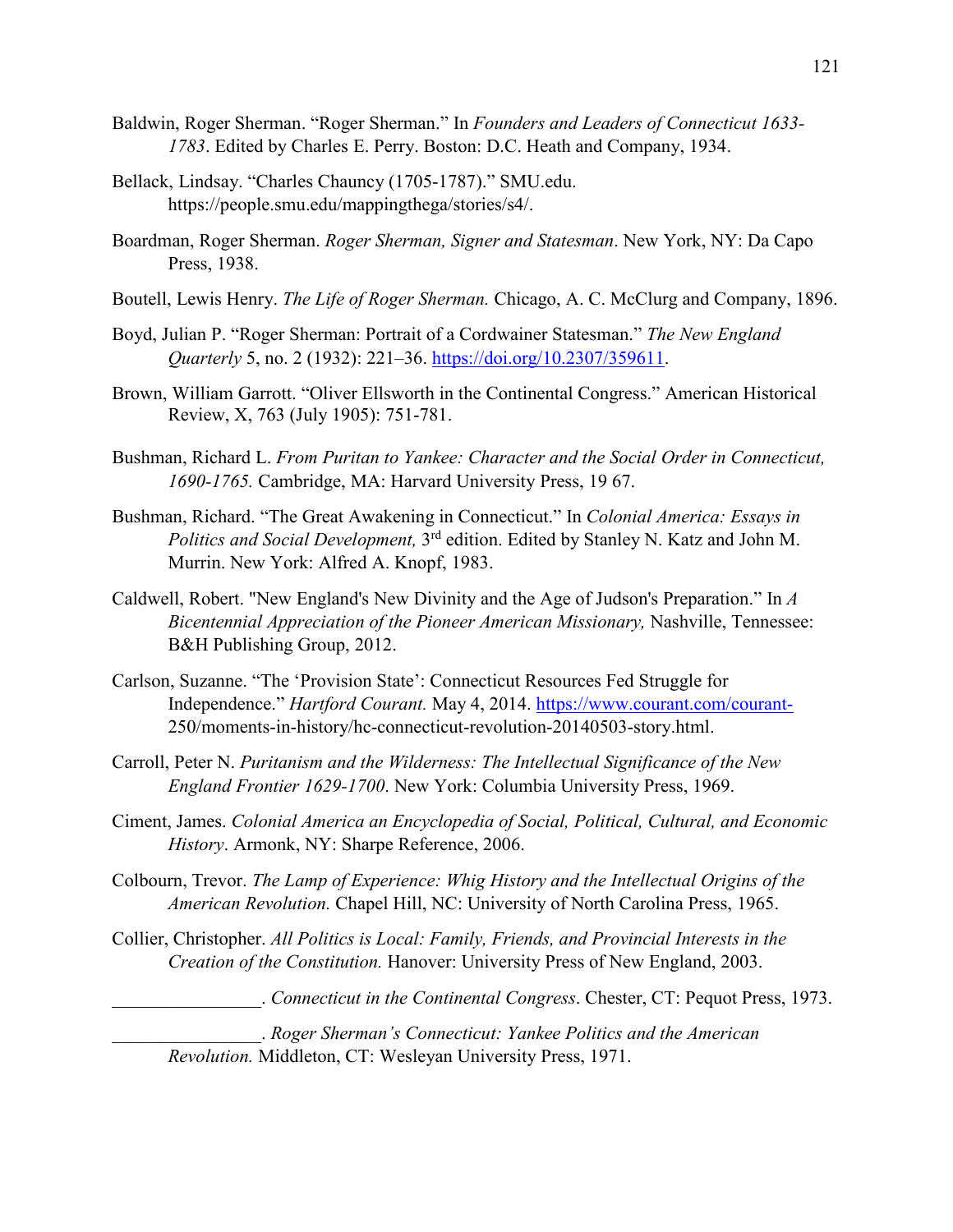- Collier, Christopher and James Lincoln Collier. *Decision in Philadelphia: The Constitutional Convention of 1787*. New York: Random House Publishing, 1986.
- "Connecticut Ratification," Center for the Study of the American Constitution, University of Wisconsin-Madison, CSAC.history.wisc.edu. [Connecticut Ratification –](https://csac.history.wisc.edu/states-and-ratification/connecticut-2/) Center for the [Study of the American Constitution –](https://csac.history.wisc.edu/states-and-ratification/connecticut-2/) UW–Madison (wisc.edu).
- "Constitutional Convention, 1787," *Historical Magazine* 5 (January 1861): 19.
- "Continental Association, 20 October 1774." Founders Online. NationalArchives.gov.
- Coulter, E. Merton. *Abraham Baldwin: Patriot, Educator, and Founding Father.* Arlington, VA: Vandamere Press, 1987.
- "December 28: When Eastern Pennsylvania Belonged to Connecticut," Today in Connecticut History: Office of the State Historian, December 28, 2020. [https://todayincthistory.com/2020/12/28/december-28-when-eastern-pennsylvania](https://todayincthistory.com/2020/12/28/december-28-when-eastern-pennsylvania-)belonged-to-connecticut-3/
- Dougherty, Keith L., and Jacquelyn C. Heckelman. "A Pivotal Voter from a Pivotal State: Roger Sherman at the Constitutional Convention." The American Political Science Review 100, no. 2 (May 2006): 297–302.
- Dreisbach, Daniel L., Mark David Hall, Jeffry H. Morrison, and Mark A. Noll. *The Forgotten Founders on Religion and Public Life.* Notre Dame, Ind.: University of Notre Dame Press, 2009.
- Dreisbach, Daniel. *Reading the Bible with the Founding Fathers*. New York: Oxford University Press, 2017.
- Ellis, Joseph J. *American Creation: Triumphs and Tragedies in the Founding of the Republic,*  New York: A.A. Knopf, 2007.
- Fischer, Claude. "Pilgrims, Puritans, and the Ideology that is their American Legacy." Berkeley Blog. [https://blogs.berkeley.edu/2010/11/24/pilgrims-puritans-and-their-american](https://blogs.berkeley.edu/2010/11/24/pilgrims-puritans-and-their-american-)legacy/.
- Fischer, David Hackett. *Albion's Seed*: *Four British Folkways in America*. New York: Oxford University Press, 1989.
- *Forgotten Founders on Religion and Public Life*. Edited by Daniel L. Dreisbach, et al. Notre Dame, Ind.: University of Notre Dame Press, 2009.
- Frost, J. William. *Connecticut Education in the Revolutionary* Era. Chester, CT: Pequot Press, 1974.
- Gerber, Scott D. "Law and Religion in Colonial Connecticut." *The American Journal of Legal History* 55, no. 2 (2015): 149–93. [http://www.jstor.org/stable/24465906.](http://www.jstor.org/stable/24465906)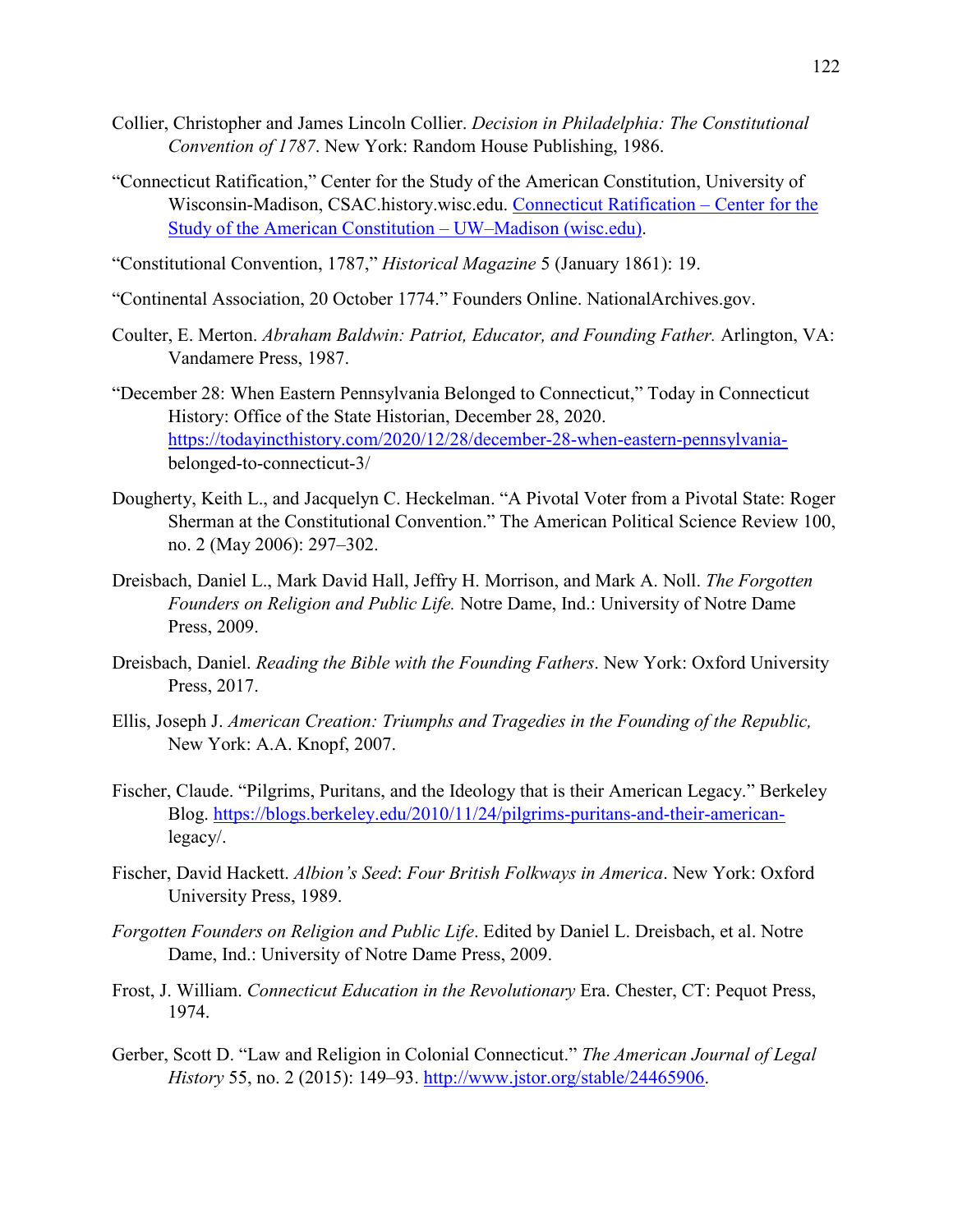\_\_\_\_\_\_\_\_\_\_\_\_. "Roger Sherman and the Bill of Rights." *Polity* 28, no. 4 (1996): 521–40.

- German, James D. "The Social Utility of Wicked Self-Love: Calvinism, Capitalism, and Public Policy in Revolutionary New England." *The Journal of American History* 82, no. 3 (1995): 965–98. [https://doi.org/10.2307/2945108.](https://doi.org/10.2307/2945108)
- Gibson, Lawrence Henry. "Criminal Codes of Connecticut." *Journal of Criminal Law and Criminology* 6, no. 2 (1915): 177-189.
- Gorbea, Nellie M. "US Constitution." Rhode Island Secretary of State. [https://www.sos.ri.gov/divisions/civics-and-education/for-educators/themed](https://www.sos.ri.gov/divisions/civics-and-education/for-educators/themed-)collections/ri-and-us-constitution.
- Greene, Evarts Boutell. *The Foundations of American Nationality*. American Book Company & Universal Digital Library (Archive.com), 1922.
- Greene, Jack P*. Pursuits of Happiness: The Social Development of Early Modern British Colonies and the Formation of American Culture*. Chapel Hill: University of North Carolina Press, 1988.
- Groce, George C. "Benjamin Gale." *The New England Quarterly* 10, no. 4 (1937): 697–716. [https://doi.org/10.2307/359933.](https://doi.org/10.2307/359933)
- Hall, Hiland. *Early History of Vermont* (Albany, NY: J. Munsell, 1868). [https://babel.hathitrust.org/cgi/pt?id=miun.aja2019.0001.001&view=1up&seq=3&skin=2](https://babel.hathitrust.org/cgi/pt?id=miun.aja2019.0001.001&view=1up&seq=3&skin=2%09021) [021.](https://babel.hathitrust.org/cgi/pt?id=miun.aja2019.0001.001&view=1up&seq=3&skin=2%09021)
- Hall, Mark David. "Jeffersonian Walls and Madisonian Lines: The Supreme Court's Use of History in Religion Clause Cases." *Oregon Law Review* 85, no. 563 (2006): 563-614.

\_\_\_\_\_\_\_\_\_\_\_\_\_\_. *Roger Sherman and the Creation of the American Republic.* New York: Oxford University Press, 2013.

\_\_\_\_\_\_\_\_\_\_\_\_\_\_. "Roger Sherman and the Creation of the American Republic." New Haven Museum. June 25, 2021. YouTube video. https://www.youtube.com/watch?v=ORbIfvP8tH8&t=1550s

\_\_\_\_\_\_\_\_\_\_\_\_\_\_. "Roger Sherman: An Old Puritan in the New Republic." January 26, 2017. LawLiberty.org. [https://lawliberty.org/roger-sherman-an-old-puritan-in-the-new](https://lawliberty.org/roger-sherman-an-old-puritan-in-the-new-)republic/.

Hensley, Paul B. "Time, Work, and Social Context in New England." *The New England Quarterly* 65, no. 4 (1992): 531–59. [https://doi.org/10.2307/365821.](https://doi.org/10.2307/365821)

Holmes, David L. *The Faiths of the Founding Fathers*. Cary: Oxford University Press, 2006.

Hunt, Agnes. *The Provincial Committees of Safety of the American Revolution.* Cleveland, OH: Western Reserve University, 1904.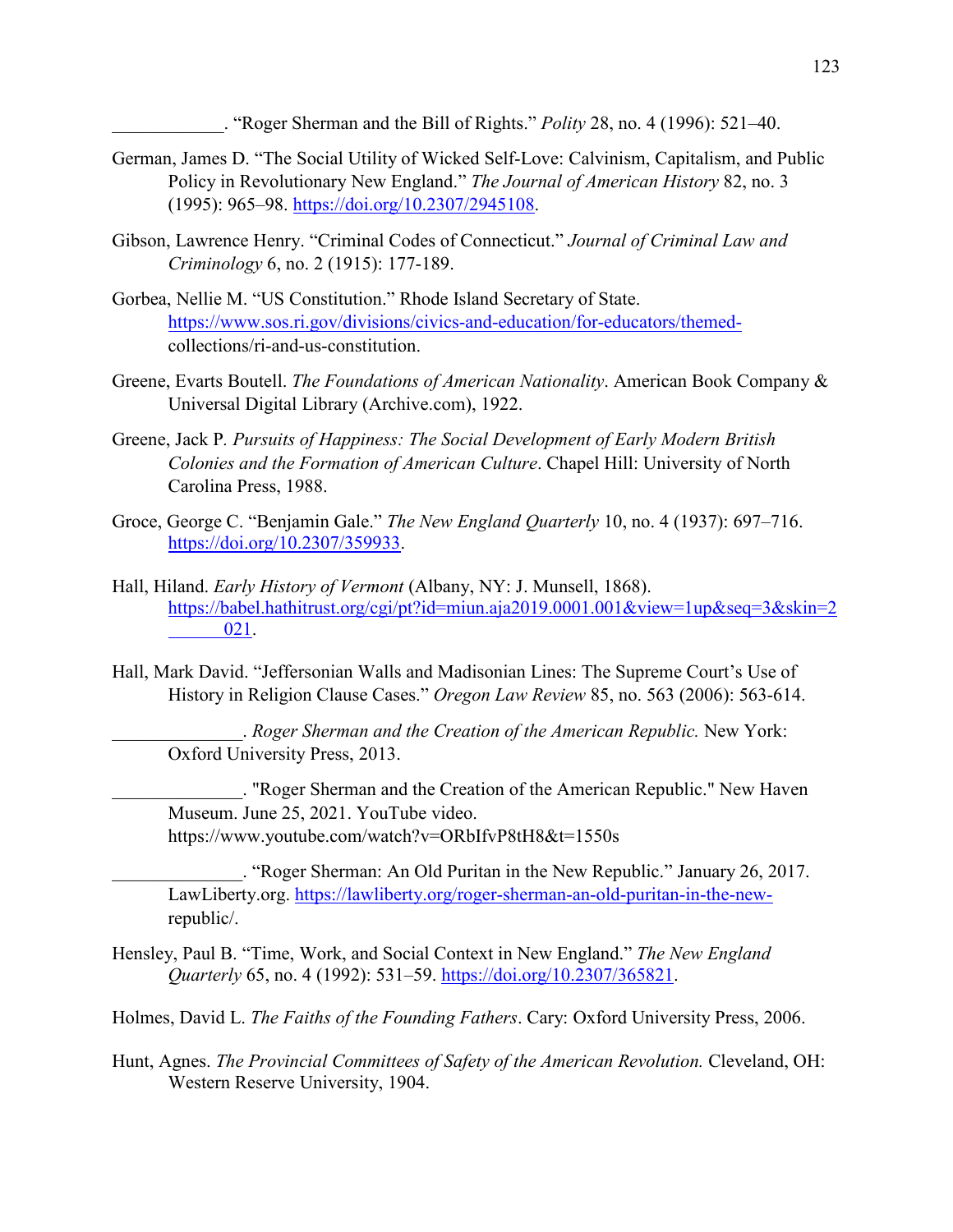- "Isaiah Thomas, The Baskerville of America." Graphic Arts Collection: Special Collections, Firestone Library, Princeton University. [https://graphicarts.princeton.edu/2013/09/09/isaiah-thomas-the-baskerville-of-america/.](https://graphicarts.princeton.edu/2013/09/09/isaiah-thomas-the-baskerville-of-america/)
- "John Sherman: A Featured Biography." Senate.gov. https://www.senate.gov/senators/FeaturedBios/Featured Bio Sherman.htm.
- Jorgenson, Chester E. "Almanacs of Ames and Franklin," *New England Quarterly* 8, no. 1 (1935): 555-562. [http://ezproxy.liberty.edu/login?qurl=https%3A%2F%2Fwww.proquest.com%2Fscholarl](http://ezproxy.liberty.edu/login?qurl=https%3A%2F%2Fwww.proquest.com%2Fscholarl%09y-journals%2Falmanacs-ames-franklin%2Fdocview%2F1290823886%2Fse2%3Faccountid%3D12085) [y-journals%2Falmanacs-ames](http://ezproxy.liberty.edu/login?qurl=https%3A%2F%2Fwww.proquest.com%2Fscholarl%09y-journals%2Falmanacs-ames-franklin%2Fdocview%2F1290823886%2Fse2%3Faccountid%3D12085)[franklin%2Fdocview%2F1290823886%2Fse2%3Faccountid%3D12085.](http://ezproxy.liberty.edu/login?qurl=https%3A%2F%2Fwww.proquest.com%2Fscholarl%09y-journals%2Falmanacs-ames-franklin%2Fdocview%2F1290823886%2Fse2%3Faccountid%3D12085)
- "June 15, 1787: The New Jersey Plan." National Park Service. [https://www.nps.gov/articles/constitutionalconvention-june15.htm.](https://www.nps.gov/articles/constitutionalconvention-june15.htm)
- "June 18, 1787: Hamilton Speaks." National Park Service. https://www.nps.gov/articles/constitutionalconvention-june18.htm.
- Lambert, Edward R. *History of the Colony of New Haven: Before and After the Union with Connecticut.* New Haven, CT: Hitchcock & Stafford, 1838. https://www.cga.ct.gov/hco/books/History of the Colony of New Haven.pdf.
- Leslie, William R. "The Gaspee Affair: A Study of Its Constitutional Significance." *The Mississippi Valley Historical Review* 39, no. 2 (1952): 233–56. [https://doi.org/10.2307/1892182.](https://doi.org/10.2307/1892182)
- Mahoney, Patrick J. "Connecticut's Loyal Subjects: Toryism and the American Revolution." CTHistory.org. [https://connecticuthistory.org/connecticuts-loyal-subjects-toryism-and](https://connecticuthistory.org/connecticuts-loyal-subjects-toryism-and-%09the-american-)[the-american-r](https://connecticuthistory.org/connecticuts-loyal-subjects-toryism-and-%09the-american-)evolution/.
- Mangan, Gregg. "Roger Sherman, Revolutionary and Dedicated Public Servant." Connecticut History.org. Published October 10, 2020. https://connecticuthistory.org/roger-shermanrevolutionary-and-dedicated-public-servant/.
- "Matthew Griswold." Museum of CT History, museumofcthistory.org.
- "Mayhew, Chauncy, and Revolutionary Change." In *Conservative Revolutionaries: Transformation and Tradition in the Religious and Political Thought of Charles Chauncy and Jonathan Mayhew*, The Lutterworth Press, 2016. [https://doi.org/10.2307/j.ctvj4sww0.14.](https://doi.org/10.2307/j.ctvj4sww0.14)
- McLaughlin, Andrew C. "James Wilson in the Philadelphia Convention." *Political Science Quarterly,* 12, no. 1 (March 1897): 1-20.
- Menschel, David. "Abolition Without Deliverance: The Law of Connecticut Slavery 1784- 1848." *The Yale Law Journal* 111, no. 1 (Oct. 2001).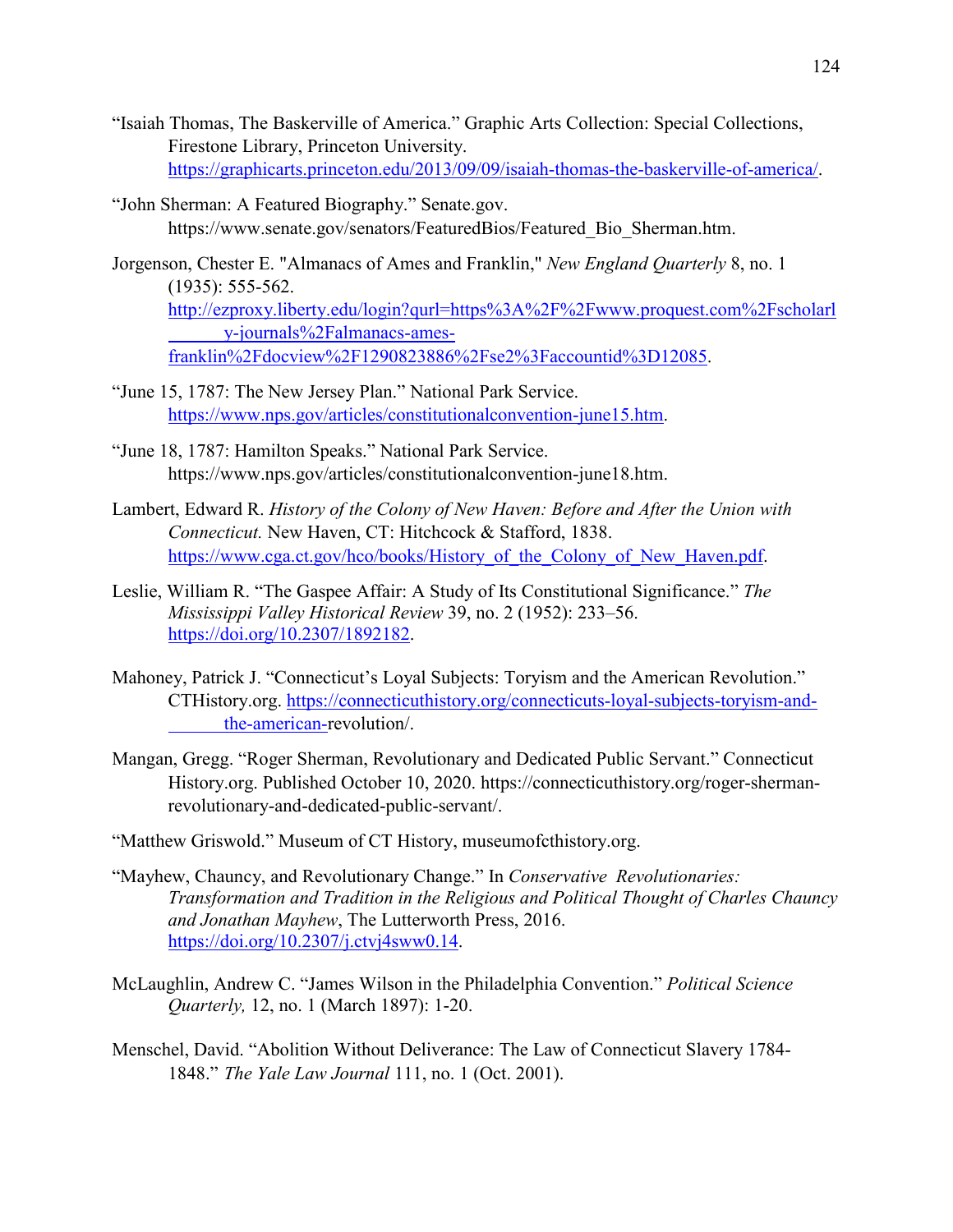- Michener, Ron. ["Money in the American Colonies.](https://eh.net/encyclopedia/money-in-the-american-colonies/)" Economic History Association.. https://eh.net/encyclopedia/money-in-the-american-colonies/.
- Moyer, Paul B. "'Among Quarrelsome Yankees, Insidious Indians, and Lonely Wilds': Natives, Colonists, and the Wyoming Controversy." In *Wild Yankees: The Struggle for Independence along Pennsylvania's Revolutionary Frontier,* 1st ed., 13–36. Cornell University Press, 2007. [http://www.jstor.org/stable/10.7591/j.ctt7z5p0.8.](http://www.jstor.org/stable/10.7591/j.ctt7z5p0.8)
- "New Hampshire Land Grants." Vermont Historical Society. [https://vermonthistory.org/explorer/vermont-stories/becoming-a-state/the-new](https://vermonthistory.org/explorer/vermont-stories/becoming-a-state/the-new-)hampshire-grants.
- Oakes, John S. and David D. Hall. "Mayhew, Chauncy, and Revolutionary Change." In *Conservative Revolutionaries: Transformation and Tradition in the Religious and Political Thought of Charles Chauncy and Jonathan Mayhew*, 1st ed. Cambridge: The Lutterworth Press, 2016.
- Pelland, Dave. "Judges Cave, New Haven." December 18, 2012. http://ctmonuments.net/2012/12/.
- *Proceedings of the American Antiquarian Society: Connecticut's Ratification of Federal Constitution,* (Worcester, MA: American Antiquarian Society), 25 (April 1915): 82-83.
- Rakove, Jack N. "The Great Compromise: Ideas, Interests, and the Politics of Constitution Making." *The William and Mary Quarterly* 44, no. 3 (1987): 424–57.

\_\_\_\_\_\_\_\_\_\_\_\_. *Original Meanings: Politics and Ideas in the Making of the Constitution*. New York: A.A. Knopf, 1996.

\_\_\_\_\_\_\_\_\_\_\_\_. *Revolutionaries: A New History of the Invention of America*. Boston: HarperCollins Publishers, 2011.

- "Religion and the Founding of the American Republic." Library of Congress. https://www.loc.gov/exhibits/religion/rel05.html.
- Robertson, David. *The Original Compromise: What the Constitution's Framers Were Really Thinking*. New York: Oxford University Press, 2013.
- "Roger Sherman (1721-1793)." *In The Encyclopedia of The Continental Congresses*. Edited by Mark Grossman. Amenia, NY: Grey House Publishing, 2015. <http://ezproxy.liberty.edu/login?url=https://search.credoreference.com/content/entry/grey> cc/roger\_sherman\_1721\_1793/0?institutionId=5072.
- "Roger Sherman and The Declaration." MadisonLiberty.org. https://madisonliberty.org/2019/07/04/we-maintain-the-declaration/.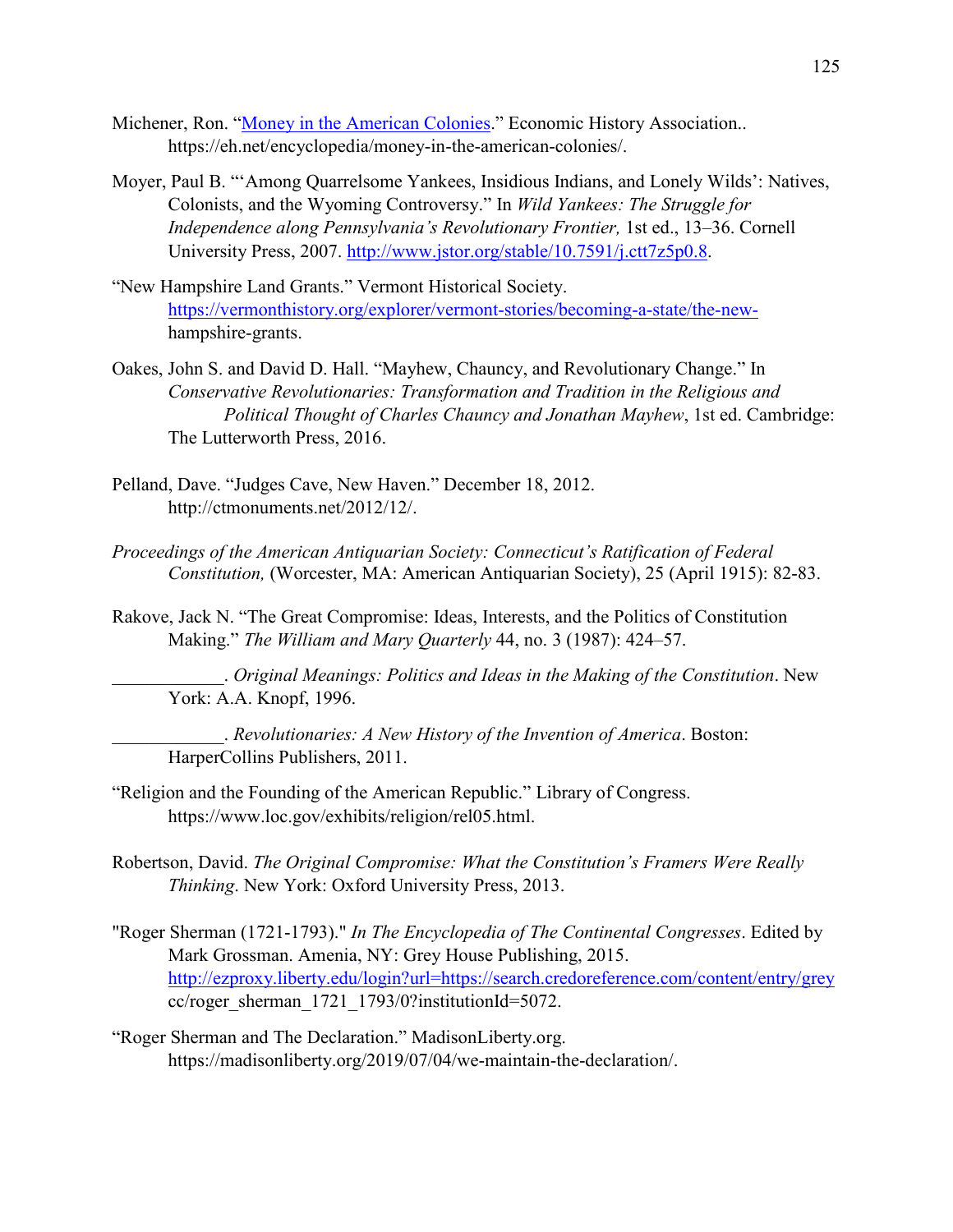"Roger Sherman Genealogy," Geneanet.org, [https://gw.geneanet.org/tdowling?lang=en&n=sherman&oc=0&p=roger.](https://gw.geneanet.org/tdowling?lang=en&n=sherman&oc=0&p=roger)

- "Roger Sherman Inscription Fund." September, 1940. Sherman Family Letters. New Haven, CT Museum & Archives.
- "Roger Sherman Statue." Architect of the Capitol. [https://www.aoc.gov/explore-capitol](https://www.aoc.gov/explore-capitol-)campus/art/roger-sherman-statue.
- "Roger Sherman (1721–1793, M.A. [Hon.] 1768), Ralph Earl Portrait, 1775." Yale University Art Gallery. [https://artgallery.yale.edu/collections/objects/2448.](https://artgallery.yale.edu/collections/objects/2448)
- Sanderson, John. *Biography of the Signers to the Declaration of Independence*. Edited by Robert T. Conrad. Philadelphia: Thomas, Cowperthwait & Company, 1846.
- Sidwell, Robert T. "'Writers, Thinkers and Fox Hunters.' Educational Theory in the Almanacs of Eighteenth-Century Colonial America." *History of Education Quarterly* 8, no. 3 (1968): 275–88. [https://doi.org/10.2307/367428.](https://doi.org/10.2307/367428)
- "Significant Events in Connecticut History." Office of the House Clerk: Connecticut General Assembly.

https://www.cga.ct.gov/hco/histimeline.asp#:~:text=Silas%20Deane%2C%20Eliphalet% 20Dyer%2C%20and,Connecticut%20at%20First%20Continental%20Congress.&text=Sa muel%20Huntington%2C%20Roger%20Sherman%2C%20William,Jonathan%20Trumb ull%20support%20the%20Declaration.

- "Silent Hero of Independence," *Hartford Courant,* July 4, 2001. [https://www.courant.com/news/connecticut/hc-x](https://www.courant.com/news/connecticut/hc-)pm-2001-07-04-0107040394-story.html.
- Stowell, Marion Barber. "The Influence of Nathaniel Ames on the Literary Taste of His Time," *Early American Literature* 18, no. 2 (Fall, 1983): 127-145. <http://ezproxy.liberty.edu/login?qurl=https%3A%2F%2Fwww.proquest.com%2Fscholarl> y-journals%2Finfluence-nathaniel-ames-on-literary-tastehis%2Fdocview%2F1299935088%2Fse-2%3Faccountid%3D12085.
- Sunshine, Glenn. *Slaying Leviathan: Limited Government and Resistance in the Christian Tradition.* Moscow, Idaho: Canon Press, 2020.
- Taylor, Robert J. *Colonial Connecticut: A History*. Millwood, New York: kto press, 1979.
- "The Connecticut-Pennsylvania Territorial Dispute." NationalArchives.org. https://founders.archives.gov/documents/Jefferson/01-06-02-0369-0001.
- "The Pennamite Wars." The Society of Colonial Wars in the State of Connecticut. https://www.colonialwarsct.org/1769.htm#:~:text=1769%20%E2%80%94%20SUSQUE HANNA%20COMPANY,preparations%20were%20made%20for%20development.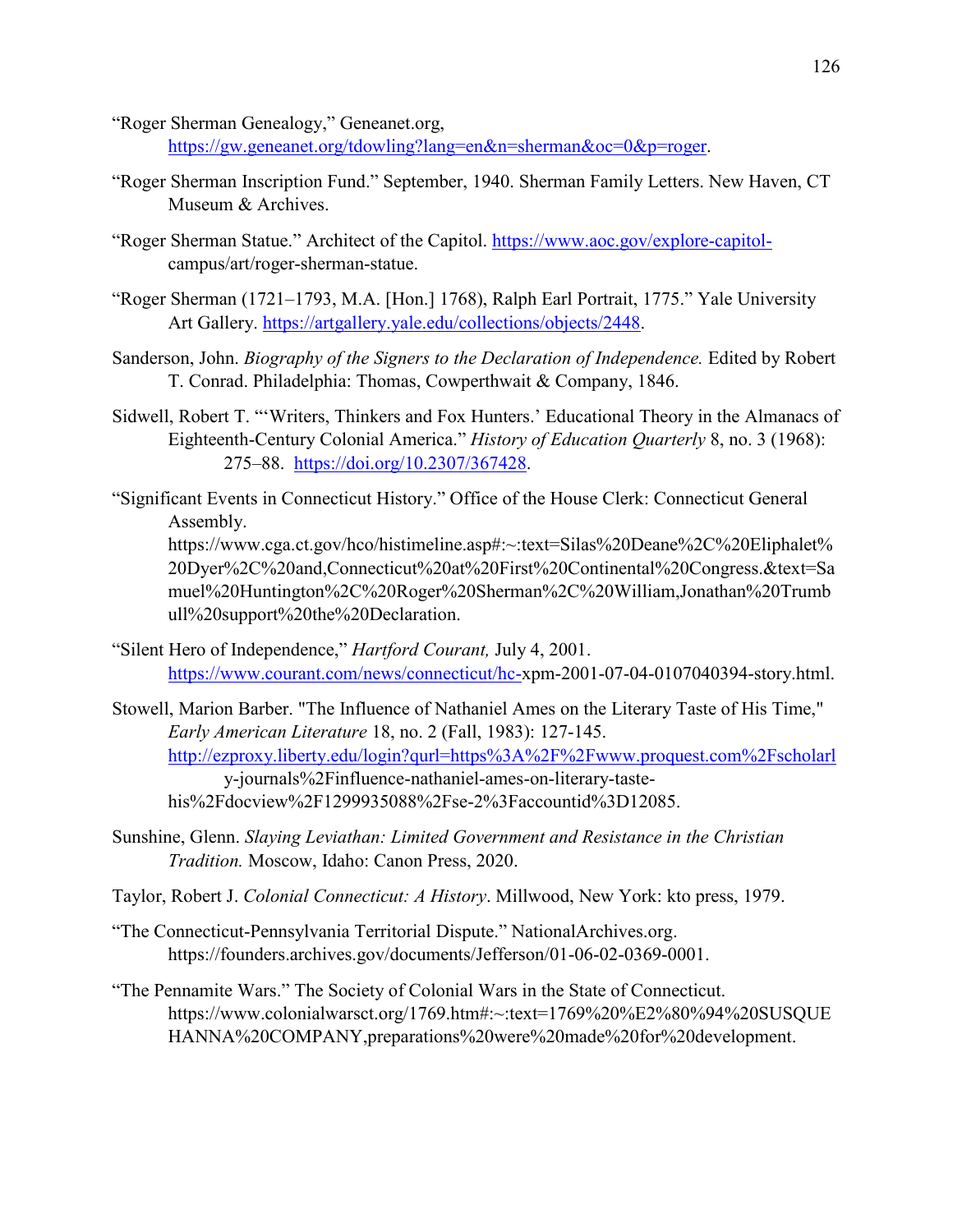- The Petition of the Grand American Continental Congress, to the King's Most Excellent Majesty." Massachusetts Historical Society. https://www.masshist.org/database/viewer.php?item\_id=663&pid=2.
- "The Susquehannah Settlers." ConnecticutHistory.org, April 29, 2015, https://connecticuthistory.org/the-susquehanna-settlers/.
- "The Unjustly Neglected Roger Sherman: A Conversation with Mark David Hall." LawLiberty.org. [https://lawliberty.org/podcast/the-unjustly-neglected-roger-sherman-a](https://lawliberty.org/podcast/the-unjustly-neglected-roger-sherman-a-conversation-with-mark-david-hall/)[conversation-with-mark-david-hall/.](https://lawliberty.org/podcast/the-unjustly-neglected-roger-sherman-a-conversation-with-mark-david-hall/)
- "Timeline of New Milford's History," New Milford Historical Society, [https://www.nmhistorical.org/timeline/e.](https://www.nmhistorical.org/timeline/e)
- "Timeline of U.S. Federal Debt Since Independence Day 1776." Debt.org. https://www.debt.org/faqs/united-states-federal-debt-timeline/.
- "Timeline 1773 to 1774: Documents from the Continental Congress and the Constitutional Convention, 1774 to 1789." Library of Congress. https://www.loc.gov/collections/continental-congress-and-constitutional-conventionfrom-1774-to-1789/articles-and-essays/timeline/1773-to-1774/.
- Trumbull, J. Hammond. "Eliphalet Dyer." *The Pennsylvania Magazine of History and Biography* 3, no. 2 (1879): 174. [http://www.jstor.org/stable/20084395.](http://www.jstor.org/stable/20084395)
- Walsh, William S. *A Handy Book of Curious Information.* Philadelphia: J.P. Lippincott, 1912.
- Werther, Richard J. "Roger Sherman: The Only Man Who Signed All Four Founding Documents," September 28, 2017. https://allthingsliberty.com/2017/09/roger-shermanman-signed-four-founding-documents/# edn27.
- Weslager, C.A. *The Stamp Act Congress*. Newark, DE: University of Delaware Press, 1976.
- "William Samuel Johnson." U.S. Army Center of Military History. [https://history.army.mil/books/revwar/ss/johnson.htm.](https://history.army.mil/books/revwar/ss/johnson.htm)
- "Yale Officers: Treasurers." Yale University Library. [https://guides.library.yale.edu/c.php?g=296064&p=1973568.](https://guides.library.yale.edu/c.php?g=296064&p=1973568)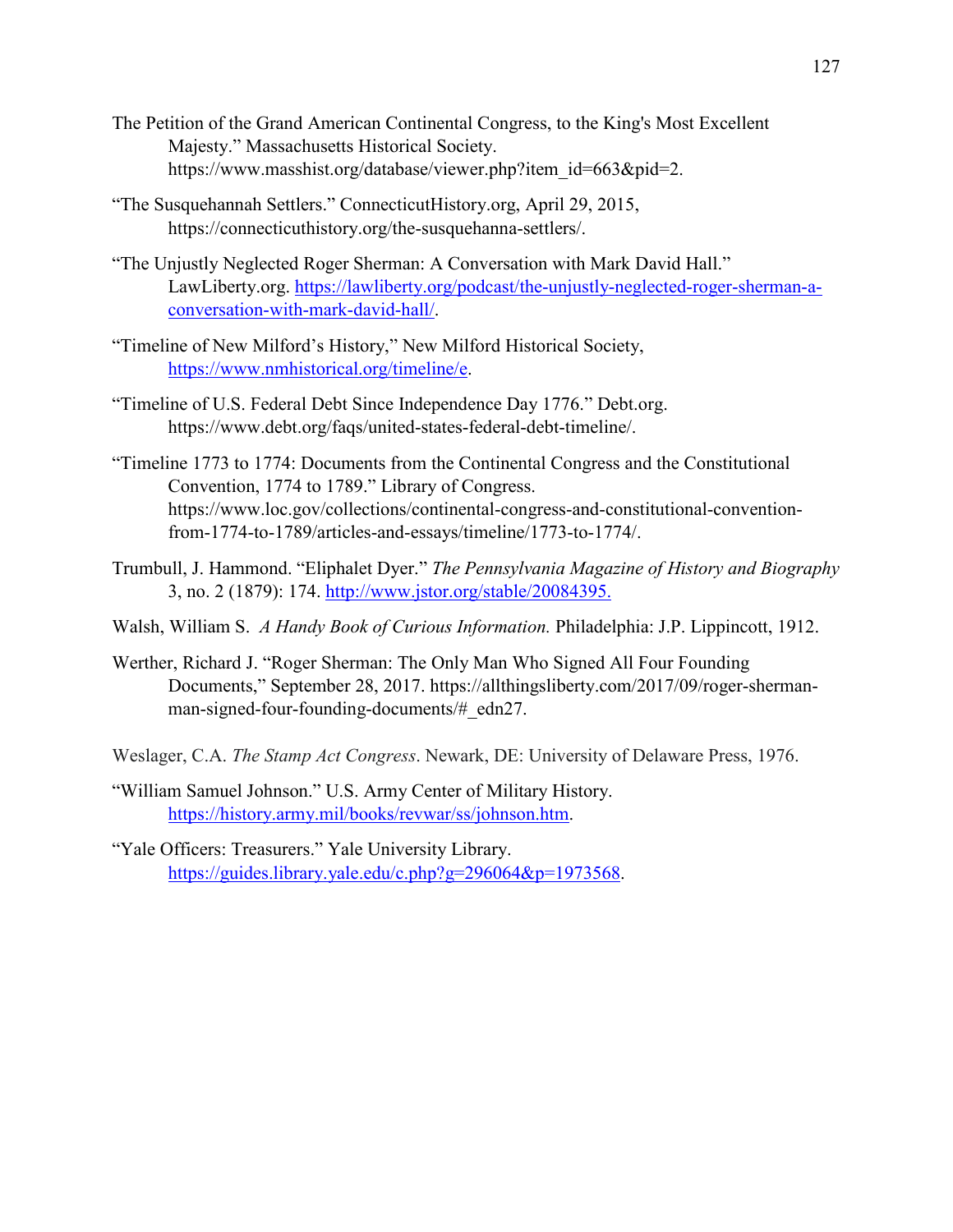#### **Appendix A[1](#page-130-0)**

#### Roger Sherman Continental Congress Committees

#### 1775-1780 (Pre-Confederation)

#### **1774:** To state the rights of the Colonies

#### **1775**: Ways and Means for Militia's Defense

Considering the Susquehanna Company

New Hampshire Forming local government

Considering Treaty with the Indians by commissioners of the Northern Department

Consider papers from Mass. General Court

Inquire into Frauds in army contracts

Inquire into the needs of the inhabitants of Nantucket for fuel and provisions

#### **1776**: May 6: **Ways and Means to get 10 million dollars**

Prepare regulations and restrictions on trade of Colonies after 1<sup>st</sup> of March next year

Consider letter of Gen. Washington (January 19)

To consider best method of subsisting New York troops, etc.

Consider orders given by naval committee to Commodore Esek Hopkins

May 25: **Concert plans with General Washington, Gates, Mifflin for ensuing campaign**

June 11**: Committee of 5 for Declaration**

June 12: **Prepare Articles of Confederation** (1 representative per colony)

### June 13**: Board of War & Ordinance established**

~John Adams, Roger Sherman, Benjamin Harrison, James Wilson, Edward Rutledge

<span id="page-130-0"></span> <sup>1</sup> **\*** Information from Boardman, *Signer and Statesman,* 348-356. There are other committees Sherman served on which can be found on the Library of Congress's Website: "Records of the Continental and Confederation Congresses and the Constitutional Convention," National Archives, https://www.archives.gov/research/guide-fedrecords/groups/360.html.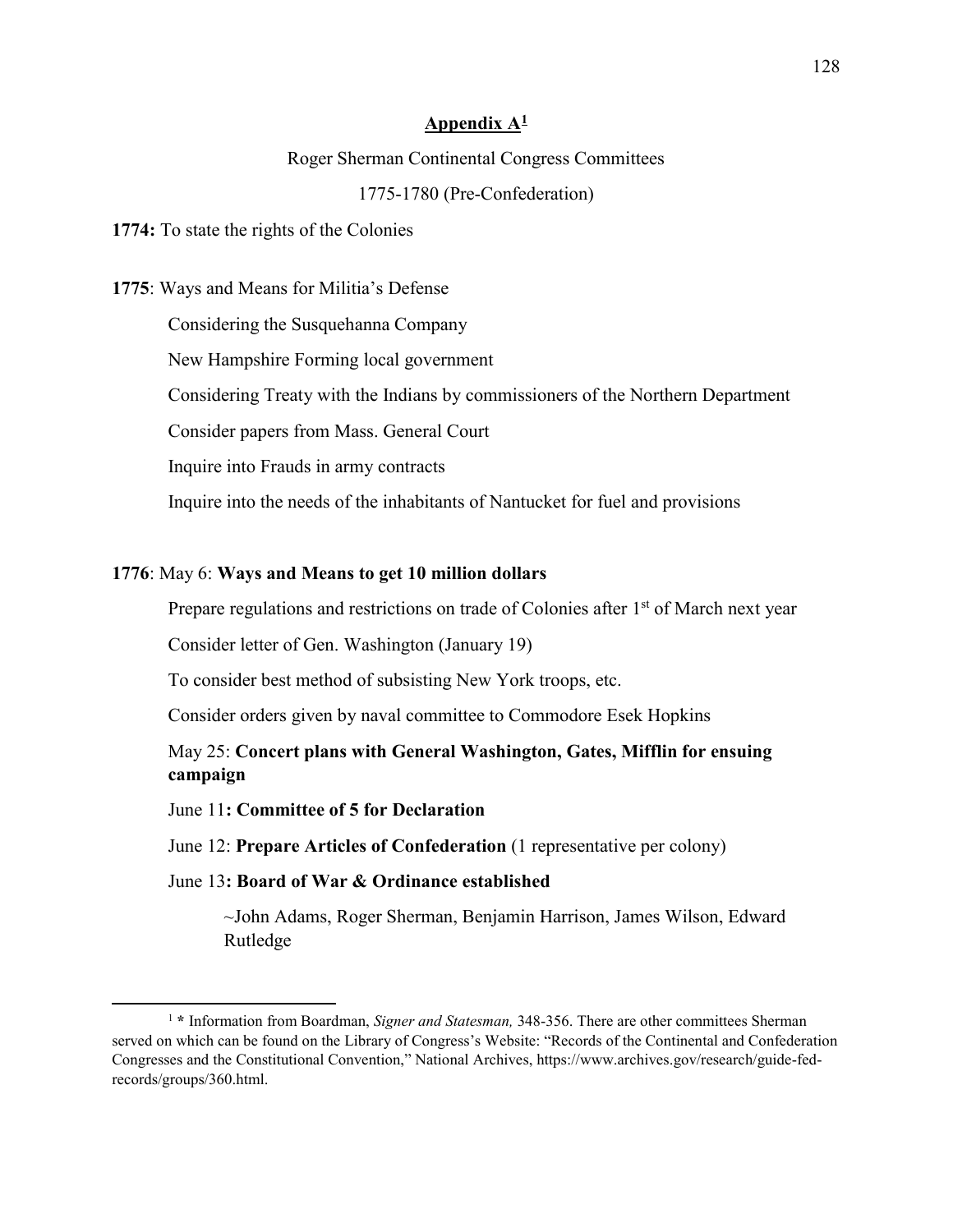June 24: Committee Inquiring into Cause of the Miscarriage, prepare instructions for committee appointed to go to **Canada**

Sept. 20- Committee of 3 to visit HW and inquire into the **Army's Status and Best Means for Supplying It**

Roger Sherman early advocation of Compromise Plan and Vote taken 2 ways Colonies and Individuals (Majority of Both)

Consider counterfeit bills submitted by NJ delegates

Consider letters from Washington & others; prepare address to foreign mercenaries; and other matters

Consider letter of Joseph Trumbull, commissary general (Sept 7)

Repair to HQ and enquire into state of army

# **1777:** February 11: Committee of 7 to **devise ways and means to support credit of the Continental Congress & Supply Treasury with \$**

March 13: Committee of 5 to confer with **General Gates on the general state of affairs**

April 23: Committee of 6 to Consider means of speedily **Reinforcing** General Washington's army

June 3: Committee of 3 to devise means to **supply army with shoes, hats, and shirts**

# June 5: **Added to the Marine Board**

# **Placed on Board of War**

Regulating several boards of business

Prepare resolution to regulate impressing of wagons & horses for public service

Consider proceedings of committee from 4 New England states

Consider resolution regarding Washington's proclamation to require British sympathizers to withdraw within enemy's lines

Devise ways and means of supplying army with fresh beef

# **1778:** Committee of 3: **Instructions to commissioners to foreign courts**

### Committee of 5: Consider the **report of the committee of \$**

Committee of 3: Plan for **procuring reinforcements** to supply the place of men whose term of service would expire in the winter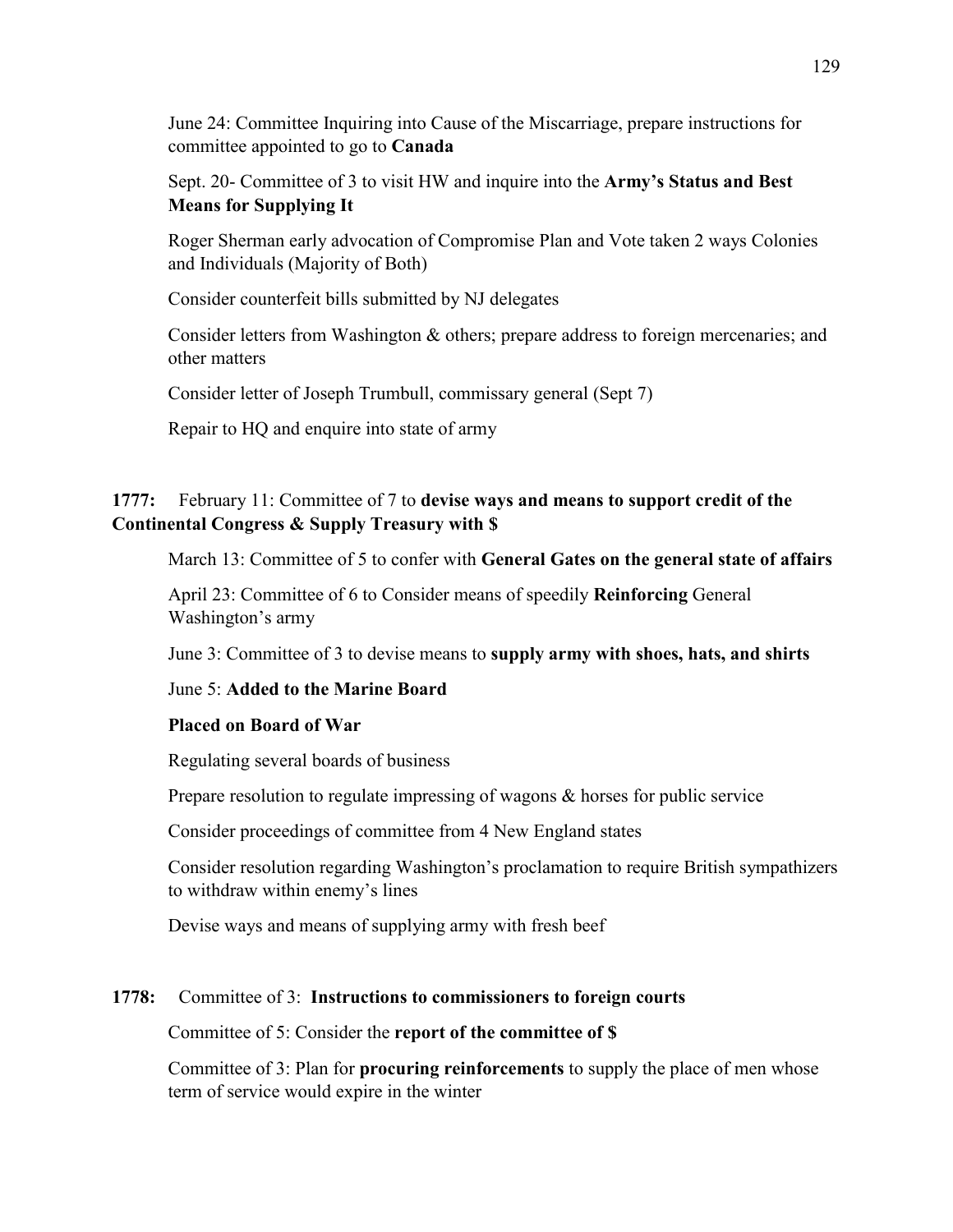### 12 Oct 78: **Blue law recommendations to states**

16 Oct: no actor may hold US office

Examine evidence & state charges against general officers in Northern department when Ticonderoga was evacuated

Consider report from Board of War relative to managers of lottery

Consider letter of June 5 from la Fayette

### **Placed on Board of Treasury**

Consider matters related to cloathier general's department (GW's letters of Aug. 3-4)

### **Placed on committee of arrangement (of army)**

Consider Board of War's order on clothing return & report of committee on GW's Aug 4 **letter** 

Consider report of committee on finance

Consider letter of Commissary General Jeremiah Wadsworth

Investigate truth of report that Saratoga prisoners were granted paroles for \$ considerations

Investigate charges of fraud in quartermaster general's department

**Elected to Board of War** [served Nov. 4-Dec. 16]

# **1779: Committees of Indian Affairs**

# Consider **report of the Board of Treasury on Finance**

### **Created Treasury board**

Devise further **ways & means for supplying the Treasury**

### 23 June 1780: Became **member of the Treasury Board**

Wait on minister plenipotentiary of France to congratulate him on birth of a princess

Enquire into establishments & expenses of boards, dpts, etc.

Consider plans offered in consequence of report of Board of Treasury

Consider remonstrance from NJ

Examine person whom Laurens told Congress had important intelligence

Prepare instruction for minister to negotiate with Spain for permission for US to take salt from Sal Tortuga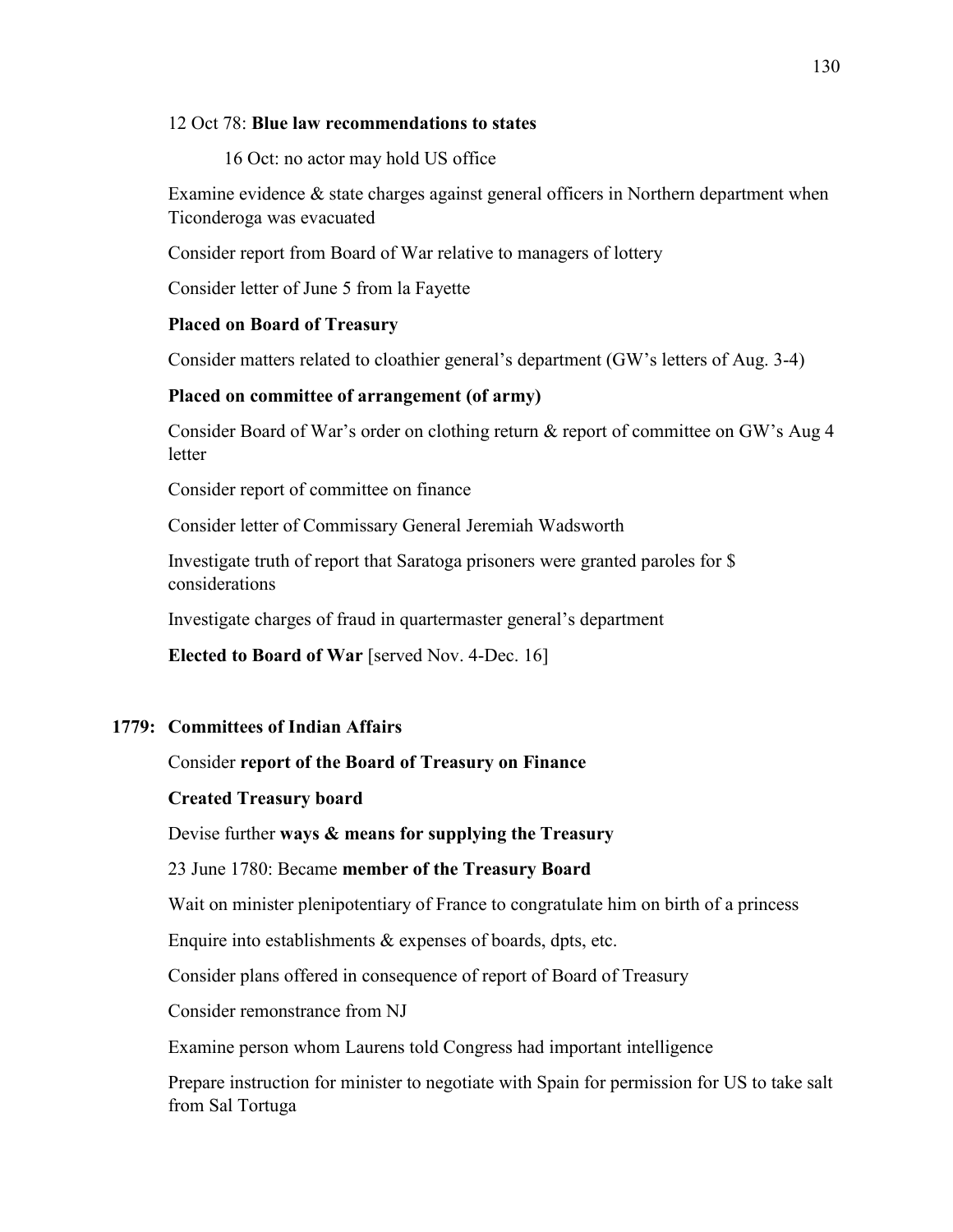Consider and report sums to be paid into Continental Treasury to secure fifteen million dollars

Consider report from council & general assembly of NJ

### **Placed on Committee of Post Office**

**Consider letter of Nov 24 from Don Juan de Miralles** (Spanish Arms dealer who became friends with George Washington during the war)

Committee of memorial of general officers relative to allowances

Consider letter from president and council of Pennsylvania-to-Pennsylvania delegates

Consider letter from GW of Dec 15

### **1780**: **Committees on Western frontiers**

Consider papers from governing bodies of MD, NY, VA and to report opinion thereon so far as they respect the W frontiers mentioned

Estimating the expenses of the present and ensuing year & raising/making provision for funding it

On Maryland's request, discussing to the delegates about the Act of Confederation

# **Placed on Board of Treasury**

Consider letter of Jan 3 from Richard Bache, postmaster general

Apportion to states their quotas of bills of credit

Confer with committee from general assembly of PA on supply of flour demanded of PA

Consider letter from president of council of Mass. Bay of jUne 13

Consider memorials of auditors of army & commissioners of chamber of accounts

Consider letter from Board of War of Jan 31 & letters from Mr. Jean Holker (France), relative to **supplies needed for fleet of France**

# **Prepare and report recommendation to States to observe the last Wednesday in April as a day of fasting**

Confer with Board of War regarding contract that is secret but highly beneficial to the US\*

Consider letter from Gen. Washington (March 26)

Consider plan for conducting quartermaster-general's department

# **Placed on Board of Treasury**

Consider report of committee on letter from Governor Trumbull of June 8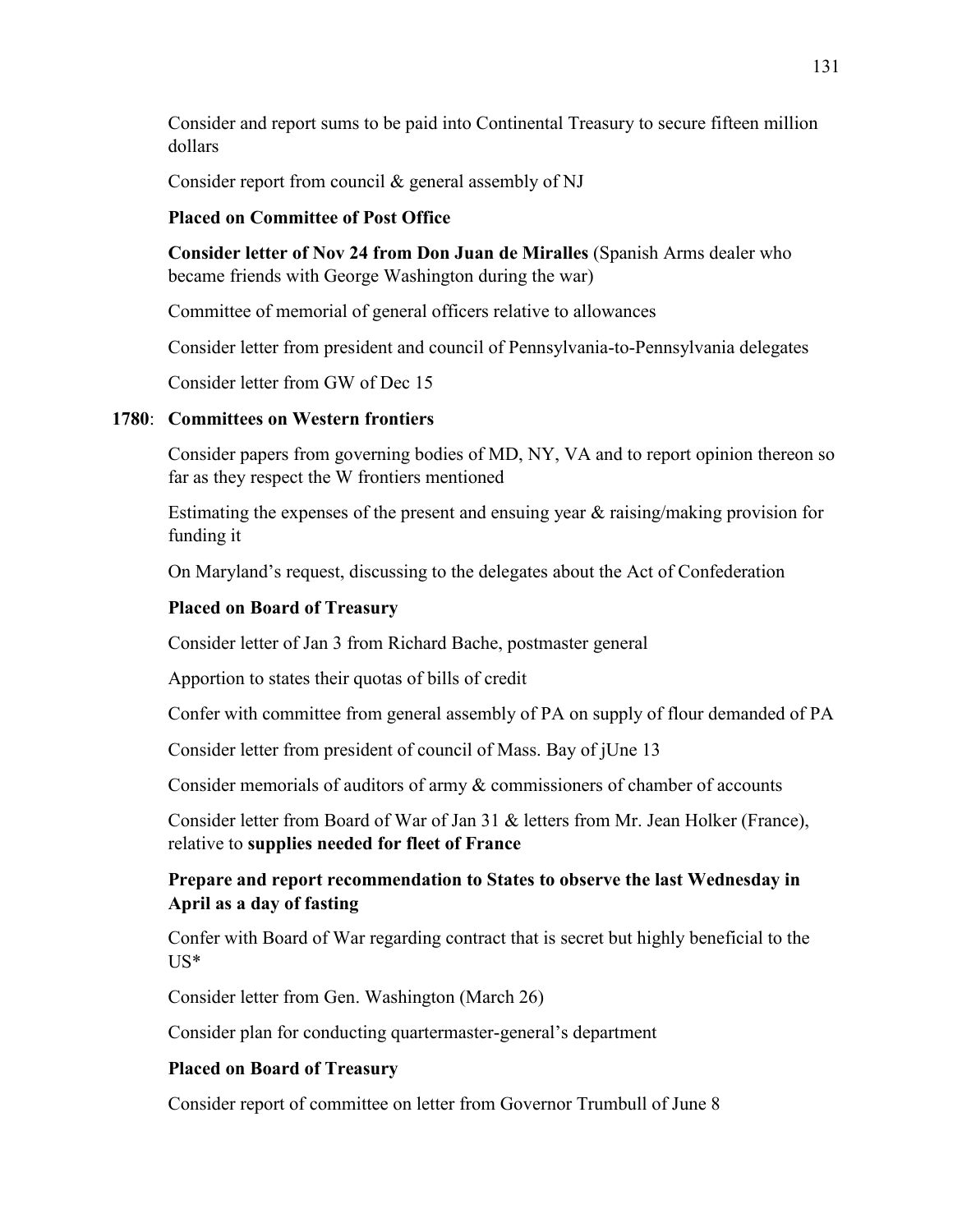Consider report of committee on sale of Spanish vessel

Consider terms on which Timothy Pickering should serve as quartermaster-general

# **Consider report from the Board of War regarding department of commissary and military stores**

Report salaries of judges of the court of appeals and others, and payment for them

**Estimate expense of present & coming year & provide ways and means for supply**

Devise ways and means to prevent further issues of certificates, etc.

**Consider motion regarding cession of Western lands by VA, NC, GA (Chairman)**

Consider motion of NY Delegates regarding relief of the treasury of NY

**Placed on Committees on Ways & Means, Post Office & Treasury** 

### **Confederation Congress**

**1781:** Placed on the committee of the week for June 11

To consider report of Board of Treasury regarding burning bills of the old emission

To consider report of Board of War on allowance for depreciation to staff

To consider resolutions for improving efficiency of the Navy

To confer with Robert Morris, superintendent of finance, regarding letter of Morris, of June 28

On election of a Secretary of Marine

To consider report of the Board of Admiralty

To consider letter from the president of New Hampshire of June 20, regarding the New Hampshire grants [Vermont]

To consider letter of General Washington of August 8 regarding exchange of General Burgoyne and other prisoners

To consider report of Board of Treasury regarding Continental money

To consider letter from Silas Deane of May 15

To prepare and report a Thanksgiving proclamation

To confer with minster plenipotentiary of France regarding memorial and letters from said minister and report

To inspect Treasury accounts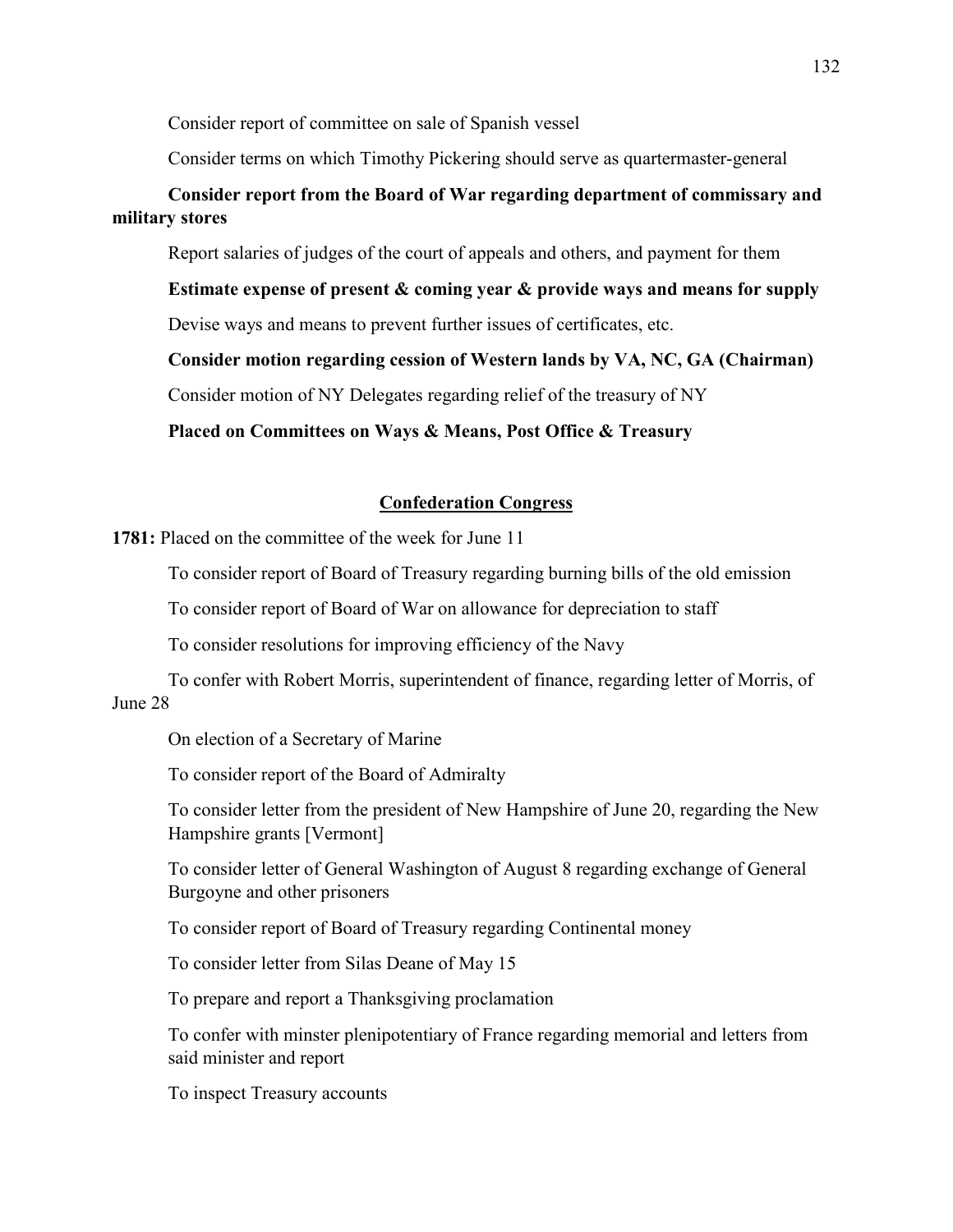To consider letter of Sept. 21 from superintendent of finance regarding hospital department

To consider report of Board of Treasury regarding du Coudray claims

To take order respecting temporary safekeeping of Treasury papers until elected officers qualify for post

To consider papers relative to order on Dr. J. Witherspoon regarding money due U.S. from prisoners to be paid for educating Indian youth at Princeton College

To apportion quotas for War Department and civil list to the several States of \$8,000,000

To consider letter of Oct. 13 of Captain John Barry regarding navy court martials

#### **1784**: To consider report of Robert Morris as superintendent of finance

To consider powers of the committee of States

To report requisitions on States for interest payments on national debts

To appoint a deputy secretary for foreign affairs.

To consider motion of E. Gerry regarding foreign affairs office and papers

To consider letter of Jan. 31 from Governor George Clinton (New York) regarding garrison for Western posts

To consider letter of paymaster-general J. Pierce regarding claims of officers for half pay

On accepting Virginia cession of Western lands

To devise ways and means to discharge part of public debt

On Western claims, recommending their transfer to the U.S.

To consider letters of Franklin of Nov. 1 and Dec. 25, 1783

To consider letter of Arthur Lee of March 10 ]1784] regarding compensation for services

To consider letter from Baron Steuben regarding Lt.-Col. Ternant

To consider letter of New York delegates regarding New Hampshire Grants and Vermont controversy

To consider education of Hugh Mercer, son of General Mercer

To consider letter of Oliver Wolcott and R. Butler of April 29, commissioners for India treaty

To consider petition of Dr. William Gordon to have access to documents in government archives for writing history

#### **Placed on committee of States**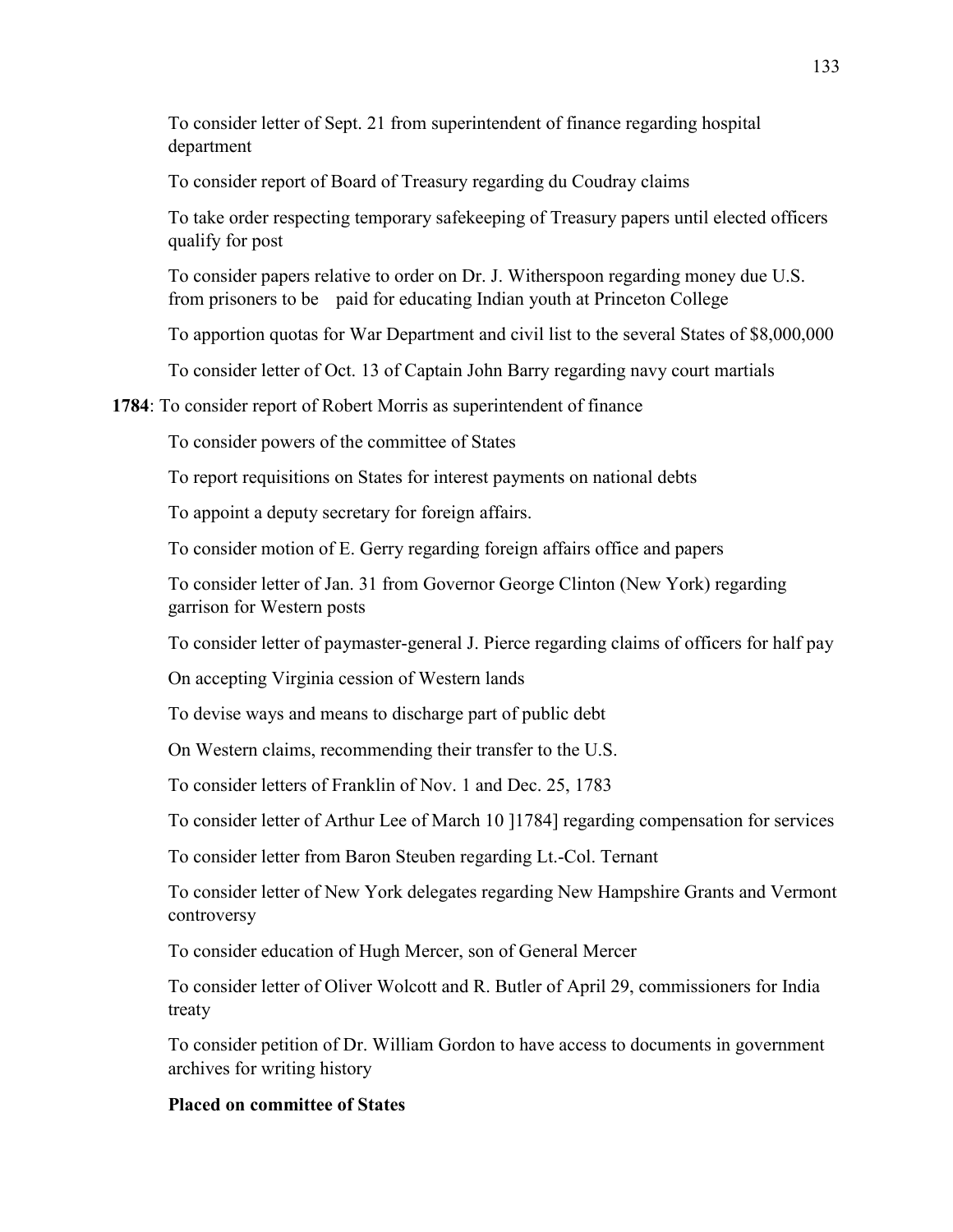To Consider reports on Wyoming Territory adjudication at Trenton, November 1784

To consider petition from Massachusetts regarding appoint of court to decide boundary between their own state and New York

To consider Jacob Read's motion regarding troops for the north-western frontier

To consider letter from the Minister of France of May 5 regarding Charleston Consulship

To consider accounts of the State of Pennsylvania

# **Federal Congress**

# **First Congress: 1789-1791 (Representative)**

### *First Session*

Committee on standing rules and orders of House proceedings

# **To confer with committee of Senate to prepare system of rules to govern the two houses in case of conference and to regulate the appointment of chaplain**

To confer with the committee of Senate on the proper style or titles to be annexed to the office of President and Vice President

To prepare an address to express to the President congratulations on his unanimous election

To confer with Senate committee on disagreement regarding titles for President and Vice President

To consider and report on the state of unappropriated lands in the Western territory

# **To report bill for regulating collection of duties on imports**

# **To consider proposed amendments to the Constitution**

# **To arrange amendments adopted by Congress for submission to the States**

To manage a conference with the Senate on amendment to bill providing for compensation of members and officers of both houses (Chairman)

To prepare bill to amend act regulation duties on ship tonnage and imported goods (Chairman)

On joint committee of both houses to wait on President to request recommendation for a day of public thanksgiving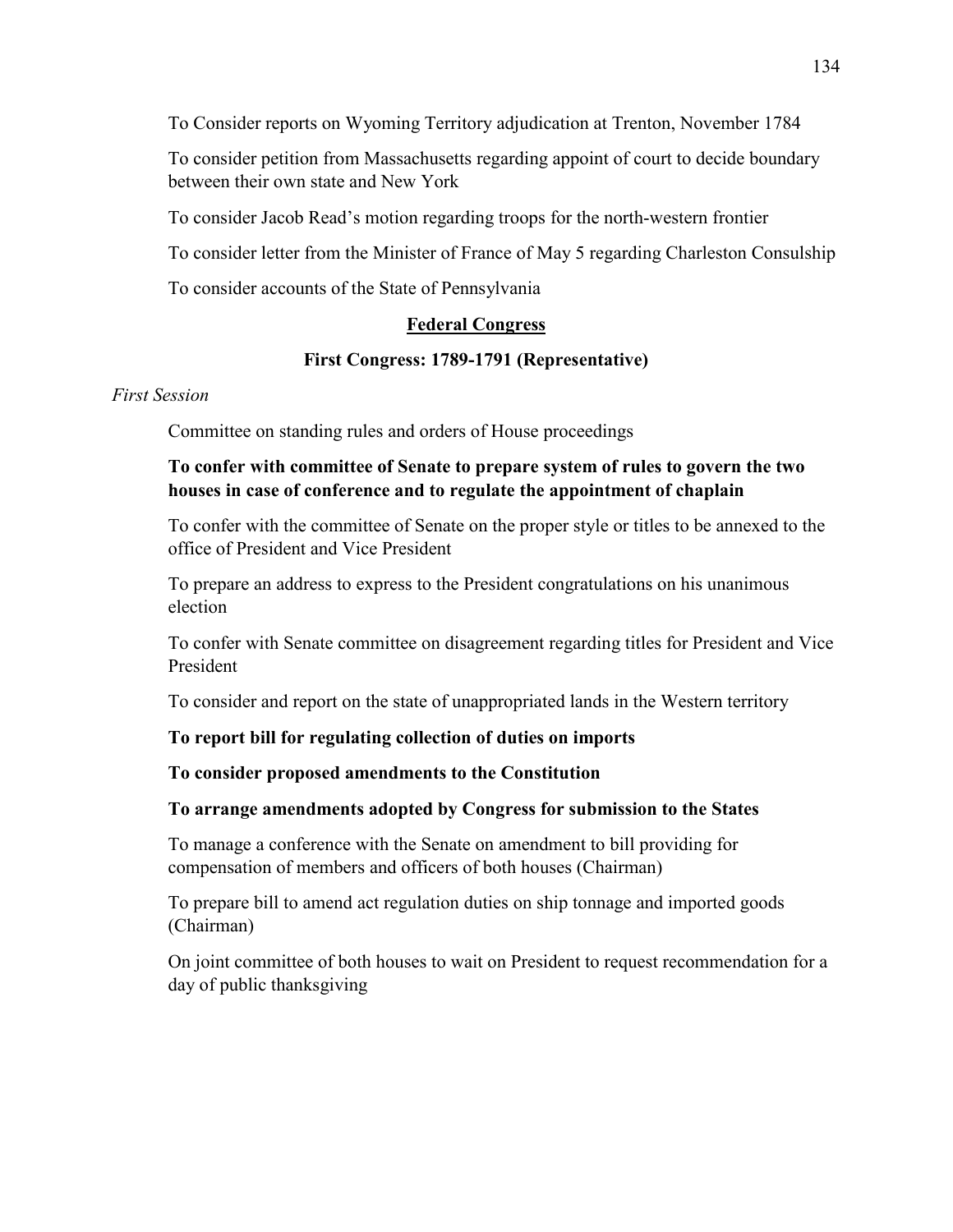#### *Second Session*

To examine journal of first session and report such matters of business as were then depending and undetermined

To confer with committee of Senate regarding uniform rule of procedure as to unfinished business of previous session (Chairman)

### **To consider bill to create a census**

#### **Placed on committee of elections**

### **To secure copyright of books to authors and proprietors**

To consider memorial of Robert Morris

To inquire into reports and expenditures of public moneys during administration of R. Morris (Chairman)

To report bill embodying certain adopted resolutions on the public debt

To prepare bill or bills to carry out adopted resolutions on import duties

### *Third Session*

To prepare for establishing post offices and post roads of the United States (Chairman)

To consider memorial of public creditors, holders of loan-office certificates (Chairman)

### **Second Congress: 1791-1793 (Senator)**

### *First Session*

To report bill for determining time for choosing electors of the President and Vice President, and day for voting and method of transmitting votes to seat of government

To consider House of Representatives bill entitled "An Act making appropriations for support of government for 1792"

To consider memorials of Illinois and Ouabache land companies

To consider bill for bank and other cod fisheries, and for regulation of fisherman employed therein

To consider with committee of House of Representatives business necessary for present session, and what may be deferred to next session

To consider bill to alter time for holding certain circuit courts of United States, with instructions regarding rotation in attendance of judges